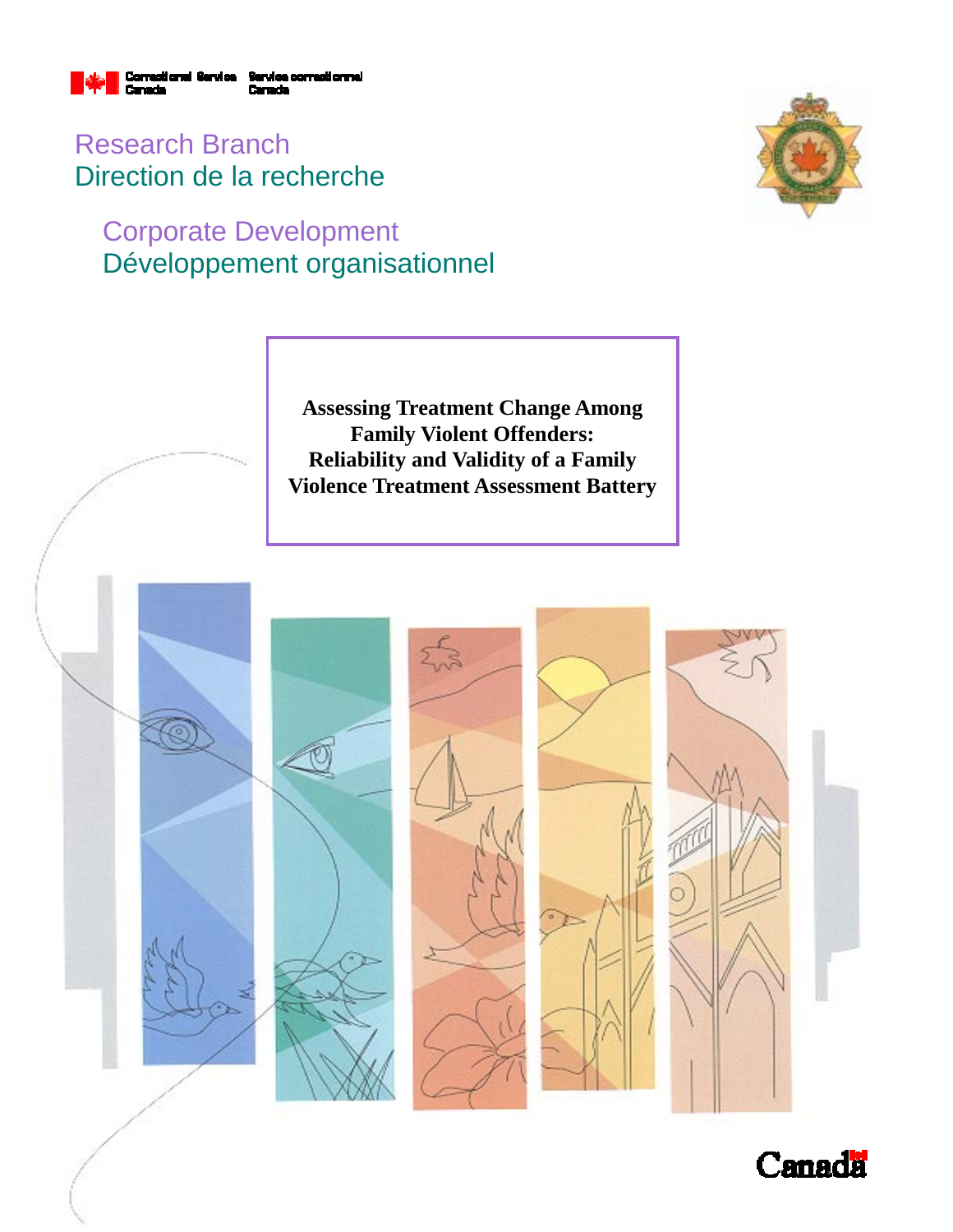| <b>Assessing Treatment Change among Family Violent Offenders:</b><br>Reliability and Validity of a Family Violence Treatment Assessment Battery |  |
|-------------------------------------------------------------------------------------------------------------------------------------------------|--|
| Kelley Blanchette, David Robinson, Christine Alksnis and Ralph Serin                                                                            |  |
| Research Branch,<br><b>Correctional Service Canada</b>                                                                                          |  |
| December, 1997                                                                                                                                  |  |

 $\sqrt{ }$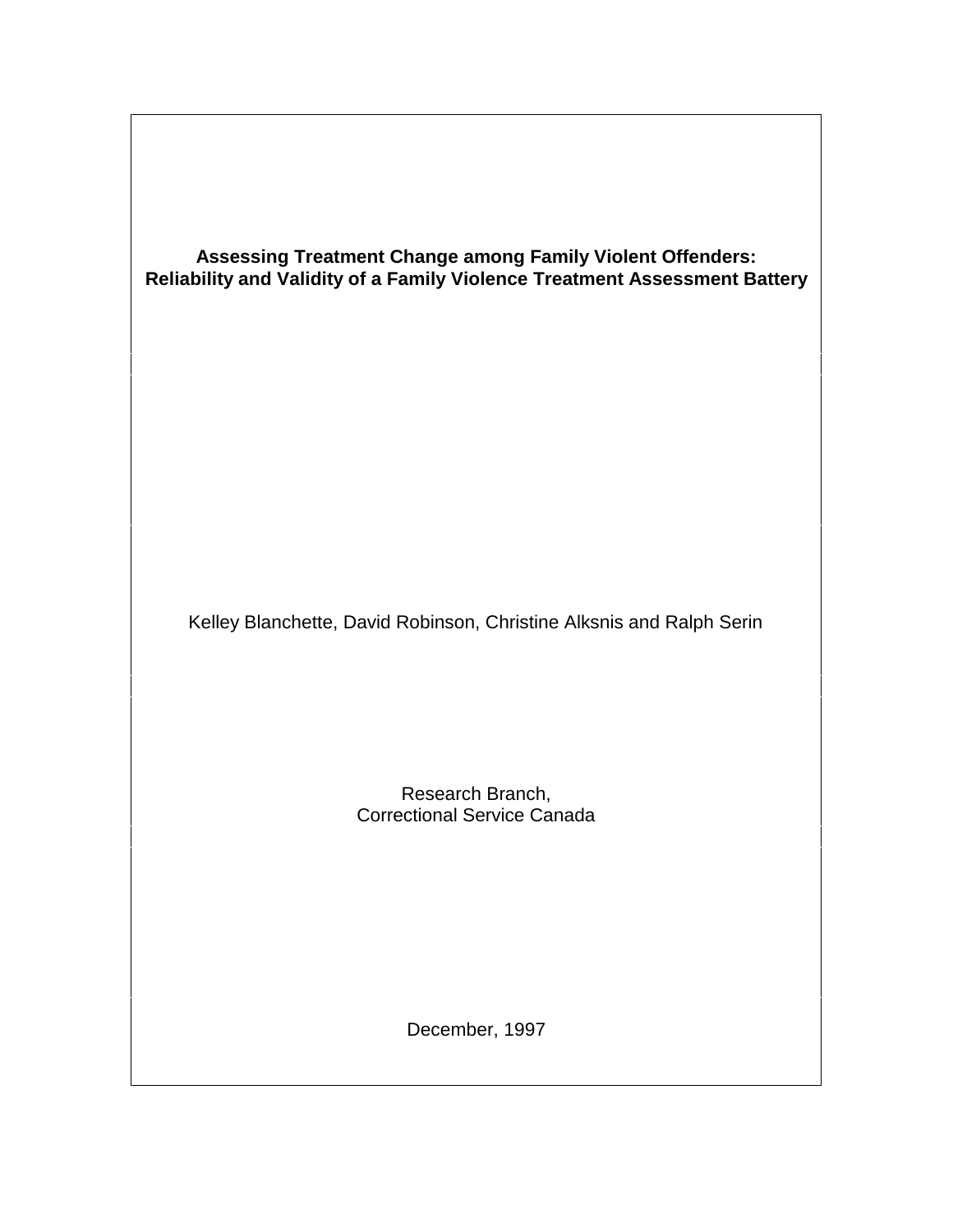#### **EXECUTIVE SUMMARY**

While many new treatment programs have been developed for offenders who have been abusive toward members of their family, there is little agreement regarding the measures that should be used for assessing impact of family violence programs on offenders. This paper investigates the utility of three self-report scales for measuring treatment-related changes in men who have participated in programs for family violent offenders. Correctional Service of Canada (CSC) implemented six Family Violence Treatment Demonstration Projects between 1990 and 1993 in both institutional and community settings. The treatment programs reflected both cognitive-behavioural and feminist models of family violence treatment. Within this broad framework, each demonstration site adopted its own specific approach to treatment. Nevertheless, the overriding aim of all six programs was to reduce or eliminate abuse of family members in all its forms. This validation study is based on data pooled from these projects between April 1, 1994 and March 31, 1995.

In 1994, a standard set of assessment instruments was established across the six sites in order to allow for a comparison of research findings across the treatment programs. The three principle instruments were administered as selfreport questionnaires. The instruments measured attitudes and behaviours related to woman abuse and various dimensions of anger arousal and expression. The fourth instrument (Balanced Inventory of Desirable Responding (BIDR)) measured the tendency to present oneself in a socially desirable manner while responding to questionnaire items.

In addition to the self-report measures, a detailed intake information form and case closure form were completed by program delivery staff. The intake instrument included demographic factors, criminal history variables, measures of family violent behaviours, and items related to a variety of criminogenic needs. The closure instrument was used to record information about the offenders' participation in the program and the therapist's judgements about progress made

ii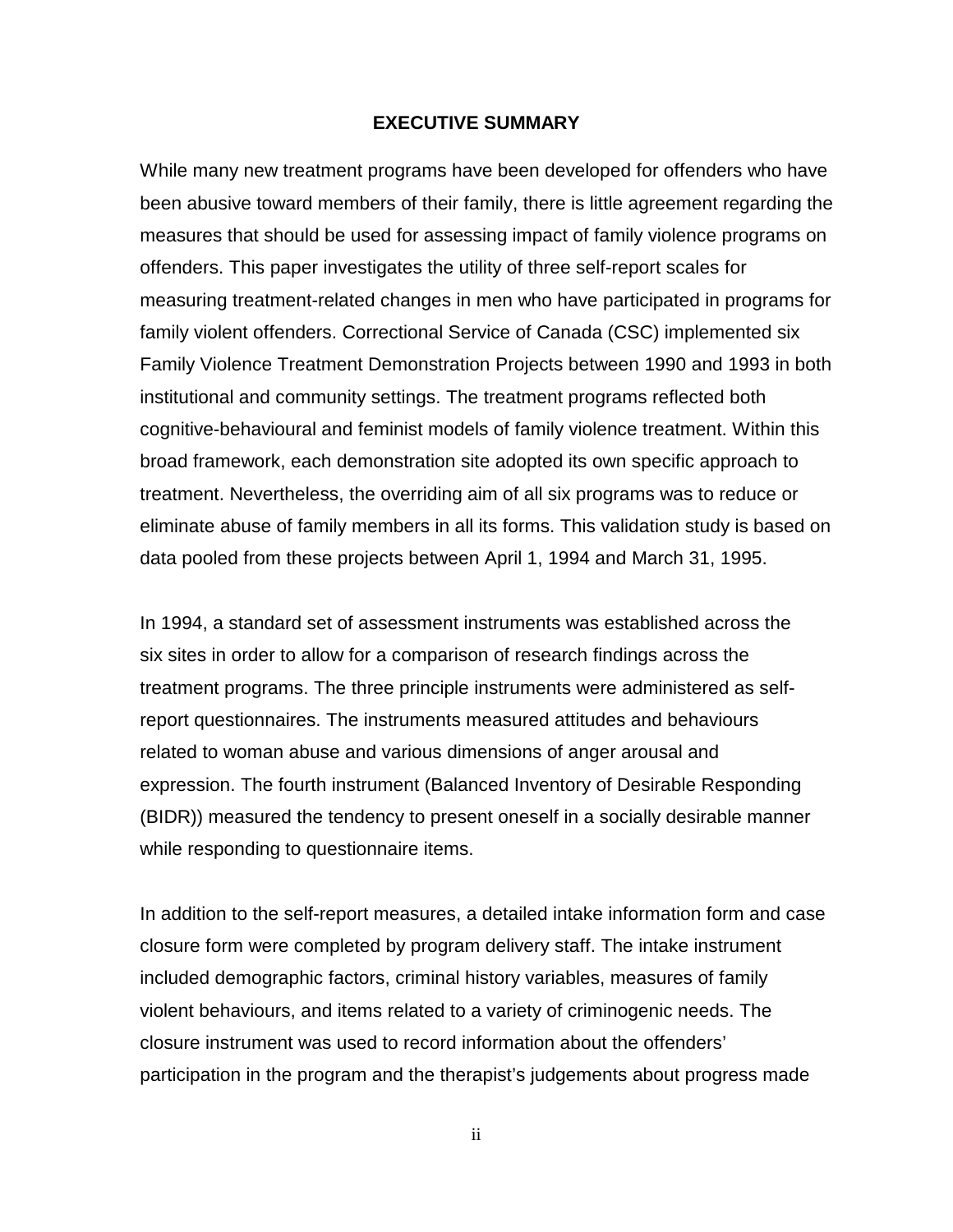during treatment. The intake and closure information supplied by program delivery staff was used in the process of validating the self-report instruments.

The three self-report instruments and the social desirability measure are listed below along with the sub-scales used to measure different dimensions within each scale:

### Inventory of Beliefs About Wife Beating (IBWB)

- Wife Beating is Justified
- Wives Gain from the Abuse
- Abused Women Deserve Assistance
- Abusers Should be Punished
- Abusers are Responsible for their Abusive Behavior

### Index of Controlling Behaviour

- Reasoning and Positive Dispute Behaviours
- Emotional Abuse Tactics
- Physical Abuse
- Sexual Abuse

### Multi-Dimensional Anger Inventory (MAI)

- Anger Arousal
- Range of Anger Eliciting Situations
- Hostile Outlook
- Anger-Inward
- Anger-Outward

### Balanced Inventory of Desirable Responding

- Self-Deceptive Enhancement
- Impression Management

The usefulness or validity of the three principle self-report measures was assessed by examining the following criteria:

- a) susceptibility of the self-report instruments to socially desirable responding
- b) ability of the self-report instruments to detect changes in offenders from the beginning to the end of the program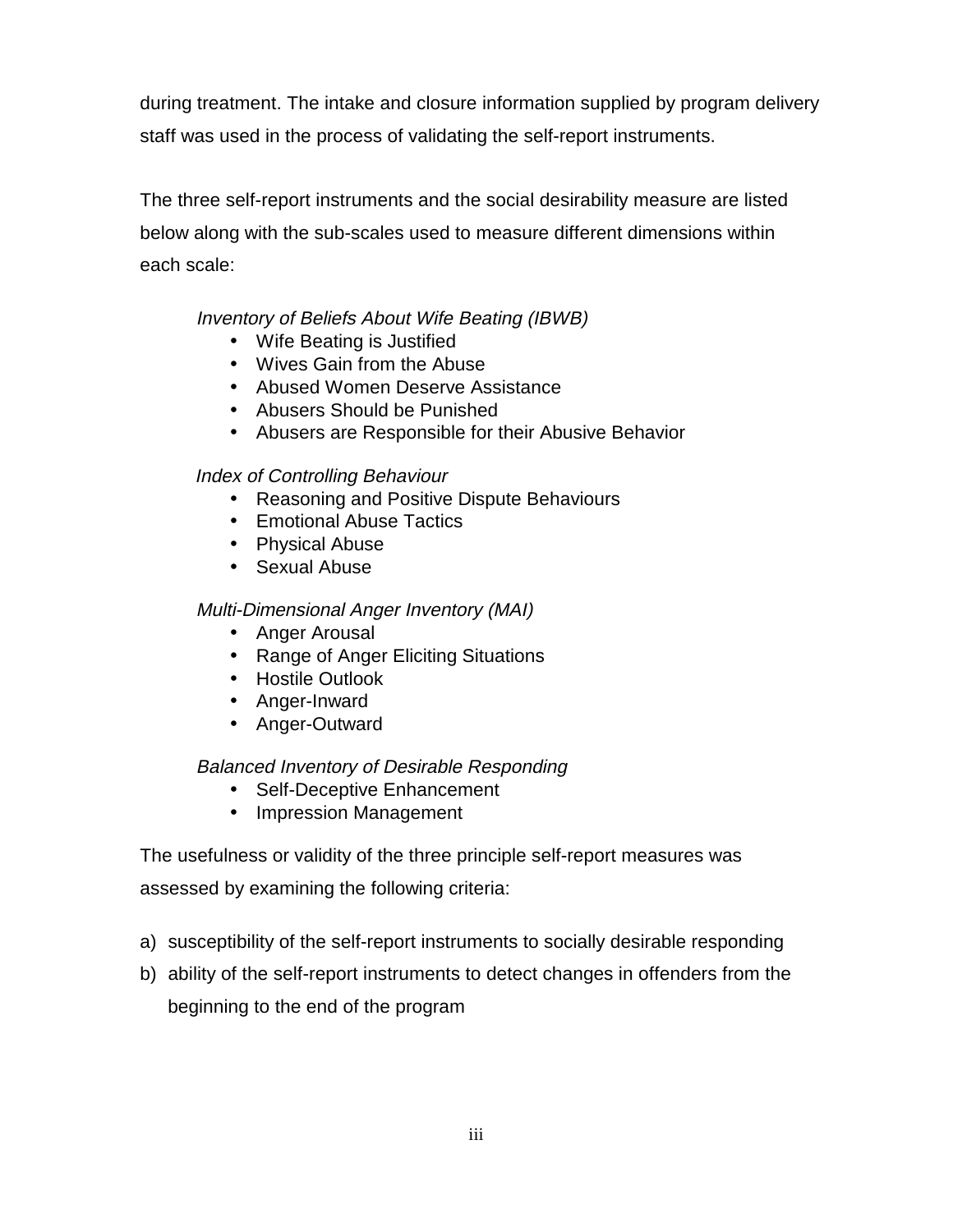- c) ability of the self-report instruments to detect early termination or drop-out from the program
- d) ability of the self-report instruments to detect treatment gains as rated by the therapists who conducted the treatments
- e) ability of the self-report instruments to exhibit reasonable patterns of correlation with various demographic variables, criminogenic need, and childhood experiences of victimization and/or witnessing of violence

The sample was comprised of 336 men. Half participated in institutionally-based programs while the other half participated in community-based programming. About 80% of the sample reported perpetrating one or more types of abuse against women. Sixty-two percent had abused their current partners while about half (51. 9%) indicated that they had abused previous partners. Some offenders also indicated that they had abused their children and/or stepchildren (13. 2%). Less than half of the men (45. 5%) had experienced any legal consequences or sought treatment for their abusive behaviour. About two-thirds of the treated offenders (67. 8%) had witnessed or experienced violence in their family of origin.

Before assessing the degree to which the three instruments detected treatmentrelated change in the family violent offenders, special analyses were conducted to determine whether there was any association between these measures and the social desirability measure (BIDR). The social desirability measure served as a check on the extent to which offenders presented their attitudes and behaviours in a positive light, thus disguising their true characteristics. Two measures of socially desirable responding are measured by the BIDR: impression management (i. e. , willful desire to present oneself in an overly favorable light to impress or mislead others) and self-deception (i. e. , innocent but overly positive representation of the self). The analyses showed that most of the scales were susceptible to socially desirable response biases. The pattern of results indicated that offenders were inclined to downplay the degree to which they were abusive. Generally, the effects of impression management on the

iv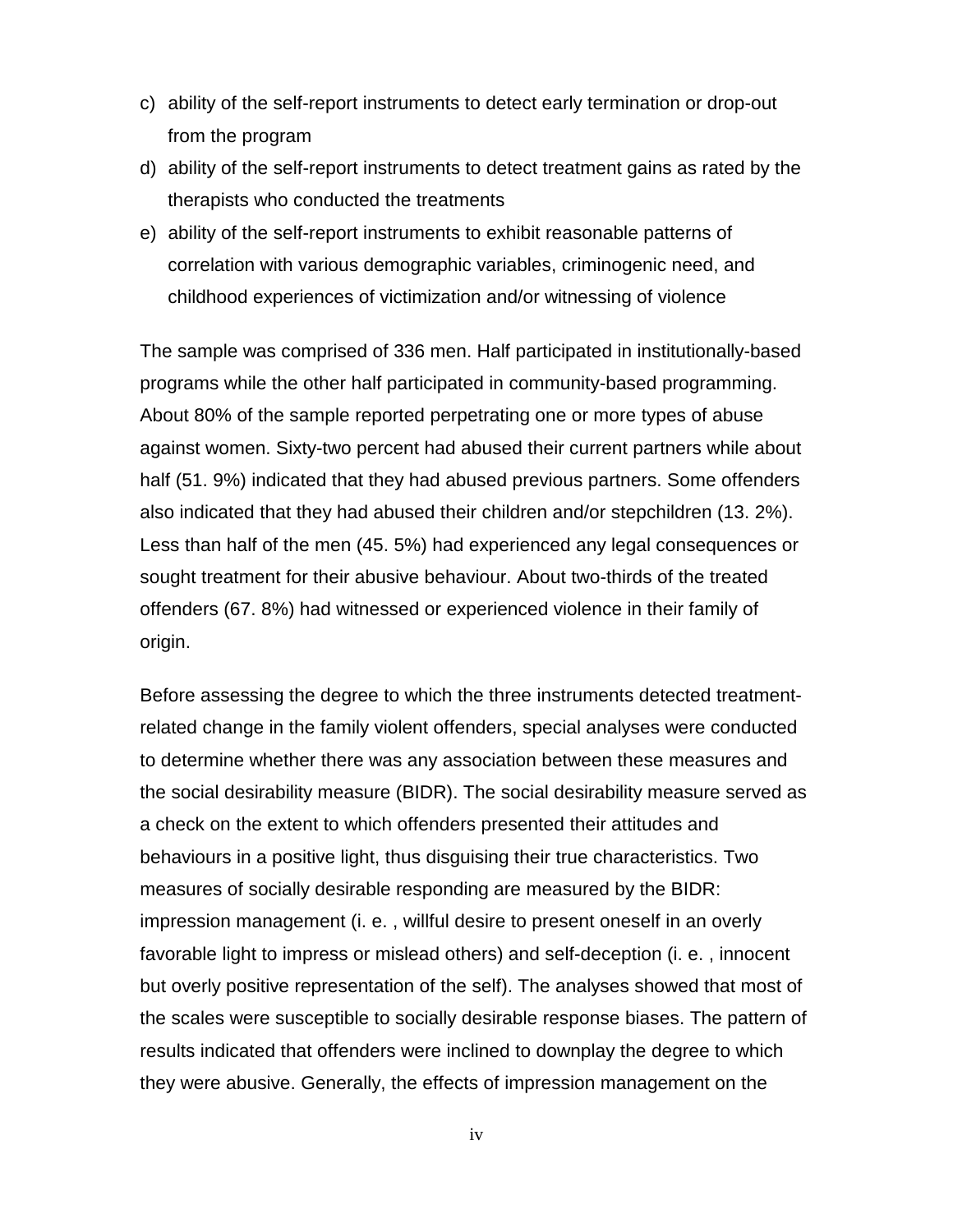scales were more substantial than the effects of self-deception.

The Impression Management (IM) subscale of the BIDR was significantly correlated with 3 of 5 IBWB subscales, 3 of 4 ICB subscales and 4 of 5 MAI subscales. At post-test, the influence of socially desirable responding was less pronounced but did not disappear completely. Specifically, 4 of the 5 MAI subscales were correlated with the IM subscale at post-test. It is not clear whether these findings were indicative of offenders' tendencies to deny and minimize the extent and seriousness of their abusive behaviour or whether the offenders were attempting to convince therapists that treatment had been effective.

These findings suggest that assessments at pre-treatment and post-treatment should be interpreted with caution for offenders who score high on the BIDR subscales. Importantly, the BIDR (social desirability) scores of offenders in the current study were comparable to those found in research with other groups of offenders (Kroner & Weekes, 1996). Notably, however, there are no published clinical guidelines regarding what constitutes a "high" BIDR score for offenders. It is therefore suggested that those offenders who score one standard deviation above their group mean be considered "high" scorers. Accordingly, other selfreport assessments completed by those who score high on social desirability should be interpreted with additional caution.

At pretest, men in the institutional treatment programs exhibited more attitudes supporting family violence than their community couterparts. Specifically, the IBWB total, and 4 of 5 subscale scores, showed significant between-group differences. Compared with community-based men, those in institutions were more likely to agree that wife beating is justified and that wives gain from abuse. Accordingly, institutional men were less likely to believe that abusers should be punished, and that abusers are responsible for their violent behaviour. Although at post-test IBWB total scores maintained significant between-group differences, those for all subscales disappeared. It should be noted, however, that a

v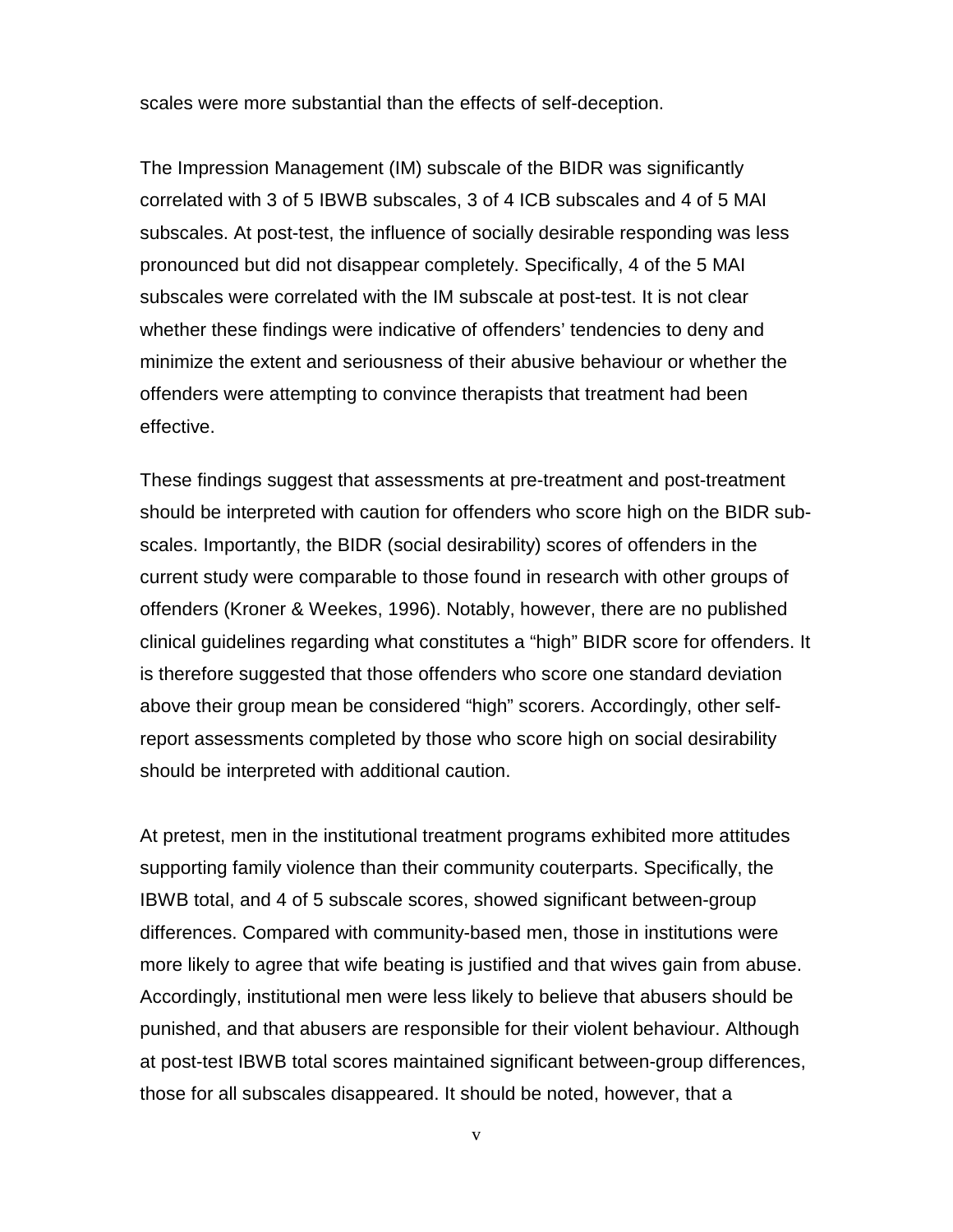disproportionate number of community-based men dropped out of treatment. The lower drop-out rate for offenders in institutional programs highlights the utility of offering treatment while incarcerated.

Two of the three anger/violence inventories, the IBWB and the MAI, showed some promise for measuring treatment-related change. Specifically, offenders' scores changed over time, suggesting that the scale is reasonably dynamic. IBWB total scores, plus "justify", "punish", and "responsible" subscales demonstrated changes in offenders' attitudes from pre- to post-treatment. The most robust effect was found in the IBWB total scores, demonstrating that offenders endorse fewer attitudes supporting family violence post-treatment. One MAI subscale detected changes in abusers' attitudes and behaviours after program participation. A significant pre- to post-test difference score on the "anger in" subscale is suggestive of positive (post-treatment) changes in attitudes and/ or behaviours related to the expression of anger.

The relationship between pre-test/background information and post-test scores on the IBWB were consistent with expectations regarding how abusers deal with conflict and with the intergenerational transmission of abuse. Men who reported using reasoning to resolve conflicts were less likely to endorse attitudes supporting wife beating. Those who were unable to express their anger or who had experienced a greater variety of abuse themselves or who had been charged/incarcerated for family violent acts were significantly more likely to endorse wife beating. Anger (as measured by the MAI) was associated with greater use of emotional and sexual abuse tactics (as measured by the ICB), a greater variety of woman abuse perpetrated, and the presence of substance abuse problems. Substance abuse was also significantly related to pre- to postprogram difference scores on IBWB and MAI subscales. However, further investigation revealed that the effect was due to dissimilar pre-test scores by substance abusers and non-abusers rather than to differential ability to benefit from treatment.

vi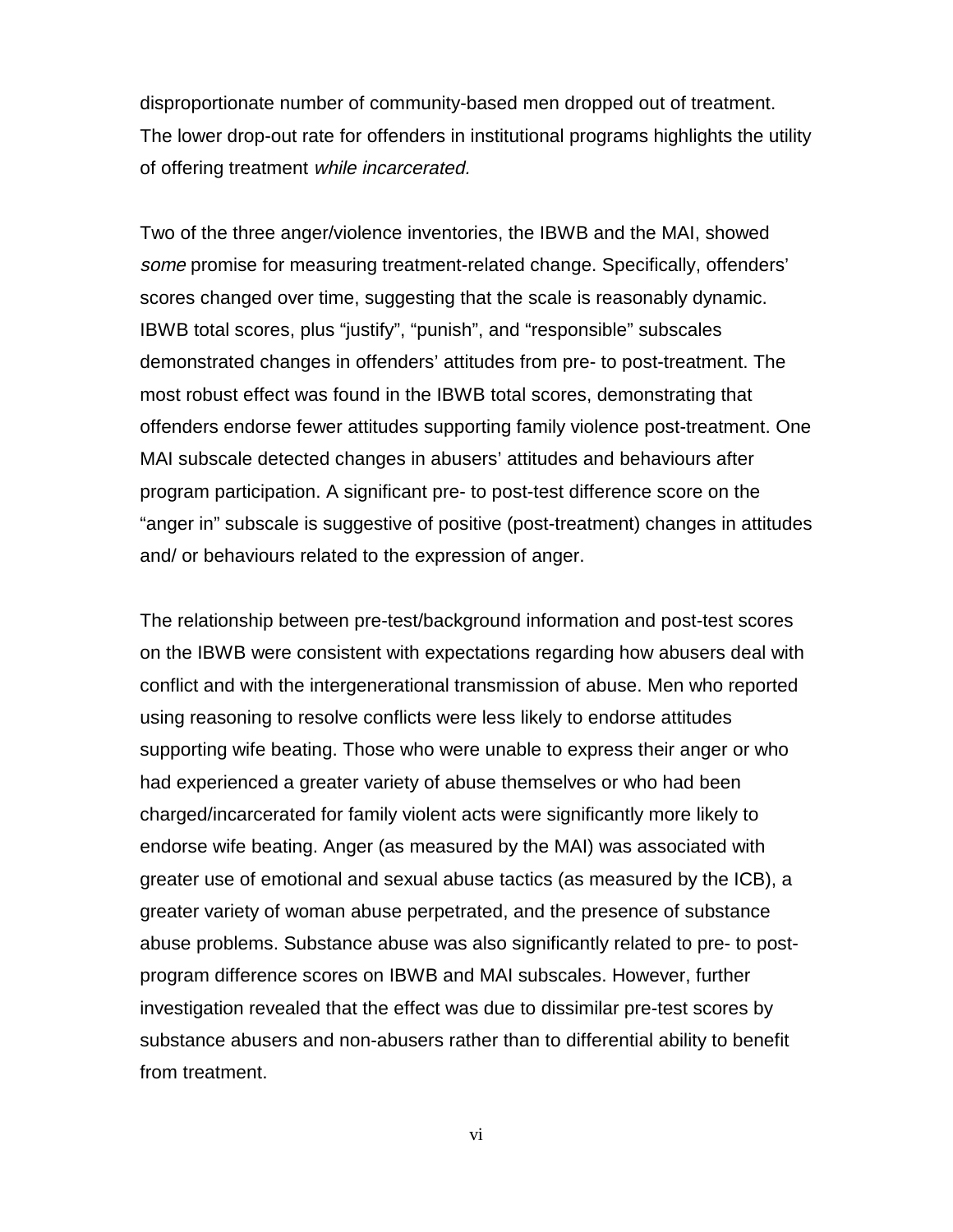The self-report measure of abusive behaviour, the ICB, failed to demonstrate any pre- to post-test changes. It seems plausible that no decrease was detected because the endorsement of controlling tactics was already quite low at intake. This low endorsement could be due to the operation of denial/minimization or to social desirability response bias. Furthermore, the proportion of the sample that had data on this measure at both pre- and post-test was less than 25% -- the relatively small sample size may have prevented detection of any treatmentrelated differences that did exist. There were also some problems with the reliability of the scales in that offenders were often inconsistent in admitting to ICB behaviours from pre-test to post-test. Nevertheless, as a pre-test measure, the ICB may be helpful in the clinician's assessment of the client's level of admission or denial of abusive behaviour prior to treatment.

With respect to early program termination, just over three-fifths of the sample completed the program (61. 1%), the remaining 38. 9% dropped out early. The anger/violence measures were less successful at predicting early program termination than they were at measuring change. The "wife beating is justified" subscale of the IBWB and the "anger out" subscale of the MAI were significantly correlated to early program termination. Those who terminated their program participation early had lower (pretest) scores on the "justify" subscale, indicating that at the outset, they were less likely to view wife beating as justified. Program drop-outs were also more likely to express their anger than those who completed the program according to their pre-test "anger out scores" on the MAI. However, it should be noted that the "anger out" subscale of the MAI consists of only two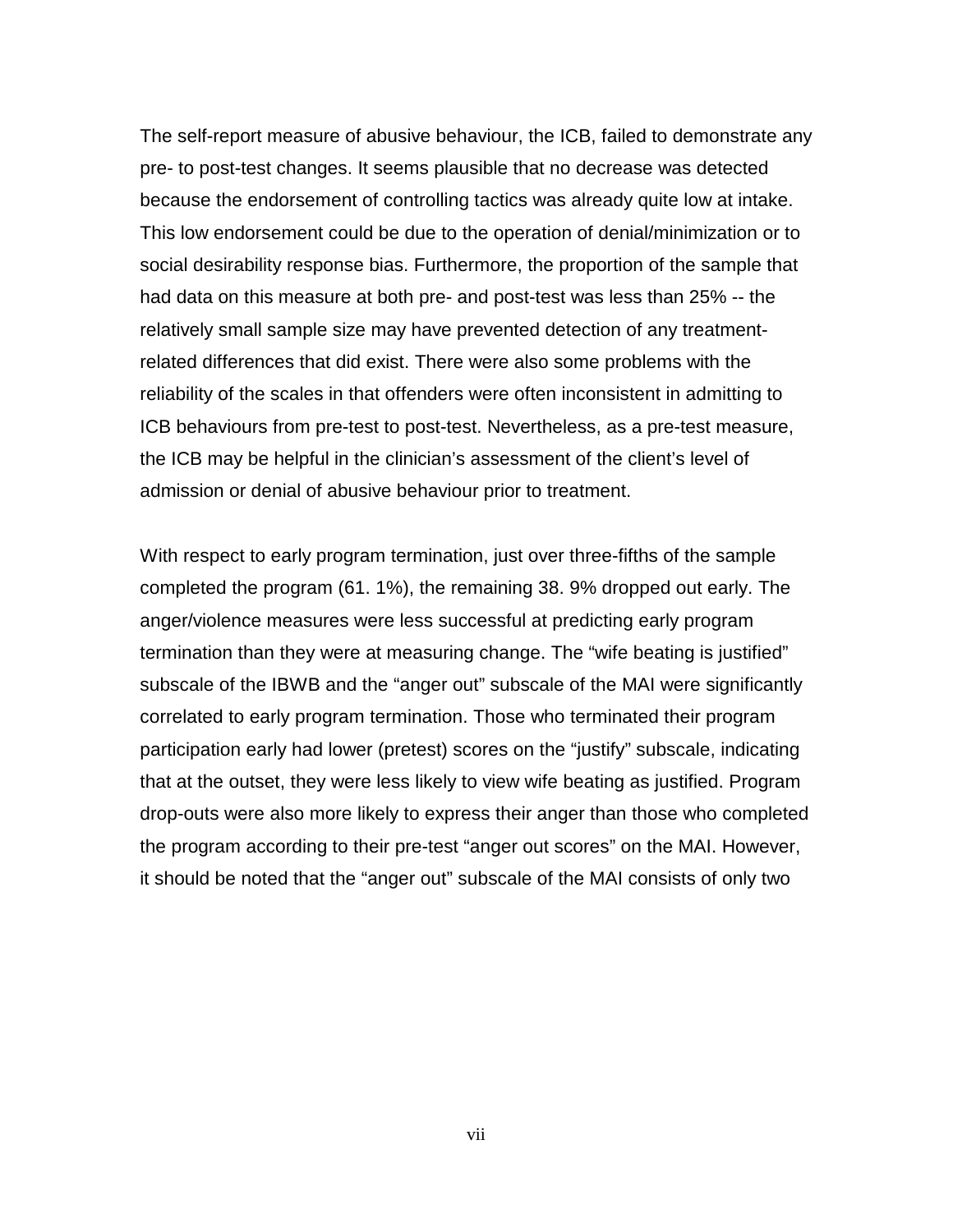items, and internal reliability was poor ( $\alpha$ =.11). As such, its utility for predicting attrition from family violence programming is dubious at best.

Finally, early program termination was also reliably associated with two background variables: number of victimization experiences in childhood, and number of current problems. Specifically, those who did not complete the program reported fewer experiences of childhood victimization than the program completers. Multi-need offenders (as measured by number of current problems) were also more likely to terminate their program participation early, suggesting that they are at greater risk for negative outcomes and may require higher intensity services, or a multi-faceted approach.

Of all attitudinal and behavioural measures, the only reliable predictor of treatment outcome (therapist-rated success) was the IBWB total scale score. These findings indicate that high endorsement of attitudes supporting family violence (pre-treatment) are associated with more positive ratings posttreatment. However, in interpreting this finding it is also important to consider that those who showed more negative attitudes pre-treatment also had a wider margin for showing improvement at post-test. The modest results on the therapist outcome ratings may be due to the small number of men for whom this data was available (n=72). This represents only 38% of the 190 men who completed treatment.

Although the present study was severely hampered by missing data, the results obtained thus far show some promise for continued use of the four measures in family violence research and practice. It is noteworthy that the IBWB, the ICB, and the MAI are diverse (i. e. , not highly interrelated) in that they appear to measure distinct aspects of family violence attitudes and behaviour. Moreover, some subscales of the IBWB and the MAI demonstrated an ability to measure change over time (pre- to post-treatment). The design of the current study precludes the ability to draw firm conclusions regarding whether these changes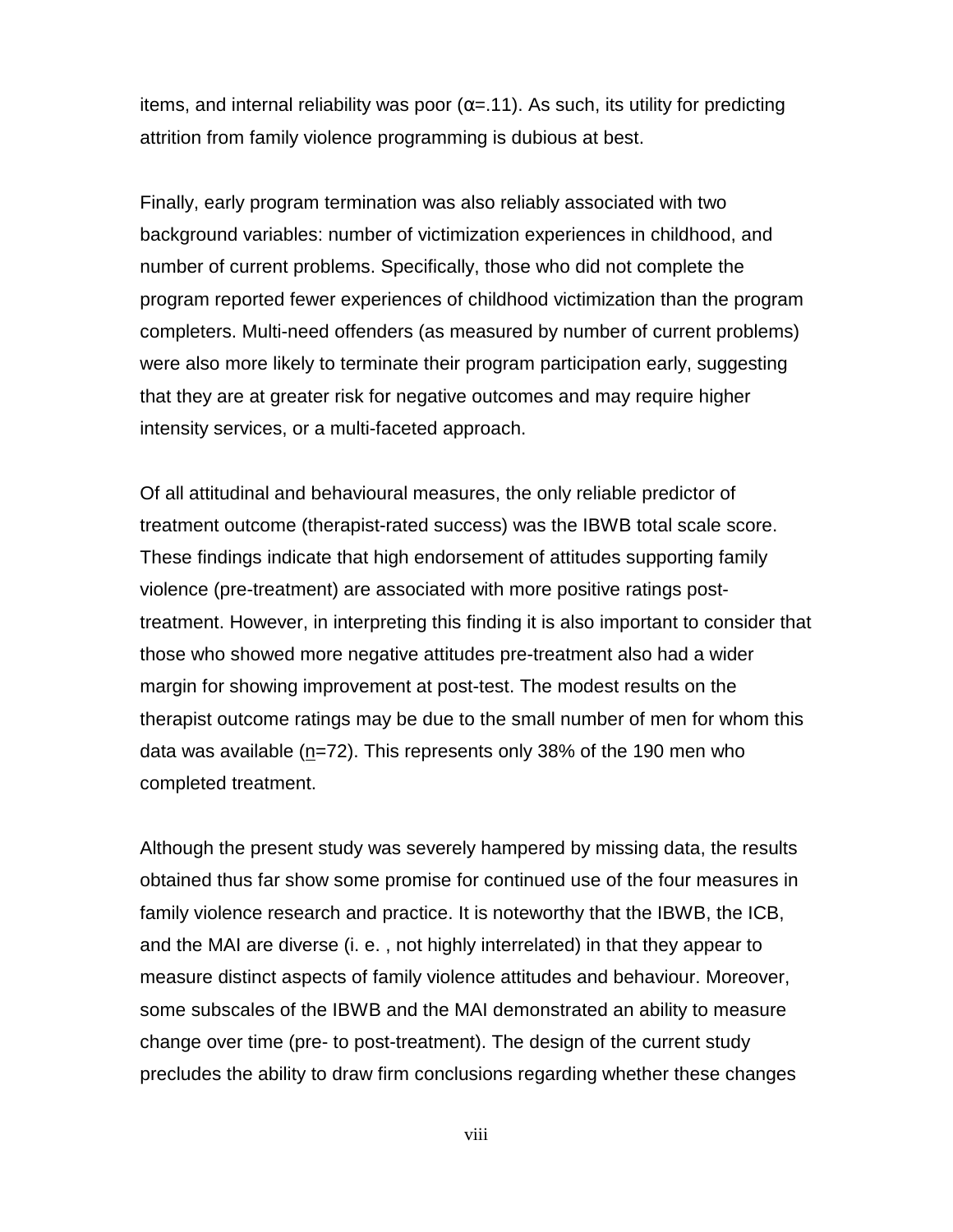actually reflected a treatment effect. However, the observed changes in family violent attitudes/behaviour were consistent with anticipated treatment effects. Specifically, all pre-to post-treatment changes were in the expected direction, with men showing improved attitudes/behaviour post-treatment. Prospective research is recommended to confirm the efficacy of these tools in the assessment of treatment progress for individual offenders.

While the pre-test/post-test data reported here provide only minimal evidence of program effectiveness, the results suggest that offenders who participate in family violence programming develop attitudes, over the course of treatment, which are less supportive of abuse. An important remaining question concerns the extent to which diminished endorsement of attitudes condoning family violence predict reductions in actual abuse behaviour.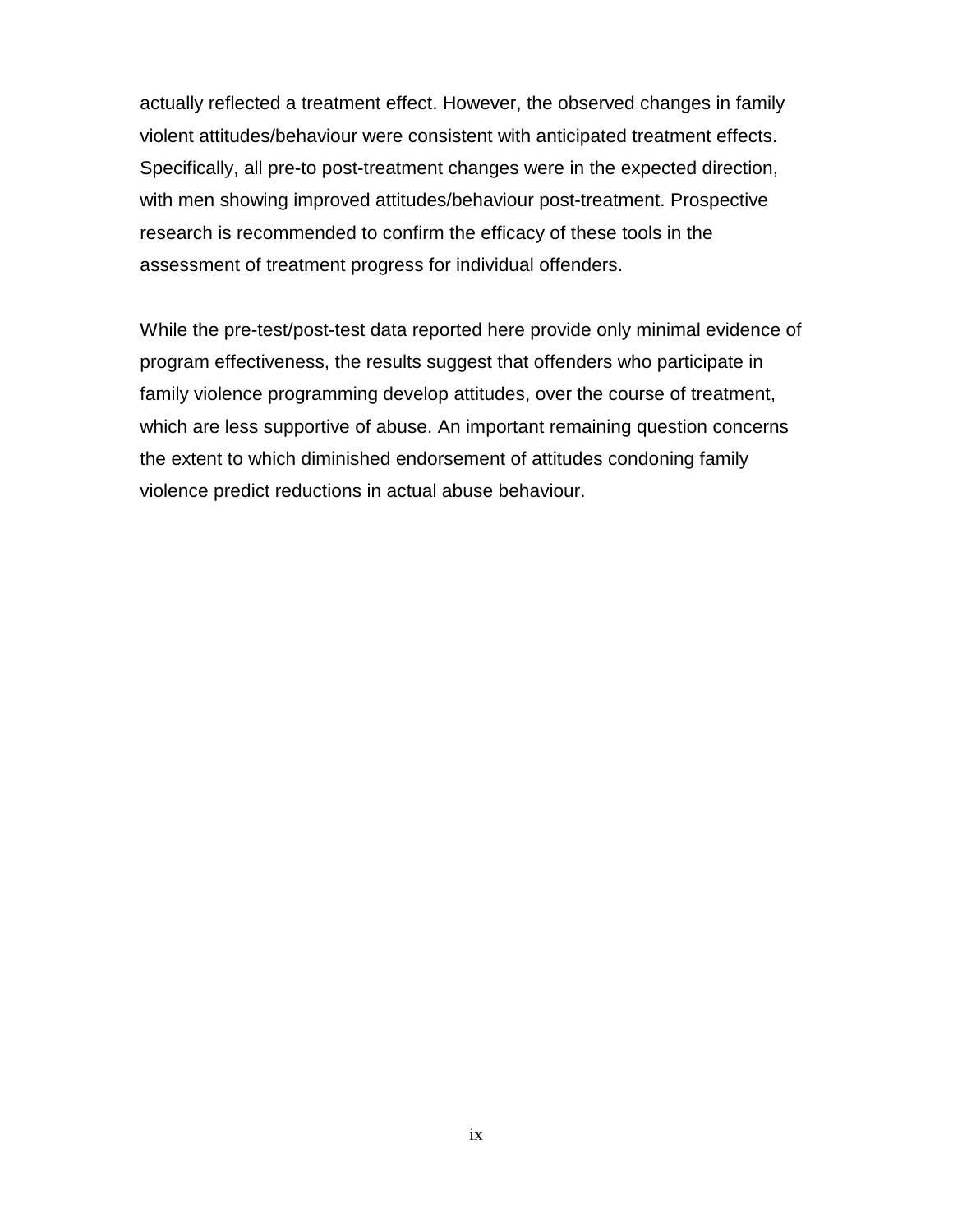### **TABLE OF CONTENTS**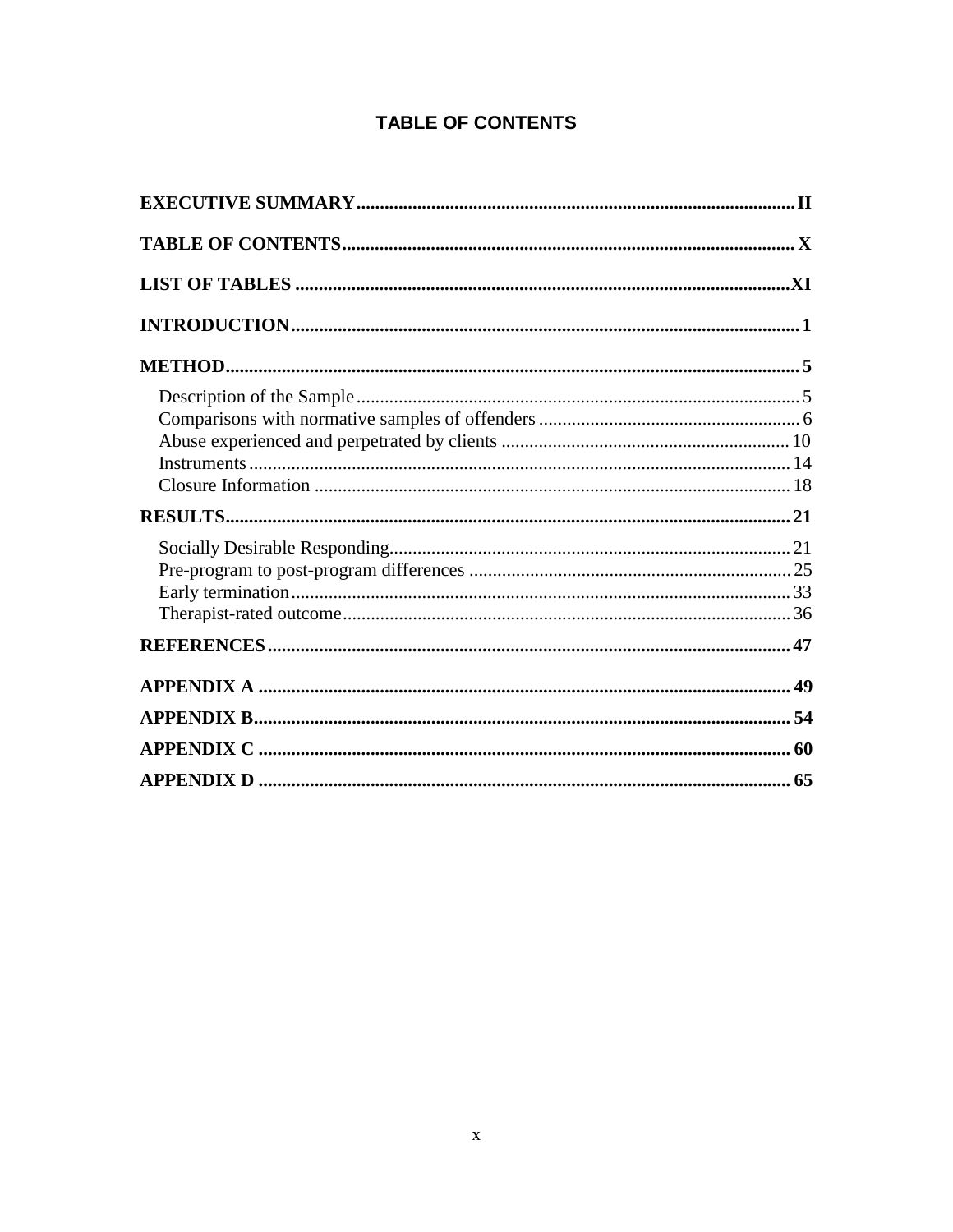### **LIST OF TABLES**

| Table 5: Reasons for Failure to Complete Family Violence Program  19              |  |
|-----------------------------------------------------------------------------------|--|
| Table 6: Relationship between Social Desirability and Violence/Anger Measures24   |  |
| Table 7: Significant Differences between Pre-test and Post-test on IBWB & MAI  26 |  |
| Table 8: Mean scores on Attitudinal and Behavioural Measures at Pre-test:         |  |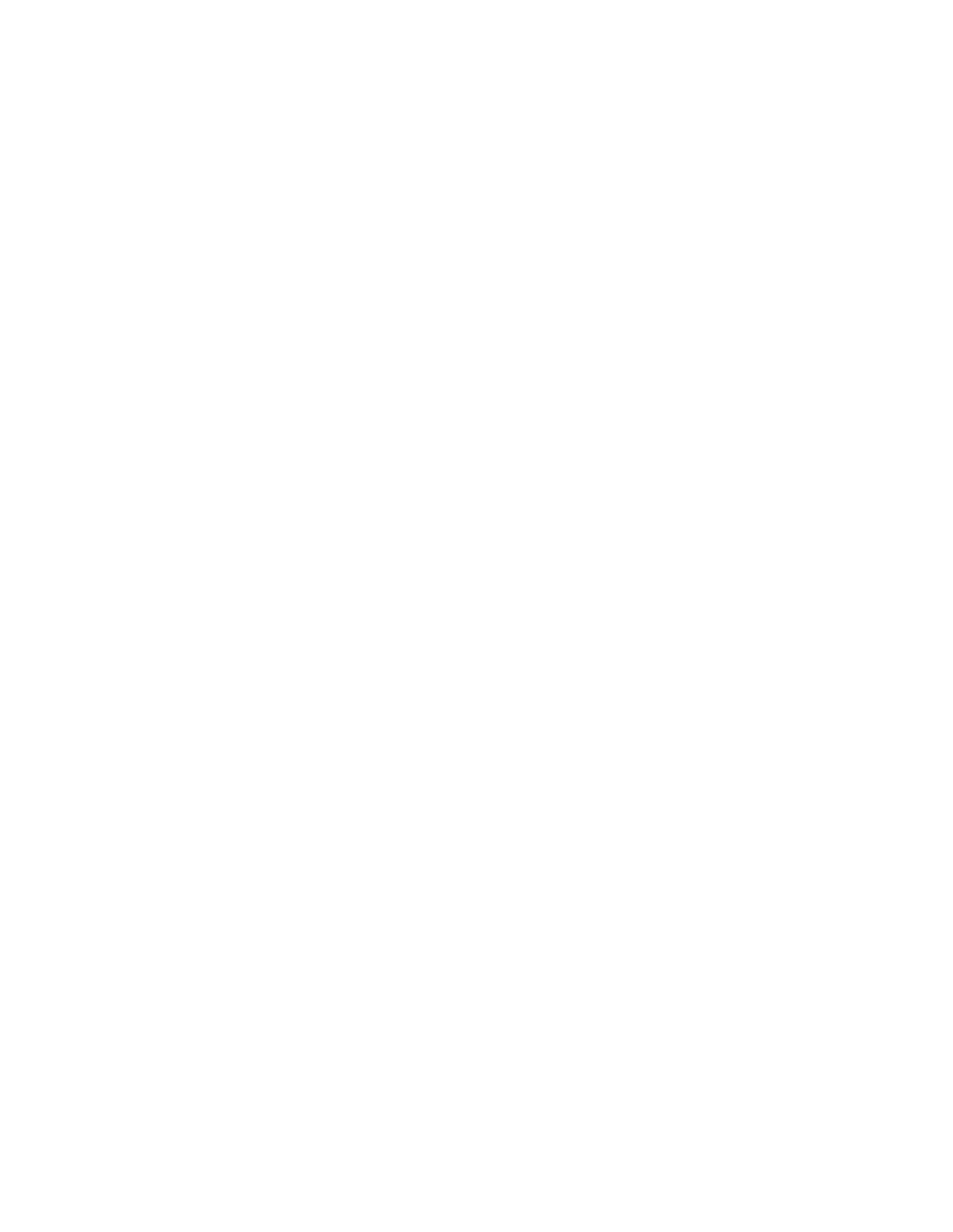#### **INTRODUCTION**

The Correctional Service of Canada (CSC) joined a number of federal departments in developing new programs under the federal government's Family Violence Initiative. The purpose of the initiative was to respond to the needs of individuals affected by violent situations through education, prevention, intervention and treatment. Recognizing that offenders are at a disproportionately high risk of committing domestic violence (Dutton & Hart, 1992; Alksnis & Robinson, 1995; Robinson & Taylor, 1995), CSC introduced a number of interventions for men who act abusively in intimate relationships. These included staff training and workshops, psychoeducation, and offender treatment programs. Intervening with offenders who are at risk of perpetrating family violence is consistent with CSC's Mission to protect the public and to prepare offenders for successful reintegration into society (CSC, 1995; Rondeau, Brochu, Lemire, Brodeur & Schneeberger, 1994).

In recent years there have been a number of programs developed to treat offenders who have been perpetrators of abuse against family members. However, there is a dearth of research on the effectiveness of such programs. Without sound empirical data, researchers and practitioners have been unable to agree on what types of instruments should be used to measure treatment gains and how to assess the effectiveness of specific programs targeting this population. The current study attempted to contribute to research on the assessment of family violent offenders.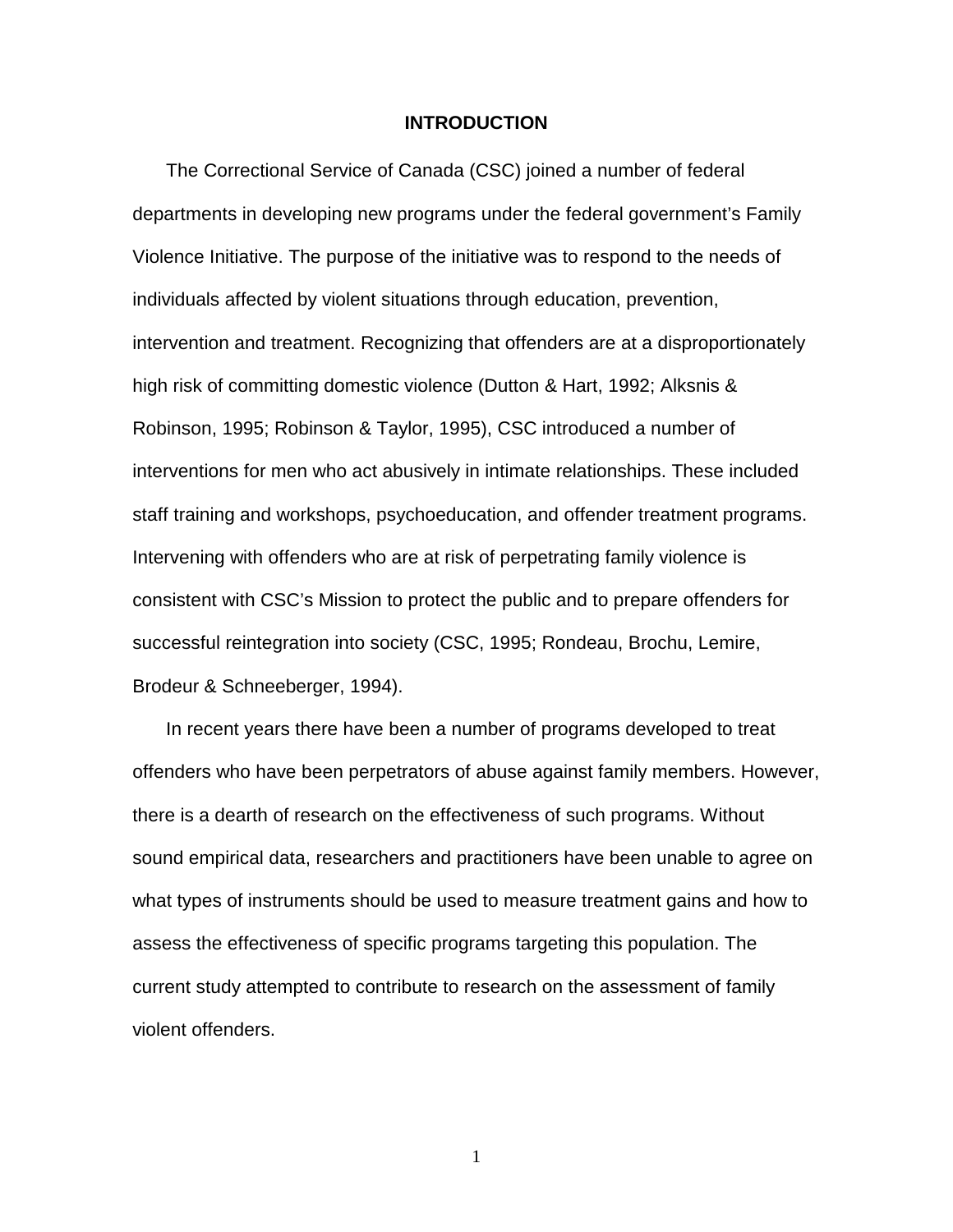This report provides a summary of findings from assessment data pooled (from April 1, 1994 to March 31, 1995) from six treatment demonstration programs.

These programs were specifically introduced by CSC for offenders identified as at risk for family violence. The Family Violence Demonstration Projects were implemented between 1990 and 1993 in both institutional (n=2) and community (n=4) settings. These treatment programs draw heavily on two major models: the cognitive-behavioural model and the feminist model (Vandenburg & Knoll, 1996; CSC, 1994). The first emphasizes the learned nature of violence and the notion that abusive behaviour can be un-learned. The second involves analysis of the unequal relationship between men and women and the notion that abusive behaviour is an attempt to establish control over a partner via domination techniques (rather than a loss of control over behaviour). Notably, these two approaches are not mutually exclusive. Within this broad framework, each demonstration site adopted its own specific approach to treatment. For instance, Quebec embraced a systematic approach (see Fortin & Devault, 1993) while Newfoundland employed the Readiness Model (see Institute for Human Resource Development, 1994). Despite some variations in treatment delivery across sites, the basic goals of all six programs remained the same: to encourage men to take responsibility for their violent behaviour, to modify sexist attitudes, to enhance the capacity to express emotions and to develop relational abilities. The overriding goal is to reduce or eliminate abuse of family members in all its forms.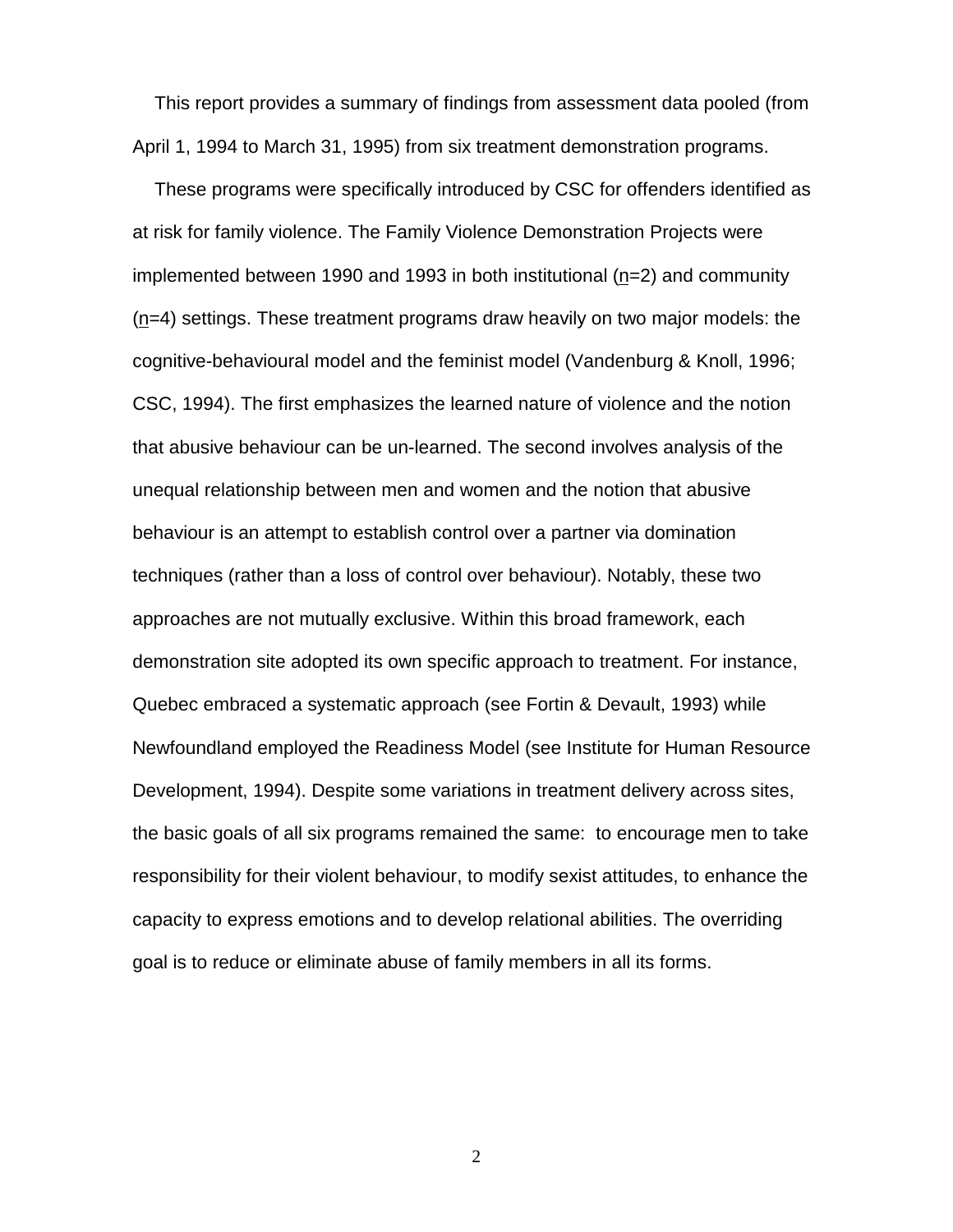Beginning in 1994, the demonstration projects implemented a standard set of instruments in order to compare research findings across the treatment programs (Taylor & Robinson, 1994)<sup>1</sup>. Selection of instruments was made on the basis of consensus from the treatment directors of the six demonstration projects. The purpose of this report is to assess these instruments for (i) usefulness in measuring treatment-related change, (ii) correlation with early termination, and (iii) correlation with therapist-rated outcome. In addition, the study was designed to assess the extent to which social desirability response bias contaminates the results of the pre-test/post-test self-reports of offenders. As a further test of the validity of the scales, the study also examined whether the family violence treatment measures demonstrated a reasonable pattern of correlation with demographic, criminogenic need, and family violence history measures.

Although this report is not intended to provide a direct evaluation of program effectiveness (i.e., measure whether the programs reduce family violence), the results contribute to the on-going examination of factors affecting treatment outcomes such as program completion and the assessment of treatment-related change in offenders (e.g., attitudes, interpersonal skills). For other treatment resistant offender subgroups, treatment compliance is an important intermediate treatment goal (Preston & Murphy, 1997).

 $\overline{a}$ 

<sup>1</sup> At that time, demonstration project directors reached a consensus on the set of measures to be employed and agreed to contribute data derived from these instruments to a national database. However, previous to the implementation of a national battery of tools, each project introduced a series of instruments as part of their own efforts to evaluate the programs. The majority of the projects combined the national battery with other measures selected or especially designed to asses constructs regarded as particularly relevant to the theoretical models employed by each program.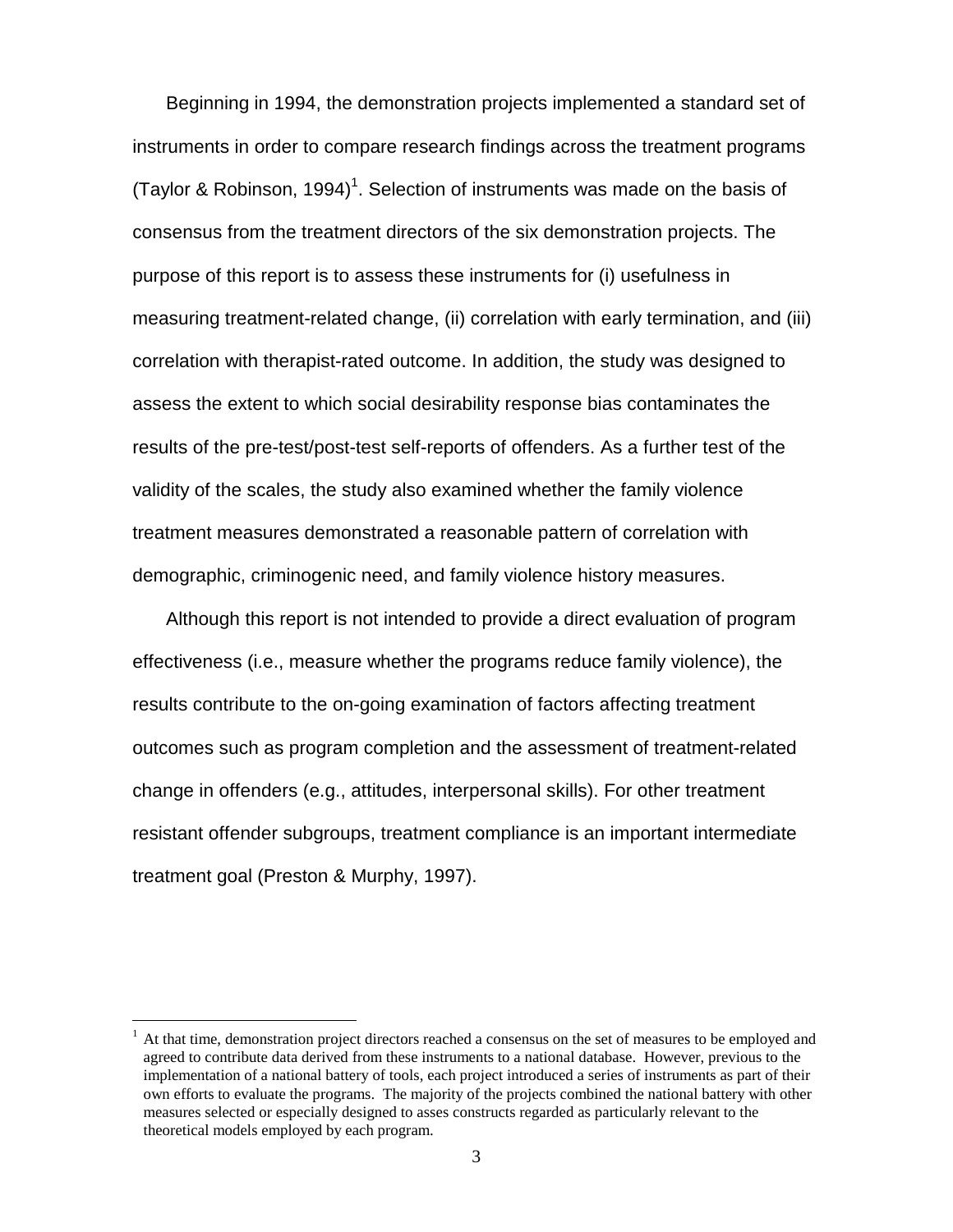An effort was made to obtain detailed information about the characteristics of the men who were enrolled in the treatment programs in correctional settings. It is hoped that by learning more about the characteristics of this population, it will be possible to tailor the treatment delivery system to the multiple needs of this unique group (i.e., increase treatment responsivity). With this goal in mind, information about demographic variables and criminogenic needs (e.g., substance abuse, education/ employment, etc.) was gathered using a program intake information tool (Appendix A). The information from the family violence treatment sample was compared with demographic and criminogenic need data from normative samples of offenders from institutions and community settings. This provided an opportunity to examine how offenders undergoing treatment for family violence problems compare to the larger population of federal offenders.

Finally, a great deal of attention has been directed to the relation between abuse in the family of origin and later aggressive behaviour by the witness/victim (Widom, 1989b; Malinosky-Rummel & Hansen, 1993; Oliver, 1993). This intergenerational transmission of abuse has been detected in both non-offender samples (see Alksnis & Taylor, 1995) and offender samples (Alksnis & Robinson, 1995; McCord, 1983; Dutton & Hart, 1992; Widom, 1989a; Widom, 1991). The link between childhood experiences such as victimization and/or witnessing violence and offenders' treatment outcomes on the selected instruments was explored in the current investigation.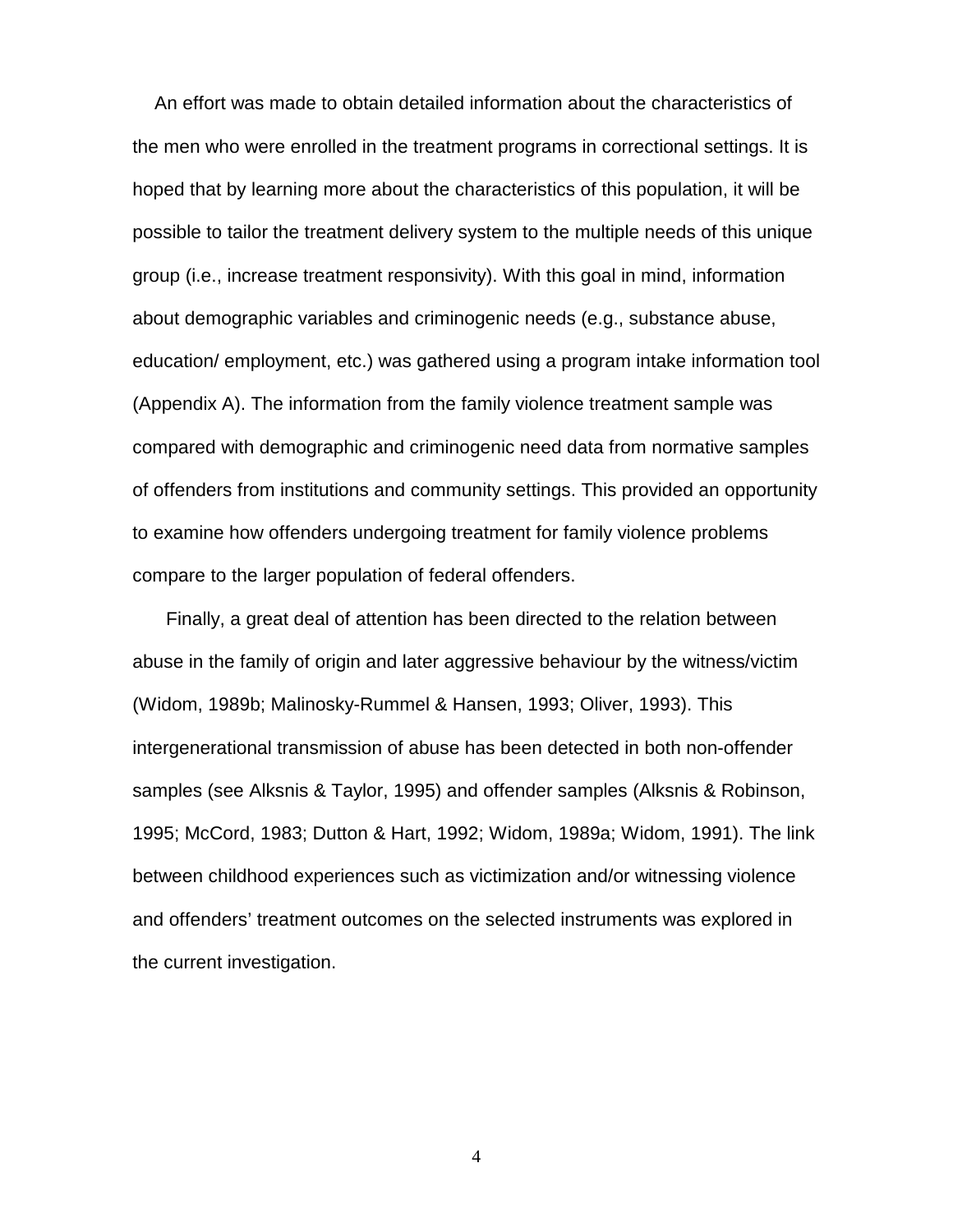#### **METHOD**

#### **Description of the Sample**

Data were collected by the six family violence treatment programs contracted by CSC to deliver services in community and institutional settings across the five regions of the jurisdiction: Victoria, B.C.; Edmonton, Alberta; Toronto, Ontario; Ottawa, Ontario; Laval, Quebec; and St. John's, Newfoundland. The Victoria and Laval programs were institutionally based whereas those in Edmonton, Toronto, Ottawa and St. John's were community based. The combined sample size was 336: 158 (47.0%) from institutions and 178 (53.0%) from community-based programs.

A percentage distribution of the total sample, by treatment site, is presented in Table 1. Data from this section was derived from the *Client Information Form*, an adaptation of an intake instrument used by the Ottawa program. The Client Information Form has been described by Taylor and Robinson (1995) and is included in Appendix A of this report.

|                             | n   | $\%$ |
|-----------------------------|-----|------|
| <b>Community Sites:</b>     | 178 | 53.0 |
| Edmonton                    | 36  | 10.7 |
| Toronto                     | 63  | 18.7 |
| Ottawa                      | 47  | 13.9 |
| St. John's                  | 32  | 9.5  |
| <b>Institutional Sites:</b> | 158 | 47.0 |
| Victoria                    | 132 | 39.3 |
| Laval                       | 26  | 7.7  |
| <b>Total Sample</b>         | 336 | 100  |

| Table 1: |  |  | <b>Sample Size by Treatment Site</b> |  |
|----------|--|--|--------------------------------------|--|
|----------|--|--|--------------------------------------|--|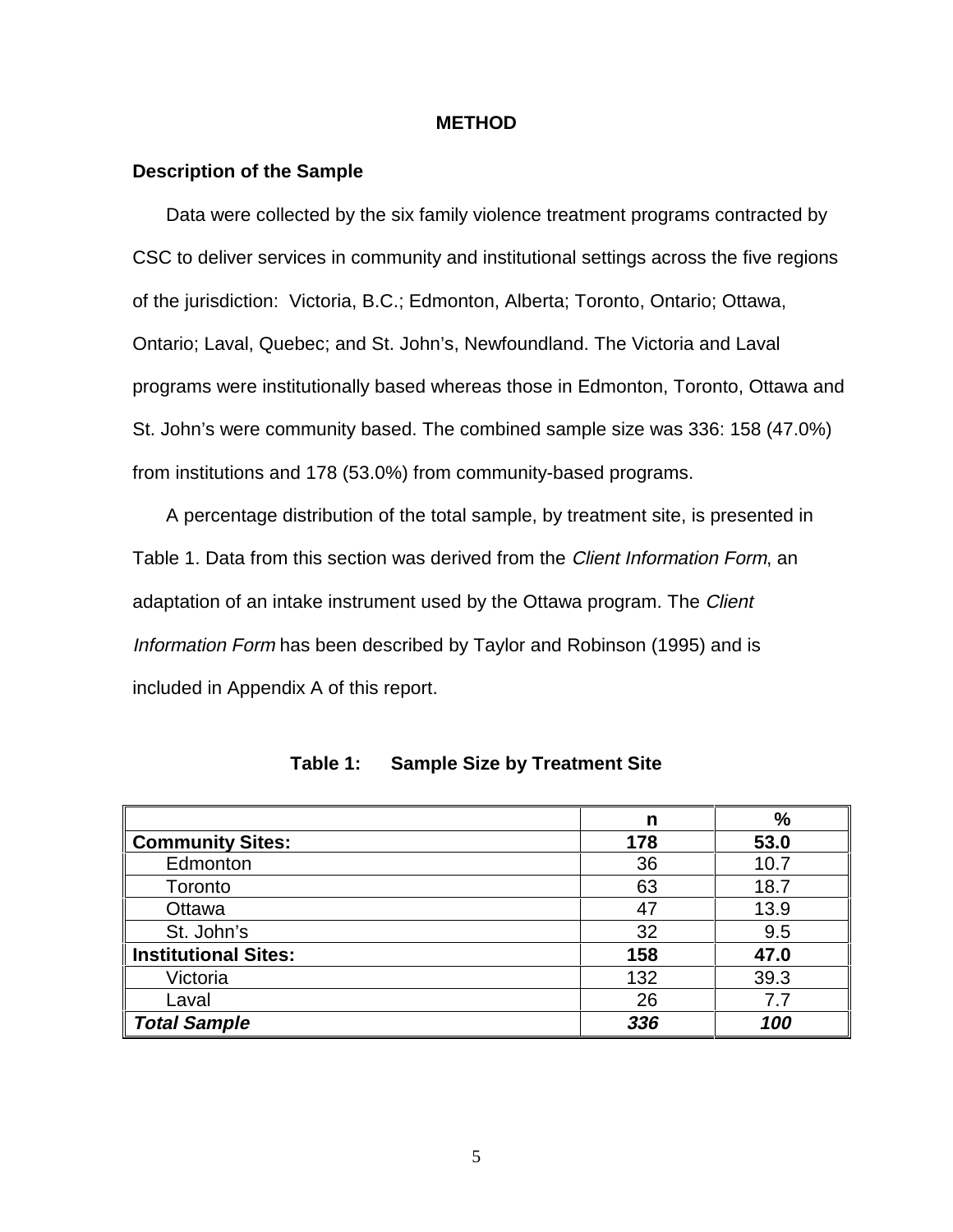#### **Comparisons with normative samples of offenders**

To examine whether offenders in treatment for family violence differ from normative samples of federal offenders, a series of between-group comparisons were conducted. Specifically, chi-square statistics compared groups on variables associated with demographic characteristics and criminogenic need.

The normative (comparison) group was obtained by automation through CSC's Offender Management System (OMS). Selection criteria included all male federal offenders who: 1) were incarcerated at some point in 1994/95; 2) had completed the Offender Intake Assessment (OIA) process, yielding data for all or most need indicators, and 3) were not included in the project family violence sample. This technique provided a normative sample of 632 federal offenders, 341 (54%) of whom were in the community (i.e., released), and 291 (46%) of whom were incarcerated as of 1995.

Briefly, the OIA is a comprehensive and integrated evaluation of the offender at the time of admission to the federal system. It considers a wide variety of information pertaining to offender demographics, risk and needs. It was therefore regarded as the most appropriate source from which proximal comparative data could be derived. However, since the OIA was first implemented in 1994, one potential limitation to the methodology for obtaining the normative sample is acknowledged: The community group is over-represented by offenders who had served shorter sentences.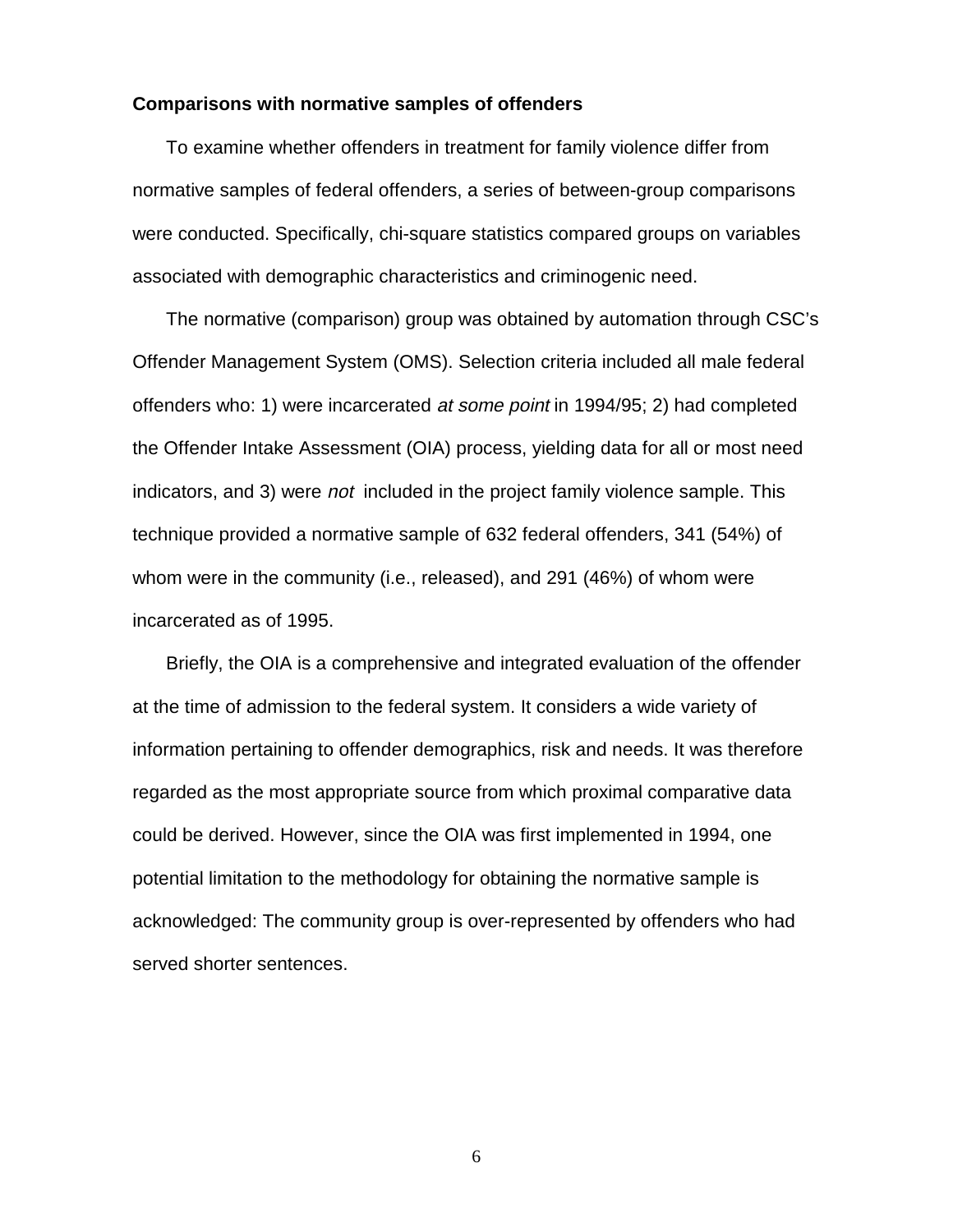Three series of between-group comparisons were performed. First, the entire project sample was compared to the normative sample on 15 demographic and need variables. The second and third series of comparisons focused on community and institutional subsamples, each comparing the family violence (i.e., project) group to the normative group (see Table 2). It is worth noting that 14% of the normative comparison group comprises offenders with a known history of family violence perpetration. A decision was made not to exclude these data, since family violent offenders naturally appear as a subgroup in normative samples of offenders.

As mentioned, three series of analyses compared the family violence sample to the normative sample across several demographic and need variables. Demographic comparisons included: age, language, Aboriginal origins, marital status, dependents, and level of education. Between-group comparisons of needs examined current problems with: finances, employment, education, housing, suicide risk, psychiatric disorder, substance abuse (any), alcohol abuse, and drug abuse.

Taken together, between-group analyses on demographics and needs totaled 15 comparisons. Thus, while an acceptable level of statistical significance is traditionally set at a probability of  $\alpha$  = 05, stringent criteria suggest dividing this by the number of comparisons performed. Therefore, for total- and community sample comparisons, the probability to achieve statistical significance was set at .003 (which is  $\alpha$ /15). For the institutional groups, three need areas were not relevant (financial, employment, housing), and therefore probability was set at .004 ( $\alpha$ /12).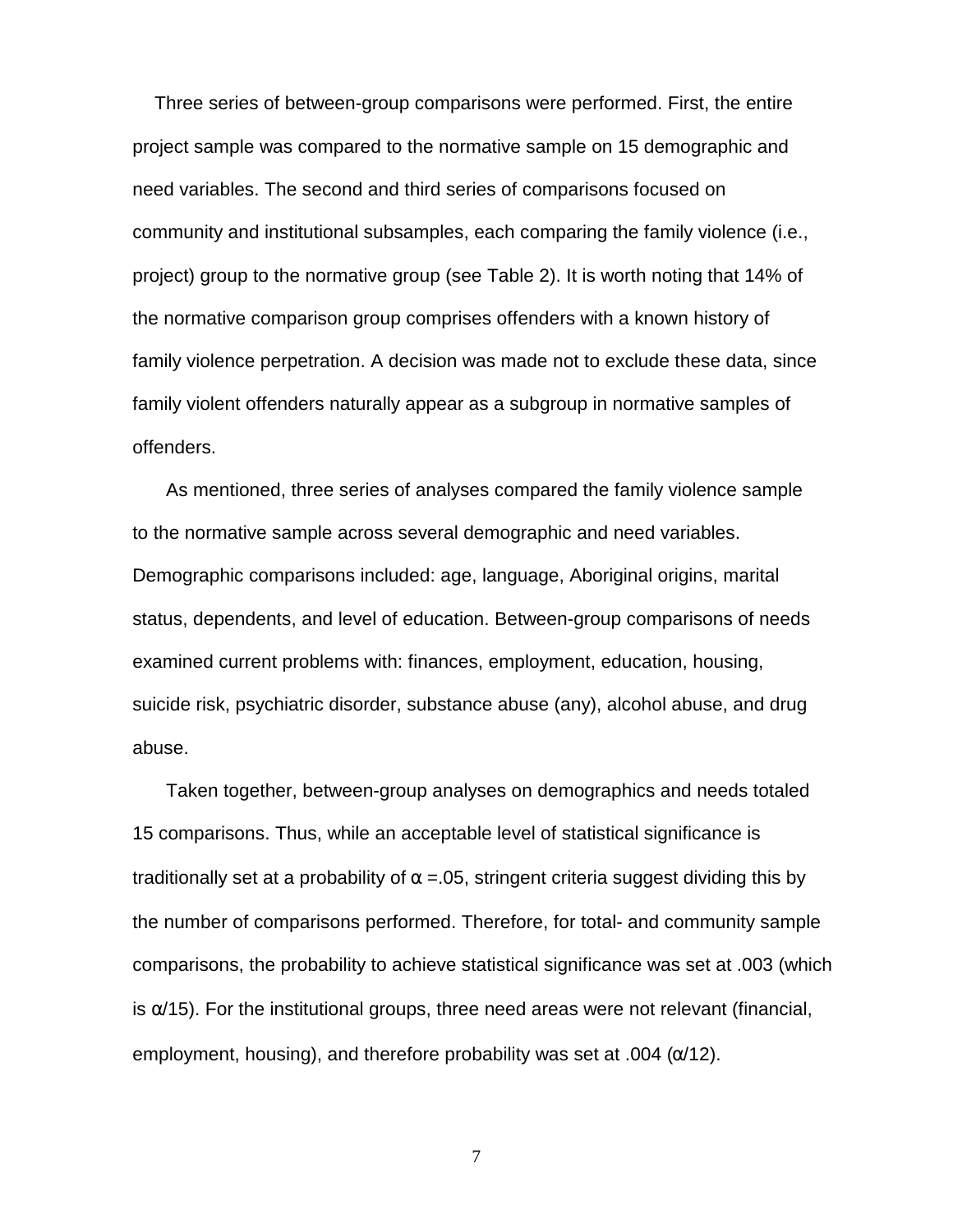|                                    | <b>Total</b>  | <b>Community</b> |            | <b>Institutional</b> |            |
|------------------------------------|---------------|------------------|------------|----------------------|------------|
|                                    | <b>Sample</b> | <b>Samples</b>   |            | <b>Samples</b>       |            |
|                                    |               | Project          | Normative  | Project              | Normative  |
|                                    |               | Sample           | Sample     | Sample               | Sample     |
|                                    | % (n)         | % (n)            | % (n)      | % (n)                | % (n)      |
| Age:                               |               |                  |            |                      |            |
| Under 25                           | 8.9 (124)     | 6.9(58)          | 18.6(145)  | 10.6(66)             | 19.3 (88)  |
| $25 - 39$                          | 64.5 (124)    | 69.0 (58)        | 66.9 (145) | 60.6(66)             | 65.9 (88)  |
| 40 and Over                        | 26.6 (124)    | 24.1 (58)        | 14.5(145)  | 28.8 (66)            | 14.8 (88)  |
| Language: a,b                      |               |                  |            |                      |            |
| English                            | 88.1 (194)    | 100.0(100)       | 66.2(145)  | 74.3 (94)            | 69.0 (88)  |
| French                             | 11.9 (194)    | 0.0(100)         | 33.8 (145) | 24.7 (94)            | 31.0(88)   |
| Aboriginal origins:                | 17.2(232)     | 16.0(144)        | 18.1 (144) | 19.3 (88)            | 15.9 (88)  |
| Current marital status: a,b,c      |               |                  |            |                      |            |
| Single                             | 24.6 (244)    | 20.8 (149)       | 49.7 (141) | 30.5(95)             | 50.0(86)   |
| Common-law                         | 34.4 (244)    | 39.6 (149)       | 38.3 (141) | 26.3(95)             | 37.2 (86)  |
| Married                            | 12.3 (244)    | 14.8 (149)       | 6.4(141)   | 8.4(95)              | 4.7(86)    |
| Divorced                           | 13.9 (244)    | 9.4 (149)        | 2.1(141)   | 21.1(95)             | 5.8(86)    |
| Separated                          | 11.5(244)     | 12.8 (149)       | 3.6(141)   | 9.5(95)              | 2.3(86)    |
| Widowed                            | 3.3(244)      | 2.7(149)         | 0.0(141)   | 4.2(95)              | 0.0(86)    |
| Have children at home <sup>c</sup> | 45.3 (179)    | 58.3 (103)       | 46.7 (321) | 30.3(76)             | 56.6 (279) |
| Highest level of education:        |               |                  |            |                      |            |
| Under grade 8                      | 22.7 (88)     | 20.7(58)         | 25.9(247)  | 26.7(30)             | 28.6 (210) |
| Grade 8 or 9                       | 31.8 (88)     | 37.9 (58)        | 43.3 (247) | 20.0(30)             | 40.5(210)  |
| Completed high school              |               |                  |            |                      |            |
| (Grade 12 or 13)                   | 45.5 (88)     | 41.4 (58)        | 30.8(76)   | 53.3 (30)            | 31.0(210)  |
| Some post-secondary                | 34.5 (235)    | 29.1 (141)       | $---$      | 42.6 (94)            | $ -$       |
| Current problems:                  |               |                  |            |                      |            |
| Financial (on assistance)          | 38.5 (130)    | 38.5 (130)       | 30.0(313)  | n/a                  | n/a        |
| Employment                         | 46.6(148)     | 46.6(148)        | 41.6(341)  | n/a                  | n/a        |
| Housing <sup>a,b</sup>             | 8.6(151)      | 8.6(151)         | 39.9 (316) | n/a                  | n/a        |
| Education <sup>b</sup>             | 15.3 (235)    | 12.1 (149)       | 29.8 (322) | 20.9 (86)            | 28.5 (281) |
| Suicidal thoughts                  | 1.7(237)      | 0.7(141)         | 3.1(324)   | 3.1(96)              | 0.4(278)   |
| Psychiatric disorder               | 5.7(248)      | 3.3(152)         | 3.8(315)   | 9.4(96)              | 2.9 (278)  |
| Substance abuse:                   |               |                  |            |                      |            |
| a,b,c<br>Any (alcohol or drugs)    | 37.3 (298)    | 22.0(150)        | 80.6 (320) | 52.7 (148)           | 77.1 (280) |
| a,b,c<br>Alcohol problem           | 26.6 (297)    | 18.4 (152)       | 58.0 (320) | 35.2 (145)           | 51.8 (280) |
| Drug problem <sup>a,b,c</sup>      | 26.5 (298)    | 10.0(150)        | 69.1 (320) | 43.2 (148)           | 65.1 (278) |

### **Table 2: Background Information**

**Note: a p<.003 for comparison between project and normative (entire) samples;**

**b p<.003 for comparison between community subsamples;**

**c p<.004 for comparison between institutional subsamples**

It is noteworthy that while chi-square analyses on age groups (as shown in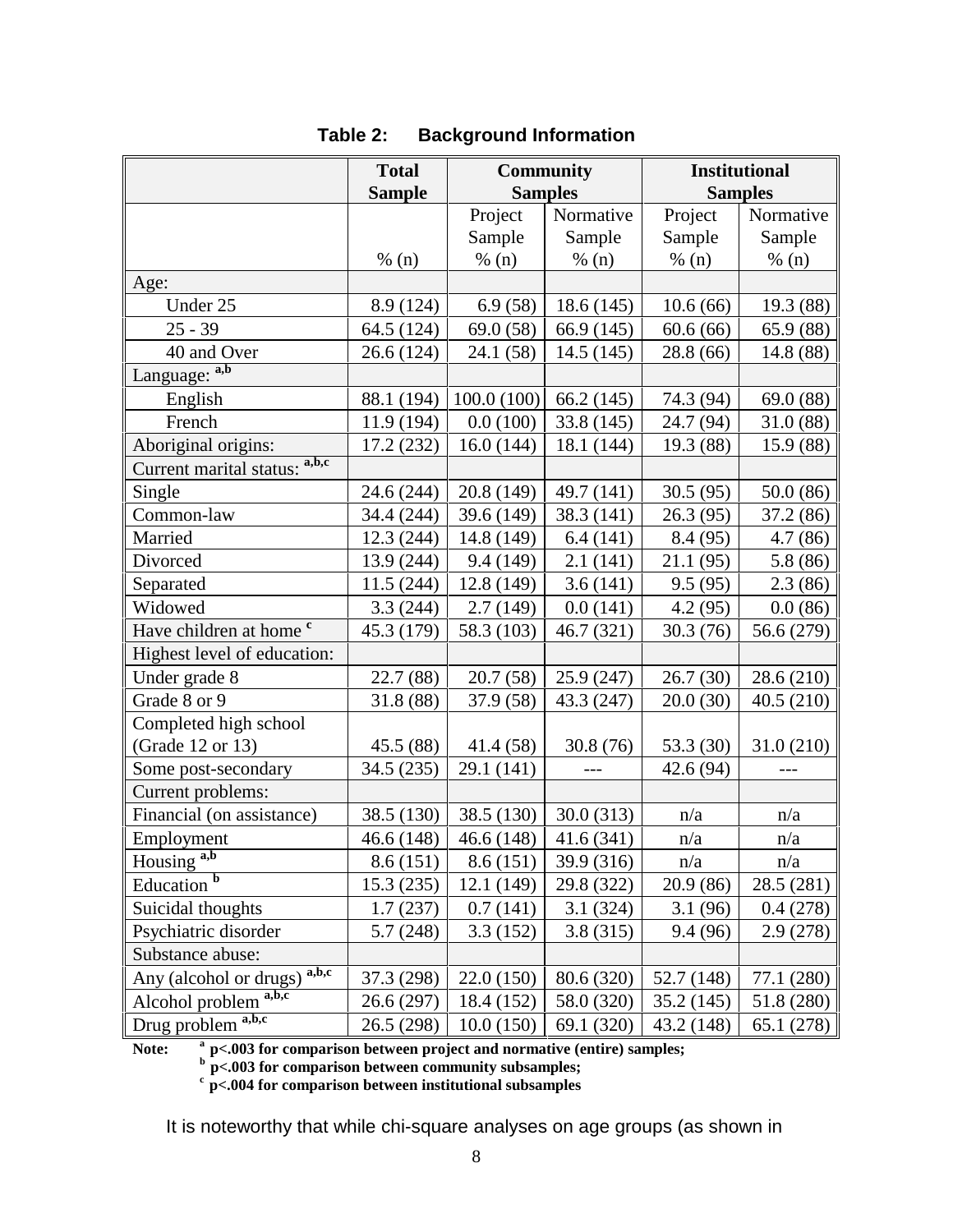Table 2) showed no significant differences, a between-group t-test for continuous variables rendered reliable differences. Specifically, significant differences emerged, where the family violent (project) sample was older than the normative group. Mean age, by group, were 34.5 and 31.4, respectively (p<.0004).

Between-group differences noted in language were an artifact of the sampling procedures. There was no community project sample in the Quebec region, which is reflected in a much higher proportion of French offenders in the normative group.

As shown in Table 2, analyses revealed reliable differences between groups on marital status. Moreover, this was true for all three between-group comparisons: total, community, and institutional samples. Considering the nature of the treatment program, it was not surprising to find that offenders in the project sample were more likely to be either married, divorced, separated, or widowed than those in the normative sample. In turn, this latter group was much more likely to be either single (50%) or living common-law (38%). Interestingly, however, within the institutional subsamples, the normative group was almost twice as likely to have children at home.

While data showed a trend for the project sample to have more education than the normative sample, analyses yielded no statistically significant findings. Nonetheless, it is noteworthy that almost half (45.5%) of the family violent offenders had completed high school, compared with about one-third (31%) of the normative sample.

Finally, data presented in Table 2 also demonstrate fewer collateral problems in the family violence sample, as compared to the normative group. Specifically,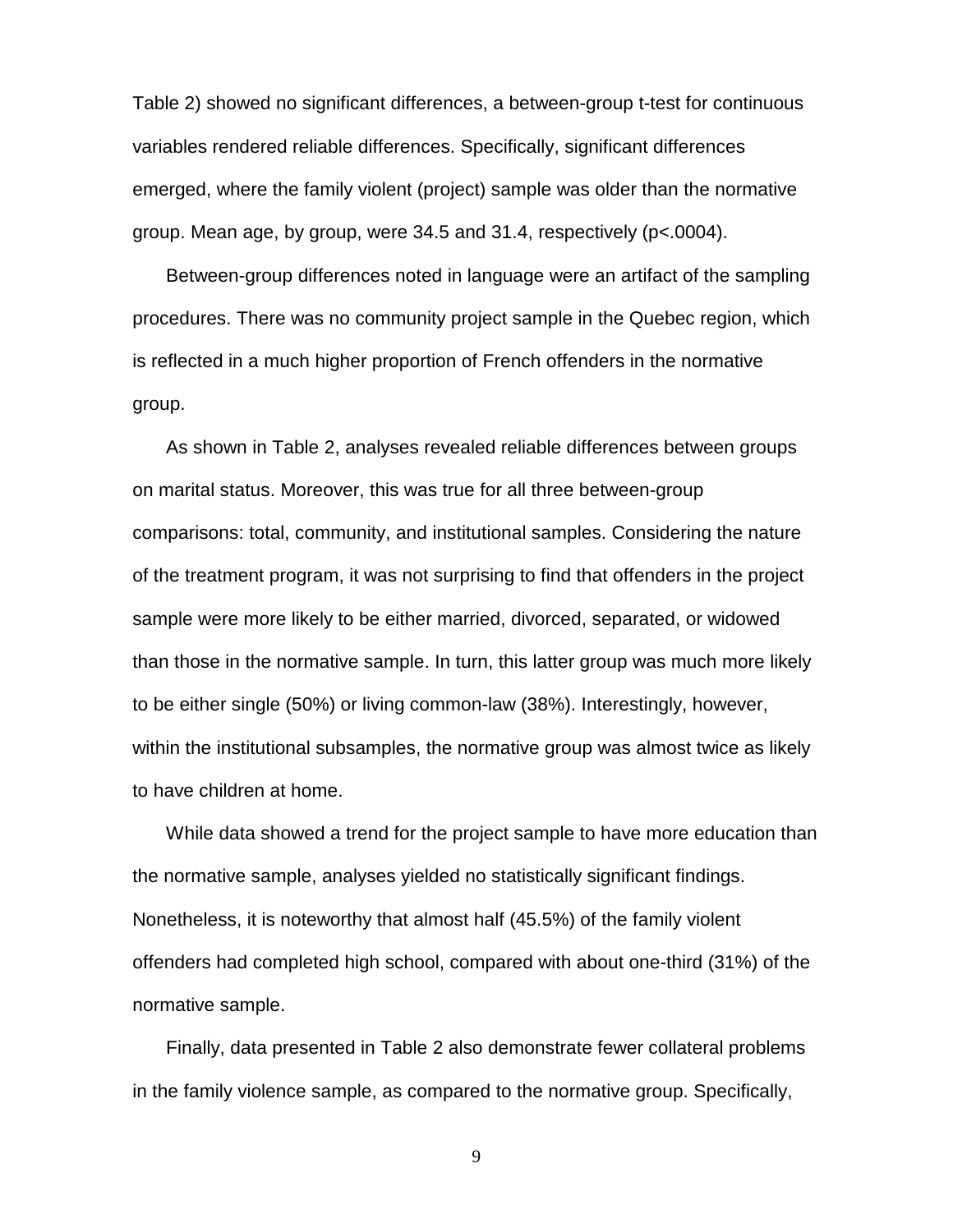statistically reliable between-group differences were noted in the areas of housing, education, and substance abuse. Differences were particularly robust in the area of substance abuse, where the normative sample was about twice as likely to have problems.

#### **Abuse experienced and perpetrated by clients**

Program participants were asked about their experiences of abusive behaviour, both as victims in childhood (includes witnessing abuse and being victimized) and as perpetrators in adulthood<sup>2</sup>. This information is presented in Tables 3 and 4.

With respect to abuse suffered, about two-thirds (67.8%) of the men indicated that they had witnessed or experienced violence in their family of origin. Fortyseven percent of clients indicated that they had been physically abused while 17.5% revealed sexual abuse and 51% reported emotional abuse. Over half (56.2%) had witnessed the abuse of their mothers and/or their siblings in childhood. Men from institutionally-based programs reported significantly more abuse than those participating in community-based programs ( $M<sub>inst</sub> = 3.1$ , SD=2.1,  $M_{\text{Comm}} = 1.8$ , SD=1.9; p<.0001).

 $\overline{a}$ 

 $2^2$  Respondents were also asked about their experiences as a victim of abuse in childhood but the number of offenders reporting such experiences was too low to render any meaningful analyses: 3 reported being physically abused, I reported being sexually abused and 12 reported being emotionally abused by a spouse or partner. Information from this section was extracted from the *Client Information Form.*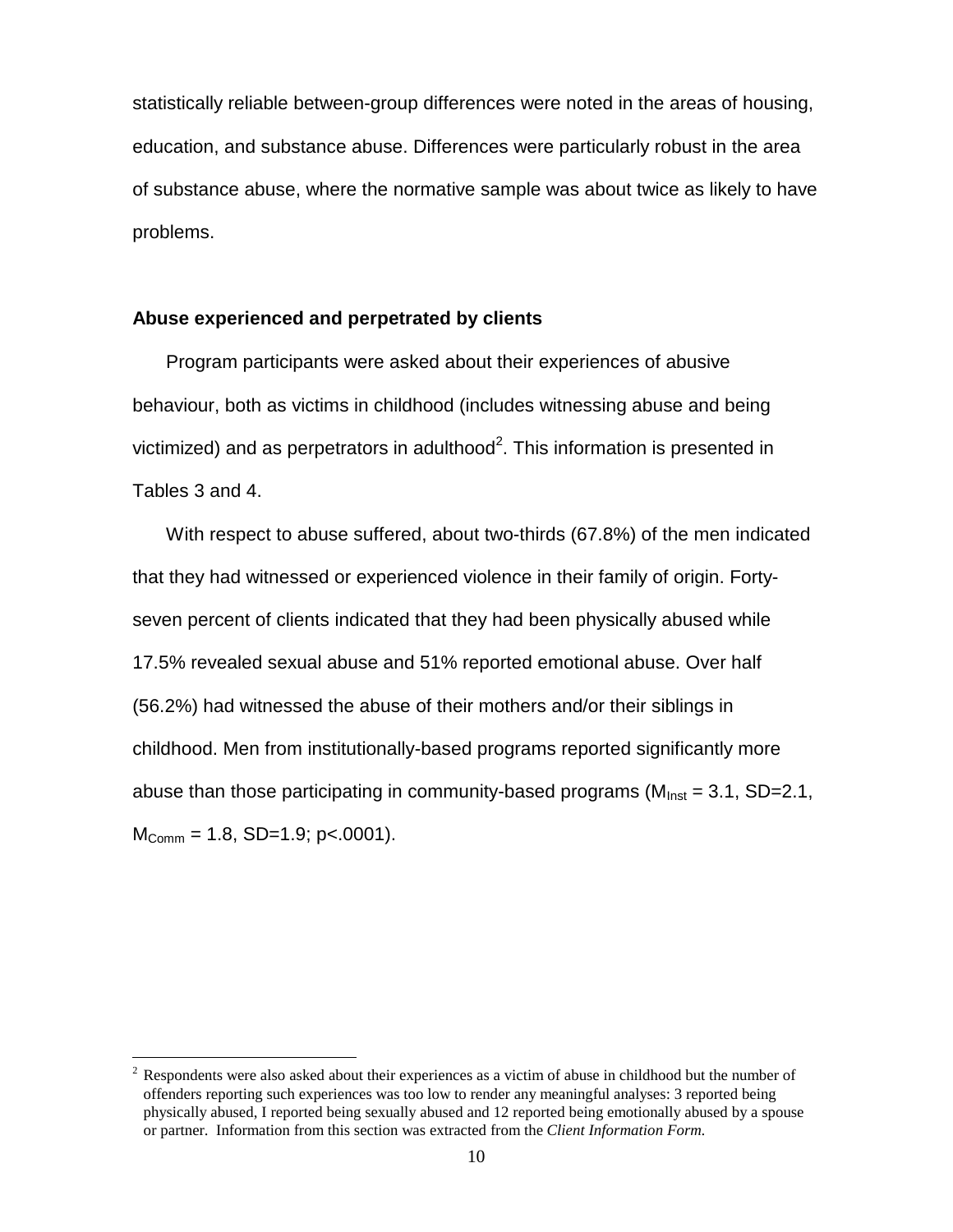|                                        | $\frac{0}{0}$ | n/N     |
|----------------------------------------|---------------|---------|
|                                        |               |         |
| <b>Parents Divorced</b>                | 47.5          | 116/244 |
|                                        |               |         |
| Siblings Removed from Parents' Care    | 28.1          | 68/242  |
|                                        |               |         |
| <b>Childhood Experiences of Abuse</b>  |               |         |
| Abuse witnessed                        | 56.2          | 136/242 |
| Father physically abused mother        | 40.3          | 96/238  |
| Father sexually abused mother          | 4.7           | 11/232  |
| Father emotionally abused mother       | 49.6          | 116/234 |
| Offender witnessed abuse of a sibling  | 27.9          | 62/222  |
| Victimization                          | 56.4          | 137/243 |
| Offender physically abused as a child  | 47.3          | 114/241 |
| Offender sexually abused as a child    | 17.5          | 42/240  |
| Offender emotionally abused as a child | 51.1          | 121/237 |
| Number of different abuse experiences  |               |         |
| (victimized and/or witnessed)          |               |         |
| <b>None</b>                            | 32.2          | 79/245  |
| 1 to $3$                               | 34.7          | 85/245  |
| 4 or more                              | 33.1          | 81/245  |

### **Table 3: Childhood History and Victimization Experiences**

The vast majority of offenders in the current sample had been abusive with female partners. About 80% reported perpetrating one or more types of woman abuse; community-based offenders were not significantly different from institutionally-based men with respect to number of abusive acts perpetrated. Sixty-two percent had abused their current partners while about half (52.3%) indicated that they had abused past partners. In total, 81% had abused either a previous partner, their current partner, or both. Some offenders indicated that they had also abused their children and/or stepchildren (13.2%).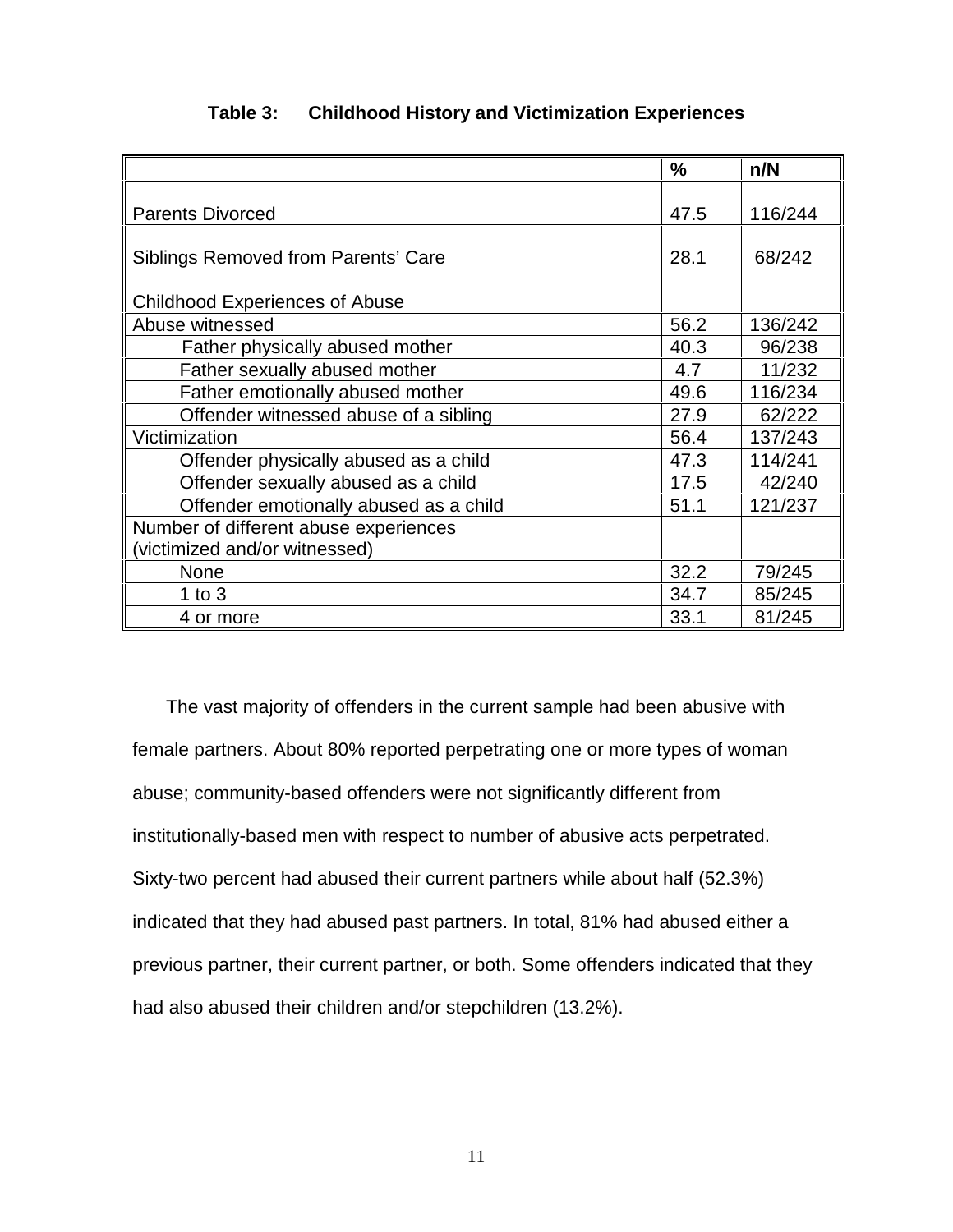A substantial proportion of offenders experienced legal consequences for their abusive actions (40.6% had charges laid against them while 33% were incarcerated for some period of time). Nevertheless, in over half of all cases there were no sanctions, either as treatment or punishment (54.5%). Institutionallybased offenders did not differ from community-based men with respect to the number of consequences received. The number of different interventions/consequences experienced (legal or therapeutic) served as a predictor variable in the analyses that follow, as did the number of different abusive acts perpetrated in adulthood and the number of different childhood abuse experiences reported.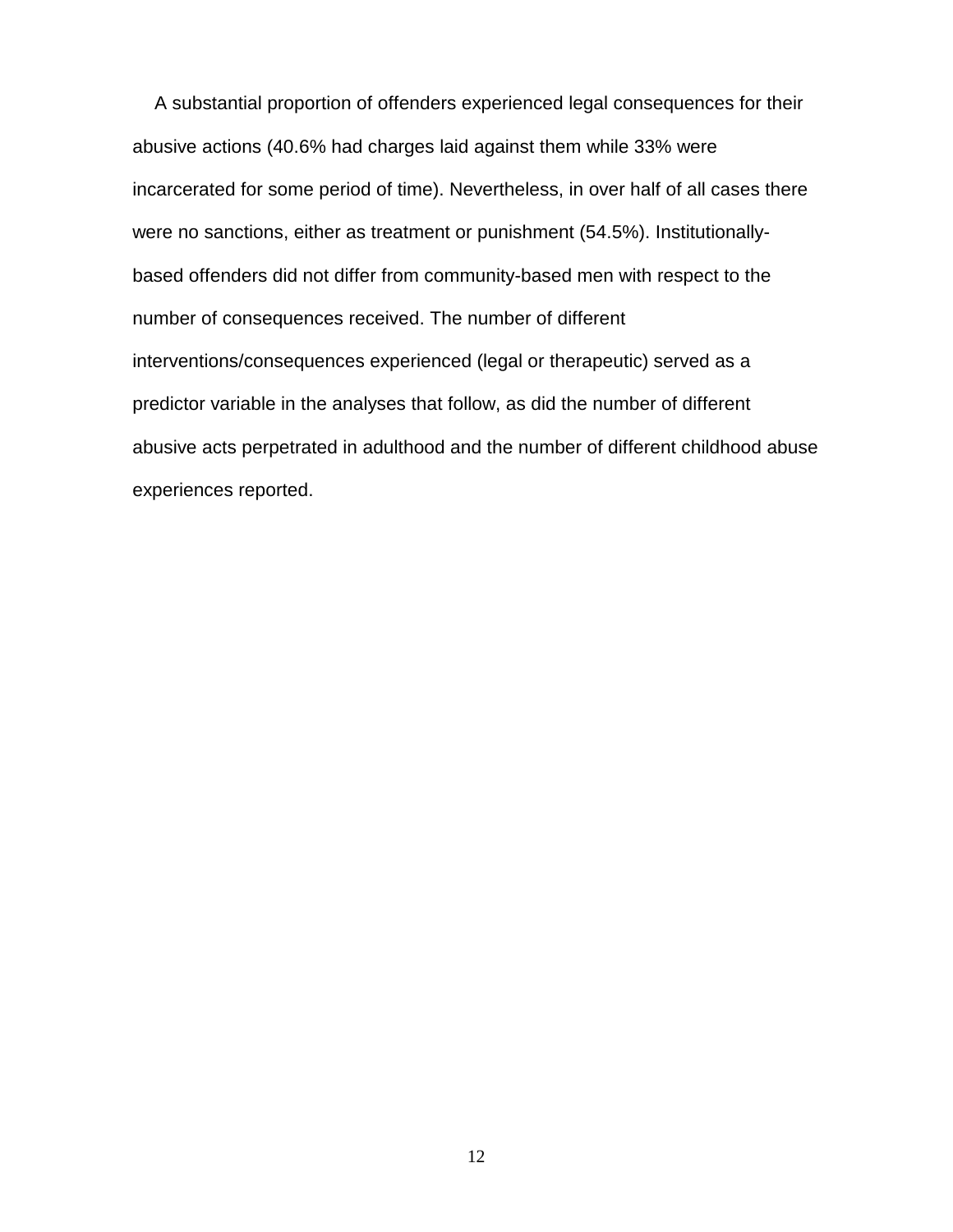|                                                  | $\frac{0}{0}$ | n       |
|--------------------------------------------------|---------------|---------|
|                                                  |               |         |
| WOMAN ABUSE PERPETRATED BY OFFENDER              |               |         |
| Abused current partner in some way               | 62.2          | 150/241 |
| Abused current partner physically                | 63.3          | 93/147  |
| Abused current partner emotionally               | 69.7          | 106/152 |
| Abused current partner sexually                  | 8.5           | 10/117  |
| Abused previous partner(s) in some way           | 52.3          | 127/243 |
| Abused previous partner(s) physically            | 49.1          | 84/171  |
| Abused previous partner(s) emotionally           | 60.8          | 104/171 |
| Abused previous partner(s) sexually              | 6.6           | 10/152  |
| Abuse continued after separation                 | 10.0          | 17/170  |
| Number of different woman abuse acts perpetrated |               |         |
| None                                             | 19.2          | 44/229  |
| $1$ to $3$                                       | 55.9          | 128/229 |
| $4$ to $6$                                       | 21.8          | 50/229  |
| 7 or more                                        | 3.1           | 7/229   |
|                                                  |               |         |
| CHILD ABUSE PERPETRATED BY OFFENDER              |               |         |
| Abused (step)child(ren) in some way              | 13.2          | 29/220  |
| Abused (step)child(ren) physically               | 16.8          | 17/101  |
| Abused (step)child(ren) emotionally              | 9.0           | 17/96   |
| Abused (step)child(ren) sexually                 | 9.2           | 9/98    |
| <b>CONSEQUENCES OF ABUSIVE BEHAVIOUR</b>         |               |         |
| Received treatment for abusive behaviour         | 20.3          | 49/241  |
| Charges laid for abuse of family member          | 40.6          | 99/244  |
| Incarcerated for abuse of family member          | 33.0          | 74/224  |
| Number of consequences/interventions experienced |               |         |
| None                                             | 54.5          | 133/244 |
| One                                              | 13.1          | 32/244  |
| Two                                              | 19.3          | 47/244  |
| <b>Three</b>                                     | 13.1          | 32/244  |

## **Table 4: Abuse Perpetrated by Offender**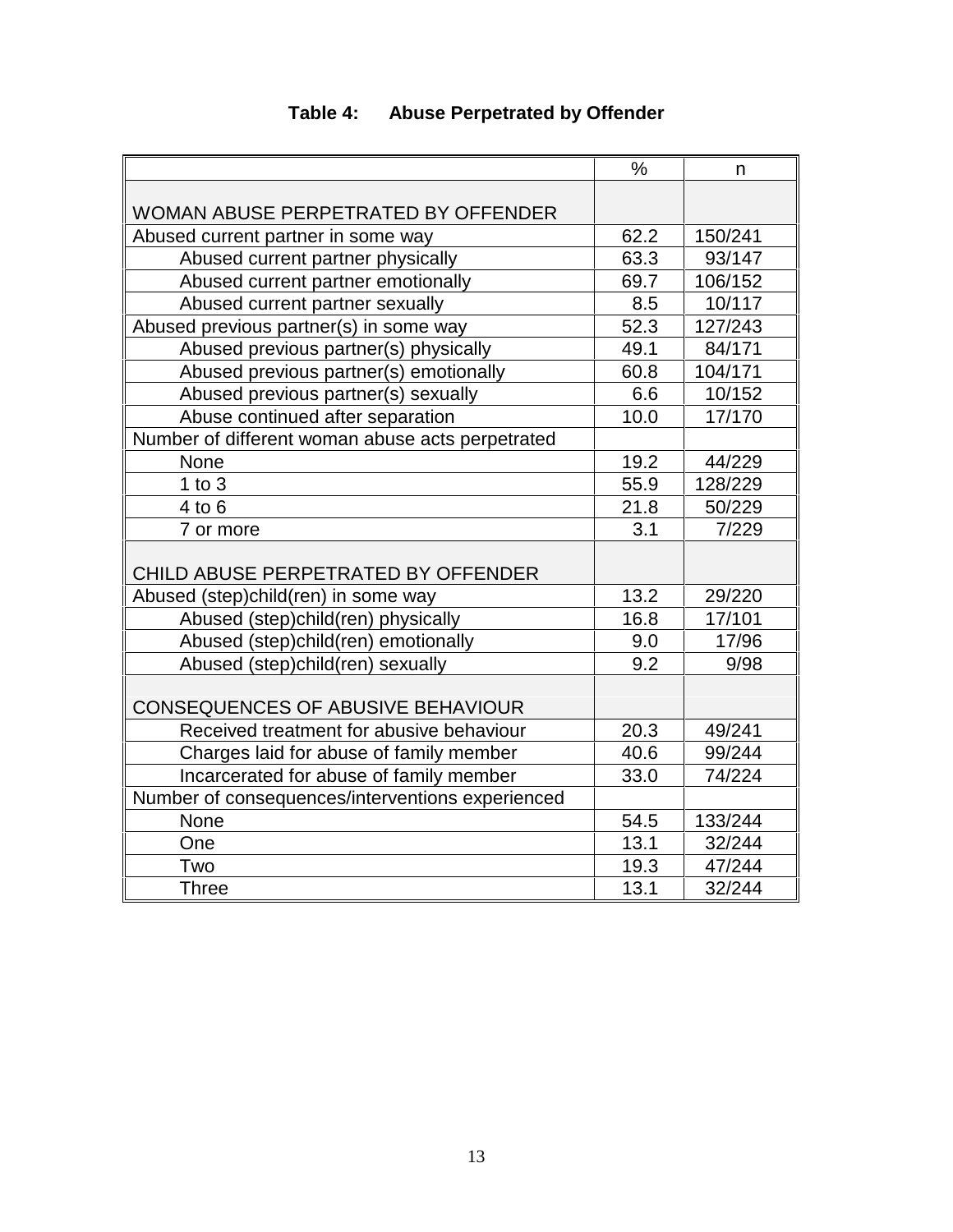#### **Instruments**

 $\overline{a}$ 

There were two phases to the study. During the first phase, the six sites operated without uniformity in the use of data collection instruments. Although each site prepared individual research reports, the numbers were insufficient to draw firm conclusions. In order to permit comparisons across programs and to capitalize on the volume of data being collected on this unique treatment population, the second phase of the project witnessed the implementation of a standardized national battery of instruments at the beginning of 1994 (Taylor & Robinson, 1995). Selected sites were already using some of the instruments at the time standardization was established. Hence, where possible, the analyses reported here draw on data collected at both phases of the project. Given that the standardization was established relatively late in the progress of the demonstration projects, complete data is not available for all clients<sup>3</sup>. Even with the use of data from both phases, there was a substantial proportion of missing data. Complete data were available for only 20.3% of the sample.

Three instruments were used to assess a series of attitudes and behaviours which were targeted by the demonstration projects as they were believed to be related to violence against women. In addition, a measure of social desirability response bias was included because of previous research which suggested that self-reports of violence against women are likely to be contaminated by response bias (Dutton & Hemphill, 1992, Sanders, 1991). The instruments are described in

<sup>3</sup> Table 1A in Appendix C shows the breakdown of the data available for each inventory (and subscales) for each of the demonstration sites.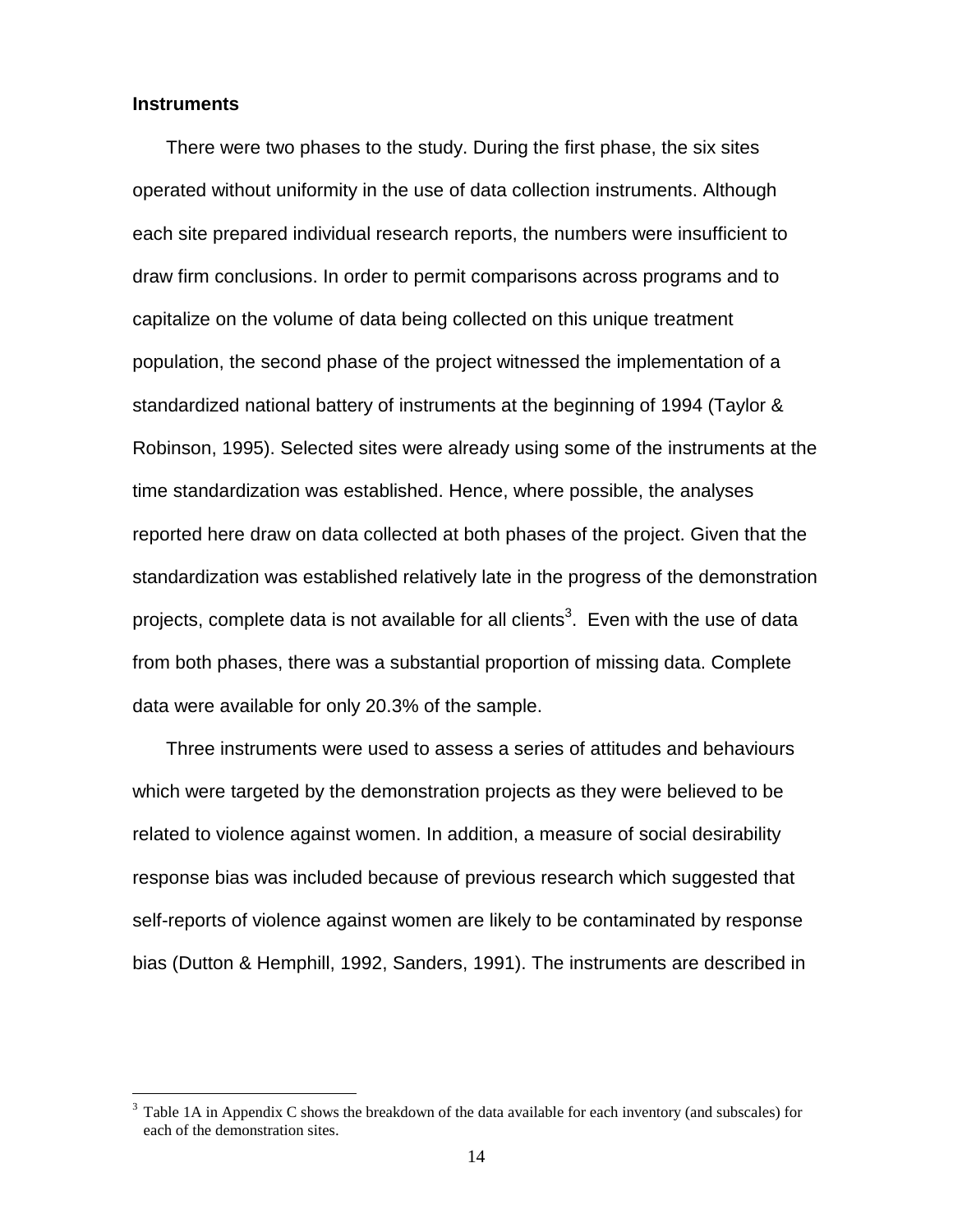Taylor and Robinson (1995) and are included in Appendix B. For each instrument, higher scores indicate more of the attribute in question, e.g., higher scores on the Index of Controlling Behaviour indicate more frequent use of controlling tactics, higher scores on the Inventory of Beliefs about Wife Beating indicate greater endorsement of attitudes in support of wife beating<sup>4</sup>. Analysis of the instruments' internal reliability at pretest was conducted for each of the scales as well as their component subscales. These analyses were carried out for the national sample, as well as for each demonstration site. The scales exhibited acceptable levels of reliability in most cases (See Table 2A, Appendix C).

Balanced Inventory of Desirable Responding (BIDR; Paulhus, 1991). This 40 item inventory ( $\alpha$ =.81) assesses the tendency to engage in (i) self-deceptive enhancement ( $\alpha$ =.58) and (ii) impression management ( $\alpha$ =.85). There are 20 items in each of the two subscales. Although the items must be dichotomized to obtain subscale scores, reliability analyses were conducted on the items in 7-point scale formats. Some of the observations from the Victoria site were not included in the reliability analysis because the data were only available in dichotomous format. However, these data were utilized in the remaining analyses. Correlational techniques were used to assess the degree to which responses on the anger/violence measures were associated with tendencies to present a positive image and/or engage in self-deception.

Inventory of Beliefs about Wife Beating (IBWB; Saunders, Lynch, Grayson, & Linz, 1987). The 31 items in this scale ( $\alpha$ =.89) measure beliefs about wife abuse. The items are grouped to obtain 5 subscales: wife beating is justified ( $\alpha = .83$ );

 $\overline{a}$ 

<sup>4</sup> Some scale items needed to be reverse-coded in order to achieve this pattern.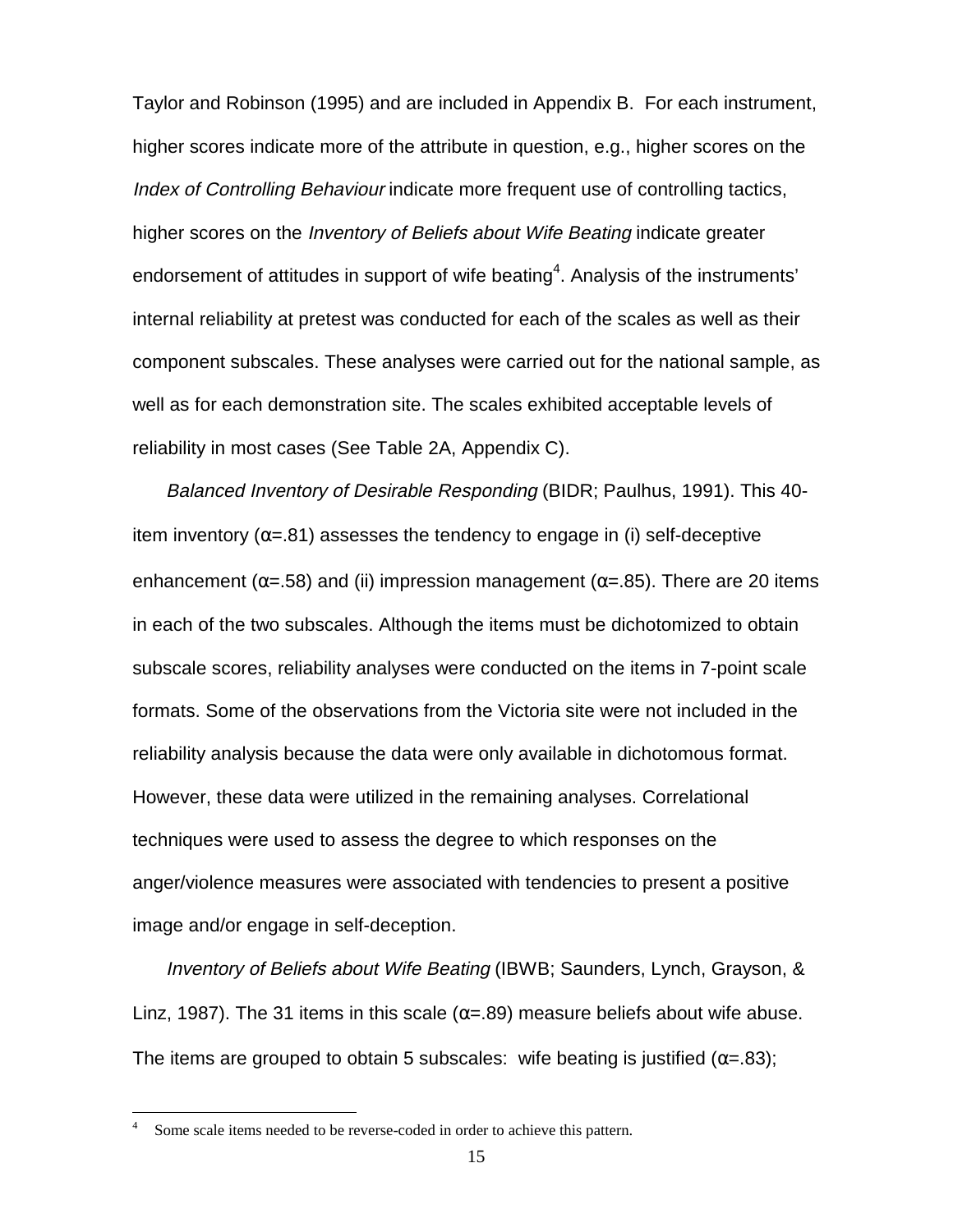wives gain from (or are responsible for) the abuse ( $\alpha$ =.87); abused women deserve assistance ( $\alpha$ =.54); abusers should be punished ( $\alpha$ =.73); and, abusers are responsible for their violent behaviour ( $\alpha$ =.59). Items in the last 3 subscales are reverse-coded as needed so that they will be consistent with the pattern established in the first two (i.e., high scores indicating attitudes supporting wife beating).

Index of Controlling Behaviour (ICB; based on Meredith & Burns (1990)). This inventory measured the degree to which the respondent utilized controlling tactics in his interactions with his partner. Two versions of the scale were administered: one that asked the offender to use a 7-point scale to estimate the frequency with which coercive tactics were used within a given time period and one that asked whether or not a particular tactic had ever been used by the offender (yes or no). Examination of pre- to post-test differences on the "ever" question revealed that in a substantial proportion of cases (25 to 40%), offenders' responses at post-test indicated that they had never used a tactic which they had, in fact, admitted to at pretest. The questionable accuracy of the information obtained with the dichotomous "ever" version of the measure rendered it unusable for further analyses. Reliability analyses were conducted on the 7-point scale version but not on the "ever" items.

The ICB consists of 42 items ( $\alpha$ =.88), of which all but 5 can be logically grouped into four subscales. The "reasoning" subscale is comprised of 3 items that assess the degree to which the respondent uses reasoning and positive dispute behaviours ( $\alpha$ =.68). The 18 item "emotional" subscale assesses emotional and psychological abuse tactics ( $\alpha$ =.94). Finally, physical and sexual abuse are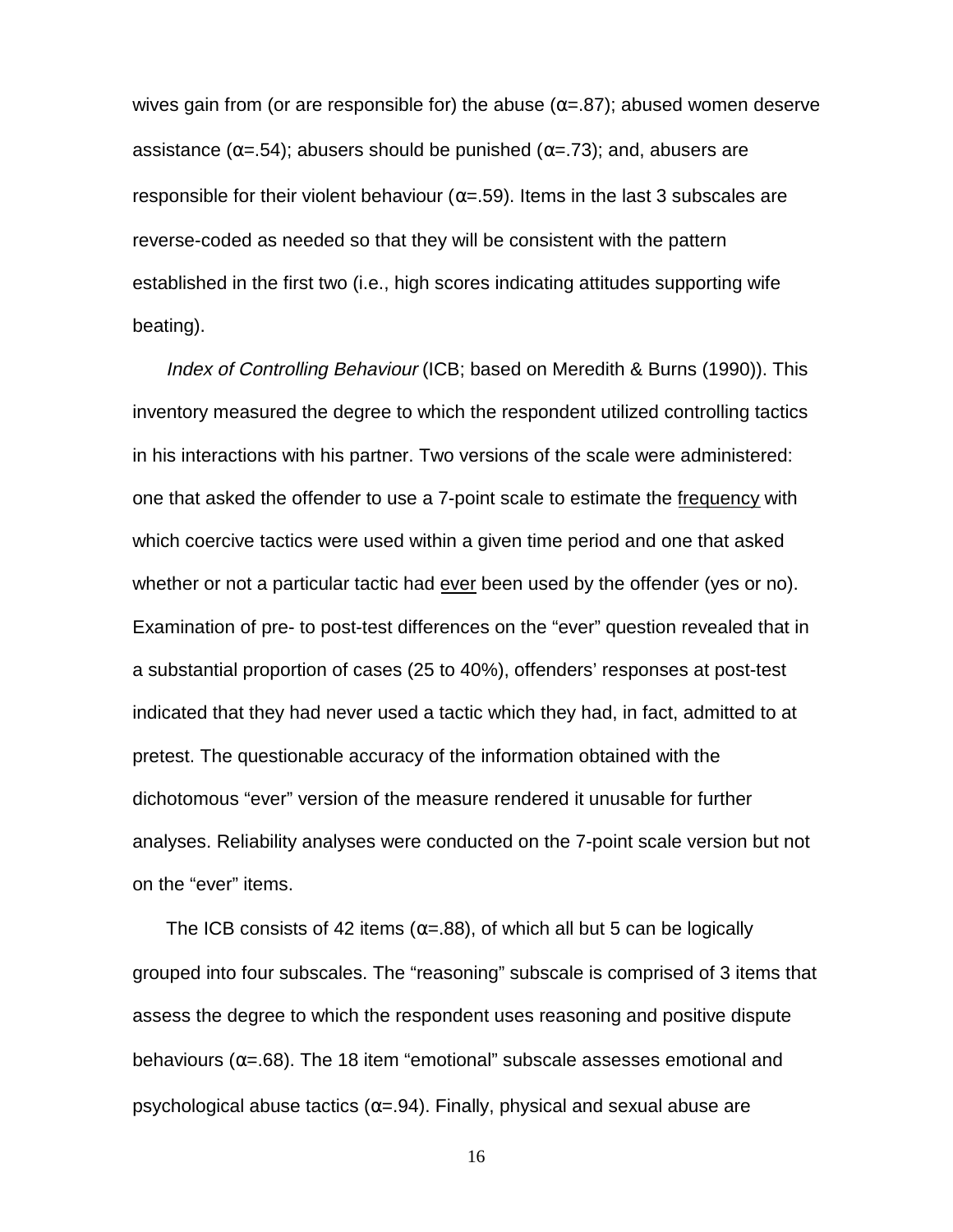assessed using 11 items ( $\alpha$ =.89) and 5 items ( $\alpha$ =.80) respectively. The remaining five items were included to address the impact of abuse.

Multidimensional Anger Inventory (MAI; Siegal, 1986). This 38 item scale is designed to assess the respondent's level of anger ( $\alpha$ =.92). The inventory is composed of 5 subscales measuring different aspects of anger. The first subscale, labeled "anger arousal," ( $\alpha$ =.90) is comprised of 8 items that measure the degree to which the respondent is prone to feelings of anger. The second subscale, "range of anger eliciting situations," is made up of 7 items which present a variety of situations and ask the respondent to rate whether his/her anger would be provoked  $(\alpha = .86)$ . The "hostile outlook" subscale is composed of 4 items assessing how likely it is that others tend to cause the respondent to get angry  $(\alpha = .75)$ . The 5 items of the "anger-in" subscale assess the likelihood that the respondent internalizes his anger, e.g., in the form of grudges, difficulty letting go of anger ( $\alpha$ =.81). The last scale, "anger-out" consists of two items measuring whether the respondent can let others know that he is angry. This scale had the poorest internal reliability of all the measures used  $(α=0.11)$ .

According to the initial design, all four measures were to be administered at intake and at closure. However, some of the demonstration sites chose to administer the ICB and the BIDR at intake only. Where possible, the differences between offenders' pre-program and post-program responses on each of the measures was analyzed: pre-test scores were subtracted from post-test scores such that negative difference scores indicate improvement on a particular measure, i.e., less tendency to be angry (MAI), less tendency to use controlling tactics (ICB), less tendency to espouse attitudes supportive of wife beating (IBWB)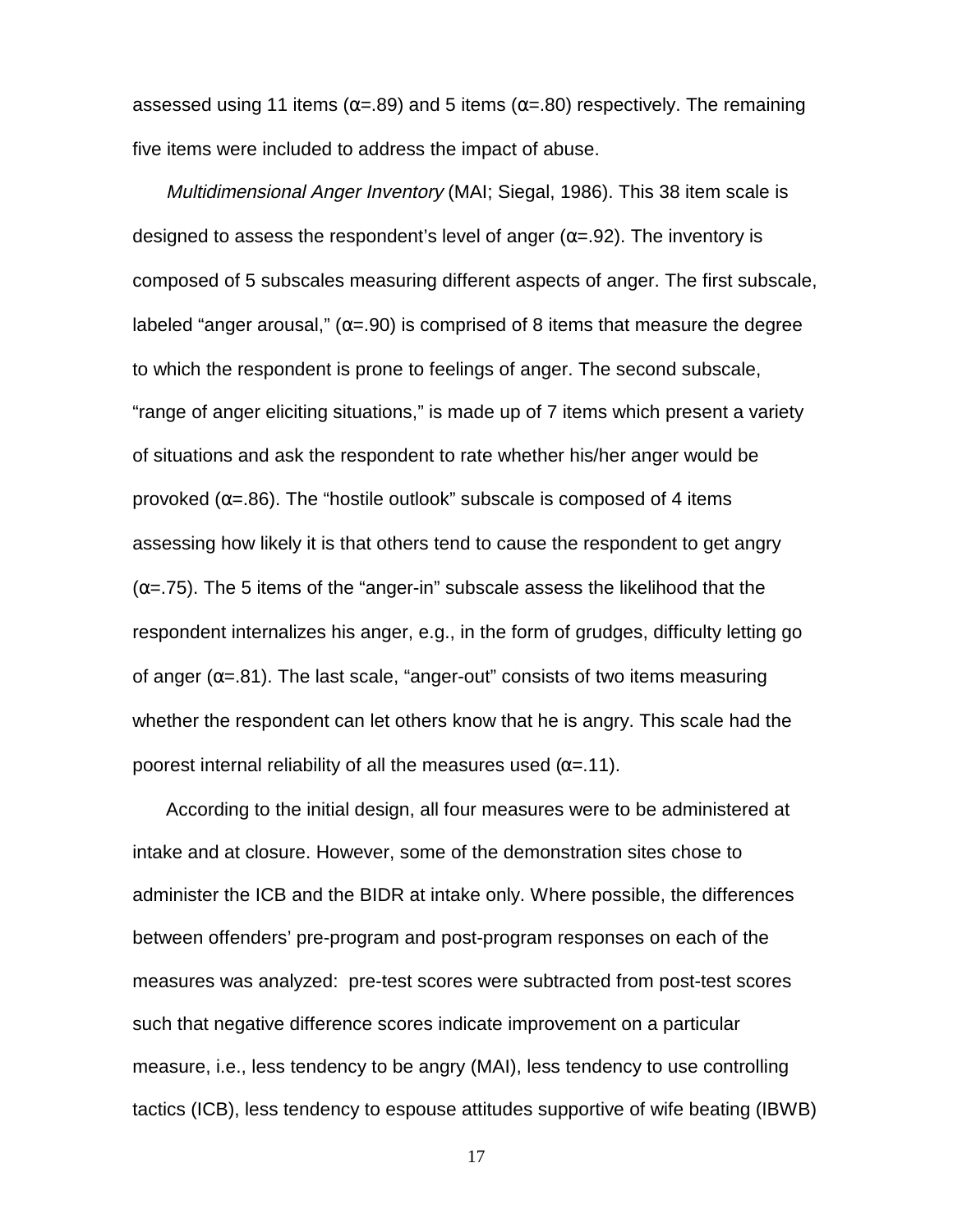and less tendency to engage in self-deceptive and impression management behaviours (BIDR). The higher the negative change score, the greater the improvement. Pre-test and post-test scale scores by demonstration site are presented in Tables 3A and 4A of Appendix C.

#### Closure Information

 $\overline{a}$ 

Early termination. Using the Case Closure Information Form (See Appendix D) developed for this project, therapists provided information about the program completion status of clients. Therapists indicated if the client completed the program or terminated participation early. Therapists were also asked to note the reasons for early termination, if they were known<sup>5</sup>. The clients' responses on the pre-test/post-test measures collected at intake were analyzed with respect to their usefulness in predicting early termination/withdrawal from the program.

Just over three-fifths of the sample completed the program (61.1% (n=190)), yielding a 38.9% (n=121) treatment attrition rate. The rate of attrition from treatment programs would have been considerably higher if those men who were initially referred to the program, but who never completed any of the intake

<sup>&</sup>lt;sup>5</sup> Data on reasons for termination ws only available for only 49 of the 121 men who dropped out (40% of the total dropout sample). However, as evidenced in Table 5, a number of respondents gave more than one reason for non-completion of the program.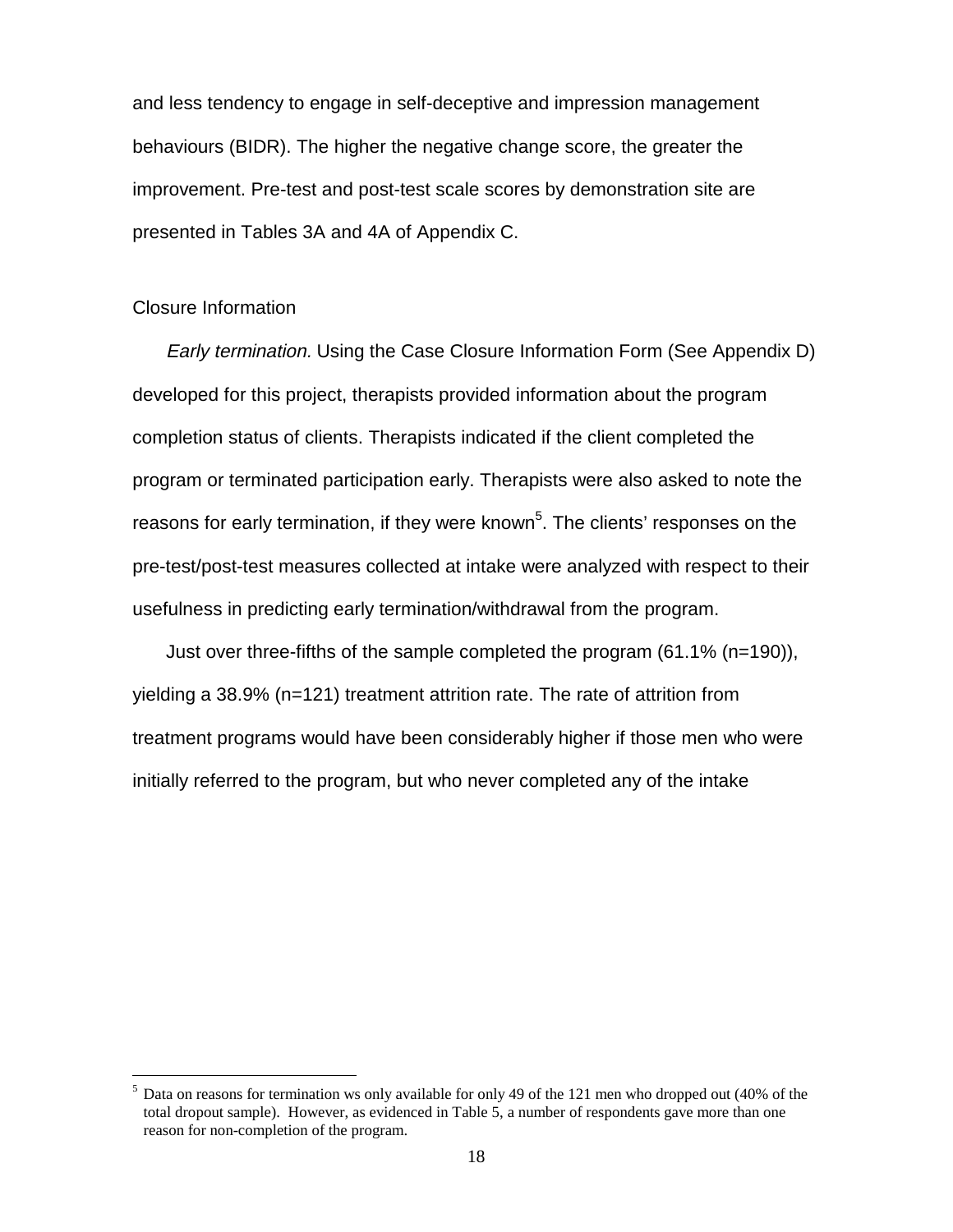measures had been included in these calculations. However, because one of the aims of this paper was to ascertain whether any of the four measures predicted early termination, those men who did not complete pre-test measures were omitted from further analyses.

A much higher rate of early termination was recorded for the communitybased programs. Specifically, while 87.5% of those in institutions completed the program, only 35.9% of those in community programs did so. Table 5 shows the reasons for early termination of the program.

| Reason for non-completion of program:              | <b>Institutional</b> | <b>Community</b>               |  |
|----------------------------------------------------|----------------------|--------------------------------|--|
|                                                    |                      |                                |  |
| Total non-complete                                 | 12.5% (19/152)       | 64.2% (102/159)                |  |
| Reincarcerated<br>Community supervision terminated |                      | 25.5% (26/102)<br>2.9% (3/102) |  |
| Client involved in family violent behaviour        |                      | 5.9% (6/102)                   |  |
| Placed in institutional segregation                | 10.5% (2/19)         |                                |  |
| Transferred to new institution                     | 10.5% (2/19)         |                                |  |
| Released from institution                          | 5.3% (1/19)          |                                |  |
| Participating in alternative institutional         | $5.3\%$ (1/19)       |                                |  |
| Client uncooperative/ disruptive                   | $5.3\%$ (1/19)       | 4.9% (5/102)                   |  |
| Client doubted program could help                  | 5.3% (1/19)          | 5.9% (6/102)                   |  |
| Satisfied with gains made                          | $0.0\%$ (0/19)       | $2.0\%$ ( $2/102$ )            |  |
| Referred elsewhere                                 | 10.5% (2/19)         | $2.0\%$ ( $2/102$ )            |  |
| Other reasons                                      | 10.5% (2/19)         | 2.9% (3/102)                   |  |
| Client did not return- no reason offered           | 5.3% (1/19)          | 9.8% (10/102)                  |  |
| Reason unknown- no data                            | 31.5% (6/19)         | 38.2% (39/102)                 |  |

**Table 5: Reasons for Failure to Complete Family Violence Program**

Note: 'Other reasons' include client unlawfully at large, and attendance no longer enforced by Parole Officer.

As shown in Table 5, there were 12 possible reasons for early termination.

Reincarceration was the most frequently cited reason for failure to complete the

programs. A method for collapsing this information into larger categories was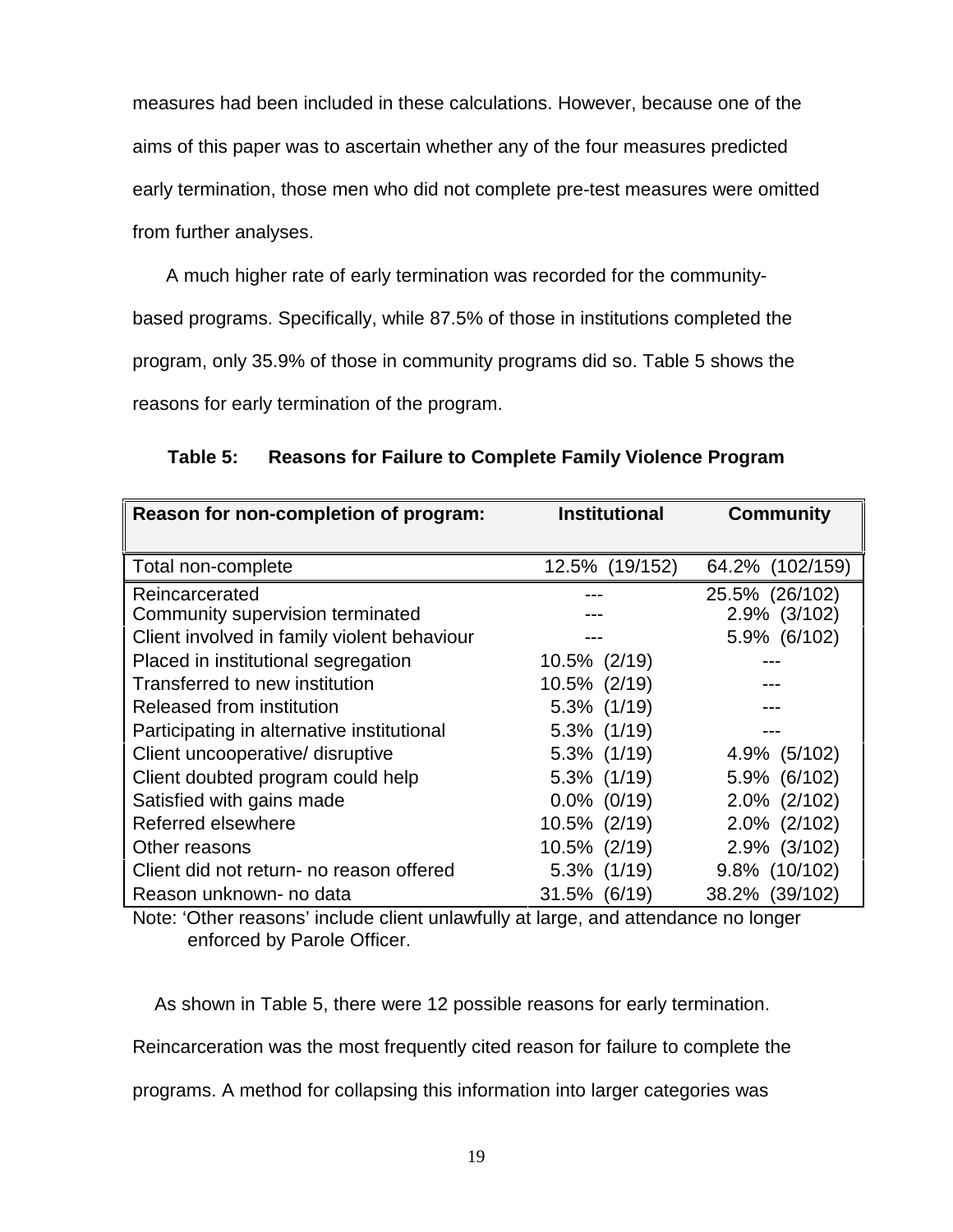devised, and reasons were classified into one of two types: (1) those that represented systemic factors beyond the client's control, e.g., client referred elsewhere, client transferred to a new institution, (4 variables) and (2) those that indicated either the client's unwillingness to continue in the program or his engagement in inappropriate and/ or unlawful behaviour, e.g., client doubted that the program would help, client reincarcerated (8 variables).

The collapsed data revealed that about 90% of dropouts were accounted for by client (rather than systemic) issues. This was not surprising in light of the fact that the vast majority of those who dropped out were in community programs. Moreover, significant between-group differences emerged, where 57% of those who dropped out of institutional programs did so for reasons beyond their control, compared to less than 3% of the community group.

Therapist outcome measures. The therapist evaluated the degree to which the client showed improvement on a variety of indices over the course of the program. The 11 items that therapists used to assess offenders' improvement were combined into one scale. Two items were reverse-coded (those dealing with the offender's lack of motivation and tendency to externalize responsibility for his abusive behaviour). All other items were keyed in a positive direction such that a higher score on this measure was indicative of improvement.

Although 190 men completed the program, complete therapist outcome measures (all 11 items) were only available for 54 participants. For an additional 30 men, partial data were available. In cases where less than 20% (i.e., one or two items) of the data were missing, the individual's mean score was used to supplement missing item scores. This procedure resulted in obtaining outcome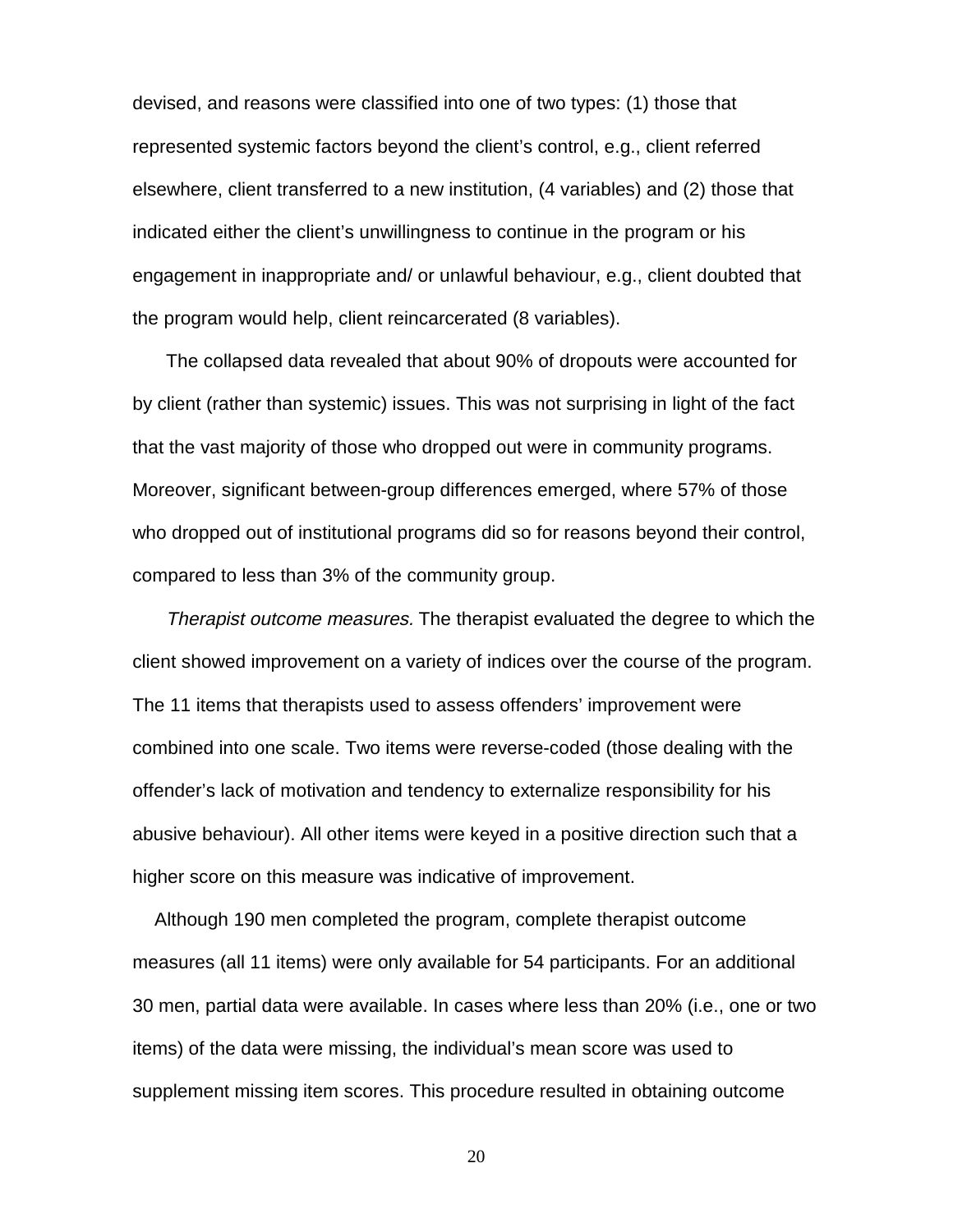data for an additional 18 cases, rendering a total of 72 participants.

The composite therapist outcome scale showed high internal consistency  $(\alpha = .89)$ , despite the fact that the analysis was based on a fairly small number of respondents. The total scale had a minimum possible value of 0 and a maximum possible value of 44. Therapist-assigned offenders' scores ranged from 7 to 40, with a mean of 23.0 (SD=8.2). Attitude and behaviour measures taken at pre-test were correlated to outcome scores in order to ascertain whether they were reliably associated with therapist-rated improvement.

#### **RESULTS**

#### **Socially Desirable Responding**

Before assessing the degree to which the IBWB, ICB and MAI detected treatment-related change, analyses were conducted to determine whether there was any association between these measures and the social desirability measure. These findings are presented in Table 6. At pre-test, the tendency to engage in impression management was related to lower scores on 11 subscales (significant correlations ranged from -.21 to -.49) while the tendency to engage in selfdeceptive enhancement was related to lower scores on 6 subscales (significant correlations ranged from -.28 to -.41).

These results are consistent with those found by Dutton and Hemphill (1992) in an independent sample of family violent offenders. The negative correlations indicate that offenders were inclined to downplay the degree to which they were violent, held inappropriate attitudes toward wife beating, and inappropriately managed anger. It is notable that impression management appeared to produce a larger response bias than self-deception on these measures.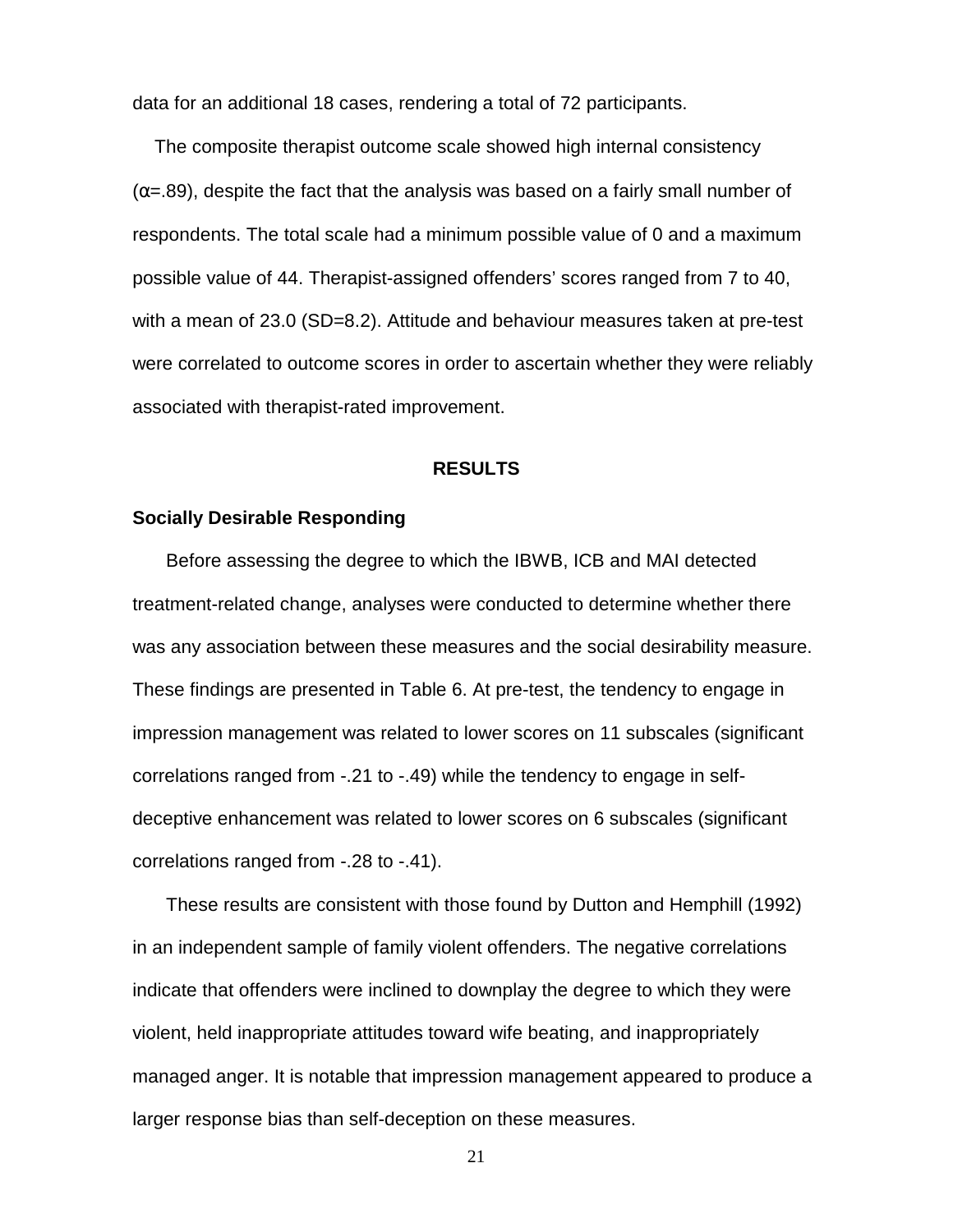The MAI measures appeared to be most susceptible to social desirability response bias with a range of significant correlations from -.34 to .-49. The Hostile Outlook scale showed the highest correlation with both BIDR measures. This implies that respondents had a tendency to deny having feelings of anger or hostility towards others, despite evidence (MAI scores) showing proclivity to anger. The Anger Out scale, on the other hand, was not significantly correlated with social desirability response bias. This was surprising, considering that Dutton and Hemphill (1992) found an extremely high negative correlation between Anger Out and BIDR scores (r -.68 and r=-.46 for impression management and self deception, respectively) for family violent offenders. However, recall that this (Anger Out) subscale is based on only two items, with poor internal reliability.

The Reason, Emotional and Sexual ICB sub-scales exhibited some degree of social desirability response bias with a range of significant correlations from -.28 to - .38. It is notable, and perhaps surprising, that admission of the use of physical abuse tactics (e.g., kicked, bit, hit, etc.) was unrelated to impression management or self deceptive enhancement. It is possible that offenders who agree to participate in family violence programs realize that their physically violent behaviour has already been identified and that they cannot "fool" the system into believing that they have no problems. On the other hand, they may minimize what is perceived to be more subtle and less verifiable abuse tactics (e.g., emotional and reasoning tactics).

The attitudinal measure, IBWB, exhibited the least susceptibility to social desirable response bias. There was a range of significant correlations from -.21 to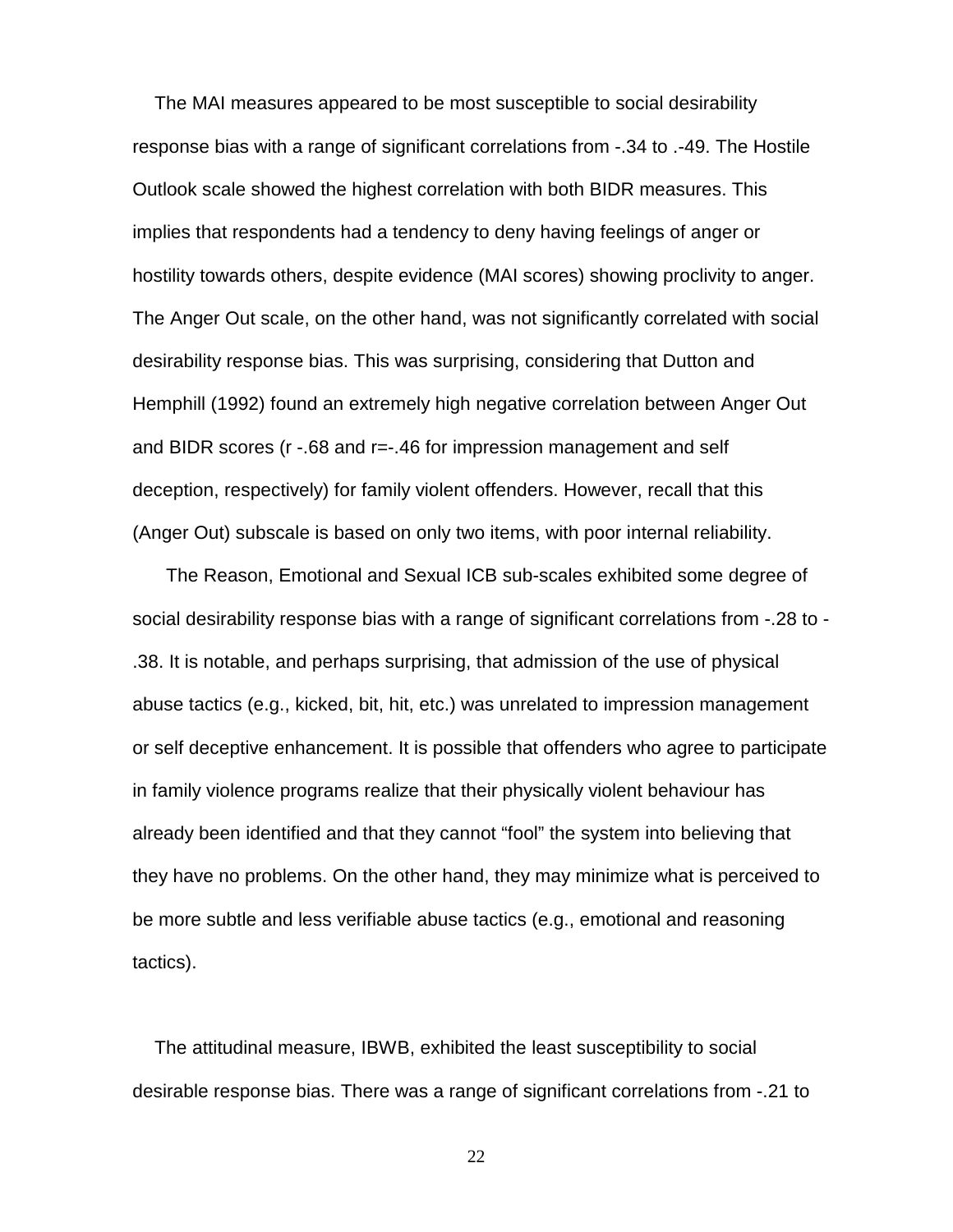.-28, but only for the impression management subscale of the BIDR. This contradicts findings with the ICB, and suggests that social desirability response bias is likely to exert a greater impact on self-report scales which are intended to measure behaviour (e.g., anger, abuse tactics). Accordingly, results of these analyses suggest that offenders may be relatively more truthful about disclosing their attitudes (i.e., condoning family violent behaviour).

While the effects of social desirability on the ICB and the IBWB appear to be contradictory, we suggest that the nature of these two measures may partially explain the apparent discrepancy. More specifically, the ICB requires self-disclosure by respondents, demanding admission or denial of particular behaviours. The IBWB, on the other hand, queries attitudes regarding acceptable behaviour in others.

Although the tendency for offenders to display a positive self-image was less pronounced at post-test, it did not disappear completely. Questions about feelings of anger were still influenced by social desirability: impression management scores were negatively correlated with 4 of the MAI subscales (significant correlations ranged from -.35 to -.55) and self-deceptive enhancement scores were associated with the same 4 subscales of the MAI (correlations ranged from -.33 to -.45). Anger measures appeared particularly susceptible to the influence of social desirability, relative to the measures of abusive behaviour and attitudes toward abuse.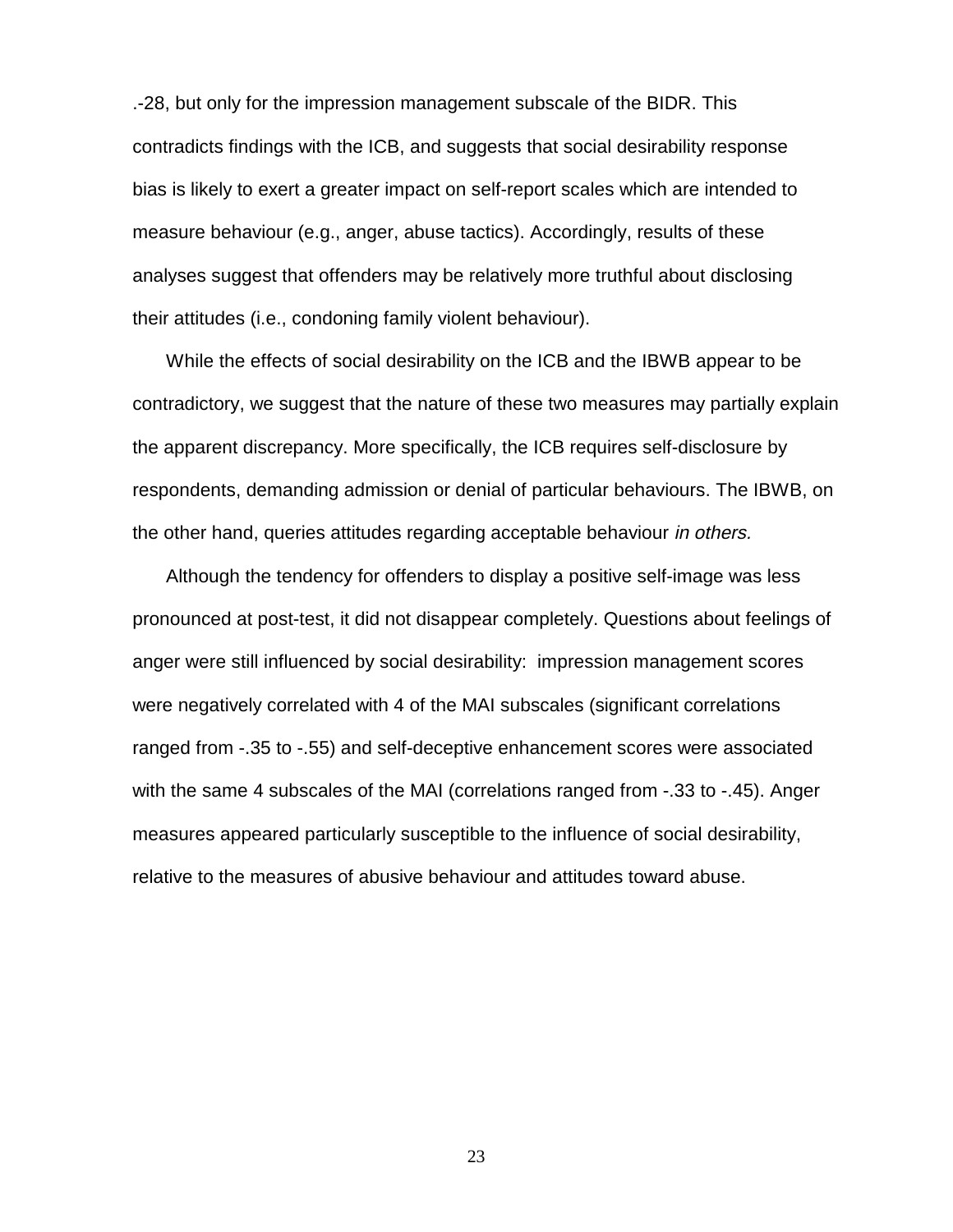|                                  |            |     | <b>BIDR: PRE-TEST</b> |     |            | <b>BIDR: POST-TEST</b> |              |    |  |
|----------------------------------|------------|-----|-----------------------|-----|------------|------------------------|--------------|----|--|
|                                  | Impression |     | Self-                 |     | Impression |                        | Self-        |    |  |
|                                  | Managemen  |     | Deception             |     | Manageme   |                        | Deception    |    |  |
|                                  | t          |     |                       |     | nt         |                        |              |    |  |
| <b>Violence/Anger</b>            | r          | n   | r                     | n   | r          | n                      | $\mathsf{r}$ | n  |  |
|                                  |            |     |                       |     |            |                        |              |    |  |
| <b>IBWB</b>                      |            |     |                       |     |            |                        |              |    |  |
| <b>TOTAL</b>                     | $-0.23*$   | 144 | $-.14$                | 152 | $-20$      | 76                     | $-.22$       | 77 |  |
| <b>Wife Beating is Justified</b> | $-.10$     | 151 | $-.09$                | 159 | $-.07$     | 82                     | $-.23*$      | 85 |  |
| Wives Gain from abuse            | $-17$      | 153 | $-.10$                | 161 | $-12$      | 82                     | $-.14$       | 84 |  |
| <b>Help</b>                      | $-25*$     | 153 | $-0.09$               | 161 | $-.12$     | 79                     | $-.10$       | 83 |  |
| Punish                           | $-0.28**$  | 157 | $-.19$                | 164 | $-20$      | 82                     | $-.11$       | 86 |  |
| <b>Responsibility</b>            | $-21*$     | 155 | $-12$                 | 161 | $-16$      | 81                     | $-.14$       | 84 |  |
|                                  |            |     |                       |     |            |                        |              |    |  |
| <b>ICB</b>                       |            |     |                       |     |            |                        |              |    |  |
| Reason                           | $-.38**$   | 100 | $-18$                 | 102 | $-.10$     | 51                     | $-.04$       | 51 |  |
| Emotional                        | $-0.33**$  | 95  | $-.28*$               | 98  | $-.03$     | 46                     | .04          | 45 |  |
| Sexual                           | $-0.35**$  | 103 | $-0.30*$              | 106 | $-18$      | 47                     | $-.01$       | 47 |  |
| Physical                         | $-0.05$    | 105 | $-15$                 | 108 | $-.10$     | 49                     | .16          | 49 |  |
|                                  |            |     |                       |     |            |                        |              |    |  |
| <b>MAI</b>                       |            |     |                       |     |            |                        |              |    |  |
| <b>Anger Arousal</b>             | $-34***$   | 163 | $\blacksquare$        | 171 | $-.35*$    | 83                     | $-44***$     | 87 |  |
| Range of situations              | $-41***$   | 159 | $\blacksquare$        | 167 | $-.38**$   | 83                     | $-0.33*$     | 87 |  |
| Hostile outlook                  | $-49***$   | 160 | $\blacksquare$        | 170 | $-0.55***$ | 83                     | $-40***$     | 87 |  |
| Anger in                         | $-43***$   | 162 | $\blacksquare$        | 171 | $-0.53***$ | 80                     | $-45***$     | 84 |  |
| <u>Anger out</u>                 | .11        | 164 | .08                   | 172 | $-0.06$    | 83                     | $-.02$       | 87 |  |

### **Table 6: Relationship between Social Desirability and Violence/Anger Measures**

\*p<.01, \*\*p<.001, \*\*\*p<.0001

The findings do indicate that some caution should be exercised when interpreting treatment-related change on the anger measures for offenders who score high on measures of socially desirable responding. However, the trends exhibited in Table 6 suggest that the impact of the response bias on self-reported violent behaviour using the ICB may diminish over the course of treatment. Such a finding would be consistent with a treatment gain process whereby offenders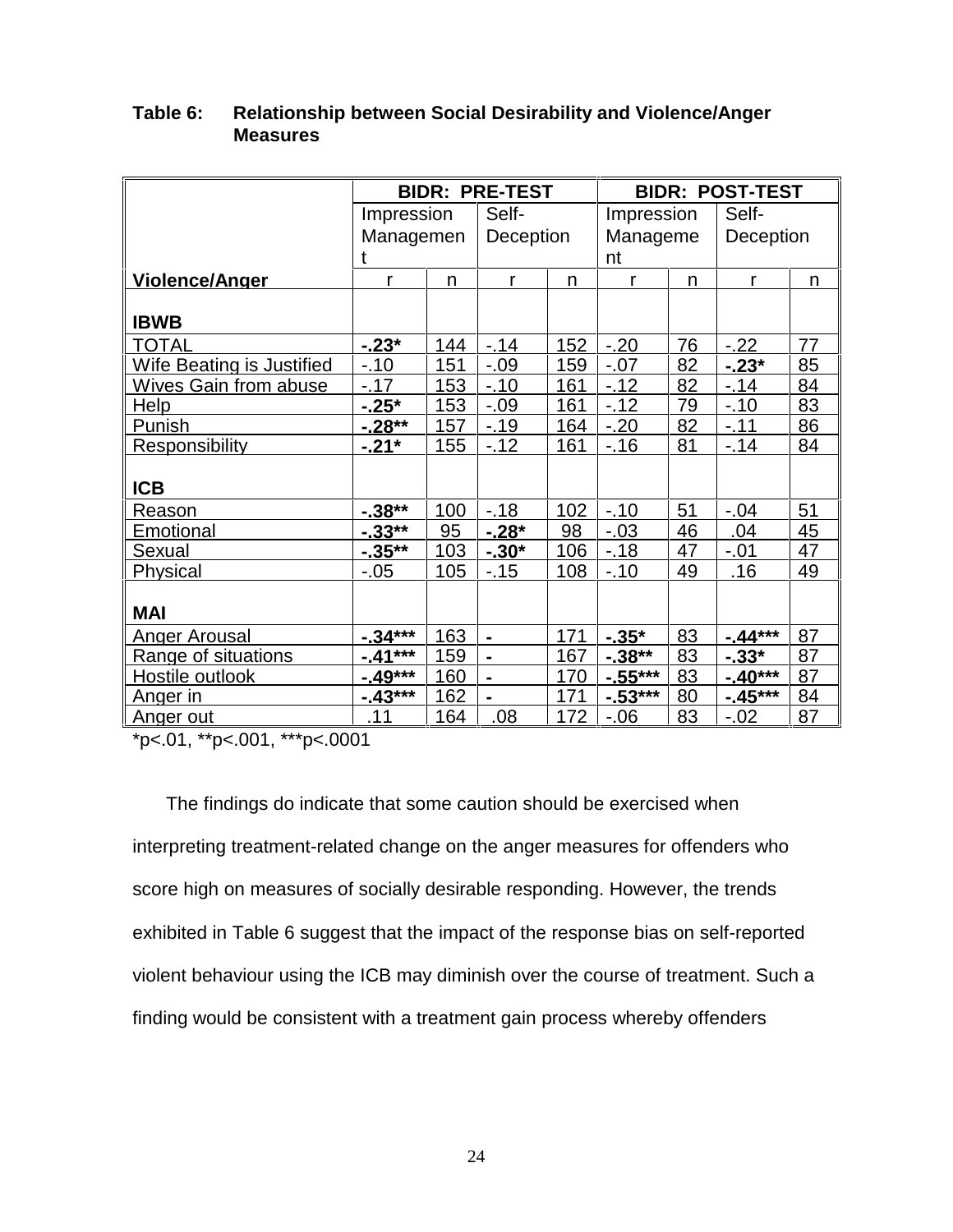overcome initial denial of their abusive behaviour during treatment (Daniels & Murphy, 1997).

Interestingly, community-based offenders had higher scores on the impression management subscale than their institutionally-based counterparts at both pre-test  $(M_{\text{Comm}} = 6.7, SD=4.7, M_{\text{inst}} = 5.0, SD=3.5; t_{(165)} = -2.56; p<.01)$  and post-test  $(M_{\text{Comm}} = 7.4, SD=4.5, M_{\text{inst}} = 5.1, SD=3.9; t_{(83)} = -2.40; p<.05).$ 

#### **Pre-program to post-program differences**

Changes in offender responses from intake to closure were assessed on the attitudinal and behavioural measures as well as on the BIDR. As noted earlier, these analyses were hampered by the fact that some demonstration sites collected ICB and BIDR data at intake only. Although previous analyses demonstrated significant correlations between impression management (BIDR) and various behavioural/ attitudinal measures, it is important to note that impression management scores were not significantly associated with any of the pre- to post test difference scores. Moreover, pre-test and post-test BIDR scores were highly correlated ( $r = .79$ ;  $p < .0001$ ). In combination, these findings may be interpreted to mean that impression management affects pre- and post-test scores on attitudinal and behavioural measures equally. Additionally, these data imply that positive (post-treatment) changes in family violent attitudes and behaviour are not explained by increased impression management.

For the cases in which both pre- and post-treatment data were available, analyses revealed that three subscales of the IBWB and the 'anger in' subscale of the MAI showed significant differences. The significant findings are displayed in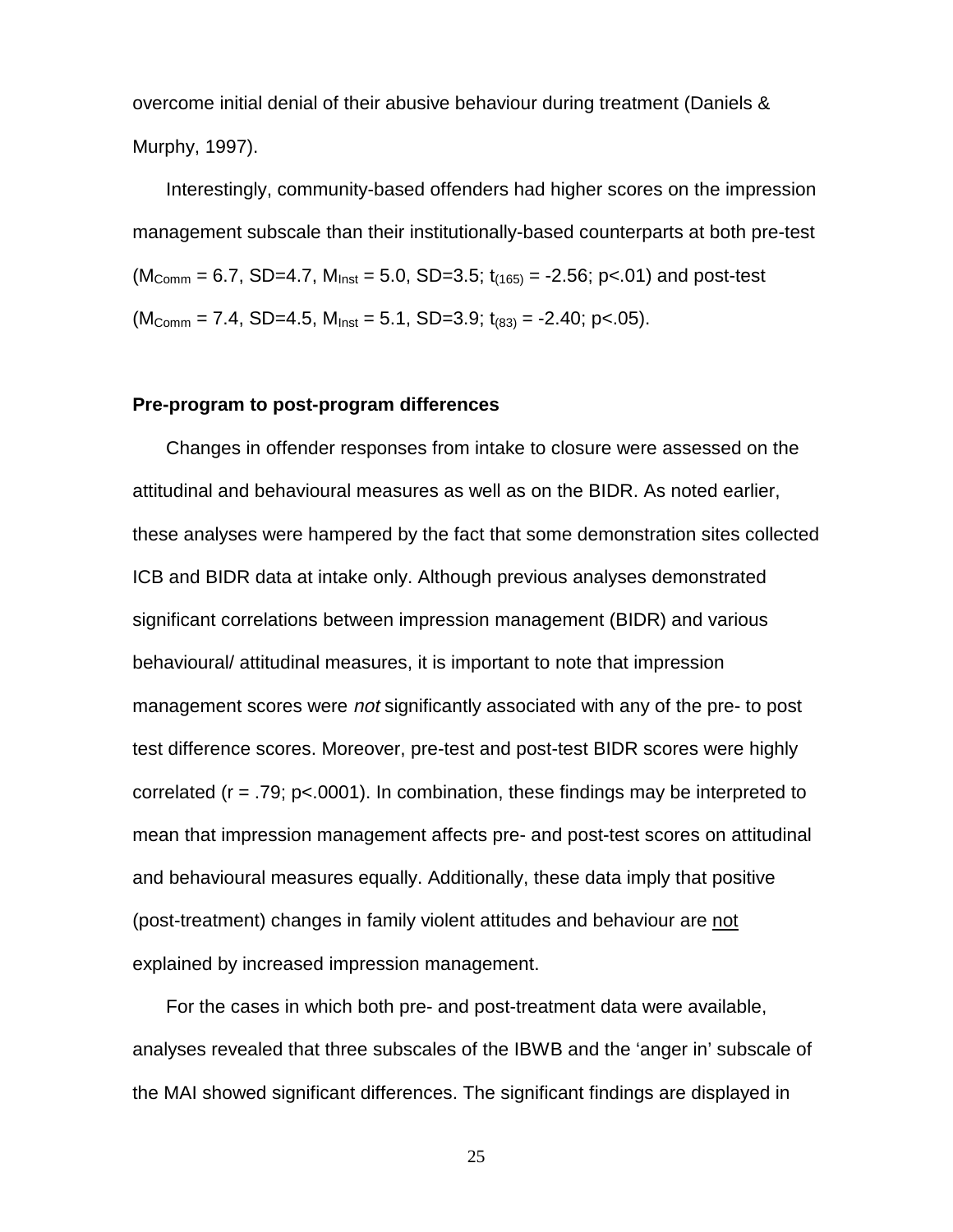Table 7. More detailed information on the pre-and post-test scores and comparisons for all of the attitudinal and behavioural measures appears in Table 5A in Appendix  $\textsf{C}^6$ .

| Table 7: Significant Differences between Pre-test and Post-test on IBWB & |
|---------------------------------------------------------------------------|
| <b>MAI</b>                                                                |

| <b>SUBSCALE</b>                       | <b>Pretest</b> | <b>Posttest</b> | <b>Difference</b> |           | <b>Effec</b> |
|---------------------------------------|----------------|-----------------|-------------------|-----------|--------------|
|                                       | Score (n)      | Score (n)       | Score (n)         |           | t Size       |
| <b>IBWB</b> (higher score $=$ greater |                |                 |                   |           |              |
| endorsement of wife beating)          |                |                 |                   |           |              |
| $(min = 31, max. =$<br>TOTAL          | 74.9           | 68.0            | $-6.87(148)$      |           | 0.26         |
| 151)                                  | (148)          | (148)           |                   | $4.34***$ |              |
| $(min = 12, max =$<br>Justify         | 24.7           | 22.2            | $-2.48(165)$      | $-2.94*$  | 0.19         |
| 74)                                   | (165)          | (165)           |                   |           |              |
| Punish<br>$(min = 5, max. =$          | 17.5           | 15.9            | $-1.61(168)$      | $-3.54**$ | 0.25         |
| 35)                                   | (168)          | (168)           |                   |           |              |
| Responsible (min. $=$ 4, max. $=$     | 11.9           | 10.6            | $-1.29(163)$      | $-3.20*$  | 0.26         |
| 28)                                   | (163)          | (163)           |                   |           |              |
|                                       |                |                 |                   |           |              |
| <b>MAI</b> (higher score $=$ more     |                |                 |                   |           |              |
| anger)                                |                |                 |                   |           |              |
| $(min = 5, max. =$<br>Anger in        | 11.1           | 9.9(116)        | $-1.19(116)$      | $-2.95*$  | 0.29         |
| 25)                                   | (116)          |                 |                   |           |              |

\*p<.01, \*\*p<.001, \*\*\*p<.0001

 $\overline{a}$ 

These results indicate that following treatment, offenders were less likely to endorse attitudes supportive of wife beating and more likely to report healthy changes in some attitudes and/or behaviours related to the expression of anger (i.e., diminished tendency to hold anger in). Post-treatment changes in IBWB subscales specifically demonstrate a diminished tendency to view wife beating as justified, and increased endorsement of beliefs that abusers are responsible for

<sup>6</sup> Table 7 presents pre- and post-test means and difference scores for only those participants where *both* preand post-test data were available. Table 5A (Appendix C) displays means including all available data.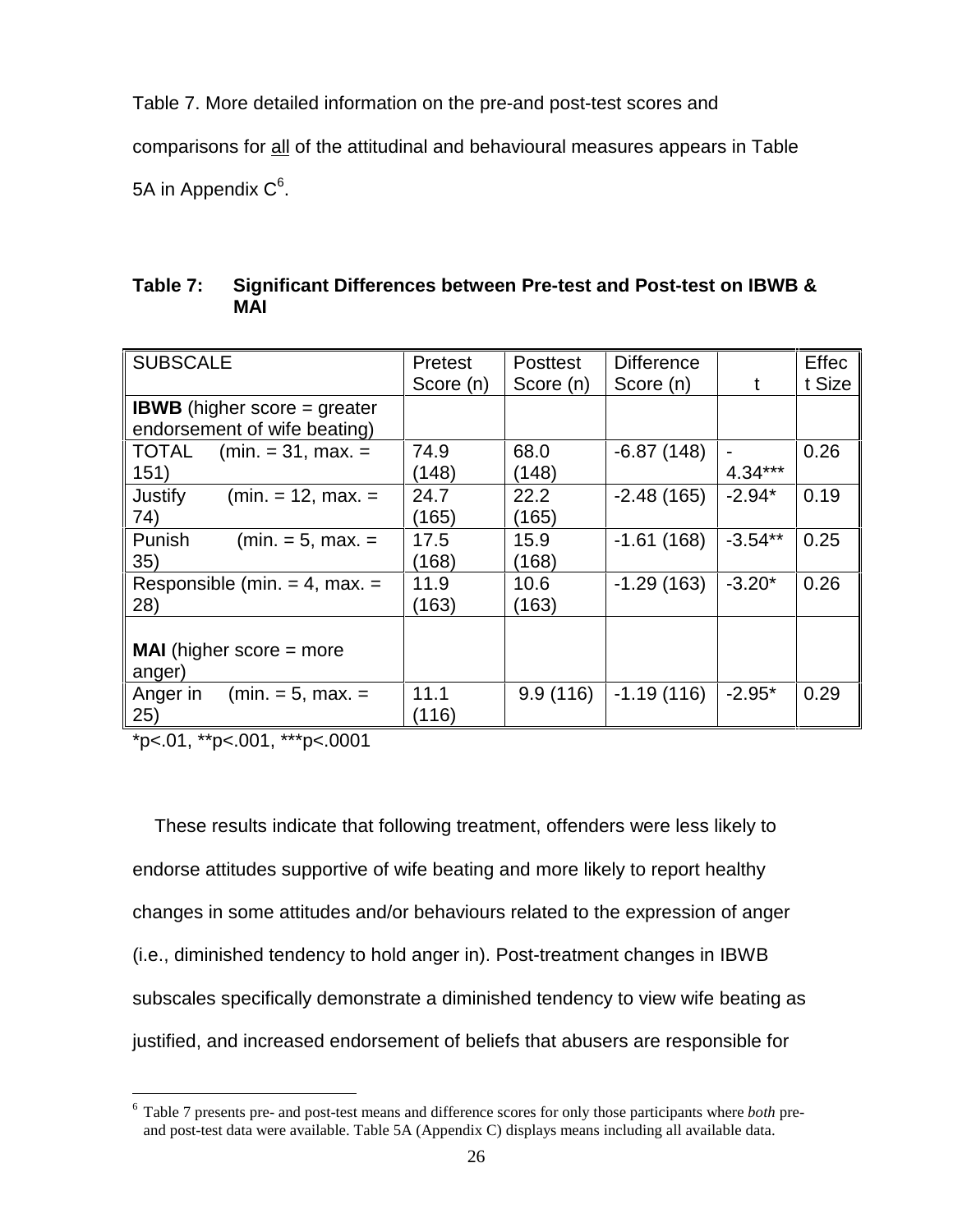their violent behaviour, and that abusers should be punished. The two subscales of the IBWB that did not meet stringent criteria for statistical significance did show trends in the same direction. Specifically, there was less endorsement of the belief that wives gain from abuse ( $p < .03$ ), and greater support for the belief that abused women deserve assistance (p<.05).

With respect to the MAI, reliable differences also emerged in the 'anger in' subscale. This finding suggests that, post treatment, men were less likely to internalize their anger. Also approaching statistical significance was the 'range of anger' subscale  $(p<.04)$ , which implies that program participants endorsed fewer situations where anger would be elicited.

Further analyses were conducted to determine which pretest measures and/or background variables predicted post-program improvement on these 7 measures. Institutionally-based men had higher scores than community men on all of the IBWB scales at pre-test, the only exception being the "help" subscale on which there were no significant differences. Moreover, no between-group differences were found on any of the ICB subscales at pretest. Only the 'anger-in' subscale of the MAI showed reliable between-group differences at pre-test, though the community group possessed higher scores in this case. See Table 8 for a comparison of scores at pre-test.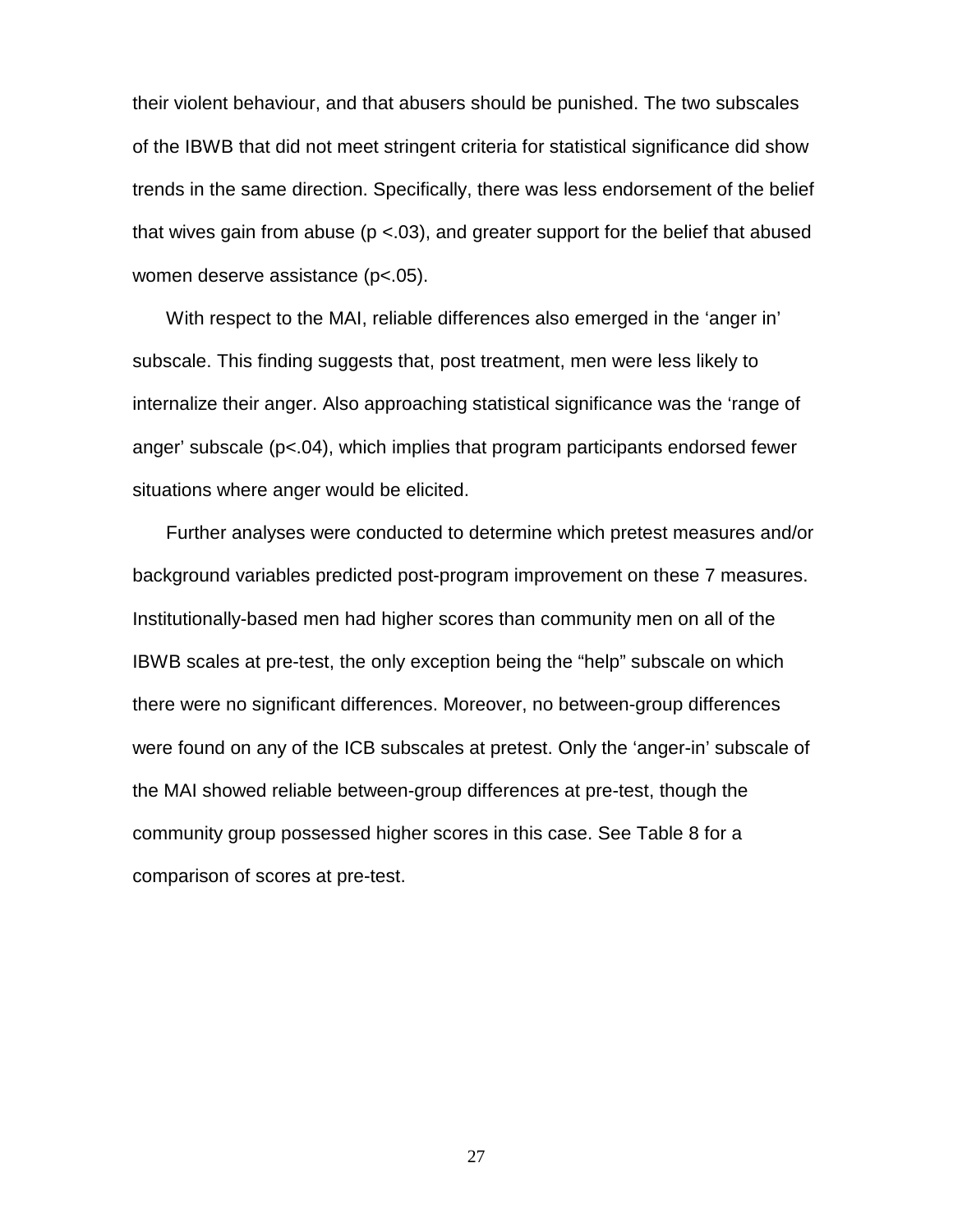| <b>Violence/Anger Measure</b>       |       | <b>Institutional</b> |       | <b>Community</b> |         |       |
|-------------------------------------|-------|----------------------|-------|------------------|---------|-------|
|                                     |       |                      |       |                  |         |       |
| <b>IBWB</b>                         | score | (n)                  | score | (n)              | t       | p     |
| <b>TOTAL</b>                        | 77.8  | (144)                | 63.5  | (107)            | 4.35    | .0001 |
| Wife Beating is Justified           | 25.9  | (153)                | 20.0  | (113)            | 3.84    | .0002 |
| <b>Wives Gain from Abuse</b>        | 16.7  | (153)                | 13.0  | (114)            | 3.04    | .0026 |
| <b>Abused Wives Deserve</b><br>Help | 12.0  | (153)                | 10.9  | (114)            | 1.78    | .0762 |
| Punish                              | 18.1  | (155)                | 15.1  | (116)            | 3.82    | .0002 |
| Responsibility                      | 12.2  | (152)                | 10.5  | (115)            | 2.89    | .0042 |
| <b>ICB</b>                          |       |                      |       |                  |         |       |
| Reason                              | 5.3   | (50)                 | 5.8   | (97)             | $-0.55$ | .5856 |
| Emotional                           | 7.6   | 48)                  | 8.0   | (93)             | $-0.17$ | .8695 |
| Sexual                              | 1.1   | (49)                 | 1.7   | (104)            | $-1.00$ | .3167 |
| Physical                            | 1.4   | (51)                 | 1.2   | (102)            | 0.26    | .7948 |
| <b>MAI</b>                          |       |                      |       |                  |         |       |
| Anger Arousal                       | 15.0  | (105)                | 16.7  | (176)            | $-1.97$ | .0493 |
| <b>Range of Situations</b>          | 19.5  | (91)                 | 19.6  | (163)            | $-1.02$ | .9190 |
| <b>Hostile Outlook</b>              | 10.3  | (92)                 | 10.1  | (165)            | 0.44    | .6629 |
| Anger In                            | 10.8  | (93)                 | 11.5  | (173)            | $-1.08$ | .2792 |
| Anger Out                           | 6.4   | (95)                 | 7.3   | (176)            | $-4.10$ | .0001 |

## **Table 8: Mean scores on Attitudinal and Behavioural Measures at Pre-test: Institutional and Community Samples**

For statistical rigor,  $\alpha$  was adjusted for all post-test between-group comparisons. For example, between-group comparisons on IBWB subscales  $(n=5)$ required differences to be statistically significant at  $(\alpha/5)$ , which is .01. The MAI contains five subscales, and alpha was adjusted accordingly (.01). Finally, the ICB contains four subscales, and therefore required significance was set at  $(\alpha/4)$ , which is .013.

Only two between-group differences (i.e., comparing community and institutional samples) were noted post-treatment. It is important to consider,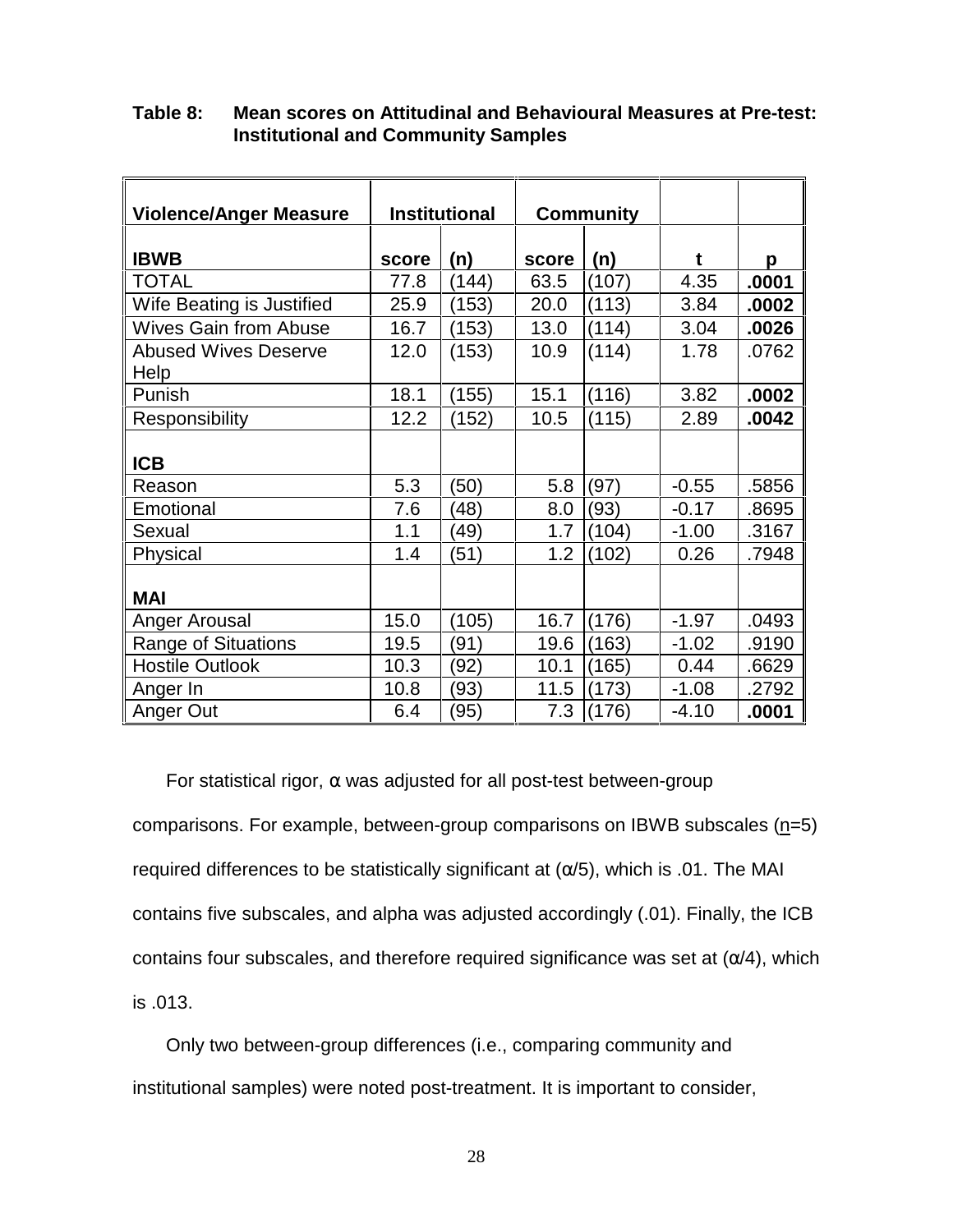however, that analyses were hampered by the fact that, as mentioned, a large proportion of the community group dropped out of treatment. Regardless, results of comparisons showed that the institutional group maintained a significantly higher mean total score on the IBWB at post-test. Specifically, the mean scores were 70.9 and 57.9 for the institutional and community groups, respectively (p<.01). Similar to group results obtained at pre-test, the community sample had significantly higher scores on the 'anger out' subscale of the MAI: mean post-test scores were 6.2 and 7.2 for the institutional and community groups, respectively  $(p< .01)$ .

The process of adjusting  $\alpha$  for statistical rigor rendered all other post-test between-group comparisons not significant. However, it is worth noting that the 'justify' and 'gain' subscales of the IBWB and the 'hostile outlook' subscale of the MAI showed trends for higher scores in the institutional subsample. More specifically, the overall post-test mean for the 'justify' subscale was 23.2 for the institutional group, and 18.0 for the community group. This difference approached statistical significance at (p<.02). Similarly, there was a trend for those in institutional programs to be more likely to endorse beliefs that wives gain from abuse: mean scores on the 'gain' subscale were 15.2 and 11.6 for the institutional and community groups, respectively (p<.05). Finally, means for the 'hostile outlook' subscale of the MAI were 10.5 and 8.9 for institutional and community groups, respectively (p<.03).

Correlates of IBWB difference scores. The substance abuse variable was the only significant predictor of IBWB difference scores. Those who had drug and/or alcohol problems displayed less improvement on the "justify" subscale ( $M_{\text{Subs}} = 0.5$ ,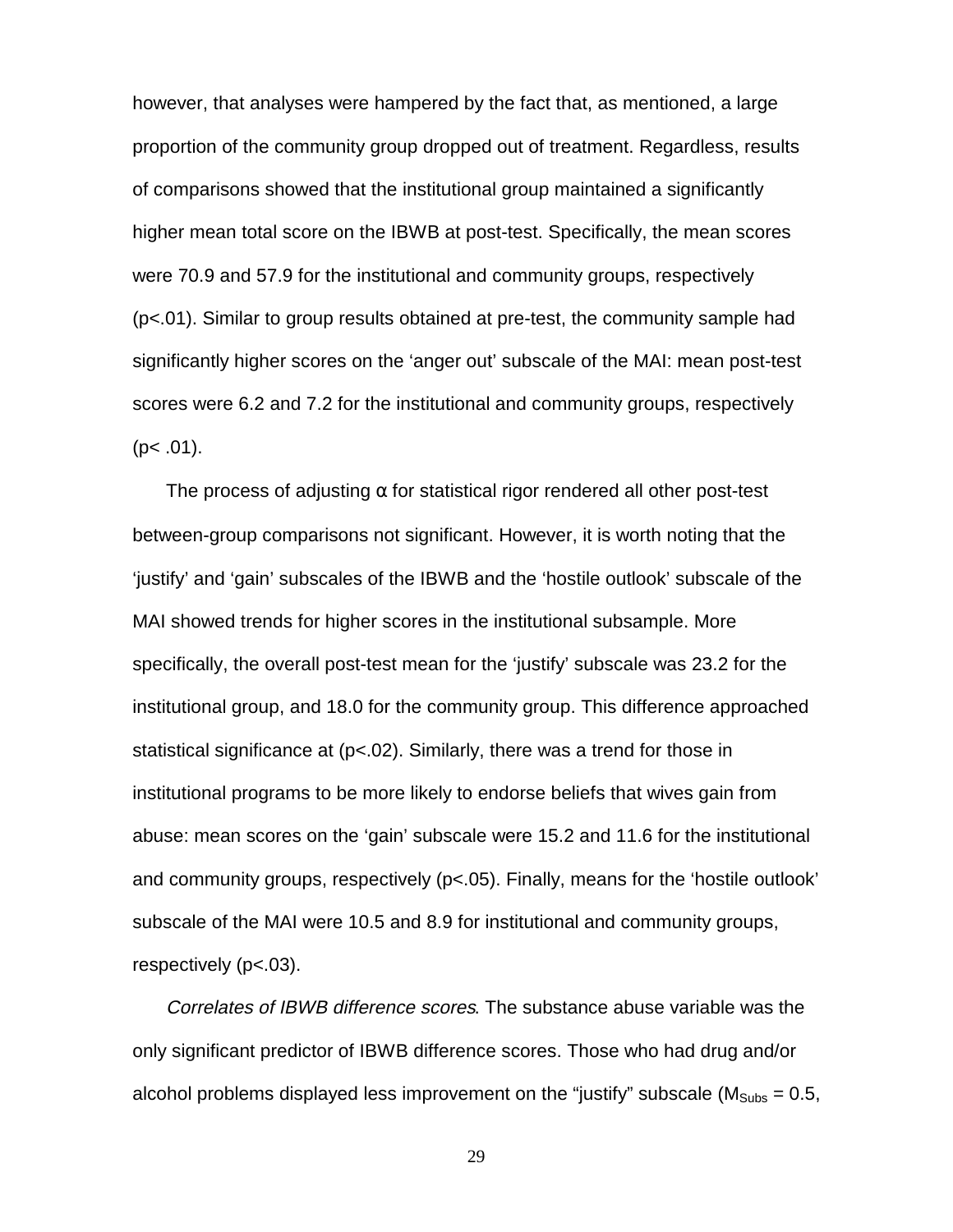SD=9.6) than those who reported no such problems  $(M_{N_0Subs} = -4.7, SD=11.4; t_{(158)}$  $= -3.04$ , p<.01). The same pattern emerged for total scale scores ( $M<sub>Subs</sub> = -2.0$ , SD=17.6 and  $M_{NoSubs} = -10.4$ , SD=20.1 respectively;  $t_{(143)} = -2.62$ , p<.01).

Interestingly, examination of the mean scores for each group indicated that men with substance abuse problems started with lower scores on these scales than did non-abusers ("justify":  $M_{\text{Subs}} = 21.8$ ,  $M_{\text{NoSubs}} = 24.9$ ; total:  $M_{\text{Subs}} = 69.1$ ,  $M<sub>NoSubs</sub> = 74.5$ ). These pre-test differences approached statistical significance. However, by post-test, the two groups had similar scores ("justify":  $M<sub>Subs</sub> = 22.2$ ,  $M_{NoSubs} = 22.5$ ; total:  $M_{Subs} = 68.5$ ,  $M_{NoSubs} = 69.0$ ).

Correlates of IBWB post-test scores. The analysis of raw post-test scores yielded a greater number of significant relationships. Pre-test scores on the "reason" scale of the ICB were significantly associated with the post-test "justify"  $(r_{(74)} = -.28, p < .02)$  and "gain" subscales  $(r_{(73)} = -.27, p < .02)$  as well as total scores on the IBWB ( $r_{(69)} = -.28$ , p<.02). These results indicate that greater use of positive dispute-resolving behaviour at the beginning of treatment was associated with less post-program endorsement of the attitude that wife beating is justified or that wives gain from abuse. Men who used reasoning in the attempt to solve interpersonal problems were also less likely in general to endorse attitudes supporting wife abuse.

Pre-test scores on the "anger-out" scale of the MAI were negatively associated with the "punish" ( $r_{(116)} = -0.22$ , p<.02) and "responsible" ( $r_{(114)} = -0.28$ , p<.003) subscales of the IBWB but positively associated with the "justify" ( $r_{(115)} = .21$ , p<.03) and "gain" ( $r_{(114)} = .25$ , p<.01) subscales of the IBWB. This pattern indicates that those men who were unable to let someone know that they were angry were more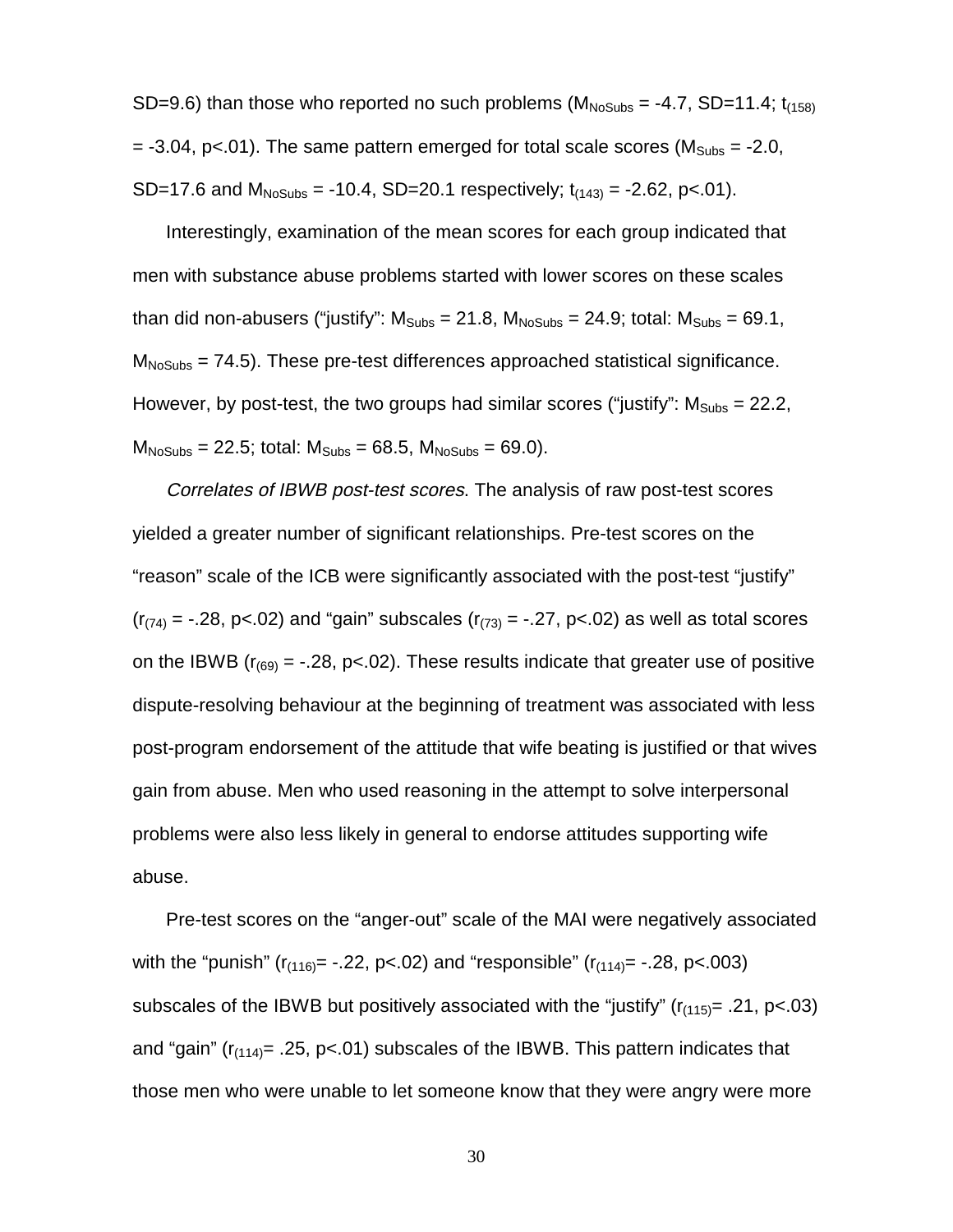likely to endorse, even after treatment, the views that wife beating was justified, that wives benefited from being abused, that abusers were not deserving of punishment and that abusers should not be held responsible for violent behaviour. The relation between inability to express anger appropriately and attitudes condoning woman abuse appears plausible.

Turning to background variables, individuals who had experienced a greater variety of abuse themselves were significantly more likely to report that wives gained from abuse  $(r_{(115)} = .22, p<0.02)$  and more likely to endorse attitudes supporting wife beating  $(r_{(108)} = .19, p < .05)$ . Men who had a wider variety of contacts with legal or therapeutic interventions as a result of past violent behaviour were more likely to indicate that wife beating was justified  $(r_{(107)} = .23, p < .02)$ , that wives gain from abuse  $(r_{(114)} = .26, p<0.05)$  and that generally, wife beating was defensible ( $r_{(107)}$ = .29, p<.02). However, more detailed analyses indicated that this relationship was attributable to the number of legal interventions experienced. Men who had been charged and/or incarcerated for perpetrating family violence were more likely to have higher scores on the three scales mentioned above (correlations ranged from .23 to .30; p<.01) than those who had no family violencerelated contact with the criminal justice system. There were no significant differences attributable to prior therapy: men who had received treatment for family violent behaviour in the past had similar scores to men who had received no such interventions.

Correlates of MAI difference scores. As was the case with difference scores on the IBWB, only the substance abuse variable served as a significant predictor. Those who had drug and/or alcohol problems displayed a greater post-treatment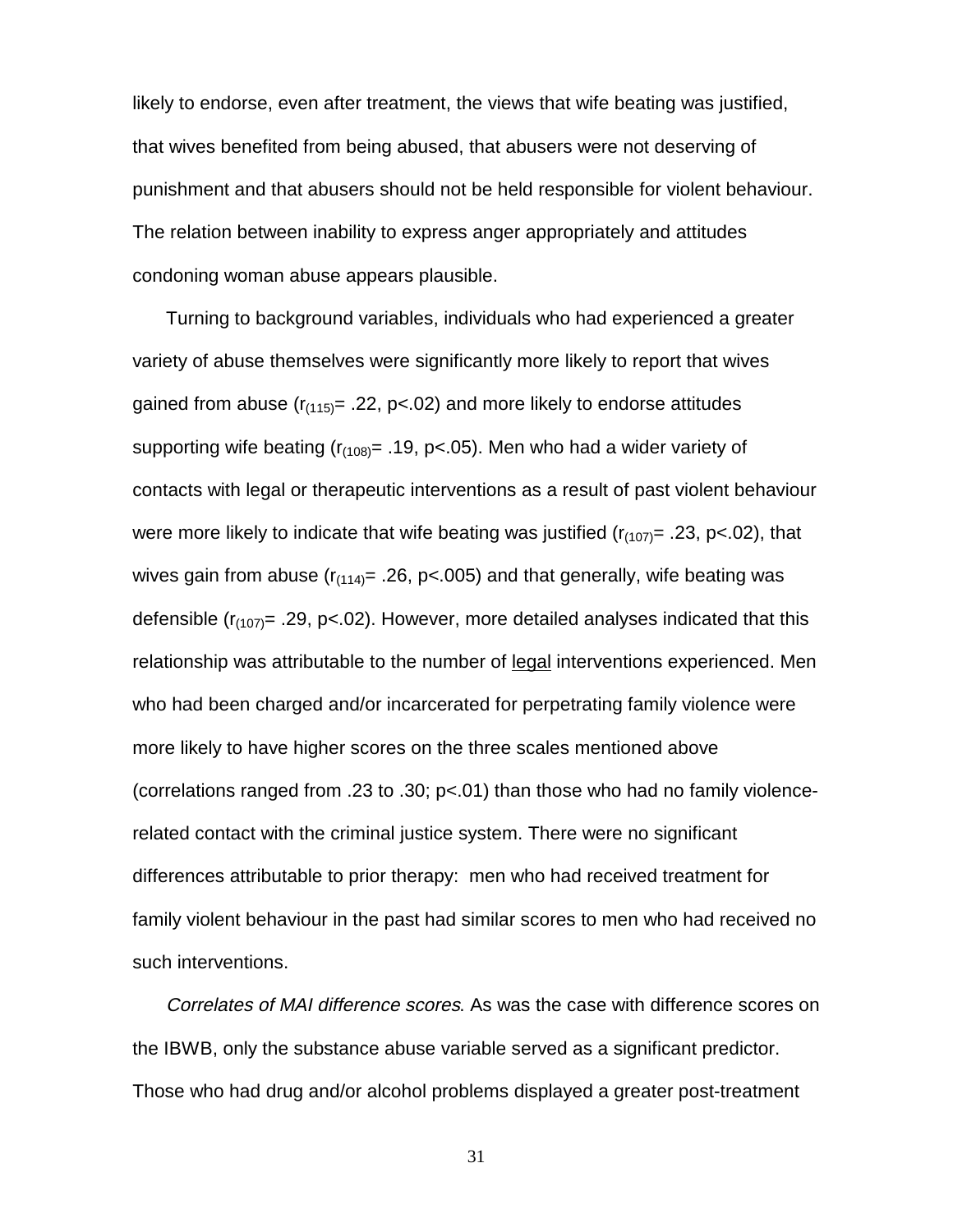decrease in proneness to anger ( $M_{\text{Subs}} = -3.4$ , SD=6.1) than those who reported no such problems  $(M_{NoSubs} = -0.1, SD=6.0; t_{(118)} = 2.53, p<0.01)$ . Accordingly, substance abusers also showed a larger pre- to-post difference in the "range" subscale of the MAI ( $M_{N_0Subs} = -0.2$ , SD=6.1;  $t_{(109)} = 3.36$ , p<.001).

Further examination indicated that these results were due to the substance abusers starting out with higher scores on these measures at pre-test. Specifically, at pre-test, men with substance abuse problems showed more proneness to anger  $(M_{\text{Subs}} = 17.8, SD=6.6, M_{\text{NoSubs}} = 15.0, SD=6.6; t_{(240)} = -2.93; p<.004)$ , and were likely to get angry in a wider variety of situations than were non-abusers ( $M<sub>Subs</sub>$  = 22.0,  $M_{NoSubs} = 18.5$ ;  $t_{(223)} = -3.8$ ; p<.0002). Perhaps substance abuse and volatility are both symptoms of more generalized coping and stress management problems. At post-test, the group scores on these subscales were not significantly different (Anger Arousal:  $M_{\text{Subs}} = 14.9$ , SD=5.8,  $M_{\text{NoSubs}} = 14.5$ , SD=5.5; Range of Situations:  $M<sub>Subs</sub> = 18.2$ , SD=5.1,  $M<sub>NoSubs</sub> = 18.5$ , SD=5.7). Thus, there is a good possibility that family violence programming is meeting some of the aforementioned coping and stress management needs.

Correlates of MAI post-test scores. Pre-test scores on the "emotional" scale of the ICB were significantly correlated with the "anger arousal" ( $r_{(71)} = .30$ , p<.01), "range" ( $r_{(71)} = .36$ , p<.002), "hostile outlook" ( $r_{(70)} = .34$ , p<.004), and "anger in" subscales ( $r_{(68)} = .26$ , p<.03) at post-test. Specifically, greater use of emotionally abusive tactics was associated with higher levels of anger. Sexual abuse perpetrated (as measured by the "sexual" scale of the ICB) was also associated with the offenders' identification of a wider range of anger-arousing situations  $(r<sub>(72)</sub>= .37, p<.002)$ , and higher scores on the "hostile outlook" subscale of the MAI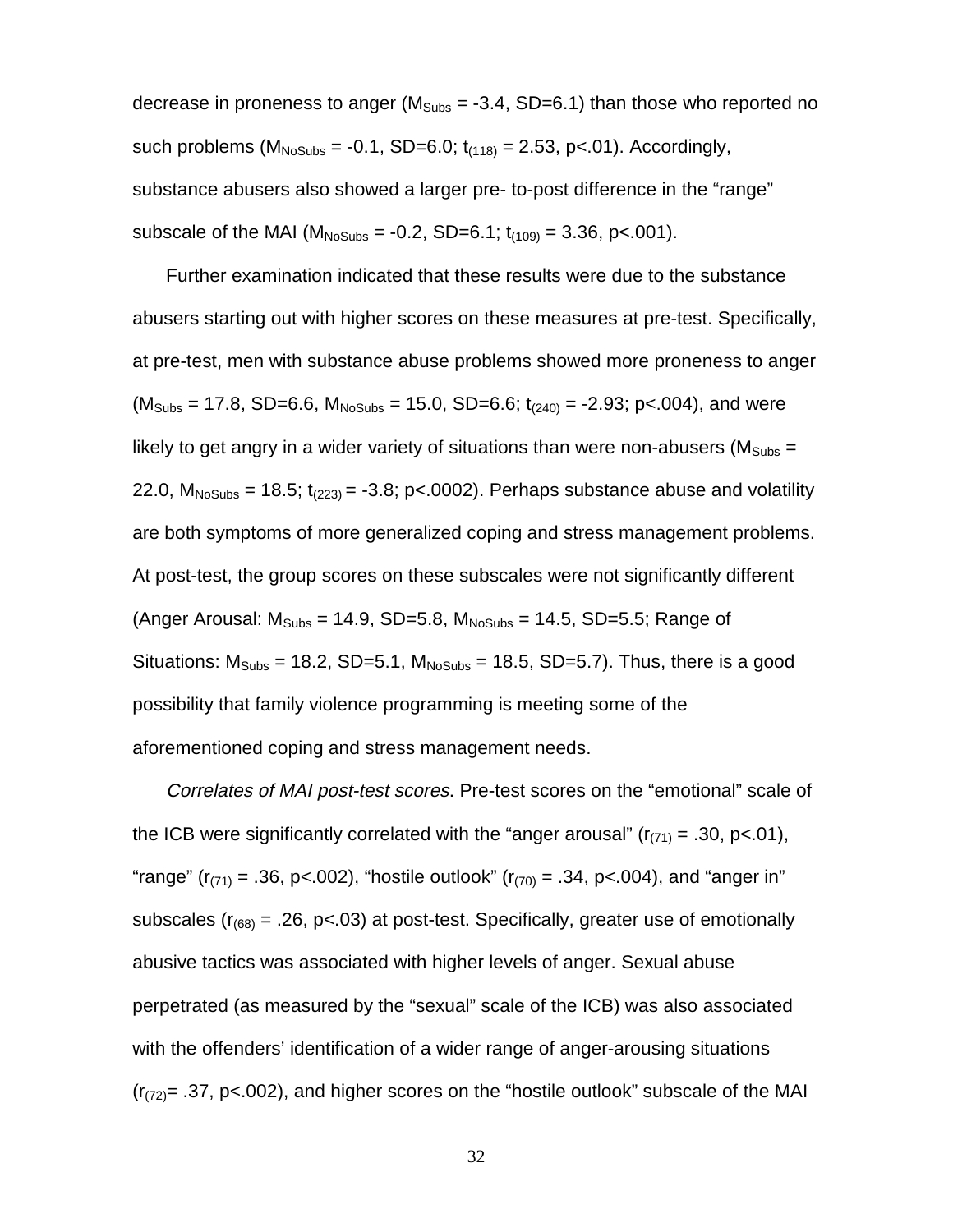$(r_{(71)} = .29, p < .02)$ .

Two historical variables were predictive of MAI anger scores at post-test. Offenders who had perpetrated a greater variety of abusive acts against partners reported higher anger arousal  $(r<sub>(115)</sub> = .23, p < .02)$ . Interestingly, the number of abuse acts perpetrated was also significantly correlated with both the "anger in"  $(r_{(112)} = .22, p<0.02)$  and the "anger out"  $(r_{(116)} = .27, p<0.04)$  post-test subscales of the MAI. Those who had substance abuse problems also reported greater tendency to keep anger in ( $M<sub>Subs</sub> = 11.6$ , SD=4.1) than those without such problems ( $M_{NoSubs}$  = 9.2, SD=3.5;  $t_{(115)}$  = -3.05, p<.003).

### **Early termination**

Men who participated in community-based programming were more likely to drop-out (64.2%) than those who were in institutions (12.5%;  $\chi^2$  = 87.2, p<.001). This finding is not surprising when one considers that there are fewer mechanisms to ensure the continued participation of men in the community compared to institutions. These data also emphasize the added benefits of offering correctional intervention within institutional settings, where other demands (e.g. employment, family) are less likely to interfered with program participation.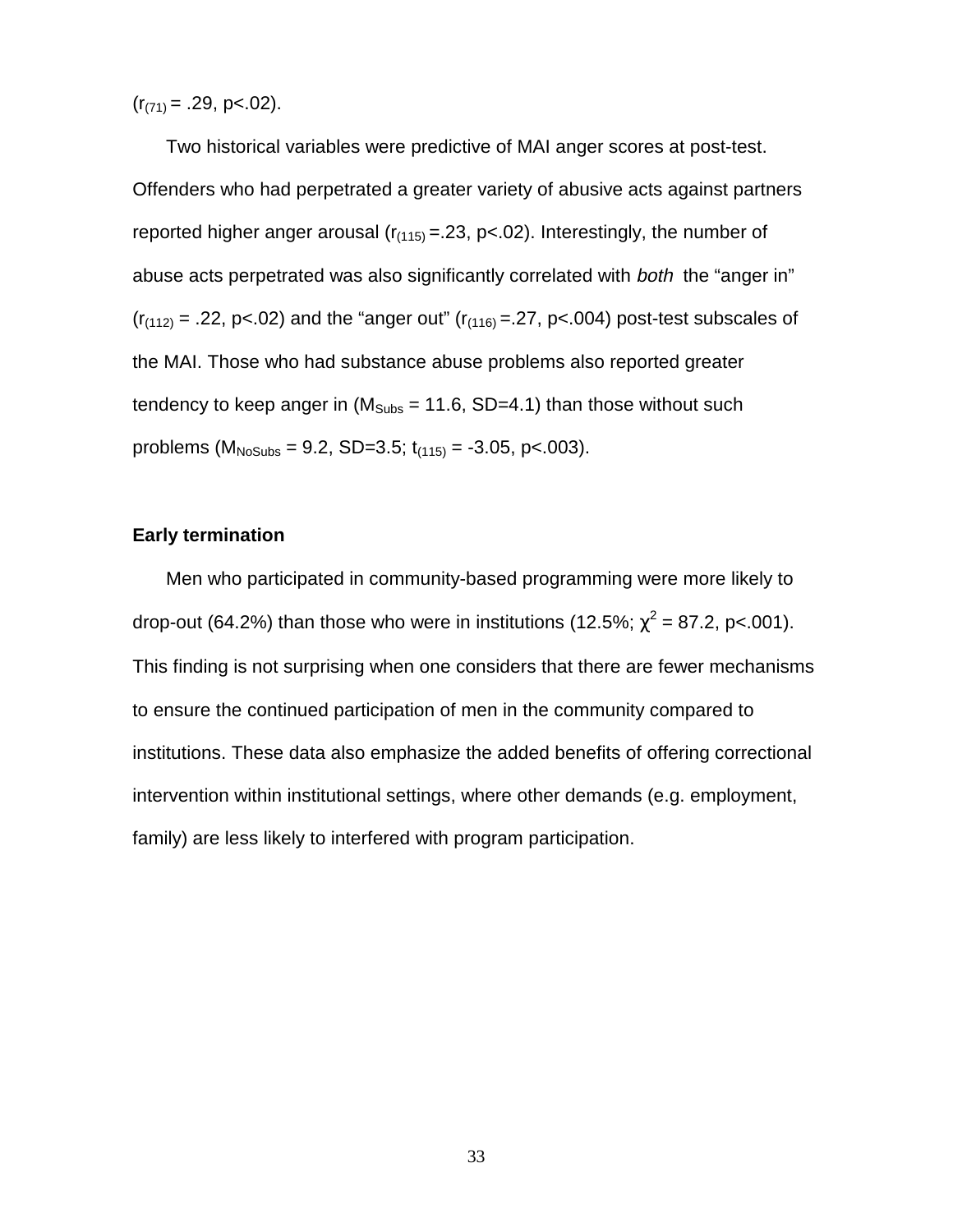Importantly, two attitudinal/behavioural measures were predictive of early termination: the "wife beating is justified" subscale of the IBWB  $(t_{(224)} = 2.26$ , p $<03$ ) and the "anger out" subscale of the MAI ( $t<sub>(247)</sub> = -3.79$ , p $<0.003$ ). Those who terminated their program participation early had lower scores on the "justify" subscale at pre-test ( $M<sub>Drop-out</sub> = 20.6$ , SD=10.3), indicating that at the outset of treatment, they were less inclined to believe that wife beating was justified than those who finished the program ( $M_{Complete} = 24.7$ , SD=13.6). Those who dropped out of the treatment program were also more likely to express their anger than those who completed treatment according to their pre-test "anger-out" scores  $(M_{\text{Drop-out}} = 7.4, SD=1.7$  and  $M_{\text{Complete}} = 6.6, SD=1.8$  respectively). These results were confirmed with a stepwise regression procedure, where pre-test total scores for the IBWB, the ICB, and the MAI, and all subscales were entered as independent variables to predict early termination. Only three measures met statistical significance ( $p < 05$ ) for entry into the model. These were: the "justify" subscale of the IBWB, the "anger out" subscale of the MAI, and the "physical" subscale of the ICB. These results may be relevant to the development of strategies to enhance treatment compliance in community-based programs.

Two background variables were also significantly related to early termination: number of abusive experiences in childhood ( $t_{(220)} = 3.07$ , p<.003) and number of current problems being experienced  $(t_{(280)} = -3.51, p<.0005)$ . Those who followed through with the program until completion had endured a greater variety of abusive experiences in childhood ( $M_{Complete} = 2.7$ , SD=2.2) than those who terminated early  $(M_{\text{Drop-out}} = 1.8, SD=1.9)$ . It is possible that men who had suffered more abuse may have appreciated that the "cycle of violence" (Walker, 1990) was operating in their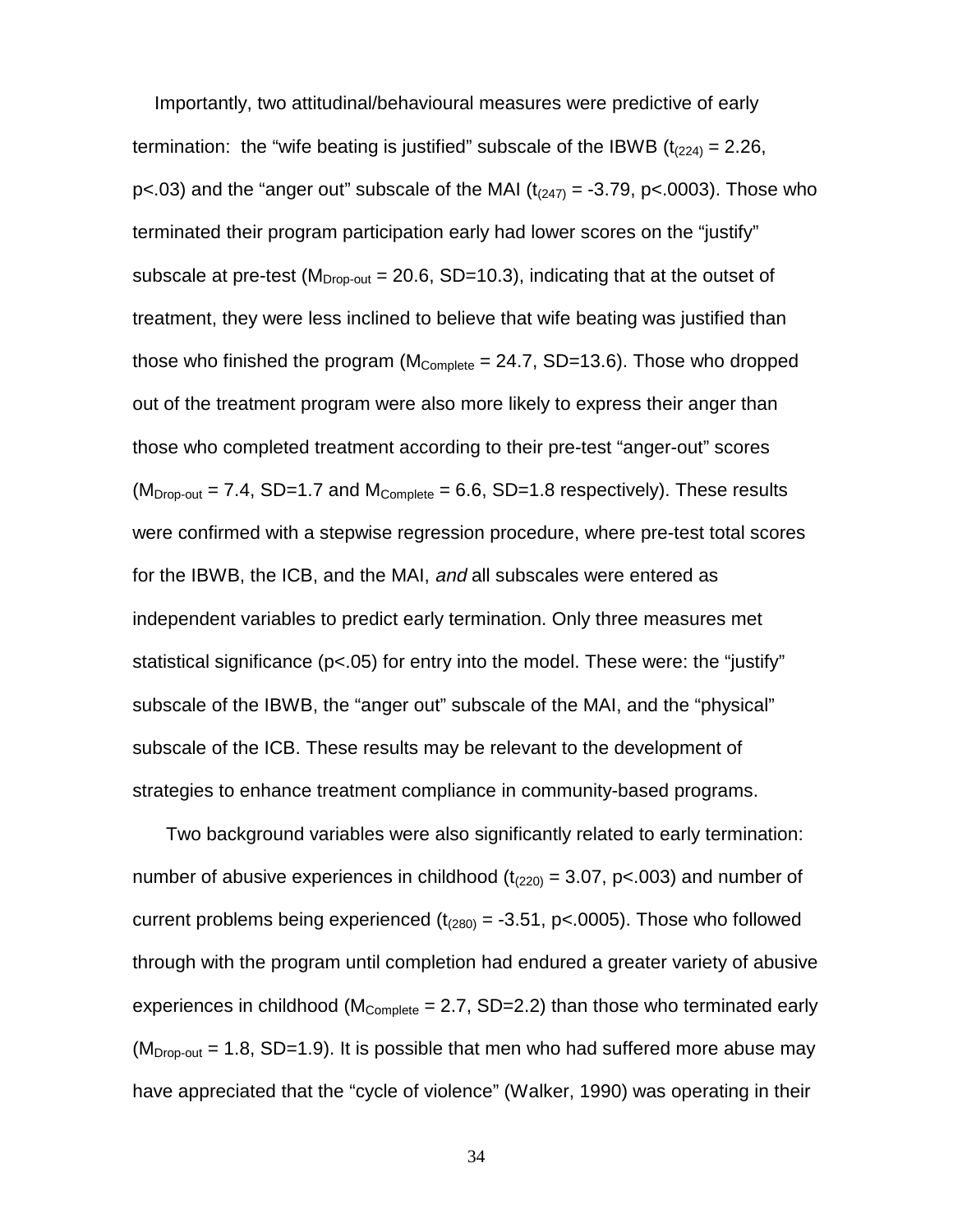lives and were seeking to break it. However, it is also important to consider that, as previously mentioned, men in institutions had suffered significantly more abuse in childhood than those in community-based programs. In turn, those in institutional programming were less capable of voluntarily dropping out of treatment. Finally, men who terminated early experienced a greater number of problems (e.g., financial, educational, legal) at the time of intake ( $M<sub>Drop-out</sub> = 1.5$ , SD=1.6) than those who completed the program  $(M_{Complete}= 1.2, SD=1.1)$ .

Again, these findings were confirmed with a stepwise regression procedure, where background variables were used to predict early termination from treatment. The only two variables that met significance levels (p<.05) for entry into the equation were those previously mentioned: number of current problems, and number (variety) of previous abuse experiences.

Findings reveal that those with less extensive histories of childhood victimization are more likely to remain in family violence programming. However, these data also suggest that offenders with the highest levels of criminogenic need (e.g., multiproblem cases) are at higher risk for negative outcomes and may be less cooperative in completing programs. Perhaps those with multiple problems, who have not been victimized themselves, view other needs as priorities.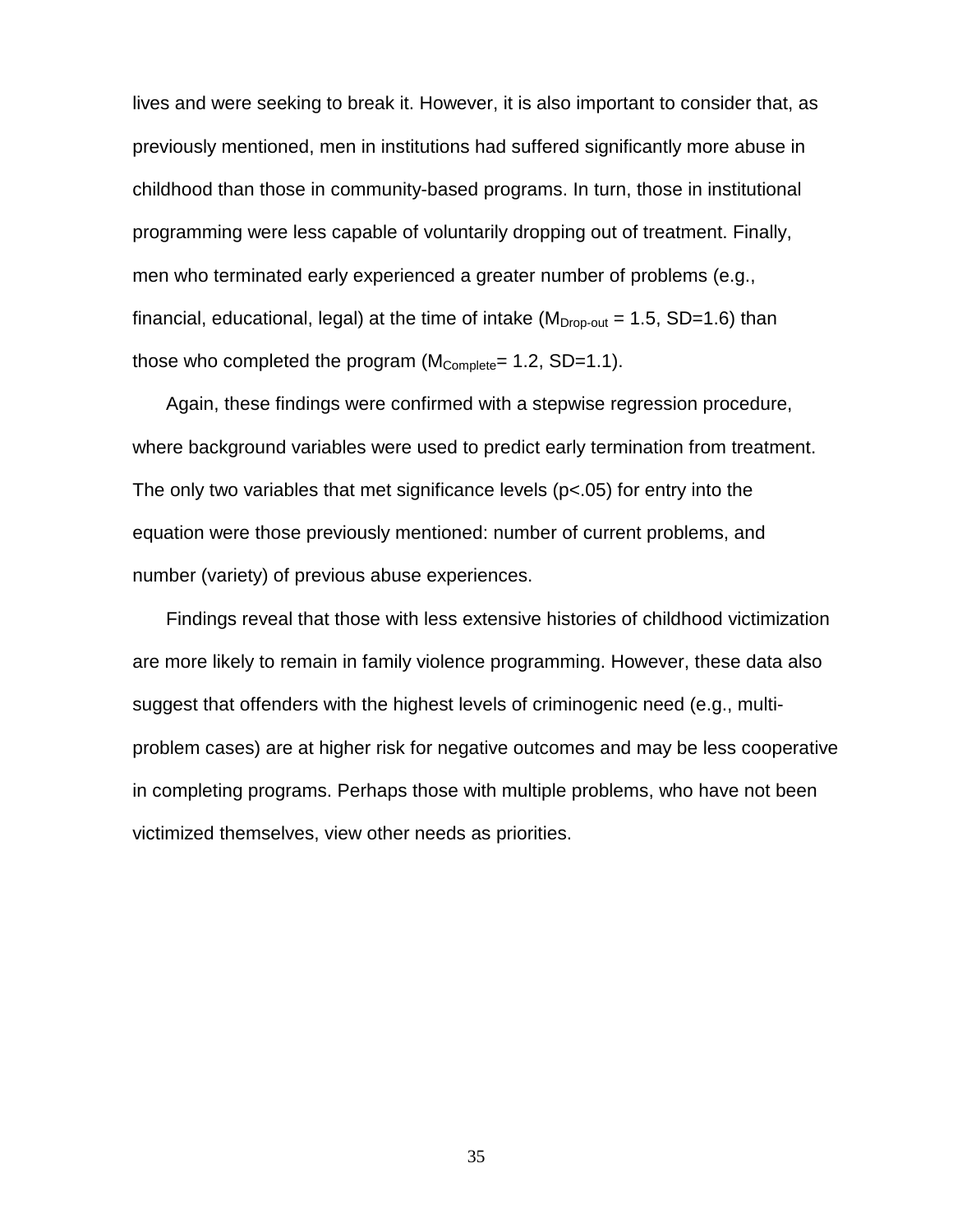#### **Therapist-rated outcome**

Although 190 men successfully completed the family violence program(s), complete therapist outcome ratings (i.e., all 11 items) were only available for 54 participants. In many other cases, only partial data were available. To supplement missing data in cases where only one or two items were incomplete, the individual's mean score (i.e., that of non-missing items) was used to replace missing data. This procedure augmented therapist-outcome data, yielding total scores for 72 men.

Correlational analyses were conducted in order to ascertain the degree of association between the attitudinal/behavioural measures and background information collected at intake and treatment performance, as rated by the therapist. Again, stringent criteria for statistical significance were applied to control for Type 1 error.

The first set of analyses correlated total therapist-rated outcome scores with the IBWB, ICB, and MAI total and subscale scores. For the IBWB total and (five) subscale scores, stringent criteria for statistical significance was set at  $(\alpha/6)$ .0083. Results of these analyses showed statistically reliable relationships between therapist-rated outcome and IBWB total scores ( $r = .44$ ), as well as the "justify" ( $r =$ .43) and "gain" (r = .43) subscales. The positive associations between outcome scores and these pretest measures suggest that those men who showed the most negative attitudes pre-treatment were rated as most improved post-treatment. For the MAI total and (five) subscale scores, again alpha was set at .0083 (i.e.,  $\alpha/6$ ). Analyses revealed no statistically significant relationships between MAI pretest scores and therapist-rated outcome measures. ICB total and (four) subscale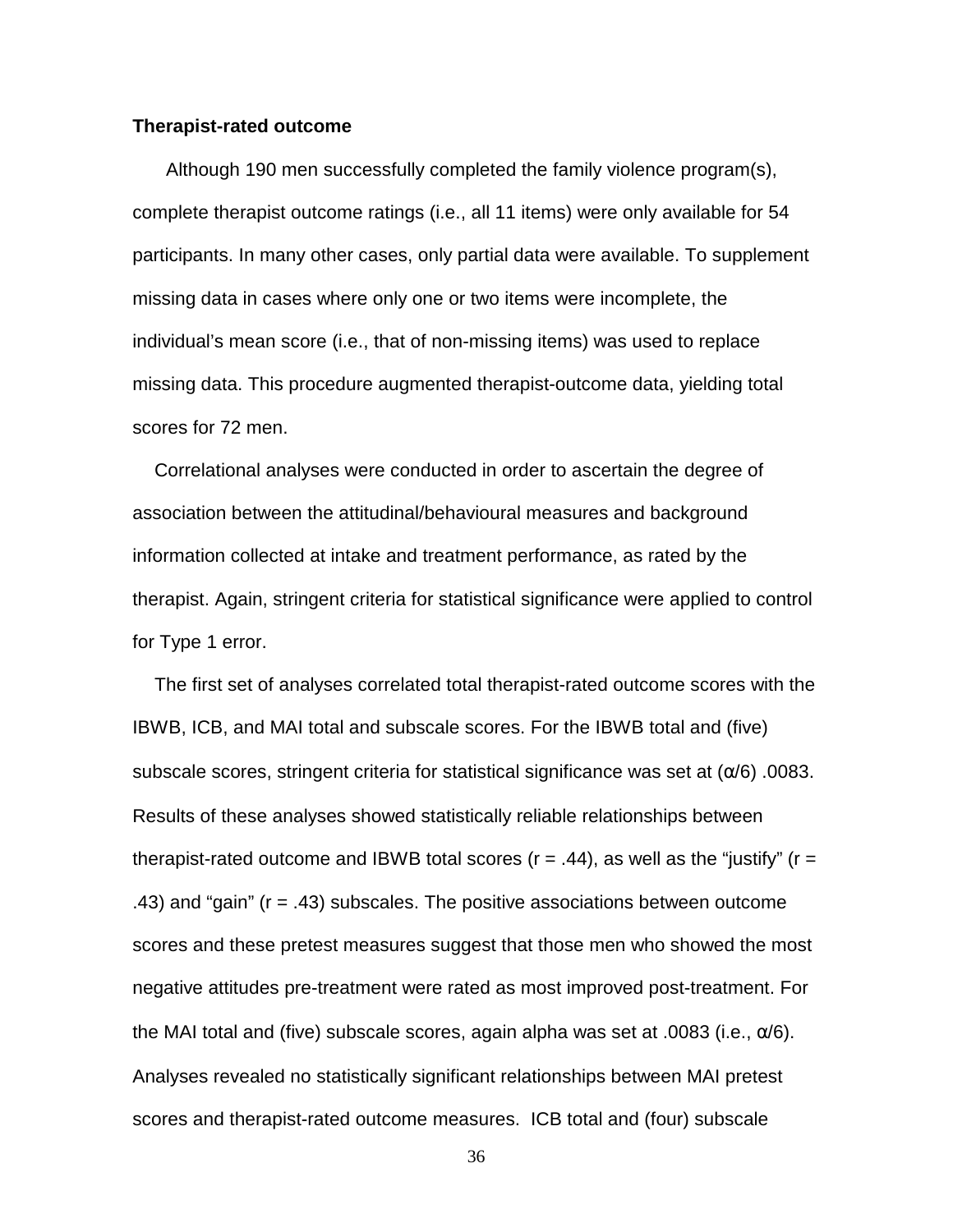scores were also correlated with therapist-rated outcome, and criteria for statistical significance was set at  $(\alpha/5)$ , which is .01. Again, no statistically reliable associations were noted.

All pretest total scores and subscales, for each instrument, were entered into stepwise regression equations (3 separate) to predict therapist-rated outcome. The only scale that met .05 significance for entry into the model was the IBWB total pretest score. This finding suggests that high endorsement of attitudes supporting family violence (pre-treatment) is associated with more positive progress posttreatment. However, in interpreting these results it is important to consider that more negative attitudes at pretest also have a wider margin for showing improvement at post-test. Another issue is that of whether therapist-rated outcome reflects change or threshold scores of treatment performance. This concerns the question of rater (therapist) training for scoring, and the reliability of the scores assigned.

To maintain statistical power in analyses with background variables, only three measures were selected for correlation with therapist-rated outcome: number of current problems, variety of experiences of childhood abuse, and variety of previous interventions for family violence perpetration. Stringent statistical criteria were applied, such that an acceptable level of significance was set at  $(\alpha/3)$  .017. Results showed statistically reliable associations between therapist-rated outcome and variety of experiences of abuse in childhood  $(r = .41)$ . There was no reliable relationship noted between the number of current problems or variety of previous interventions for family violence and success (therapist-rated) in treatment.

The positive correlation between abuse in childhood and success in treatment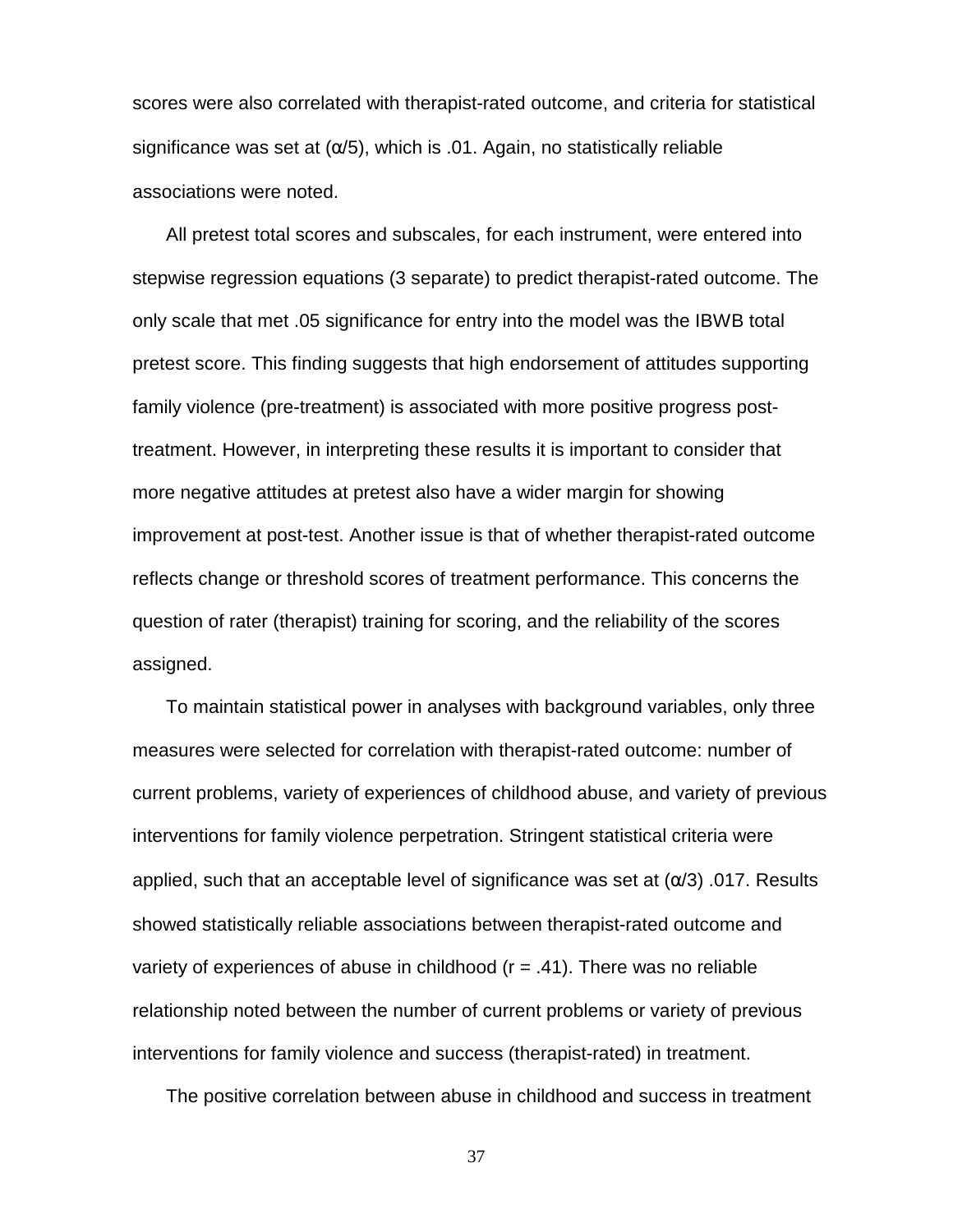denotes that men who endured a greater variety of childhood abuse were rated more positively by therapists at the end of treatment. This result was supported in a stepwise regression procedure, where variety of childhood abuse experiences was the only background variable to reliably predict therapist-rated outcome (R<sup>2</sup> = .16; p<.05). These findings lend support to the "cycle of violence" hypothesis expressed in the previous section. An alternative explanation is that both measures (i.e., childhood abuse and therapist ratings) reflect the offenders' ability to be introspective and self-disclosing.

Though not statistically significant, a negative relationship was found between number of current problems and therapist-rated outcome  $(r = -0.23)$ . Again, this suggests that multi-need offenders did not fare as well in treatment as their lowerneed counterparts. Perhaps offenders with multiple competing needs have more difficulty focusing in treatment, or view intervention for abuse in intimate relationships as a low treatment priority.

Participants who were in institutionally-based programs were more likely to receive positive outcome ratings than community-based men  $(M<sub>inst</sub> = 28.8, SD=5.3,$  $M_{\text{Comm}} = 20.5$ , SD=5.9;  $t_{(72)} = 4.56$ , p<.0001). However, the former group consisted of only 12 men for whom therapist ratings were available. Moreover, closer examination of the data revealed that this effect was possibly mediated by a third variable: substance abuse. Specifically, of those where therapist-rated outcome data were available *none* of the 12 men in the institutional sample had substance abuse problems, compared with over one-quarter (28.0%) of those in the community (p<.05). A comparison revealed that, relative to non-substance abusers, those with alcohol and/ or drug problems had poorer ratings on outcome ( $M<sub>Subs</sub> = 19.8$ , SD=5.2,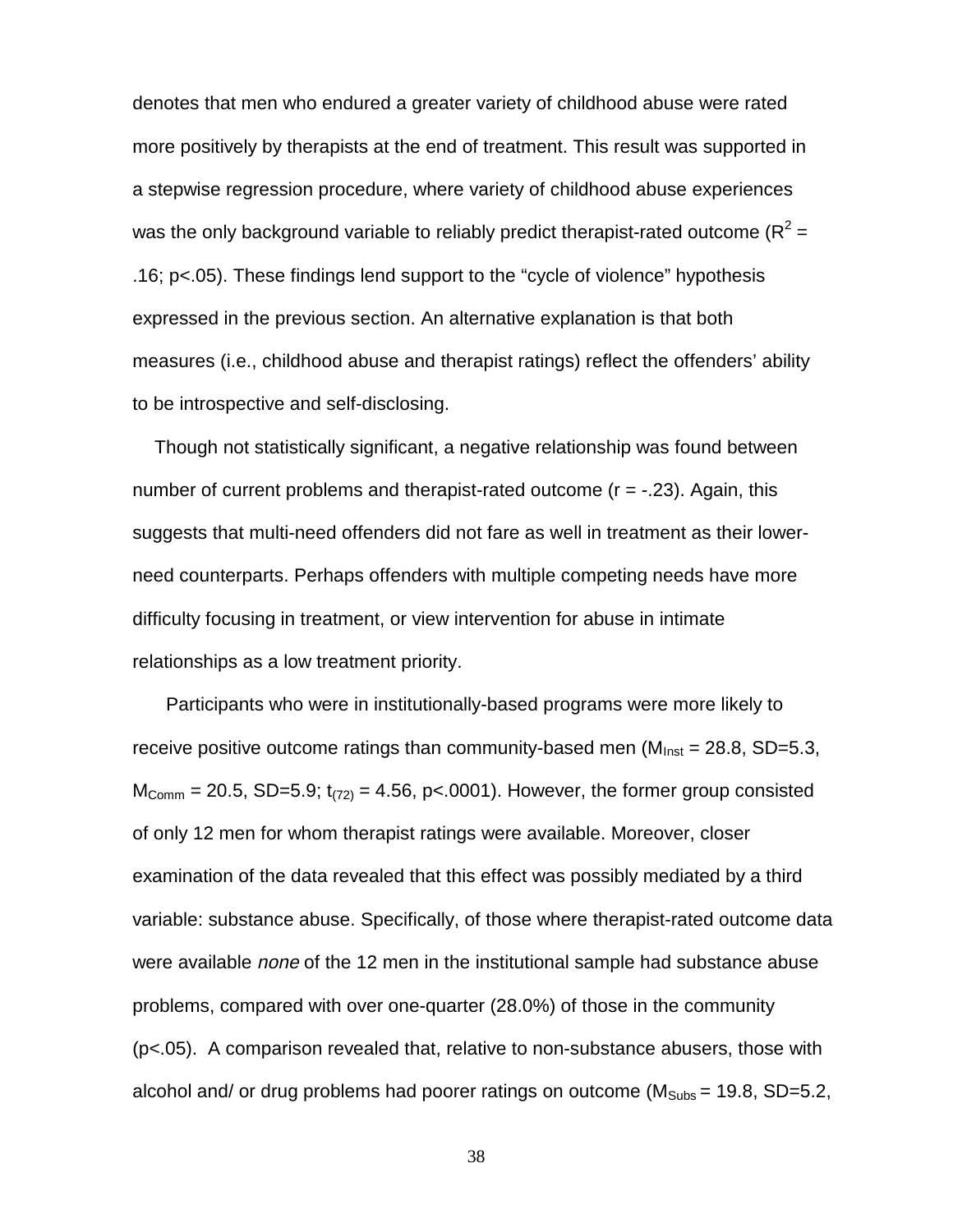$M_{\text{No Subs}} = 22.6$ , SD=6.8). However, this difference was not statistically reliable.

To verify whether the difference in therapist-rated outcome (community vs. institutional groups) was mediated by substance abuse, an analysis of covariance (ANCOVA) was performed. Briefly, the ANCOVA method enables a statistical comparison between groups, while removing the effect of a third variable - in this case, substance abuse. Means on therapist-rated outcome for the community and institutional groups, after adjusting for the effect of substance abuse, were 19.1 and 24.0, respectively. Despite controlling for the effect of substance abuse, statistical significance for the between-groups difference in means was still achieved. This result implies that, notwithstanding more substance abuse in the community sample, men in institutional treatment for family violence are rated more positively by therapists on outcome criteria. One potential reason for this is that incarcerated men have a more vested interest in showing treatment-related improvement. Specific implications include earned privileges and early release (e.g., day parole, full parole). Alternatively, without clear training or criteria for scoring, perhaps institutional therapists (n=2) were more optimistic than their community counterparts.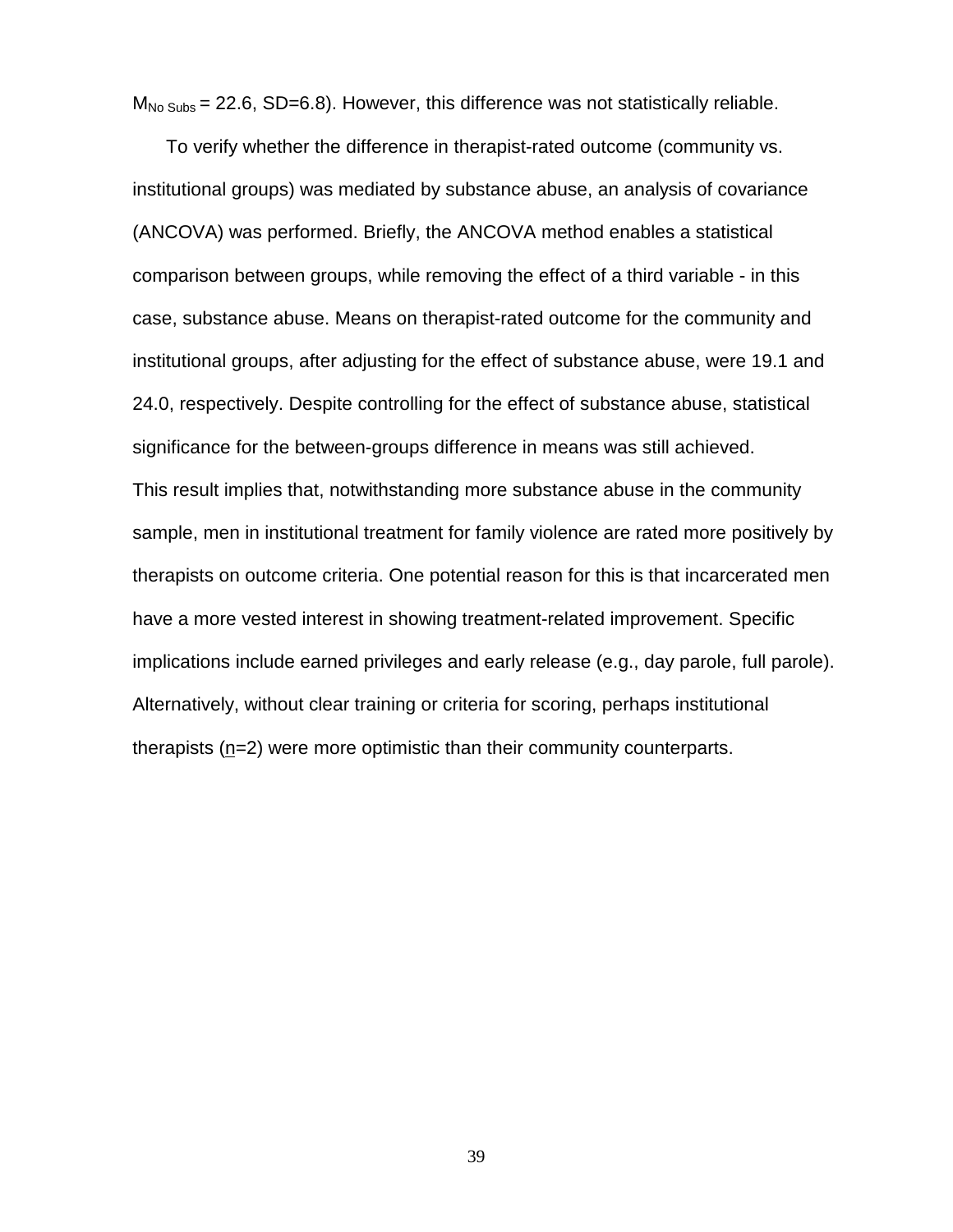#### **DISCUSSION & CONCLUSIONS**

As expected, the men in this sample had a high rate of perpetration of abuse - about 80% acknowledged having abused a partner and about 13% had abused a child. Yet less than half of these men had experienced any prior interventions, therapeutic or legal, as a result of their abusive behaviour. This finding attests to the reluctance on the part of both the abuser and his victims to admit that domestic violence is a problem that needs to be addressed by either the criminal justice system or by mental health professionals.

Background information collected from program participants indicated that just over two-thirds had experienced and/or witnessed some type of abuse. The percentages for the various types of abuse were comparable, if not higher, than those reported in a recent file review study of randomly sampled federal offenders (see Alksnis & Robinson, 1995). It is perhaps not surprising that men who are involved in a treatment program for abuse in intimate relationships would have a higher likelihood of having been raised in a family where abuse occurred; these results are consistent with the "cycle of violence" hypothesis (Walker, 1990).

The finding of numerous negative relationships between the anger/violence measures and the social desirability (BIDR) highlights the importance of taking this into account when interpreting offenders' self-reports. These correlations suggest that changes in offenders' scores on the anger measures (to reflect treatment gain) should be viewed with caution. The tendencies to engage in impression management and self-deceptive enhancement in responding to the anger items were present at pre-test and, to a lesser extent, at post-test. The pre-program correlations may be attributable to offenders' proclivity to deny and/or minimize the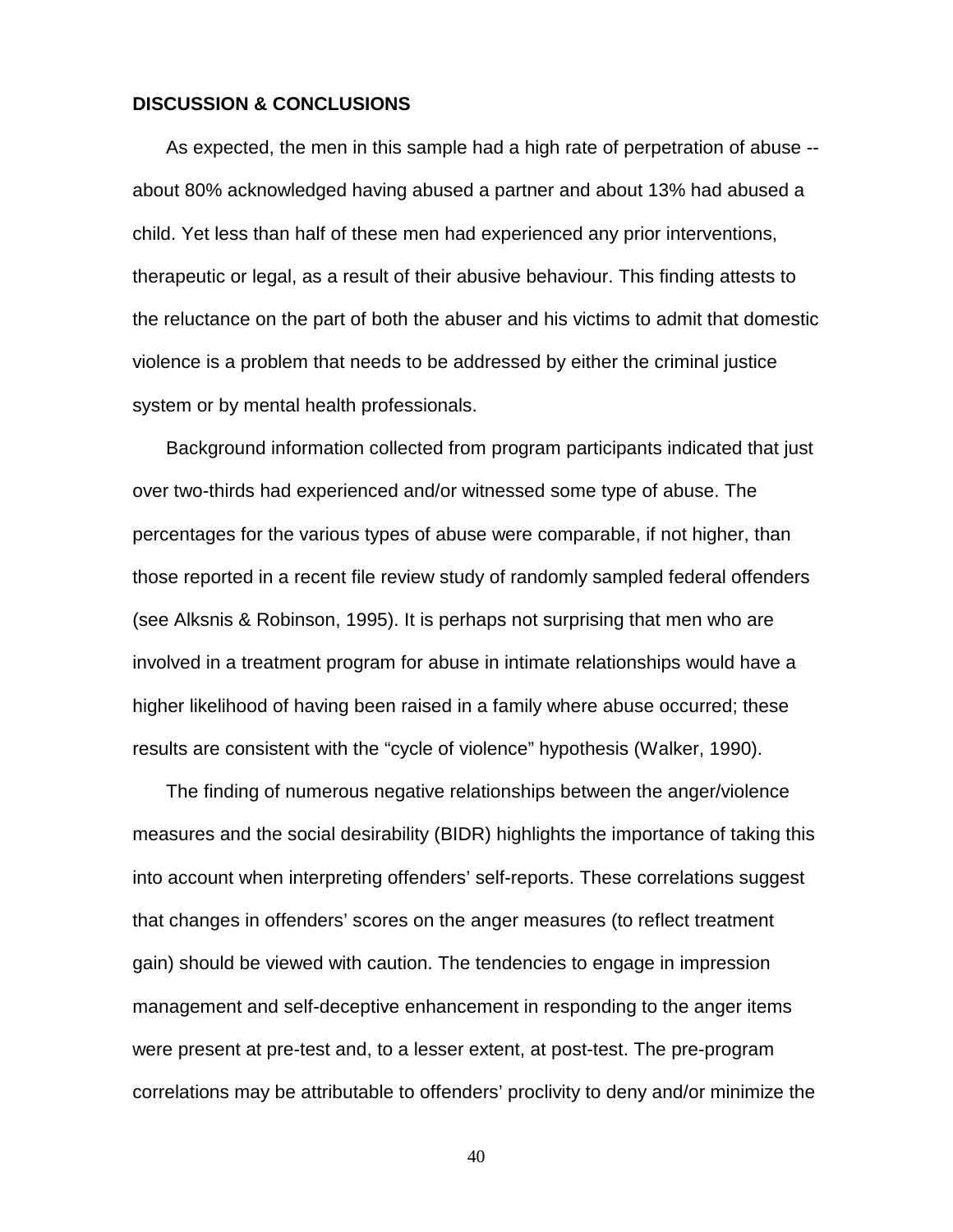existence and seriousness of their abusive acts. The post-test pattern of results may also be due to denial/minimization or to offenders' attempts to convince therapists that the program had a positive impact.

At the same time, there was some evidence that the influence of socially desirable responding was diminished following treatment. This suggests that offenders may have become more willing to admit to their offending behaviour and less likely to hide their anti-social attitudes toward women as a result of their involvement in the program. Regardless of what accounts for this phenomenon, the pattern of results suggests that assessors should be especially vigilant about social desirability response bias at the program intake stage.

Interestingly, men in community-based programs were more likely to engage in impression management than men in institutional programs at both pre-test and post-test. However, the reasons for this finding remain unclear. Cumulatively, the 'social desirability' results confirm that self-report measures should represent but one criterion for admission into family violence treatment, and but one index of treatment gain.

Two of the three anger/violence inventories, the IBWB and the MAI, showed promise for measuring treatment-related change. IBWB total scores, three of its subscales, and one of the MAI subscales detected changes in abusers' attitudes and behaviours following program participation. It is not clear what accounts for the failure of the four remaining MAI subscales to detect changes. For the "anger-out" subscale, it could be that few items (n=2), and the low internal consistency of the measure ( $\alpha$  = .11) played a role. However, the "arousal", "hostile", and "range" subscales did not suffer from the problem of inadequate reliability. An alternative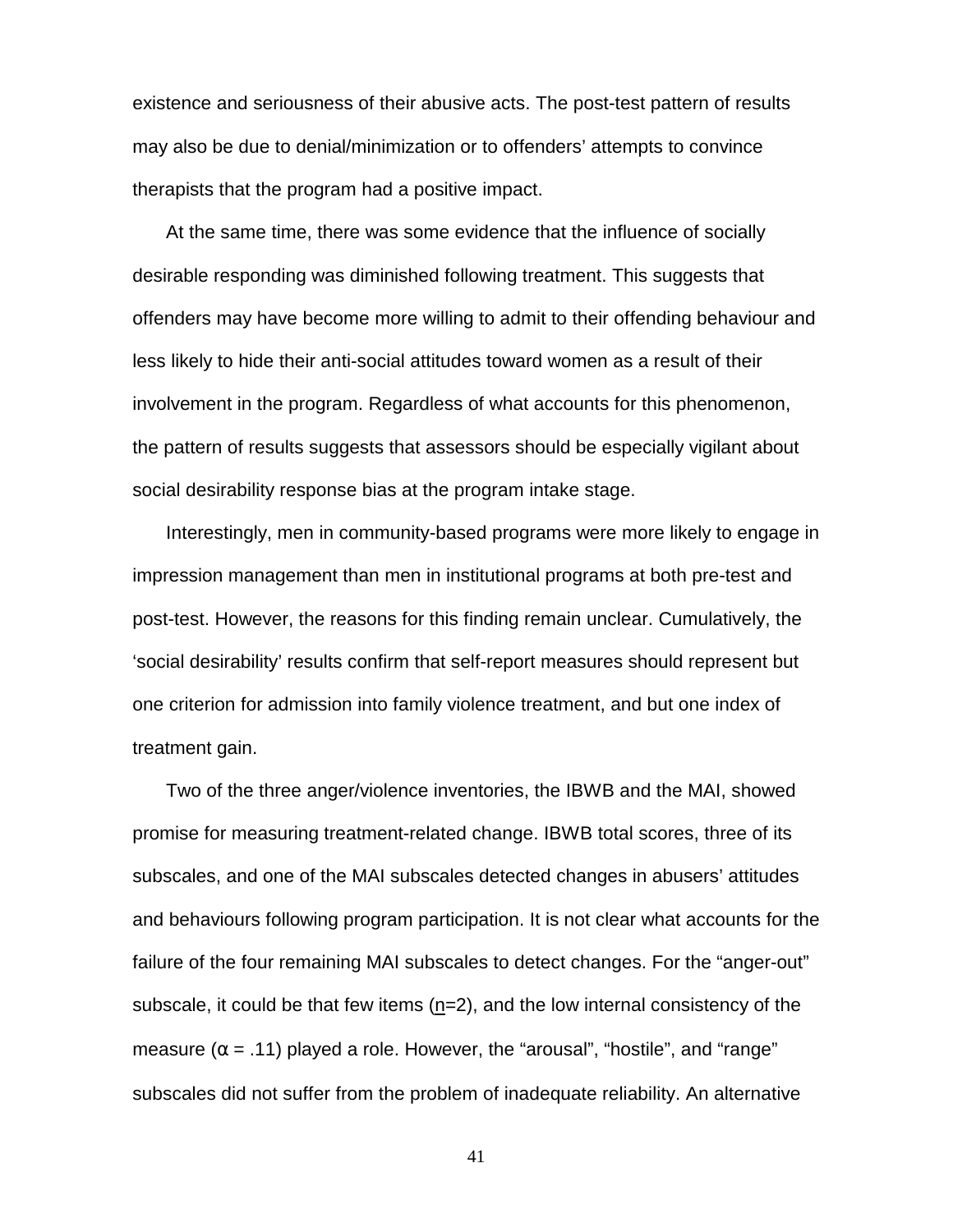explanation is that the treatment programs simply did not impact on the dimensions of anger measured by these scales. Specifically, constructs reflected in these subscales are not targeted in these particular treatment programs. Further research is needed to identify which aspects of abusers' cognitive and behavioural repertoires are influenced by program participation.

The self-report measure of abusive behaviour, the ICB, failed to detect pre- to post-test changes. As mentioned earlier, problems were encountered with the "ever" items when respondents appeared to misinterpret what the questions were asking; a substantial proportion of men failed to indicate at post-test that they had ever used tactics which they had admitted to at pre-test. As for the frequency questions, it seems plausible that there were no differences detected because the admission of using controlling tactics was already low at intake - a potential floor effect. This low endorsement could be due to denial and minimization of abuse and/or to social desirability response bias (at pre-test, 3 of the 4 ICB subscales showed significant correlations with at least one of the BIDR subscales). Furthermore, less than a quarter of the sample had complete data for the frequency questions of the ICB at both pre- and post-test. The small sample size may have also prevented detection of treatment-related differences that existed.

For these reasons, it is not reasonable to conclude that the ICB has no potential utility in this treatment context. There is a possibility that the reliability and validity of the instrument could be enhanced through the development of better administration techniques. For example, perhaps the use of more specific definitions of the various behaviours could be included so that offenders would be better able to identify abusive behaviours in which they have engaged.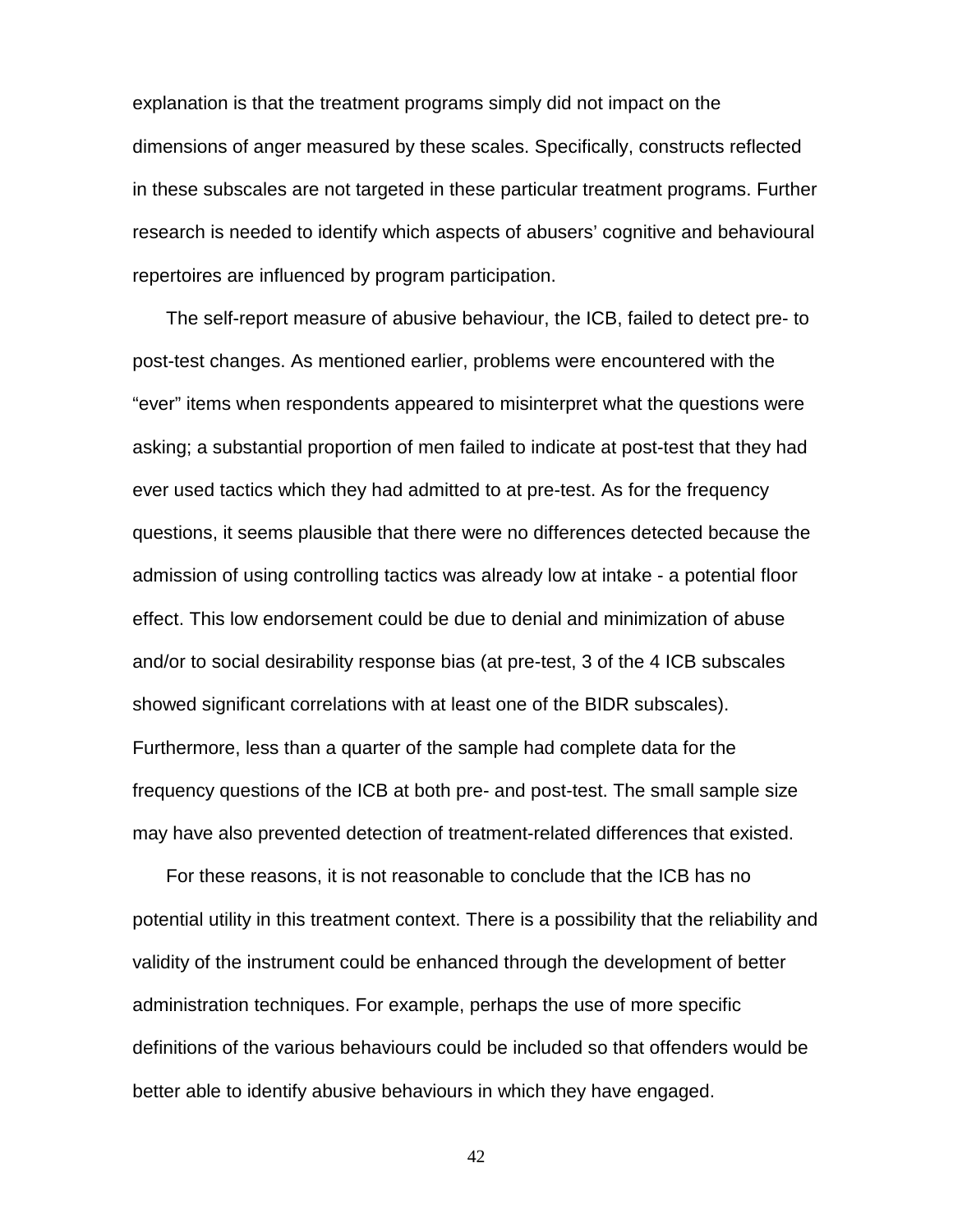Alternatively, instructions might be amended to encourage positive responding to items that clearly refer to anti-social behaviours. For example, the instructions might be revised to make offenders feel more comfortable about endorsing the items or increasing the perception that the information is confidential.

With respect to the measures that did reveal treatment-related change, the relationships between pre-test/background information and the post-test results suggested encouraging associations. Correlations between post-test attitudes toward wife beating and pre-test reports of the use of reasoning tactics, expression of anger and greater amount of childhood abuse were in line with expectations regarding how abusers deal with conflict and the intergenerational transmission of abuse. Relationships between anger at post-test and pretest measures also seemed understandable. For instance, one possible explanation for the relationship between the pre-test "emotional" measure and post-test "anger in" subscale may be that the tactics depicted in the ICB match the types of manipulative behaviours that one might expect to see from a person who has difficulty expressing anger in a direct manner.

The relationship between prior abuse perpetrated and the post-test anger (MAI) subscales is also reasonable, given the type of items comprising the MAI. It was not surprising to find that men who have perpetrated more abusive acts were also more prone to anger and less able to resolve feelings of anger. The relationship between substance abuse and post-test MAI "anger in" scores is also comprehensible, given that both substance abuse and the MAI reflect internalizing tendencies. Substance abuse was also significantly related to pre- to post-program difference scores on IBWB and MAI subscales but further investigation revealed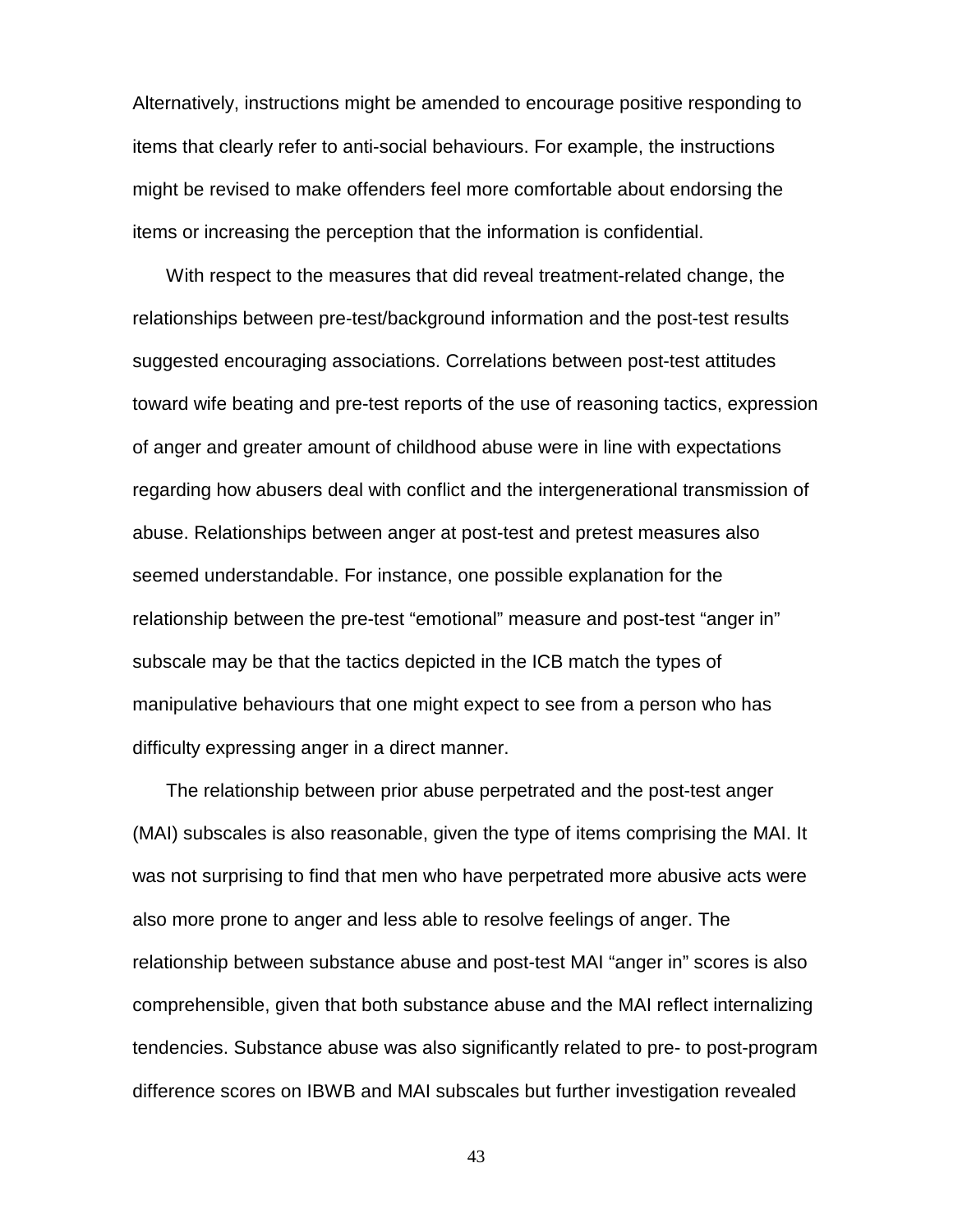that the effect was due to dissimilar pre-test scores by abusers and non-abusers rather than to differential ability to benefit from treatment.

The anger/violence measures were less successful at predicting early program termination and therapist ratings<sup>7</sup> than they were at reflecting change; only two significant relationships emerged. The relationship between the "justify" subscale of the IBWB (which has a low correlation with social desirability) and early termination suggests that men who know that wife beating is not justified are more resistant to treatment and therefore more likely to drop out.

However, subsequent analyses revealed that this finding may also have been an artifact of the sampling procedure. Specifically, those in institutional programs were more likely to see abuse as justified *and* were more likely to complete treatment. Similarly, lower scores on the "anger out" scale of the MAI were associated with program location (institutional) and program completion. These data imply that the associations between the "justify" and "anger out" subscales and early program termination are mediated by program location rather than differential proclivity to treatment completion.

The results reported here can only be considered preliminary in that there was a substantial amount of missing data. Moreover, not all sites were equally successful in collecting and forwarding information (see Table 1A, Appendix B). Additionally, validity data for the measures used in the current study are relatively absent. Therapists' failure to provide ratings of treatment performance precludes inference regarding the relationship between changes on self-report scales and actual changes in behaviour (i.e., reduced intrafamilial abuse).

 $\overline{a}$ 

 $<sup>7</sup>$  The modest results on the therapist outcome ratings may be due to the small number of men for which this</sup>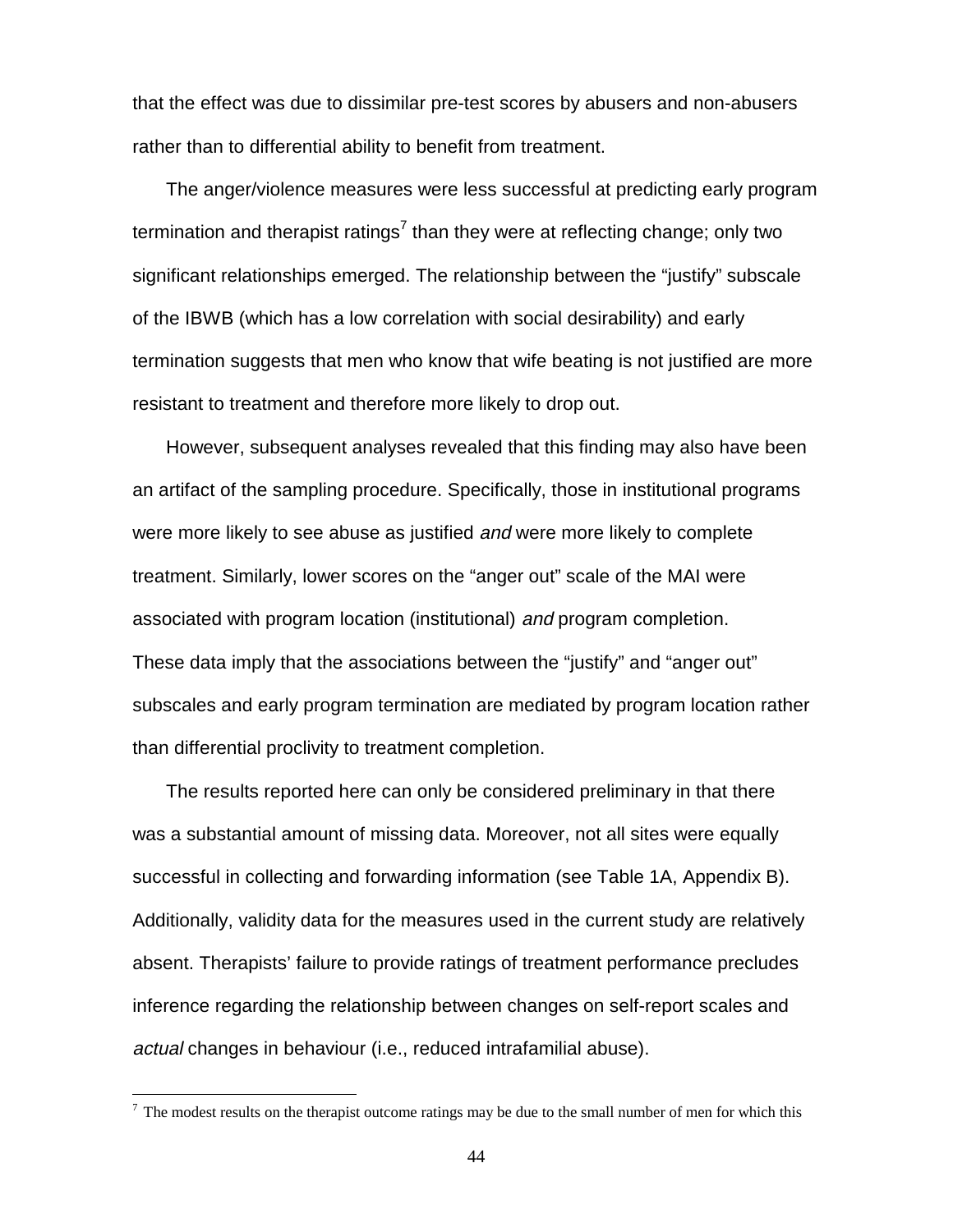Increased confidence might be placed in these findings as greater numbers of federal offenders participate in these programs, and more data are aggregated across sites. Nevertheless, the current results are somewhat promising. The continued use of these four measures in evaluation studies of treatment programs for men identified as at risk for family violence is recommended. Two of the three anger/violence measures demonstrated the ability to detect treatment-related change. A substantial proportion of missing post-test data precludes conclusions regarding the third (ICB) measure. Nevertheless, the ICB was useful as a correlate variable despite its failure to pick up pre- to post-program differences.

Use of a social desirability measure is strongly recommended as it may prevent overly optimistic appraisals of the impact of programming. The significant influence of BIDR social desirability measures is supported in research with general samples of offenders (Kroner & Weekes, 1996), and with family violent offenders in particular (Dutton & Hemphill, 1992).

Directions for future research include assessing the durability of attitudinal and/or behavioural changes (although the high rate of attrition from longitudinal studies poses a problem in this regard). Also, it is important to develop methods other than offender self-report to measure whether the treatment has contributed to less abusive behaviour by the participant. An expansion of intermediate measures of treatment gain and outcome is recommended. Fortunately, it is now correctional policy for program providers to employ structured progress evaluations as offenders proceed through treatment (Commissioner's Directive #730). Multimethod assessment strategies are also advocated, using collateral information

 $\overline{a}$ 

data was provided (n=72).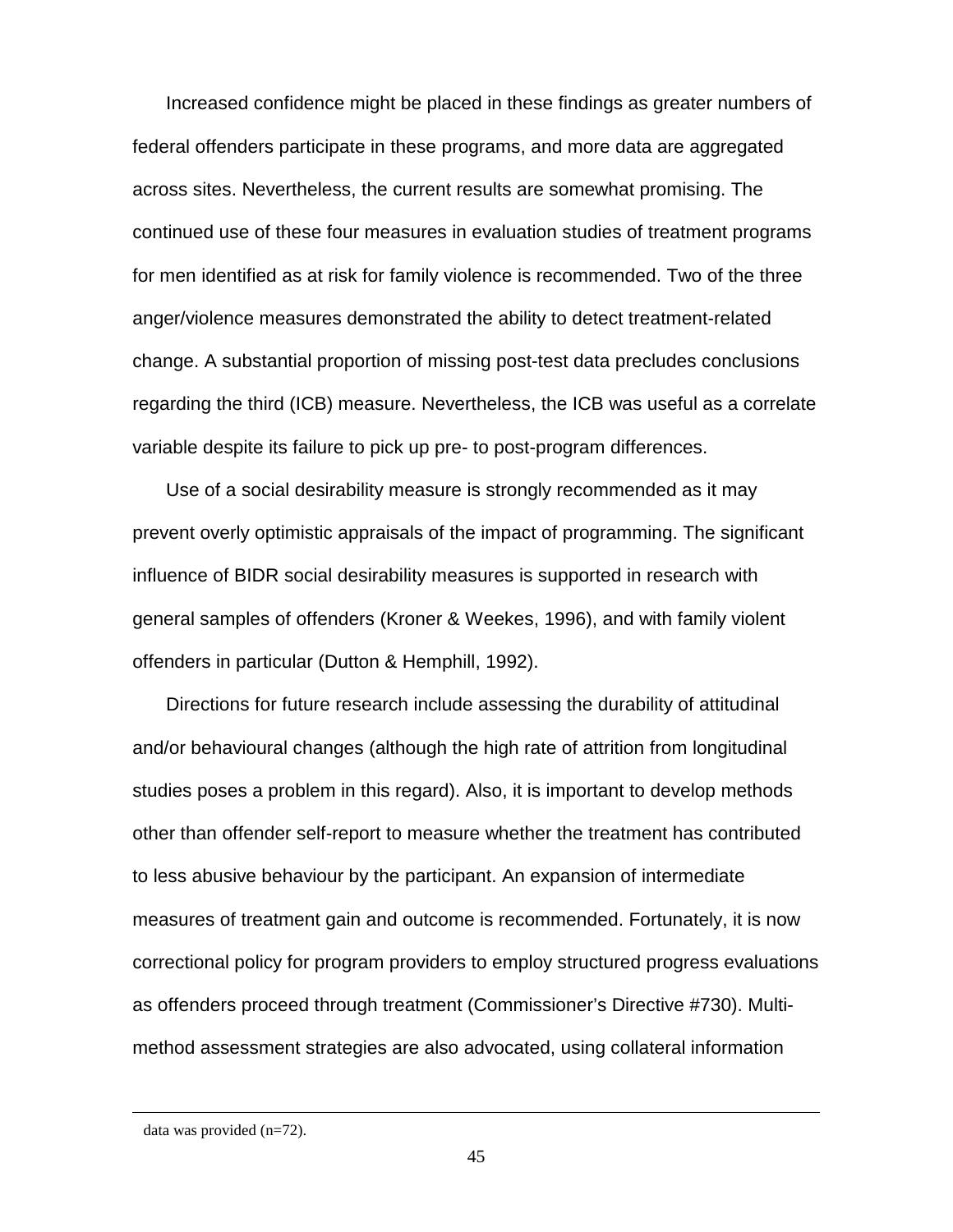found in offender files. Examples include institutional incident reports, private family visit grants and reports, community assessments, and parole reports.

For longitudinal research, post-treatment (and post-release, for incarcerated offenders) indices are paramount for a sound program evaluation. Police records, parole officer reports, and consultation with partners of abusers (Rondeau et al., 1994) are suggested outcome measures. Finally, to enable conclusions regarding the effectiveness of family violence programming, a no-treatment (e.g., waiting list) control group is recommended.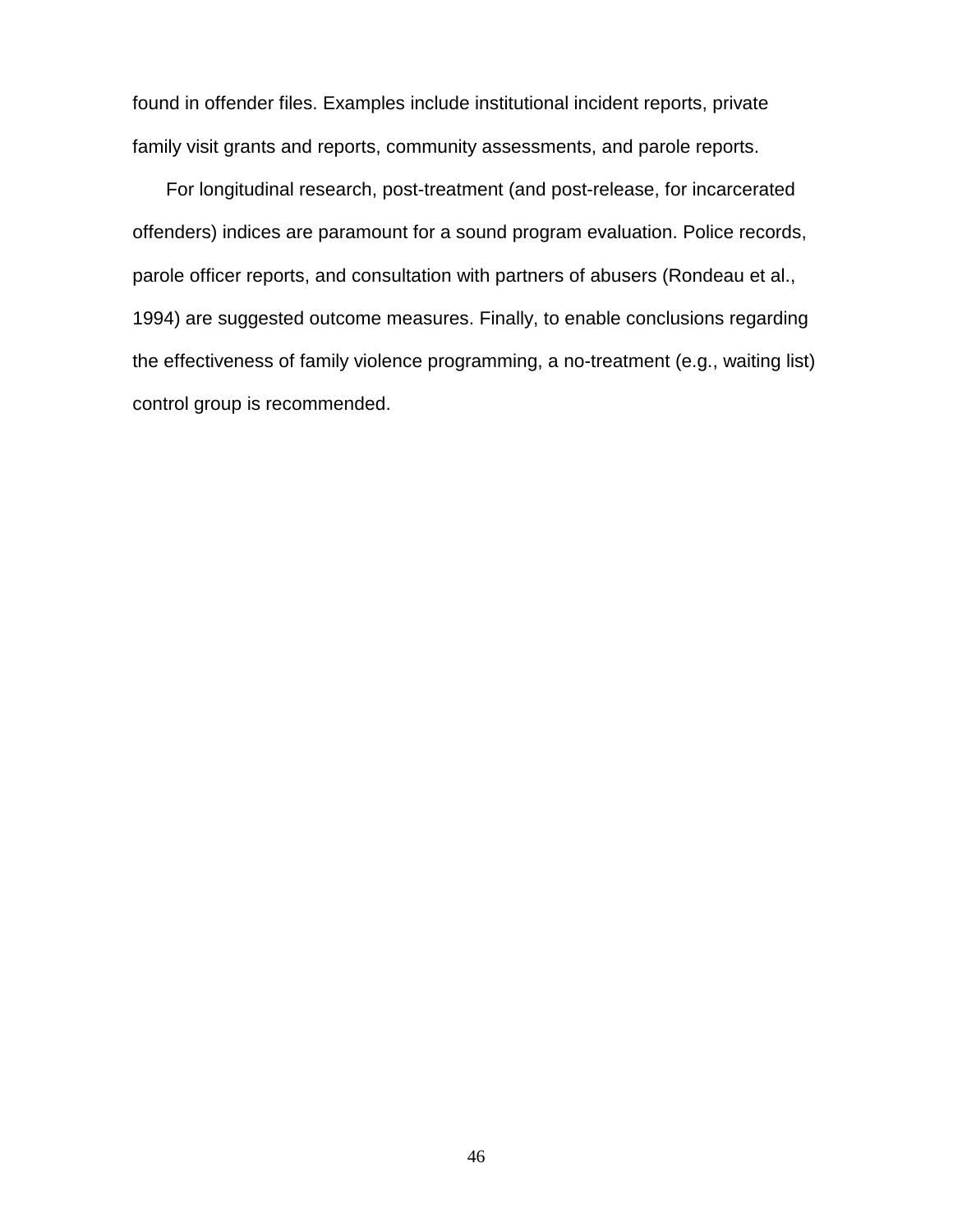#### **REFERENCES**

Alksnis, C. & Robinson, D. (1995). Childhood victimization and violent behaviour among adult offenders. Ottawa: Correctional Service Canada.

Alksnis, C. & Taylor, J. (1995). The impact of experiencing and witnessing family violence during childhood: Outcomes on child and adult behaviour. Ottawa: Correctional Service Canada.

Correctional Service Canada (1994). Conceptual Model: Family Violence Programming within a Correctional Setting. Ottawa: Correctional Service Canada.

Daniels, J., W., & Murphy, C., M. (1997). Stages and process of change in batterers' treatment. Cognitive and Behavioral Practice, 4, 123-145.

Dutton, D. G., & Hart, S.D. (1992). Evidence for long-term, specific effects of childhood abuse and neglect on criminal behavior in men. International Journal of Offender Therapy and Comparative Criminology, 36, 129-137.

Dutton, D. G., & Hemphill, K. J. (1992). Patterns of socially desirable responding among perpetrators and victims of wife assault. Violence and Victims, 7 (1), 29-39.

Kroner, D. G., & Weekes, J., R. (1996). Balanced inventory of desirable responding: factor structure, reliability, and validity with an offender sample. Personality and Individual Differences, 21 (3), 323-333.

Malinosky-Rummell, R., & Hansen, D. J. (1993). Long-term consequences of childhood physical abuse. Psychological Bulletin, 114, 68-79.

McCord, J. (1983). A forty year perspective on effects of child abuse and neglect. Child Abuse & Neglect, 7, 265-270.

Meredith, C, & Burns, N. (1990). Evaluation of Batterer's Treatment Programs. Project report submitted to Ontario Ministry of Correctional Services. Ottawa: Abt Associates of Canada.

Oliver, J. E. (1993). Intergenerational transmission of child abuse: Rates, research, and clinical implications. American Journal of Psychiatry, 150, 1315- 1324.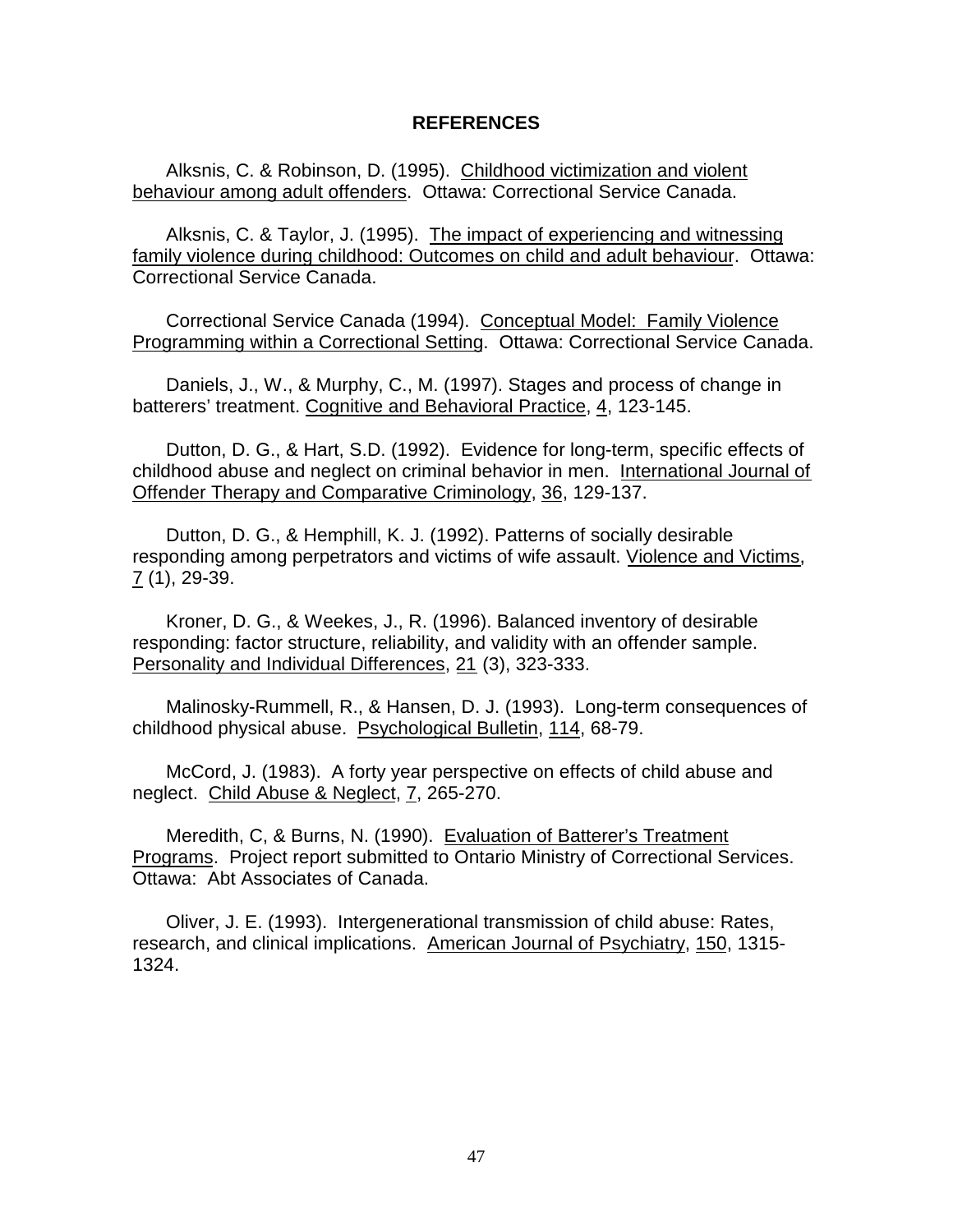Paulhus, D. L. (1991). Measurement and control of response bias. In J. P. Robinson, P. R. Shaver & L. S. Wrightsmen (Eds.). Measures of Personality and Social Psychological Attitudes. San Diego: Academic Press.

Preston, D. L., & Murphy, S. (1997). Motivating treatment-resistant clients in therapy. Forum on Corrections Research, 9 (2), 39-43.

Robinson, D. & Taylor, J. (1995). The Incidence of Family Violence Perpetrated by Federal Offenders: A File Review Study. Ottawa: Correctional Service Canada.

Rondeau, G., Brochu, S., Lemire, G., Brodeur, N., & Schneeberger, P. (1994). Review of the Literature on Treatment Programs for Men who are Violent within their Familial Relations. Montreal: Centre international de criminologie comparee.

Saunders, D. G., Lynch, A. B., Grayson, M., & Linz, D. (1987). The Inventory of Beliefs about Wife Beating: The construction and validation of a measure of beliefs and attitudes. Violence and Victims, 2, 39-55.

Siegel, J. M. (1986). The Multidimenstional Anger Inventory. Journal of Personality and Social Psychology, 51, 191-200.

Vanderberg, S., & Knoll, A. (1996). Review of Family Violence Program Development: Treatment Demonstration Projects. Ottawa: Correctional Service Canada.

Walker, G. (1990). Family Violence and the Women's Movement. Toronto: University of Toronto Press.

Widom, C. S. (1989a). Child abuse, neglect, and violent criminal behavior. Criminology, 27, 251-271.

Widom, C. S. (1989b). Does violence beget violence? A critical examination of the literature. Psychological Bulletin, 106, 3-28.

Widom, C. S. (1991). Childhood victimization: Risk factor for delinquency. In M. E. Colten & S. Gore (Eds.) Adolescent Stress: Causes and Consequences (pp.201-221). New York: Aldine de Gruyter.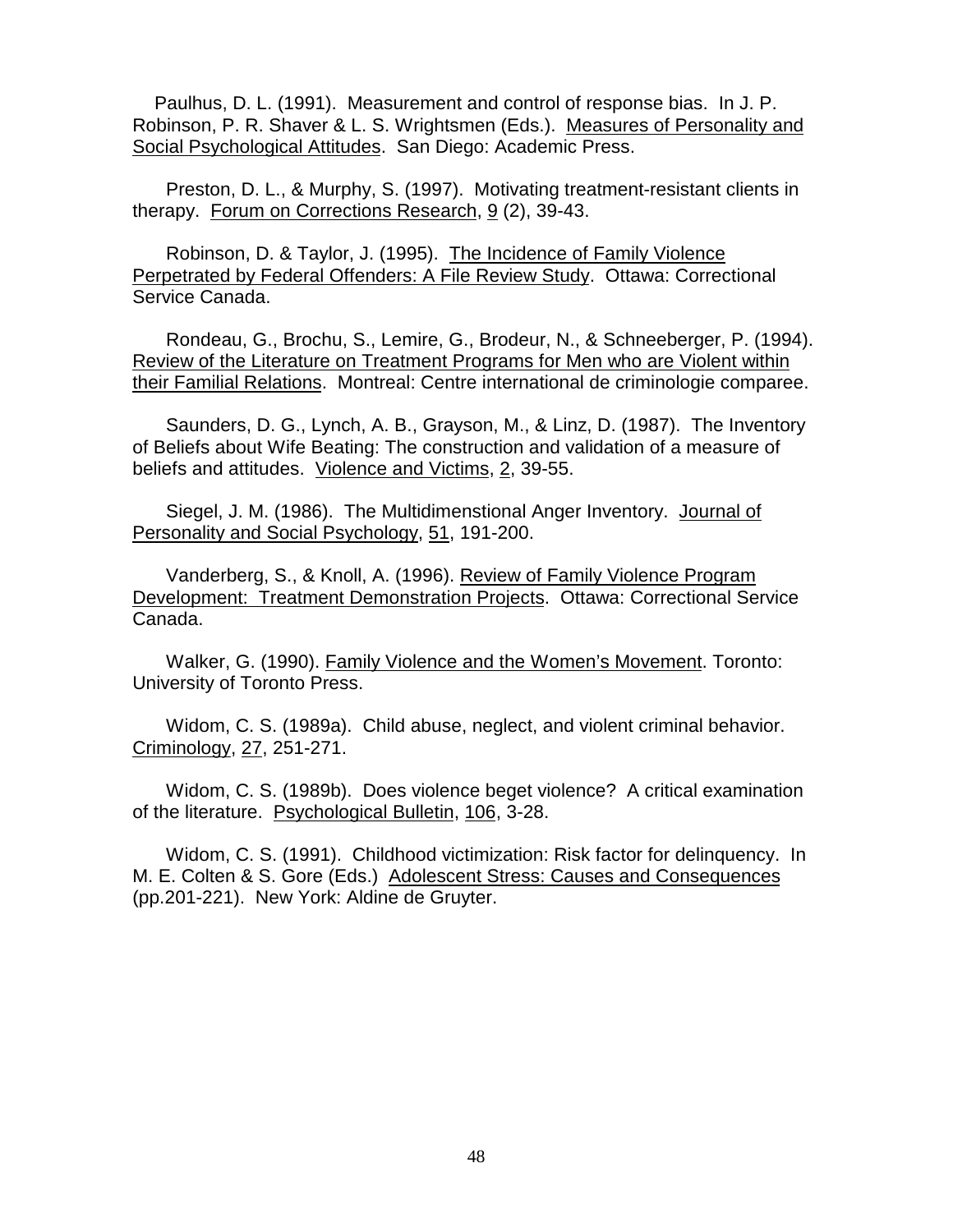# **APPENDIX A**

# **CLIENT INFORMATION FORM**

|    | (Adapted from the John Howard Society Abuse History Interview)                                                                      |                                                                                                |
|----|-------------------------------------------------------------------------------------------------------------------------------------|------------------------------------------------------------------------------------------------|
|    | RESEARCH # _________________________DATE (D,M,Y) ________________________________                                                   |                                                                                                |
|    | • Program Location: 1 Institution 2 Community                                                                                       |                                                                                                |
|    | Previous enrollment in this program? 1 Yes 2 No<br>If yes, specify date client started in program: (D,M,Y) ________________________ |                                                                                                |
|    | <b>BASIC INFORMATION</b>                                                                                                            |                                                                                                |
|    | 1. Client Name:                                                                                                                     | If Yes,______ how many                                                                         |
|    | Last ___________                                                                                                                    |                                                                                                |
|    | Midde                                                                                                                               | ______ number of children living with you at your<br>home (or usual residence if incarcerated) |
|    | 2. Birthdate:                                                                                                                       | 8. Length of time with current partner:                                                        |
|    | Day _____ Month _________ Year _____                                                                                                | <b>EDUCATION/EMPLOYMENT</b>                                                                    |
|    | 3. Language:                                                                                                                        |                                                                                                |
|    |                                                                                                                                     | 1. Highest grade completed: __________                                                         |
|    | 1. English<br>2. French                                                                                                             | Any post-secondary:                                                                            |
|    | 3. Other                                                                                                                            | 1 Yes<br>2 No                                                                                  |
|    | 4. Aboriginal Origins:                                                                                                              | Current employment status:<br>2.                                                               |
|    | 1 Yes 2 No                                                                                                                          | 1. full time                                                                                   |
|    |                                                                                                                                     | 2. part-time                                                                                   |
|    | 5. Current Marital Status (circle all applicable)                                                                                   | 3. unemployed                                                                                  |
|    |                                                                                                                                     | 4. disable                                                                                     |
|    | 1. Single (never married)                                                                                                           | 5. retired                                                                                     |
|    | 2. Common-law<br>3. Married                                                                                                         | 6. incarcerated                                                                                |
|    | 4. Divorced                                                                                                                         | 3. Occupation (when working):                                                                  |
|    | 5. Separated                                                                                                                        |                                                                                                |
|    | 6. Widowed                                                                                                                          |                                                                                                |
|    | 7. Other _______________                                                                                                            | <b>FINANCIAL STATUS</b>                                                                        |
| 6. | Previous Marital Status (circle all applicable)                                                                                     | (Non-Applicable for Institutional Programs)<br>On social assistance?                           |
|    | 1. Ever Common-law                                                                                                                  | 1 Yes<br>2 No                                                                                  |
|    | 2. Ever Married                                                                                                                     | Personal annual income: \$                                                                     |
|    | 3. Ever Divorced                                                                                                                    |                                                                                                |
|    | 4. Ever Separated                                                                                                                   |                                                                                                |
|    |                                                                                                                                     |                                                                                                |

7. Do you have any children?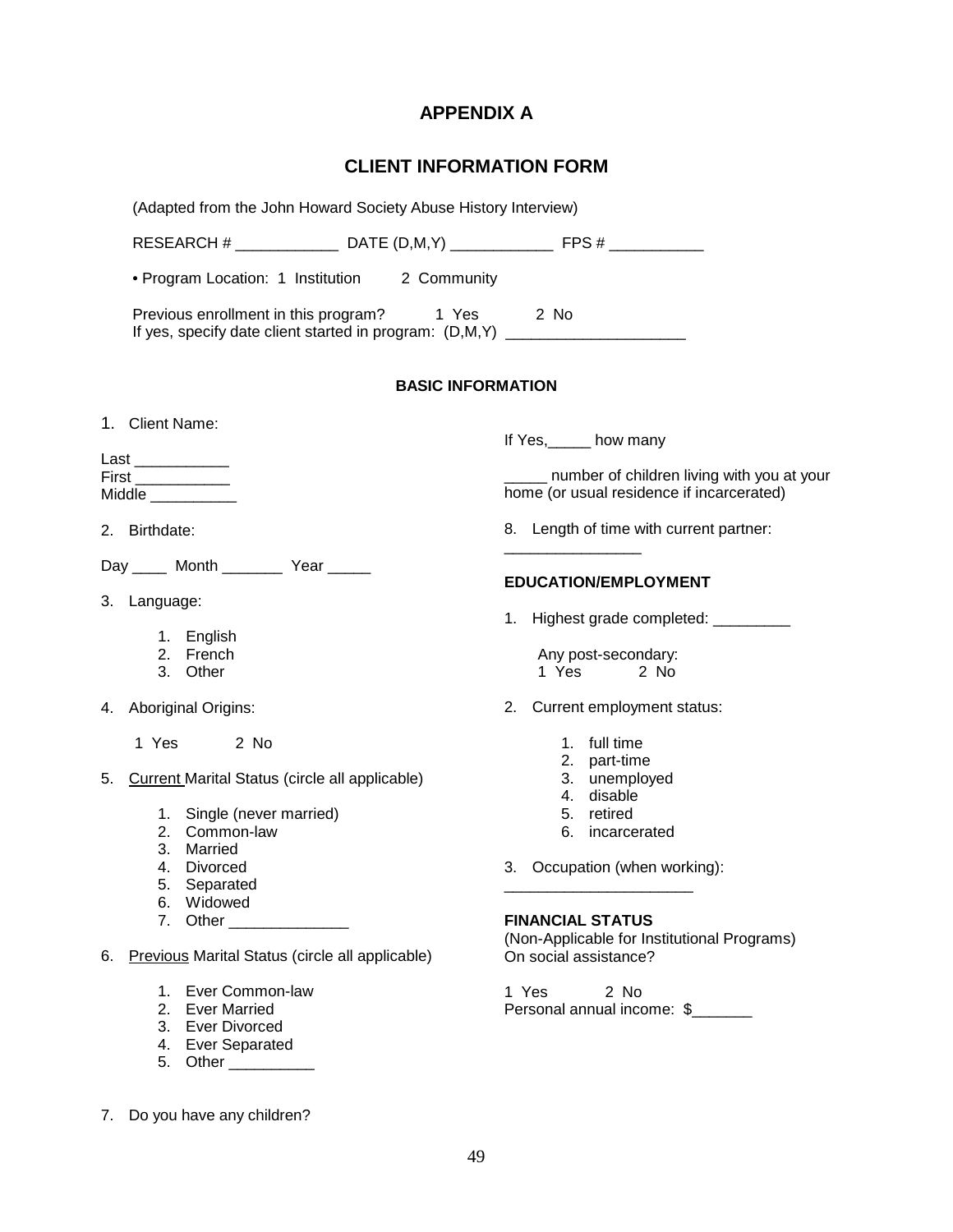#### **HISTORY OF ASSAULT**

- 1. Have you ever been charged for assaulting your partner, past partner, or children?
	- 1 Yes 2 No
- 2. Have you ever spent time in prison for assault against your partner, past partner, or children?
	- 1 Yes 2 No
- 3. Have you ever received treatment for violent behaviour toward family members before?
	- 1 Yes 2 No

#### **SOCIAL HISTORY**

The next section of the interview has to do with what things were like when you were growing up, so I'm going to ask you some questions about your family and your childhood.

#### **FAMILY OF ORIGIN**

1. Did your parents ever separate or divorce?

1 Yes 2 No

- 2. Were you or any of your brothers/sisters ever removed from your parents' care?
	- 1 Yes 2 No
- 3a. Did your father or step-father ever physically abuse his wife or your mother (that you know of/witnessed)?
	- 1 Yes 2 No
- 3b What kinds of things did you see?
	- 1. hitting
	- 2. pushing
	- 3. kicking
	- 4. slapping
	- 5. grabbing
	- 6. choking
	- 7. use of weapon 8. other \_\_\_\_\_\_\_\_\_\_\_\_
- 4a Did your father or step-father ever emotionally abuse his wife or your mother (that you know of/witnessed)?
	- 1 Yes 2 No
- 4b What kinds of things did you see?
	- 1. yelling
	- 2. swearing
	- 3. threatening
	- 4. insulting
	- 5. blaming/inducing guilt
	- 6. jealousy
	- 7. isolation
	- 8. property damage
	- 9. other
- 5a Did your father or step-father ever sexually abuse his wife or your mother (that you know of/witnessed)?
	- 1 Yes 2 No

5b What kinds of things did you see?

- 1. pressuring sex
- 2. forcing sex
- 3. sexual touching/fondling
- 4. derogatory sexual comments
- 5. other

6a Were you ever physically abused as a child?

1 Yes 2 No

By whom:

- 1 Mother
- 2 Father
- 3 Brother
- 4 Sister
- 5 Other Relative
- 6 Neighbour/Family Friend
- 7 Stranger
- 8 Institutional Staff

6b What kinds of behaviours were involved?

- 1. hitting
- 2. pushing
- 3. kicking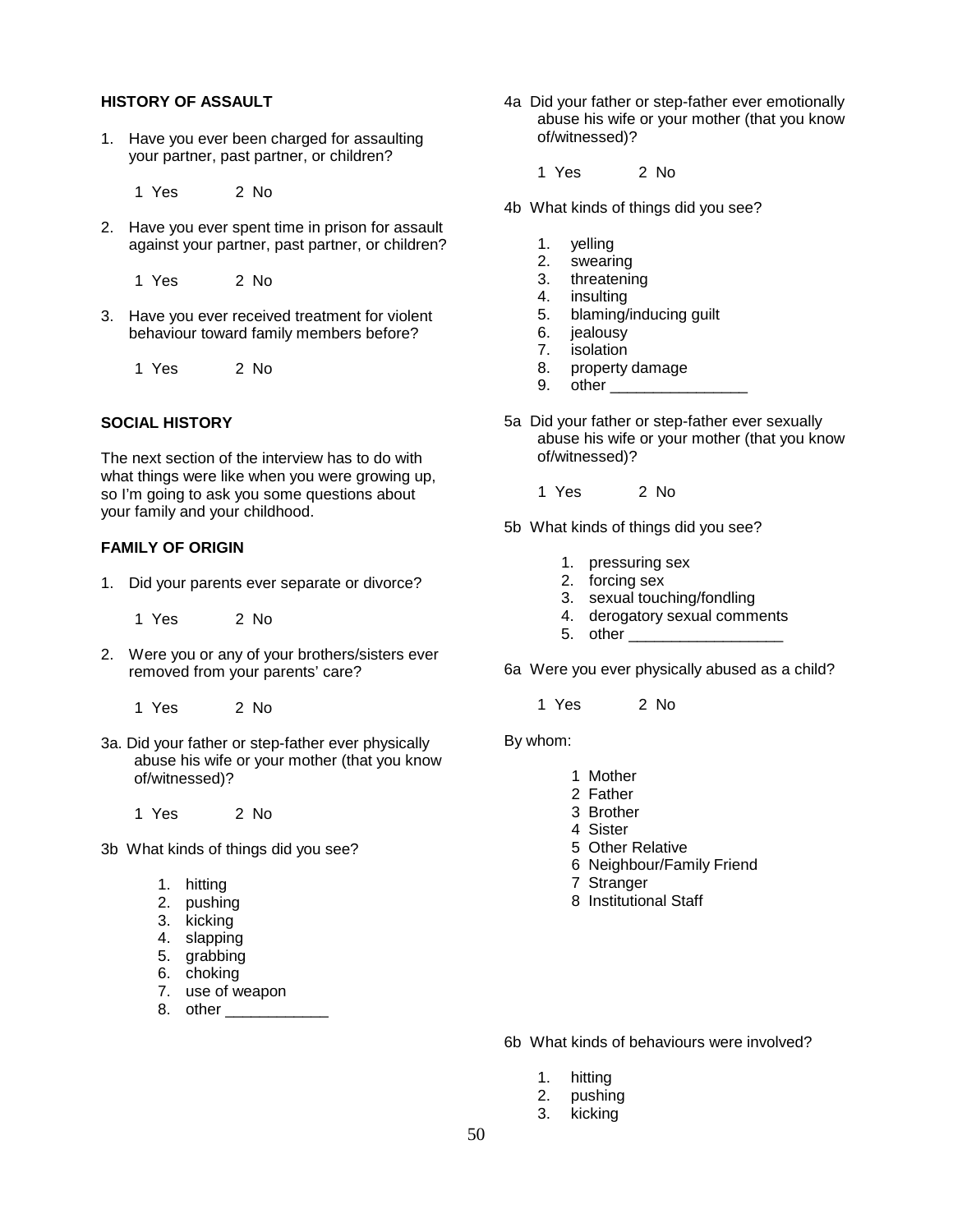- 4. slapping
- 5. grabbing
- 6. choking
- 7. use of weapon
- 8. other \_\_\_\_\_\_\_\_\_\_\_\_

7a Were you ever emotionally abused as a child?

1 Yes 2 No

By whom:

- 1 Mother
- 2 Father
- 3 Brother
- 4 Sister
- 5 Other Relative
- 6 Neighbour/Family Friend
- 7 Stranger
- 8 Institutional Staff

7b What kinds of behaviors were involved?

- 1. yelling
- 2. swearing
- 3. threatening
- 4. insulting
- 5. blaming/inducing guilt
- 6. jealousy
- 7. isolation
- 8. other

8a Were you ever sexually abused as a child?

By whom:

- 1 Mother
- 2 Father
- 3 Brother
- 4 Sister
- 5 Other Relative
- 6 Neighbour/Family Friend
- 7 Stranger

8b What kinds of behaviors were involved?

- 1. pressuring sex
- 2. forcing sex
- 3. sexual touching/fondling
- 4. derogatory sexual comments
- 5. other

9. Did you ever witness the abuse of a (step) brother or (step) sister?

1 Yes 2 No

- Type: 1 Physical
	- 2 Emotional
	- 3 Sexual

#### **CURRENT PROBLEMS**

Now I'd like to go over some other problems areas, to see where your current problems are, so let me know if these things are a problem or concern for you, right now. (Note: Questions 1,2, and 3 are skipped for offenders enrolled in an institutional programs)

1. Do you have any financial problems right now?

1 Yes 2 No

2. Are you having employment problems (frequently unemployed or changing jobs)?

1 Yes 2 No

3. Do you have any housing problems (e.g., do you move a lot, ever evicted)

1 Yes 2 No

4. Are you having any difficulties with education (achievement problems, unable to access resources)?

1 Yes 2 No

Specify \_\_\_\_\_\_\_\_\_\_\_\_\_\_\_\_\_

5. Are your children currently placed in care?

1 Yes 2 No

6. Is alcohol use currently a problem for you?

1 Yes 2 No

7. Is your drug use causing any problems?

1 Yes 2 No

Specify \_\_\_\_\_\_\_\_\_\_\_\_\_\_\_\_\_\_\_\_\_\_\_

8. Do you currently have suicidal thoughts?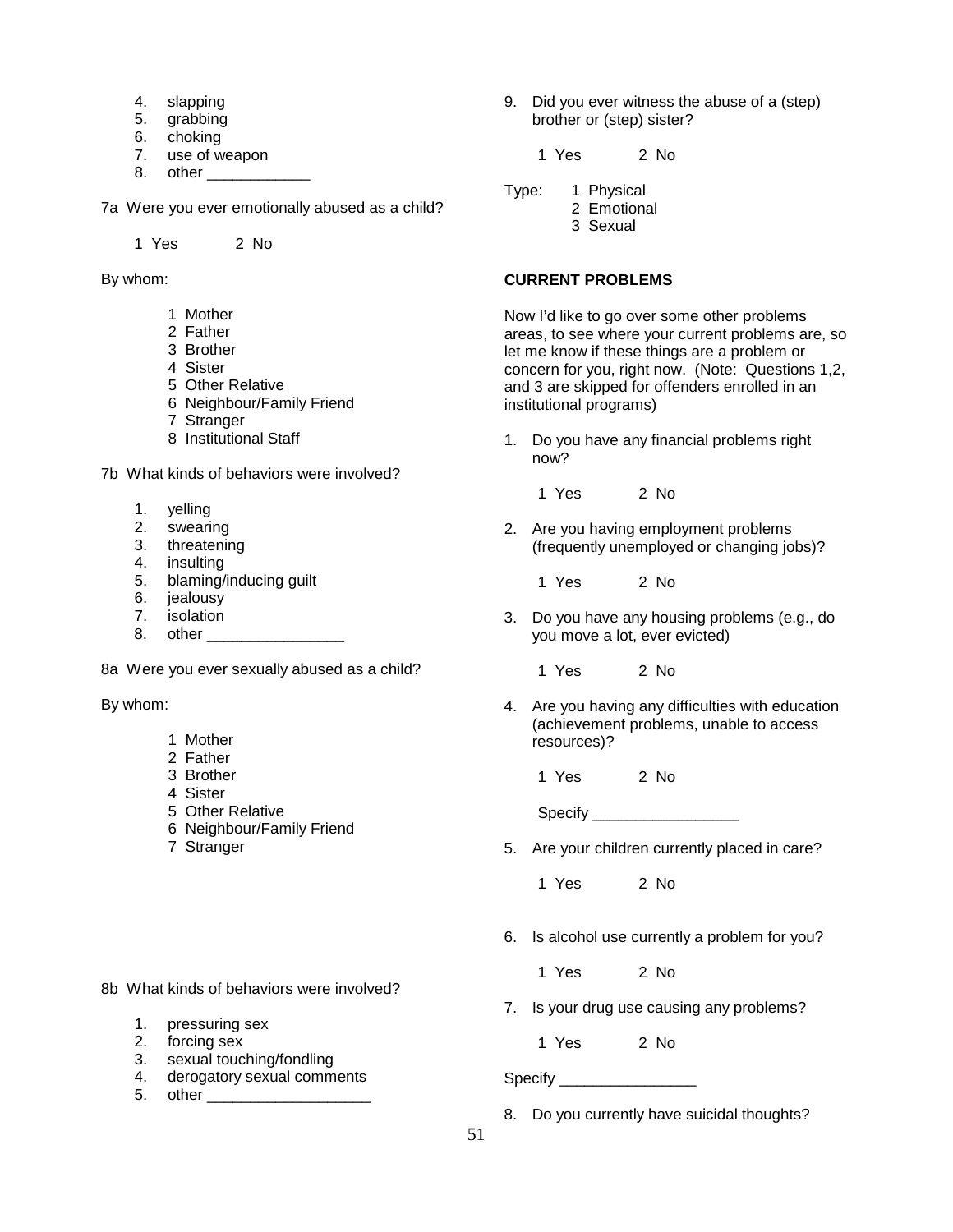1 Yes 2 No

Specify \_\_\_\_\_\_\_\_\_\_\_\_\_\_\_\_\_\_\_\_\_

9. Are you being treated for a psychiatric disorder?

1 Yes 2 No

Specify \_\_\_\_\_\_\_\_\_\_\_\_\_\_\_\_\_\_

10 Are you currently involved in a legal conflict (other than divorce)?

1 Yes 2 No

Specify \_\_\_\_\_\_\_\_\_\_\_\_\_\_\_\_\_\_

11 Are you currently being physically abused?

By whom:

- 1 Mother
- 2 Father
- 3 Brother
- 4 Sister
- 5 Other Relative
- 6 Neighbour/Family Friend
- 7 Stranger
- 8 Spouse/Partner
- 9 Offenders or Correctional Staff

9 Offenders or Correctional Staff

#### **HISTORY OF PERPETRATION OF FAMILY VIOLENCE**

I'm going to ask you some questions about the abuse that you may have perpetrated in your relationship with \_\_\_\_\_\_\_\_\_\_\_\_\_\_\_ (partner's name, if known; focus on the current or most recent relationship).

- 1. What types of abuse were committed (define each type with examples);
	- 1. Yes, Abuse (if Yes, check type below)
	- 2. No Abuse
	- 1. physical (hit, slap, punch, kick, push, use of weapon)
	- 2. emotional (name calling, insults, guilt, degradation, intimidation)
	- 3. sexual (forced sexual activity of any type)
	- 4. property damage (hurt pets, destroy furniture, belongings)
	- 5. isolation (restrict use of car/phone/money/visits to and from family and friends)
	- 6. financial

- 12. Are you currently being emotionally abused?
	- 1 Yes 2 No
- By whom:
	- 1 Mother
	- 2 Father
	- 3 Brother
	- 4 Sister
	- 5 Other Relative
	- 6 Neighbour/Family Friend
	- 7 Stranger
	- 8 Spouse/Partner

1. Yes, Abuse

previous partners (if any):

(if Yes, check type below)

2. What types of abuse were committed with

- 2. No Abuse
- 1. physical (hit, slap, punch, kick, push, use of weapon)
- 2. emotional (name calling, insults, guilt, degradation, intimidation)
- 3. sexual (forced sexual activity of any type)
- 4. property damage (hurt pets, destroy furniture, belongings)
- 5. isolation (restrict use of car/phone /money/visits to and from family and friends)
- 6. financial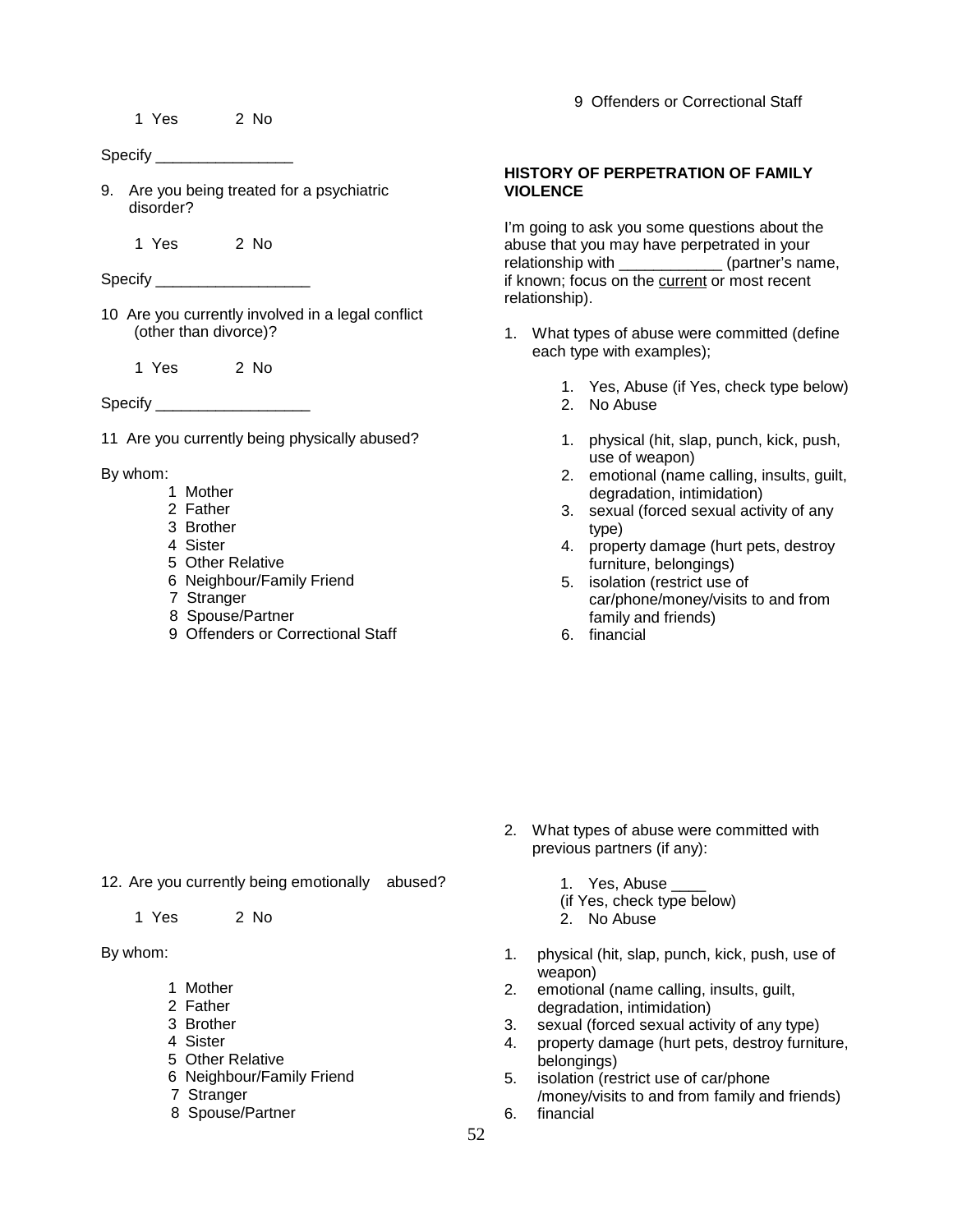Did any of this abuse continue after you became separated from this partner?

1 Yes 2 No

3. What types of abuse were committed with your children or step-children:

> 1. Yes, Abuse \_\_\_ (if Yes, check type below) 2. No Abuse

- 1. physical (hit, slap, punch, kick, push, use of weapon)
- 2. emotional (name calling, insults, guilt, degradation, intimidation)
- 3. sexual (forced sexual activity of any type)
- 4. property damage (hurt pets, destroy furniture, belongings)
- 5. isolation (restrict use of car/phone/money/visits to and from family and friends)
- 6. financial

#### **Alcohol Problem Rating:**

Based on all available sources of information, rate the extent to which this client exhibited alcohol problems at treatment intake:

- 1. No alcohol problems
- 2. Alcohol causes some interference in functioning
- 3. Alcohol causes serious interference in functioning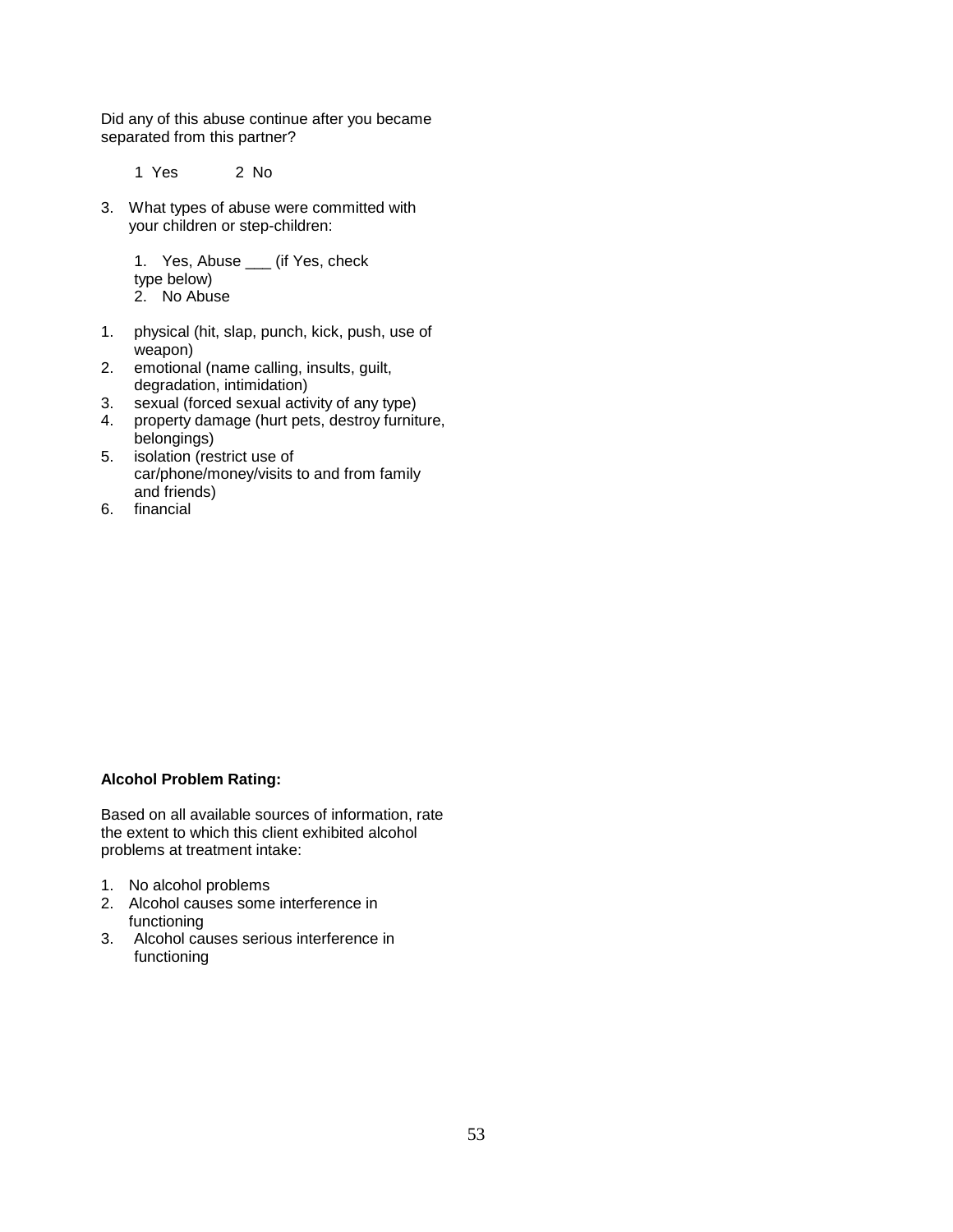### **APPENDIX B**

# **i) Index of Controlling Behaviour**

**Below is a list of things you may have done in your relationships. First, circle the number showing how many times you did these things in the last six months. Then circle "YES" or "NO" to show if you have ever done these things.**

**Use this scale as a guide to answer the following questions.**

|                        |                                             |                                         |                | $3 - 5$                                       | $6 - 10$       |                |                   | $11 - 20$        |                |                 | More                    | <b>Not</b>     |                |
|------------------------|---------------------------------------------|-----------------------------------------|----------------|-----------------------------------------------|----------------|----------------|-------------------|------------------|----------------|-----------------|-------------------------|----------------|----------------|
| Never                  |                                             | Once                                    | Twice          | Times                                         | Times          |                |                   | <b>Times</b>     |                |                 | than 20                 | Applicable     |                |
|                        |                                             |                                         |                |                                               |                |                |                   |                  |                |                 | <b>Times</b>            |                |                |
|                        | $\overline{0}$                              | $\mathbf{1}$                            | $\overline{2}$ | 3                                             | $\overline{4}$ |                |                   |                  | 5              |                 | 6                       | N/A            |                |
|                        |                                             |                                         |                |                                               |                |                |                   |                  |                |                 |                         |                |                |
|                        |                                             |                                         |                |                                               |                |                |                   |                  |                |                 | Have you done this      |                | Have you ever  |
|                        |                                             |                                         |                |                                               |                |                |                   |                  |                |                 | in the last six months? | done it?       |                |
|                        |                                             |                                         |                |                                               |                |                |                   |                  |                |                 |                         |                |                |
| 1.                     |                                             | Discussed an issue calmly that your     |                |                                               |                |                |                   |                  |                |                 |                         |                |                |
|                        |                                             | partner raised?                         |                |                                               | 0              |                |                   |                  |                |                 | $1\ 2\ 3\ 4\ 5\ 6\ N/A$ | Yes            | N <sub>o</sub> |
| 2.                     |                                             |                                         |                | Got information to back up your side of       |                |                |                   |                  |                |                 |                         |                |                |
|                        | things?                                     |                                         |                |                                               | $\Omega$       |                | $1\quad 2\quad 3$ |                  |                |                 | $4\,5\,6\,N/A$          | Yes            | N <sub>0</sub> |
| 3.                     |                                             |                                         |                | Brought in, or tried to bring in, someone     |                |                |                   |                  |                |                 |                         |                |                |
|                        |                                             | to help settle things?                  |                |                                               | $\Omega$       |                | 2                 | $\overline{3}$   |                |                 | 4 5 6 N/A               | Yes            | N <sub>o</sub> |
| 4.                     |                                             | Insulted or swore at her?               |                |                                               | $\Omega$       |                |                   |                  |                |                 | 1 2 3 4 5 6 N/A         | Yes            | N <sub>o</sub> |
| 5.                     |                                             | Criticized her clothes or her physical  |                |                                               |                |                |                   |                  |                |                 |                         |                |                |
|                        |                                             | appearance?                             |                |                                               | $\Omega$       | $\mathbf{1}$   | 2                 | $\overline{3}$   |                | $4\overline{5}$ | 6 N/A                   | Yes            | N <sub>o</sub> |
| 6.                     |                                             | Criticized her care of the children?    |                |                                               | $\Omega$       | $\mathbf{1}$   | 2                 | 3                |                | $4\overline{5}$ | 6 N/A                   | Yes            | N <sub>o</sub> |
| 7.                     |                                             | Yelled and screamed at her?             |                |                                               | 0              | $\mathbf{1}$   | 2                 | 3                |                | $4\quad 5$      | 6 N/A                   | Yes            | N <sub>0</sub> |
| 8.                     |                                             |                                         |                | Sulked or refused to talk about an issue?     | $\Omega$       | $\mathbf{1}$   |                   | $2 \overline{3}$ |                | $4\quad5$       | 6 N/A                   | Yes            | N <sub>o</sub> |
| 9.                     |                                             |                                         |                | Stomped out of a room or house or yard?       | $\Omega$       | $\overline{1}$ |                   | $2 \overline{3}$ |                |                 | 456 N/A                 | Yes            | N <sub>o</sub> |
|                        |                                             |                                         |                | 10. Demanded a strict account of how your     |                |                |                   |                  |                |                 |                         |                |                |
|                        |                                             | partner spends money?                   |                |                                               | 0              |                |                   |                  |                |                 | $1\ 2\ 3\ 4\ 5\ 6\ N/A$ | Yes            | N <sub>o</sub> |
|                        |                                             |                                         |                | 11. Made a major financial decision without   |                |                |                   |                  |                |                 |                         |                |                |
|                        |                                             | consulting her?                         |                |                                               | 0              | $\overline{1}$ |                   |                  |                |                 | 2 3 4 5 6 N/A           | Yes            | N <sub>o</sub> |
|                        |                                             | 12. Accused her of having an affair?    |                |                                               | $\Omega$       | $\overline{1}$ | 2                 |                  |                |                 | 3 4 5 6 N/A             | Yes            | N <sub>o</sub> |
|                        |                                             |                                         |                | 13. Discouraged her contact with friends or   |                |                |                   |                  |                |                 |                         |                |                |
|                        |                                             | family members?                         |                |                                               | $\Omega$       | $\overline{1}$ |                   | 2 3              |                |                 | 456 N/A                 | Yes            | N <sub>o</sub> |
|                        |                                             |                                         |                | 14. Did not allow her to go out of the house  |                |                |                   |                  |                |                 |                         |                |                |
| when she wanted to go? |                                             |                                         |                | 0                                             | $\overline{1}$ | 2              | 3                 |                  | 4 5            | 6 N/A           | Yes                     | N <sub>o</sub> |                |
|                        | 15. Restricted her use of the car or phone? |                                         |                |                                               |                |                | 2                 | 3                |                | $4\quad5$       | 6 N/A                   | Yes            | N <sub>o</sub> |
|                        |                                             | 16. Embarrassed her in front of others? |                |                                               | $\Omega$       | 1              | 2                 | 3                | $\overline{4}$ | 5               | 6 N/A                   | Yes            | N <sub>0</sub> |
|                        |                                             |                                         |                | 17. Drove the car recklessly to frighten her? | $\Omega$       | $\mathbf{1}$   | 2                 | $\overline{3}$   | $\overline{4}$ | $5\overline{)}$ | 6 N/A                   | Yes            | N <sub>o</sub> |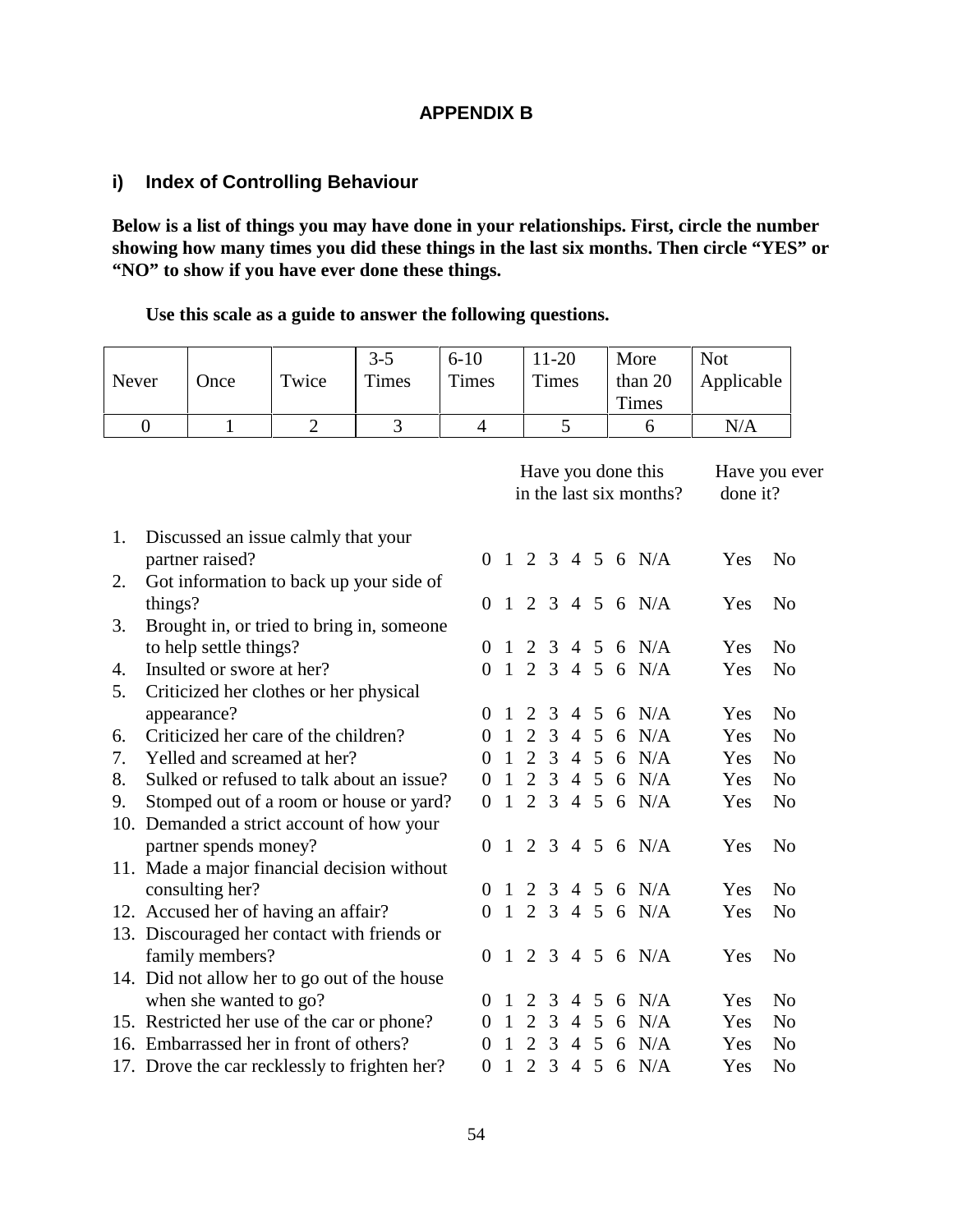|                                                      |                |                | Have you done this |                | in the last six months? | Have you ever<br>done it? |                   |     |                |
|------------------------------------------------------|----------------|----------------|--------------------|----------------|-------------------------|---------------------------|-------------------|-----|----------------|
| 18. Interrupted her sleeping to bother her?          |                |                |                    |                |                         |                           | 0 1 2 3 4 5 6 N/A | Yes | N <sub>o</sub> |
| 19. Threatened to take the children away from        |                |                |                    |                |                         |                           |                   |     |                |
| her?                                                 | 0              | $\mathbf{1}$   | 2                  | $\mathfrak{Z}$ |                         |                           | 4 5 6 N/A         | Yes | N <sub>o</sub> |
| 20. Blamed her for your problems?                    | 0              | $\overline{1}$ |                    |                |                         |                           | 2 3 4 5 6 N/A     | Yes | N <sub>o</sub> |
| 21. Threatened to hurt yourself, or her, if she left |                |                |                    |                |                         |                           |                   |     |                |
| you?                                                 | 0              | 1              | $\overline{2}$     | 3              |                         |                           | 4 5 6 N/A         | Yes | N <sub>o</sub> |
| 22. Withheld affection from her?                     | 0              | $\mathbf{1}$   | $\overline{2}$     | $\mathfrak{Z}$ |                         |                           | 4 5 6 N/A         | Yes | N <sub>o</sub> |
| 23. Withheld sex from her?                           | 0              | $\mathbf{1}$   | $\overline{2}$     |                |                         |                           | 3 4 5 6 N/A       | Yes | N <sub>o</sub> |
| 24. Were insensitive to her sexual needs and         |                |                |                    |                |                         |                           |                   |     |                |
| desires?                                             | 0              | -1             | 2                  | 3              |                         |                           | 4 5 6 N/A         | Yes | N <sub>o</sub> |
| 25. Pressured her for sex against her will?          | 0              | $\mathbf{1}$   | $\overline{2}$     |                |                         |                           | 3 4 5 6 N/A       | Yes | N <sub>o</sub> |
| 26. Hurt her sexually, or made her have              |                |                |                    |                |                         |                           |                   |     |                |
| intercourse against her will?                        | 0              | -1             | 2                  | 3              |                         |                           | 4 5 6 N/A         | Yes | N <sub>o</sub> |
| 27. Intentionally harmed a pet to upset her?         | 0              | $\mathbf{1}$   | $\overline{2}$     | 3              |                         |                           | 4 5 6 N/A         | Yes | N <sub>o</sub> |
| 28. Threw something in your partner's presence?      | 0              | $\mathbf{1}$   | $\overline{2}$     | $\mathfrak{Z}$ |                         |                           | 4 5 6 N/A         | Yes | N <sub>o</sub> |
| 29. Threw something at your partner?                 | 0              | $\mathbf{1}$   | $\overline{2}$     | 3              |                         |                           | 4 5 6 N/A         | Yes | N <sub>o</sub> |
| 30. Pushed, grabbed, or shoved her?                  | 0              | $\mathbf{1}$   | $\overline{2}$     | 3              |                         |                           | 4 5 6 N/A         | Yes | N <sub>o</sub> |
| 31. Slapped her?                                     | 0              | $\mathbf{1}$   | $\overline{2}$     | 3              | $\overline{4}$          |                           | 5 6 N/A           | Yes | N <sub>o</sub> |
| 32. Kicked, bit, or hit her with a fist?             | 0              | $\mathbf{1}$   | $\overline{2}$     | 3              |                         |                           | 4 5 6 N/A         | Yes | N <sub>o</sub> |
| 33. Hit or tried to hit her with something?          | 0              | $\mathbf{1}$   | $\overline{2}$     | 3              |                         |                           | 4 5 6 N/A         | Yes | N <sub>o</sub> |
| 34. Beat her up?                                     | $\overline{0}$ | $\mathbf{1}$   | $\overline{2}$     | 3              |                         |                           | 4 5 6 N/A         | Yes | N <sub>o</sub> |
| 35. Choked her?                                      | 0              | $\mathbf{1}$   | $\overline{2}$     |                |                         |                           | 3 4 5 6 N/A       | Yes | N <sub>o</sub> |
| 36. Threatened to harm her with a knife or gun?      | $\Omega$       | $\overline{1}$ | $\overline{2}$     |                |                         |                           | 3 4 5 6 N/A       | Yes | N <sub>o</sub> |
| 37. Used a knife or fired a gun in her presence to   |                |                |                    |                |                         |                           |                   |     |                |
| upset her?                                           | 0              | 1              | 2                  |                |                         |                           | 3 4 5 6 N/A       | Yes | N <sub>o</sub> |
| 38. Threatened to harm her with a knife or gun?      | $\Omega$       | $\overline{1}$ | $\overline{2}$     |                |                         |                           | 3 4 5 6 N/A       | Yes | N <sub>o</sub> |
| 39. Your partner was unable to perform regular       |                |                |                    |                |                         |                           |                   |     |                |
| activities due to injuries caused by you?            | 0              | $\mathbf{1}$   | 2                  |                |                         |                           | 3 4 5 6 N/A       | Yes | N <sub>o</sub> |
| 40. The police were called because of a conflict     |                |                |                    |                |                         |                           |                   |     |                |
| with your partner?                                   | 0              | $\overline{1}$ | 2                  |                |                         |                           | 3 4 5 6 N/A       | Yes | N <sub>o</sub> |
| 41. Your partner had to leave home for her own       |                |                |                    |                |                         |                           |                   |     |                |
| safety?                                              | 0              | 1              | 2                  |                |                         |                           | 3 4 5 6 N/A       | Yes | N <sub>o</sub> |
| 42. Your partner has gotten support from a           |                |                |                    |                |                         |                           |                   |     |                |
| woman's group or shelter?                            | $\overline{0}$ |                |                    |                |                         |                           | 1 2 3 4 5 6 N/A   | Yes | N <sub>o</sub> |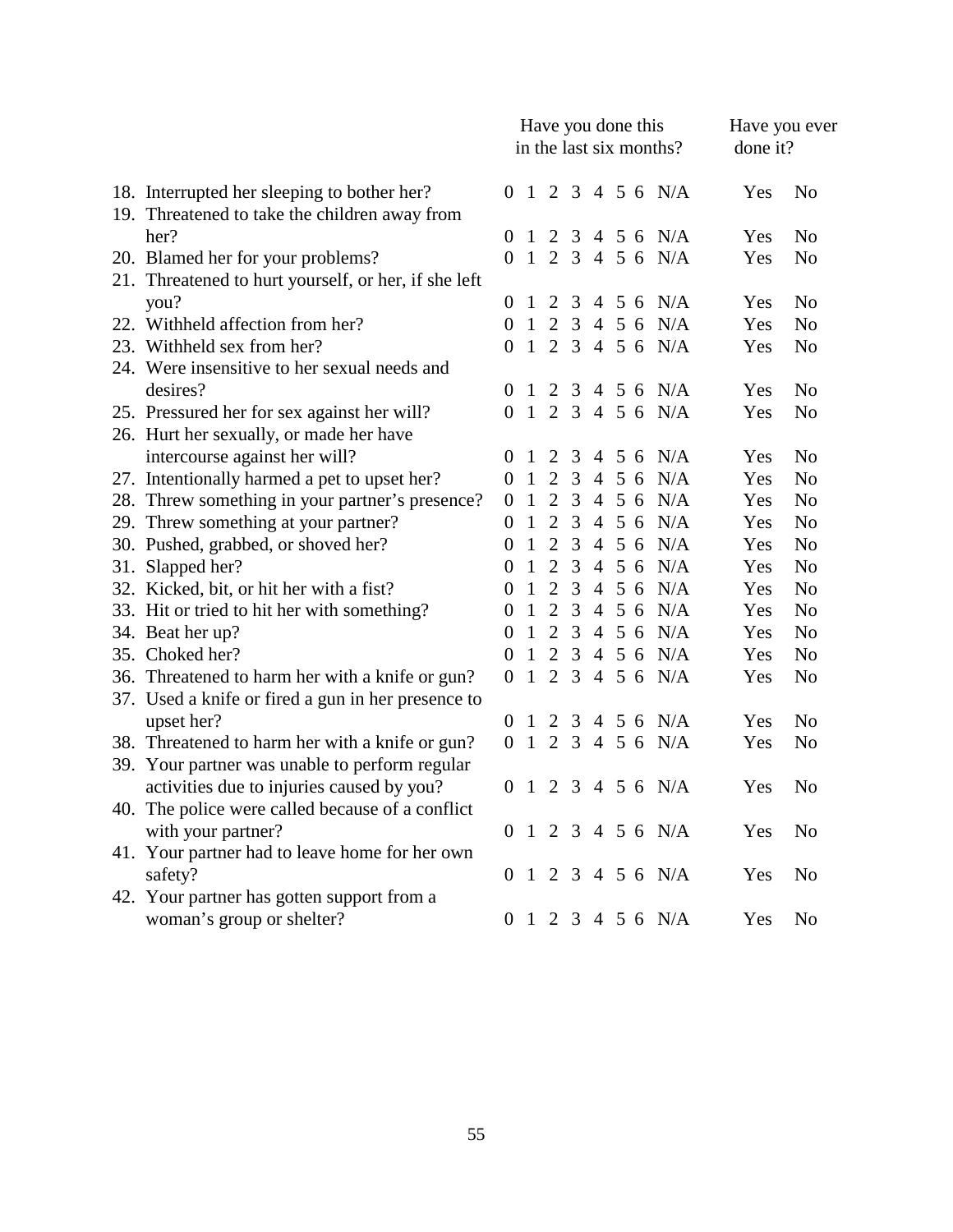### **ii) Multidimensional Anger Inventory**

**INSTRUCTIONS: Everybody gets angry from time to time. A number of statements that people have used to describe the times that they get angry are included below. Read each statement and circle the number to the right of the statement that best describes you. There are no right or wrong answers.**

| <b>Completely</b><br>Undescriptive |                                                          | <b>Mostly</b><br>Undescriptive                                                                                 | <b>Partly</b><br><b>Descriptive</b> |                  | <b>Mostly</b><br><b>Descriptive</b> |                | <b>Completely</b><br><b>Descriptive</b> |                |  |
|------------------------------------|----------------------------------------------------------|----------------------------------------------------------------------------------------------------------------|-------------------------------------|------------------|-------------------------------------|----------------|-----------------------------------------|----------------|--|
|                                    | $\boldsymbol{0}$<br>1<br>$\overline{2}$                  |                                                                                                                |                                     |                  | 3                                   |                |                                         | 4              |  |
| 1.<br>2.                           |                                                          | I tend to get angry more frequently than most people.<br>Other people seem to get angrier than I do in similar |                                     | $\boldsymbol{0}$ | $\mathbf{1}$                        | $\overline{2}$ | 3                                       | $\overline{4}$ |  |
|                                    | circumstances.                                           |                                                                                                                | $\theta$                            | 1                | $\overline{2}$                      | 3              | $\overline{4}$                          |                |  |
| 3.                                 | I harbor grudges that I don't tell anyone about.         | $\theta$                                                                                                       | 1                                   | $\overline{2}$   | $\mathfrak{Z}$                      | $\overline{4}$ |                                         |                |  |
| 4.                                 | I try to get even when I'm angry with someone.           | $\overline{0}$                                                                                                 | 1                                   | $\overline{2}$   | 3                                   | $\overline{4}$ |                                         |                |  |
| 5.                                 |                                                          | .I am secretly quite critical of others.                                                                       |                                     | $\theta$         | 1                                   | $\overline{2}$ | $\mathfrak{Z}$                          | 4              |  |
| 6.                                 | It is easy to make me angry.                             |                                                                                                                |                                     | $\overline{0}$   | $\mathbf{1}$                        | $\overline{2}$ | 3                                       | $\overline{4}$ |  |
| 7.                                 |                                                          | When I am angry with someone, I let that person                                                                |                                     |                  |                                     |                |                                         |                |  |
|                                    | know.                                                    |                                                                                                                |                                     | $\overline{0}$   | $\mathbf{1}$                        | $\overline{2}$ | 3                                       | 4              |  |
| 8.                                 |                                                          | I have met many people who are supposed to be                                                                  |                                     |                  |                                     |                |                                         |                |  |
|                                    |                                                          | experts who are no better than I am.                                                                           |                                     | $\theta$         | 1                                   | $\mathbf{2}$   | $\mathfrak{Z}$                          | $\overline{4}$ |  |
| 9.                                 |                                                          | Something makes me angry almost every day.                                                                     |                                     | $\overline{0}$   | 1                                   | $\overline{2}$ | $\overline{3}$                          | 4              |  |
|                                    |                                                          | 10. I often feel angrier than I think I should.                                                                |                                     | 0                | 1                                   | $\overline{2}$ | 3                                       | $\overline{4}$ |  |
|                                    |                                                          | 11. I feel guilty about expressing my anger.                                                                   |                                     | $\boldsymbol{0}$ | $\mathbf{1}$                        | $\overline{2}$ | 3                                       | $\overline{4}$ |  |
|                                    |                                                          | 12. When I am angry with someone, I take it out on                                                             |                                     |                  |                                     |                |                                         |                |  |
|                                    | whoever is around.                                       |                                                                                                                |                                     | $\boldsymbol{0}$ | $\mathbf{1}$                        | $\overline{2}$ | 3                                       | $\overline{4}$ |  |
|                                    |                                                          | 13. Some of my friends have habits that annoy and bother                                                       |                                     |                  |                                     |                |                                         |                |  |
|                                    | me very much.                                            |                                                                                                                |                                     | $\theta$         | 1                                   | $\overline{2}$ | $\mathfrak{Z}$                          | $\overline{4}$ |  |
|                                    |                                                          | 14. I am surprised at how often I feel angry.                                                                  |                                     | $\overline{0}$   | $\mathbf{1}$                        | $\overline{2}$ | 3                                       | $\overline{4}$ |  |
|                                    |                                                          | 15. Once I let people know I'm angry, I can put it out of                                                      |                                     |                  |                                     |                |                                         |                |  |
|                                    | my mind.                                                 |                                                                                                                |                                     | $\overline{0}$   | $\mathbf{1}$                        | $\overline{2}$ | $\mathfrak{Z}$                          | $\overline{4}$ |  |
|                                    |                                                          | 16. People talk about me behind my back.                                                                       |                                     | $\overline{0}$   | $\mathbf{1}$                        | $\overline{2}$ | 3                                       | $\overline{4}$ |  |
|                                    |                                                          | 17. At times, I feel angry for no specific reason.                                                             |                                     | $\theta$         | $\mathbf{1}$                        | $\overline{2}$ | 3                                       | $\overline{4}$ |  |
|                                    |                                                          | 18. I can make myself angry about something in the past                                                        |                                     |                  |                                     |                |                                         |                |  |
|                                    | just by thinking about it.                               |                                                                                                                |                                     | $\overline{0}$   | $\mathbf{1}$                        | $\overline{2}$ | 3                                       | $\overline{4}$ |  |
|                                    | 19. Even after I have expressed my anger, I have trouble |                                                                                                                |                                     |                  |                                     |                |                                         |                |  |
|                                    | forgetting about it.                                     |                                                                                                                | $\overline{0}$                      | $\mathbf{1}$     | $\overline{2}$                      | 3              | 4                                       |                |  |
|                                    |                                                          | 20. When I hide my anger from others, I think about it for                                                     |                                     |                  |                                     |                |                                         |                |  |
|                                    | a long time.                                             |                                                                                                                |                                     | $\overline{0}$   | $\mathbf{1}$                        | $\overline{2}$ | 3                                       | $\overline{4}$ |  |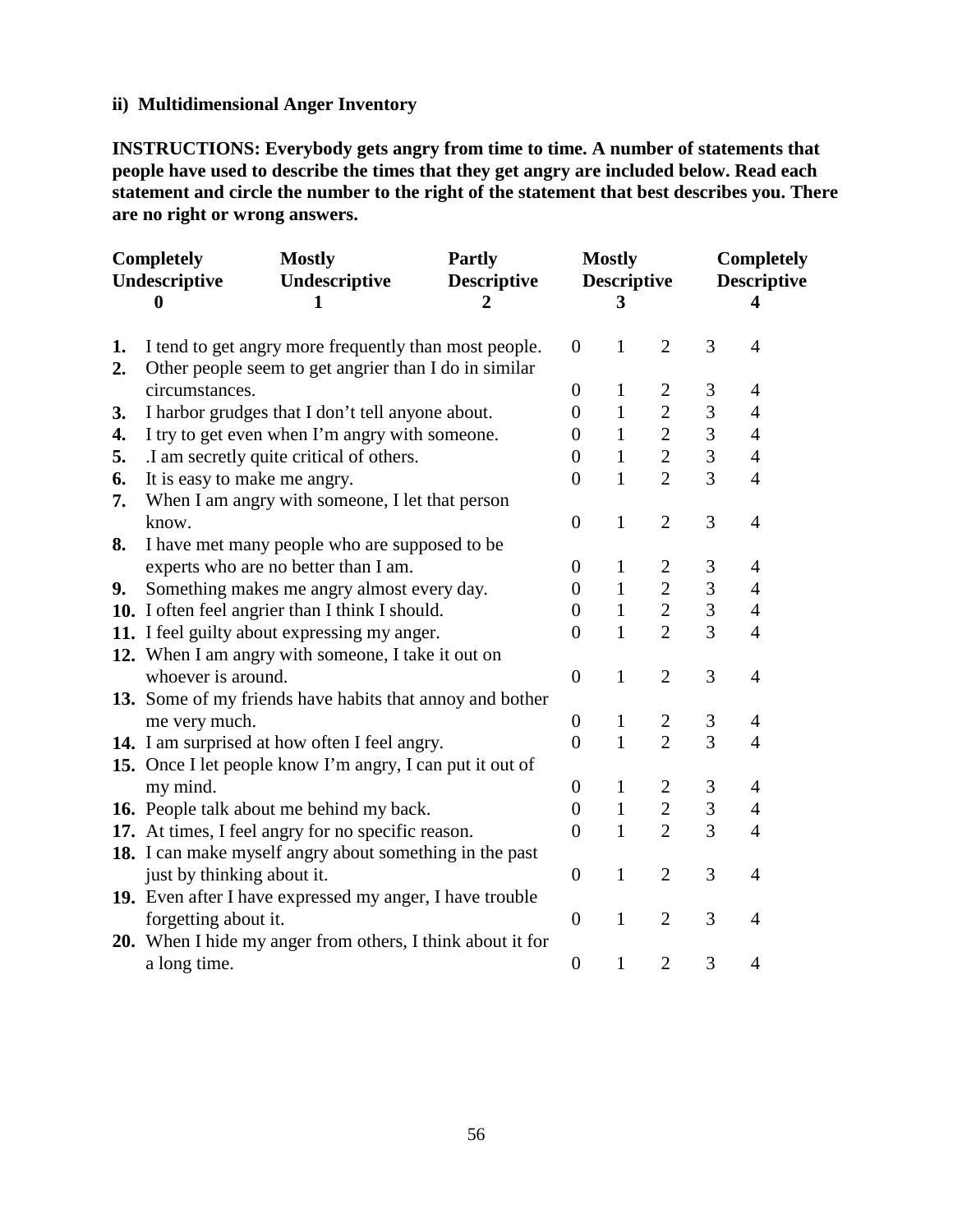| Completely |                                                                                                 | <b>Mostly</b>                                               | <b>Partly</b>      |                                  | <b>Mostly</b>      |                                  | <b>Completely</b>  |                |  |
|------------|-------------------------------------------------------------------------------------------------|-------------------------------------------------------------|--------------------|----------------------------------|--------------------|----------------------------------|--------------------|----------------|--|
|            | Undescriptive                                                                                   | Undescriptive                                               | <b>Descriptive</b> |                                  | <b>Descriptive</b> |                                  | <b>Descriptive</b> |                |  |
|            | 0                                                                                               | 1<br>2                                                      |                    |                                  |                    |                                  |                    | 4              |  |
|            |                                                                                                 |                                                             |                    | $\theta$                         | $\mathbf{1}$       | $\overline{2}$                   | 3                  | 4              |  |
|            | 21. People can bother me just by being around.<br>22. When I get angry, I stay angry for hours. |                                                             |                    |                                  |                    | $\overline{2}$                   | $\overline{3}$     | $\overline{4}$ |  |
|            |                                                                                                 | 23. When I hide my anger from others, I forget about it     |                    | $\overline{0}$                   | $\mathbf{1}$       |                                  |                    |                |  |
|            | pretty quickly.                                                                                 |                                                             |                    | $\theta$                         | $\mathbf{1}$       | $\overline{2}$                   | 3                  | $\overline{4}$ |  |
|            |                                                                                                 | 24. I try to talk over problems with people without letting |                    |                                  |                    |                                  |                    |                |  |
|            | them know I am angry.                                                                           |                                                             |                    | $\theta$                         | 1                  | $\overline{c}$                   | 3                  | 4              |  |
|            |                                                                                                 |                                                             |                    | $\theta$                         | $\mathbf{1}$       | $\overline{2}$                   | 3                  | 4              |  |
|            | people.                                                                                         | 25. When I get angry, I calm down faster than most          |                    |                                  |                    |                                  |                    |                |  |
|            |                                                                                                 | 26. I get so angry, I feel like I might lose control.       |                    | $\theta$                         | $\mathbf{1}$       | $\overline{2}$                   | 3                  | 4              |  |
|            |                                                                                                 | 27. If I let people see the way I feel, I'd be considered a |                    |                                  |                    |                                  |                    |                |  |
|            |                                                                                                 | hard person to get along with.                              |                    | $\overline{0}$                   | $\mathbf{1}$       | $\overline{2}$                   | 3                  | 4              |  |
|            |                                                                                                 |                                                             |                    |                                  |                    |                                  |                    |                |  |
|            | expected.                                                                                       | 28. I am on my guard with people who are friendlier than I  |                    | $\theta$                         | 1                  | $\overline{c}$                   | 3                  | 4              |  |
|            |                                                                                                 |                                                             |                    | $\overline{0}$                   | $\mathbf{1}$       | $\overline{2}$                   | 3                  | 4              |  |
|            |                                                                                                 | 29. It's difficult for me to let people know I'm angry.     |                    |                                  |                    |                                  |                    |                |  |
|            | 30. I get angry when:                                                                           |                                                             |                    |                                  |                    |                                  |                    | 4              |  |
|            |                                                                                                 | a) someone lets me down                                     |                    | $\overline{0}$<br>$\overline{0}$ | 1<br>$\mathbf{1}$  | $\overline{2}$<br>$\overline{2}$ | 3<br>3             |                |  |
|            | b) people are unfair                                                                            |                                                             |                    |                                  |                    |                                  |                    | 4              |  |
|            |                                                                                                 | c) something blocks my plans                                |                    | 0                                | $\mathbf 1$        | $\mathbf{2}$                     | $\mathfrak{Z}$     | 4              |  |
|            | d) I am delayed                                                                                 |                                                             |                    | $\overline{0}$                   | $\mathbf{1}$       | $\overline{2}$                   | 3                  | $\overline{4}$ |  |
|            |                                                                                                 | e) someone embarrasses me                                   |                    | $\overline{0}$                   | $\mathbf{1}$       | $\overline{2}$                   | 3                  | $\overline{4}$ |  |
|            |                                                                                                 | f) I have to take orders from someone less capable          |                    |                                  |                    |                                  |                    |                |  |
|            | than I.                                                                                         |                                                             |                    | $\overline{0}$                   | $\mathbf{1}$       | $\mathbf{2}$                     | $\mathfrak{Z}$     | 4              |  |
|            | g)                                                                                              | I have to work with incompetent people.                     |                    | $\theta$                         | $\mathbf{1}$       | $\overline{2}$                   | 3                  | 4              |  |
|            |                                                                                                 | h) I do something stupid.                                   |                    | 0                                | $\mathbf{1}$       | $\overline{2}$                   | 3                  | 4              |  |
|            |                                                                                                 | i) I am not given credit for something I have done.         |                    | $\overline{0}$                   | $\mathbf 1$        | $\overline{2}$                   | 3                  | $\overline{4}$ |  |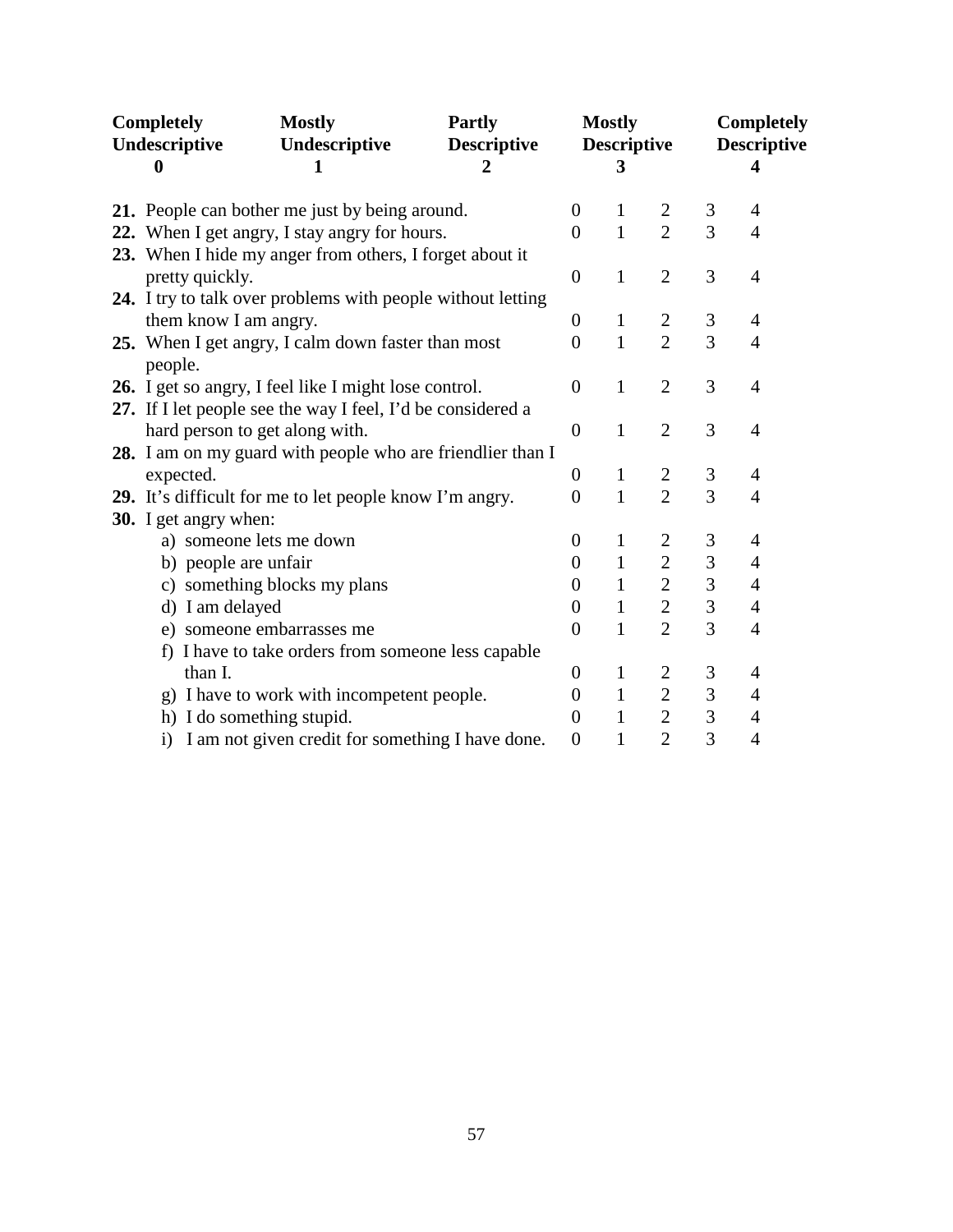### **iii) Inventory of Beliefs about Wife Beating**

**For each statement, please circle the number that best matches how much you would agree or disagree with the statement.**

|    | <b>Strongly</b><br>Agree                       | Agree                      | Slightly<br>Agree | <b>Neither Agree</b><br><b>Nor Disagree</b>                       |              | Slightly<br><b>Disagree</b> |   | <b>Disagree</b> |   |   | <b>Strongly</b><br><b>Disagree</b> |
|----|------------------------------------------------|----------------------------|-------------------|-------------------------------------------------------------------|--------------|-----------------------------|---|-----------------|---|---|------------------------------------|
|    | $\mathbf{1}$                                   | $\boldsymbol{2}$<br>3<br>4 |                   |                                                                   | 5            |                             |   | 6               |   |   | 7                                  |
| 1. |                                                |                            |                   | A husband has no right to hit his wife even if she                |              |                             |   |                 |   |   |                                    |
|    | breaks agreements she has made with him.       |                            |                   |                                                                   | 1            | 2                           | 3 | $\overline{4}$  | 5 | 6 | 7                                  |
| 2. | Even when a wife's behaviour challenges her    |                            |                   |                                                                   |              |                             |   |                 |   |   |                                    |
|    |                                                |                            |                   | husband's manhood, he's not justified in hitting her.             | 1            | $\overline{2}$              | 3 | $\overline{4}$  | 5 | 6 | 7                                  |
| 3. |                                                |                            |                   | A wife doesn't deserve to be hit even if she keeps                |              |                             |   |                 |   |   |                                    |
|    | reminding her husband of his weak points.      |                            |                   |                                                                   | 1            | $\overline{2}$              | 3 | $\overline{4}$  | 5 | 6 | 7                                  |
| 4. |                                                |                            |                   | Even when women lie to their husbands they do not                 |              |                             |   |                 |   |   |                                    |
|    | deserve to be hit.                             |                            |                   |                                                                   | 1            | $\overline{2}$              | 3 | $\overline{4}$  | 5 | 6 | 7                                  |
| 5. | A sexually unfaithful wife deserves to be hit. |                            |                   |                                                                   | 1            | $\overline{2}$              | 3 | $\overline{4}$  | 5 | 6 | $\tau$                             |
| 6. | Sometimes it is OK for a man to hit a wife.    |                            |                   |                                                                   | 1            | $\overline{2}$              | 3 | $\overline{4}$  | 5 | 6 | 7                                  |
| 7. |                                                |                            |                   | It would do some wives some good to be hit by their               |              |                             |   |                 |   |   |                                    |
|    | husbands.                                      |                            |                   |                                                                   | 1            | $\overline{2}$              | 3 | $\overline{4}$  | 5 | 6 | 7                                  |
| 8. |                                                |                            |                   | Occasional violence by a husband toward his wife can              |              |                             |   |                 |   |   |                                    |
|    | help maintain the marriage.                    |                            |                   |                                                                   | 1            | 2                           | 3 | $\overline{4}$  | 5 | 6 | 7                                  |
| 9. | There is no excuse for a man hitting his wife. |                            |                   |                                                                   | 1            | $\overline{2}$              | 3 | $\overline{4}$  | 5 | 6 | 7                                  |
|    |                                                |                            |                   | 10. Wives who are hit are responsible for what happened           |              |                             |   |                 |   |   |                                    |
|    | because they intended it to happen.            |                            |                   |                                                                   | 1            | $\overline{2}$              | 3 | $\overline{4}$  | 5 | 6 | $\tau$                             |
|    |                                                |                            |                   | 11. A woman who constantly refuses to have sex with her           |              |                             |   |                 |   |   |                                    |
|    | husband is asking to be hit.                   |                            |                   |                                                                   | 1            | $\overline{2}$              | 3 | $\overline{4}$  | 5 | 6 | 7                                  |
|    |                                                |                            |                   | 12. Wives who are hit are responsible for what happened           |              |                             |   |                 |   |   |                                    |
|    |                                                |                            |                   | because they should have foreseen it would happen.                | 1            | $\overline{2}$              | 3 | 4               | 5 | 6 | 7                                  |
|    |                                                |                            |                   | 13. Battered wives try to get their partners to hit them as a     |              |                             |   |                 |   |   |                                    |
|    | way of getting attention.                      |                            |                   |                                                                   | $\mathbf{1}$ | $\overline{2}$              | 3 | $\overline{4}$  | 5 | 6 | $\tau$                             |
|    |                                                |                            |                   | 14. When a wife is hit, it is caused by her behaviour in the      |              |                             |   |                 |   |   |                                    |
|    | weeks before it happened.                      |                            |                   |                                                                   | 1            | $\overline{2}$              | 3 | $\overline{4}$  | 5 | 6 | 7                                  |
|    |                                                |                            |                   | 15. Most wives secretly desire to be hit by their husbands.       |              |                             |   |                 |   |   |                                    |
|    |                                                |                            |                   |                                                                   | 1            | $\overline{2}$              | 3 | $\overline{4}$  | 5 | 6 | 7                                  |
|    |                                                |                            |                   | <b>16.</b> Wives try to get hit by their husbands to get sympathy |              |                             |   |                 |   |   |                                    |
|    | from others.                                   |                            |                   |                                                                   |              | 2                           | 3 | $\overline{4}$  | 5 | 6 | 7                                  |
|    |                                                |                            |                   | 17. Episodes of a man hitting his wife are the wife's fault.      |              |                             |   |                 |   |   |                                    |
|    |                                                |                            |                   |                                                                   | 1            | $\overline{2}$              | 3 | $\overline{4}$  | 5 | 6 | 7                                  |
|    |                                                |                            |                   | 18. Wives could avoid being hit by their husbands if they         |              |                             |   |                 |   |   |                                    |
|    | knew when to stop talking.                     |                            |                   |                                                                   | 1            | 2                           | 3 | $\overline{4}$  | 5 | 6 | 7                                  |
|    |                                                |                            |                   | 19. If I heard a woman being hit by her husband, it would         |              |                             |   |                 |   |   |                                    |
|    | be best that I do nothing.                     |                            |                   |                                                                   | $\mathbf{1}$ | 2                           | 3 | $\overline{4}$  | 5 | 6 | $\tau$                             |
|    |                                                |                            |                   |                                                                   |              |                             |   |                 |   |   |                                    |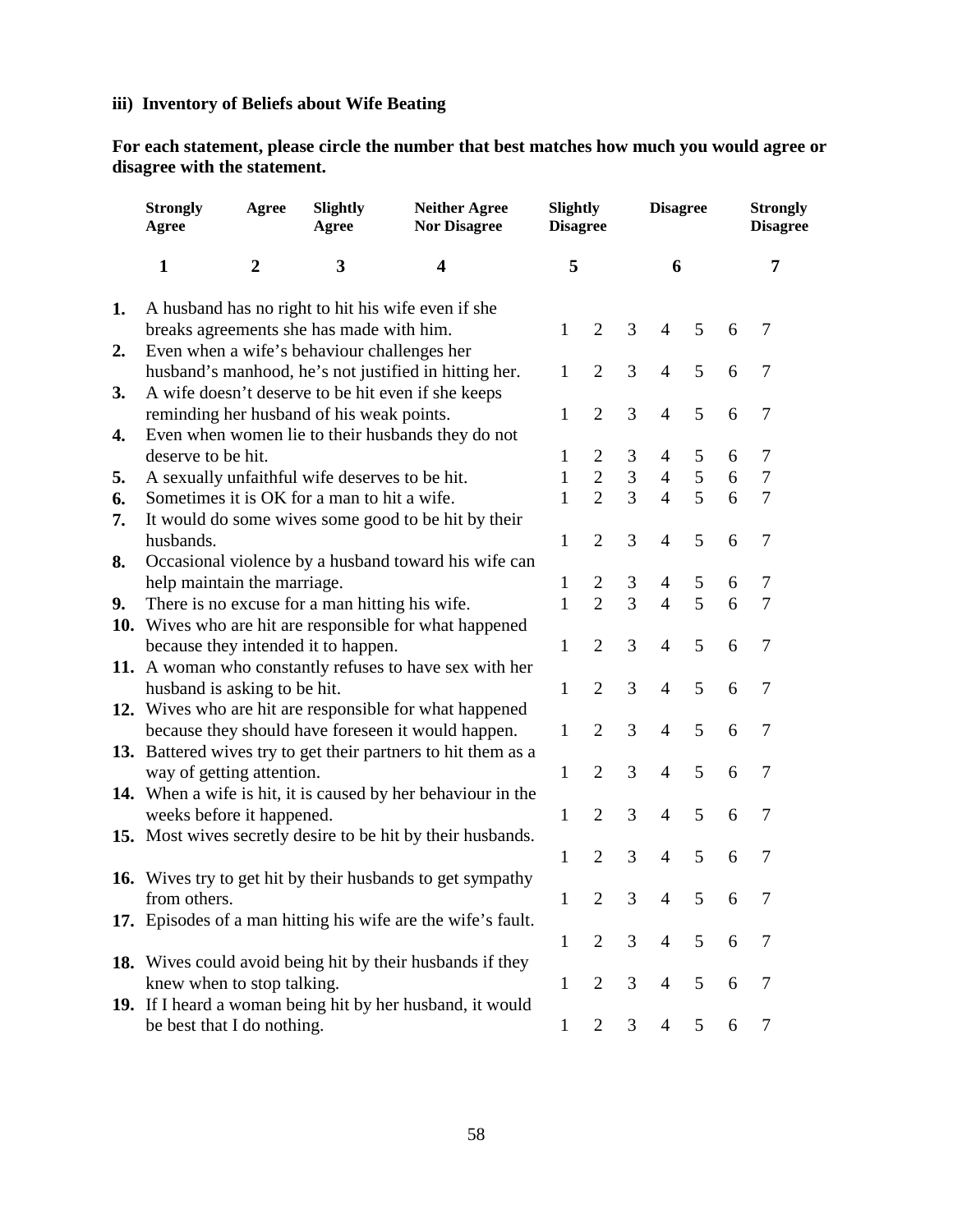| <b>Strongly</b><br>Agree | Agree                    | Slightly<br>Agree                              | <b>Neither Agree</b><br>Slightly<br><b>Nor Disagree</b><br><b>Disagree</b> |              |                |                | <b>Disagree</b> |   |   | <b>Strongly</b><br><b>Disagree</b> |
|--------------------------|--------------------------|------------------------------------------------|----------------------------------------------------------------------------|--------------|----------------|----------------|-----------------|---|---|------------------------------------|
| $\mathbf{1}$             | $\boldsymbol{2}$         | 3                                              | 4                                                                          | 5            |                |                | 7               |   |   |                                    |
|                          |                          |                                                | <b>20.</b> If I heard a woman being hit by her husband, I would            |              |                |                |                 |   |   |                                    |
| call the police.         |                          |                                                |                                                                            | 1            | $\overline{2}$ | 3              | $\overline{4}$  | 5 | 6 | 7                                  |
|                          |                          |                                                | 21. Women feel pain and no pleasure when hit by their                      |              |                |                |                 |   |   |                                    |
| husbands.                |                          |                                                |                                                                            | 1            | $\frac{2}{2}$  | 3              | $\overline{4}$  | 5 | 6 | 7                                  |
|                          |                          |                                                | 22. Cases of wife assault are the fault of the husband.                    | $\mathbf{1}$ |                | $\overline{3}$ | $\overline{4}$  | 5 | 6 | $\overline{7}$                     |
|                          |                          |                                                | 23. If a wife is assaulted by her husband, she should                      |              |                |                |                 |   |   |                                    |
|                          | divorce him immediately. |                                                |                                                                            | 1            | $\overline{2}$ | 3              | $\overline{4}$  | 5 | 6 | $\tau$                             |
|                          |                          |                                                | 24. The best way to deal with wife assault is to arrest the                |              |                |                |                 |   |   |                                    |
| husband.                 |                          |                                                |                                                                            | 1            | $\overline{2}$ | 3              | $\overline{4}$  | 5 | 6 | 7                                  |
|                          |                          |                                                | 25. A man who has assaulted his wife should go to jail.                    | 1            | $\overline{2}$ | 3              | $\overline{4}$  | 5 | 6 | 7                                  |
|                          |                          |                                                | 26. A wife should move out of the house if her husband                     |              |                |                |                 |   |   |                                    |
| assaults her.            |                          |                                                |                                                                            | 1            | $\overline{2}$ | 3              | $\overline{4}$  | 5 | 6 | 7                                  |
|                          |                          |                                                | 27. Husbands who hit their wives are responsible for                       |              |                |                |                 |   |   |                                    |
|                          |                          |                                                | what happened because they intended to do it.                              | 1            | $\overline{2}$ | 3              | $\overline{4}$  | 5 | 6 | 7                                  |
|                          |                          |                                                | 28. Wife assault should be given a high priority as a                      |              |                |                |                 |   |   |                                    |
|                          |                          | social problem by government agencies.         |                                                                            | 1            | $\overline{2}$ | 3              | $\overline{4}$  | 5 | 6 | 7                                  |
|                          |                          |                                                | 29. Social agencies should do more to help assaulted                       |              |                |                |                 |   |   |                                    |
| women.                   |                          |                                                |                                                                            | 1            | $\overline{2}$ | 3              | $\overline{4}$  | 5 | 6 | 7                                  |
|                          |                          |                                                | <b>30.</b> Women should be protected by law if their husbands              |              |                |                |                 |   |   |                                    |
| hit them.                |                          |                                                |                                                                            | 1            | $\overline{2}$ | 3              | $\overline{4}$  | 5 | 6 | $\overline{7}$                     |
|                          |                          | 31. Husbands who assault their wives should be |                                                                            |              |                |                |                 |   |   |                                    |
|                          |                          |                                                | responsible for the abuse because they should have                         |              |                |                |                 |   |   |                                    |
|                          |                          | foreseen that it would happen.                 |                                                                            | 1            | $\overline{2}$ | 3              | $\overline{4}$  | 5 | 6 | $\overline{7}$                     |
|                          |                          |                                                |                                                                            |              |                |                |                 |   |   |                                    |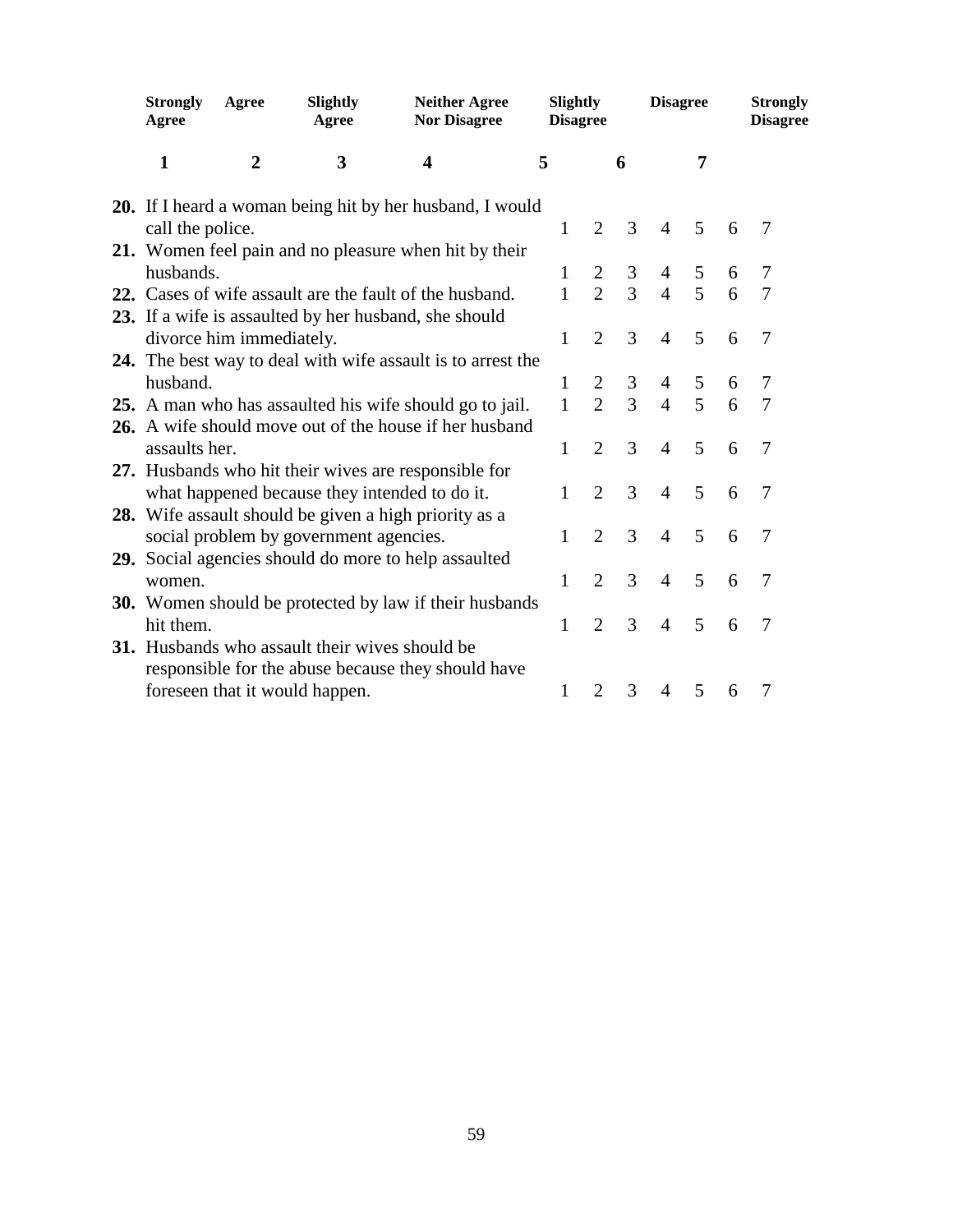# **APPENDIX C**

#### **Table 1A**

#### **Missing Pre-test Data for Each Demonstration Site**

|                                          | ALL         | B.C.        | <b>TORONTO</b> | <b>EDMONTON</b> | <b>OTTAWA</b> | NFLD.      | <b>QUEBEC</b> |
|------------------------------------------|-------------|-------------|----------------|-----------------|---------------|------------|---------------|
| <b>Original Sample Size</b>              | 555         | 180         | 63             | 71              | 133           | 82         | 26            |
| Sample size after removing those with    |             |             |                |                 |               |            |               |
| no pretest data on any of the 4          | 336         | 132         | 63             | 36              | 47            | 32         | 26            |
| measures of interest <sup>8</sup>        |             |             |                |                 |               |            |               |
| <b>BIDR</b>                              |             |             |                |                 |               |            |               |
| Data for one or more subscales           | 186 (55.4%) | 68 (51.5%)  | 56 (88.9%)     | 24 (66.7%)      | 13 (27.7%)    | 19 (59.4%) | $6(23.1\%)$   |
| No pretest data on BIDR                  | 150 (44.6%) | 64 (48.5%)  | $7(11.1\%)$    | 12 (33.3%)      | 34 (72.3%)    | 13 (40.6%) | 20 (76.9%)    |
| <b>IBWB</b>                              |             |             |                |                 |               |            |               |
| Data for one or more subscales           | 275 (81.8%) | 131 (99.2%) | 61 (96.8%)     | 21 (58.3%)      | 15 (31.9%)    | 21 (65.5%) | 26 (100%)     |
| No pretest data on IBWB                  | 61 (18.2%)  | $1(0.8\%)$  | $2(3.2\%)$     | 15 (41.7%)      | 32 (68.1%)    | 11 (34.4%) |               |
| <b>ICB</b> (7-point scale <sup>9</sup> ) |             |             |                |                 |               |            |               |
| Data for one or more subscales           | 164 (48.8%) | 28 (21.2%)  | 63 (100%)      | 18 (50%)        | 12 (25.5%)    | 17 (53.1%) | 26 (100%)     |
| No pretest data on ICB                   | 172 (51.2%) | 104 (78.8%) |                | 18 (50%)        | 35 (74.5%)    | 15 (46.9%) |               |
| <b>MAI</b>                               |             |             |                |                 |               |            |               |
| Data for one or more subscales           | 273 (81.3%) | 70 (53.0%)  | 62 (98.4%)     | 36 (100%)       | 47 (100%)     | 32 (100%)  | 26 (100%)     |
| No pretest data on MAI                   | 63 (18.8%)  | 62 (47.0%)  | 1(1.6%)        |                 |               |            |               |
| Complete data on all 4 measures          | 65 (20.3%)  | 12 (9.5%)   | 39 (62.9%)     | 8(22.2%)        | $2(4.4\%)$    | $2(8.3\%)$ | $2(7.7\%)$    |

<sup>&</sup>lt;sup>8</sup> The discrepancy in sample size is accounted for by the fact that some sites sent demographic/background for offenders who had been referred to their treatment program but had never filled out any of the pretest measures (and presumably never participated in the program).

<sup>&</sup>lt;sup>9</sup> There were two questions asked on the ICB: (I) frequency rating of how often a particular coercive tactic had been used by the offender @ pretest: within the last 6 months; @ post-test: since enrollment in the treatment program), and (ii) whether a particular tactic had ever been used by the offender (same question @ pretest and posttest). Examination of pre- to post-test differences on the "ever" question revealed that in a substantial proportion of cases (25 to 40%), offenders' responses at post-test indicated that they had never used a tactic that they had admitted to at pretest. The unreliable nature of this measure rendered it unusable for analyses.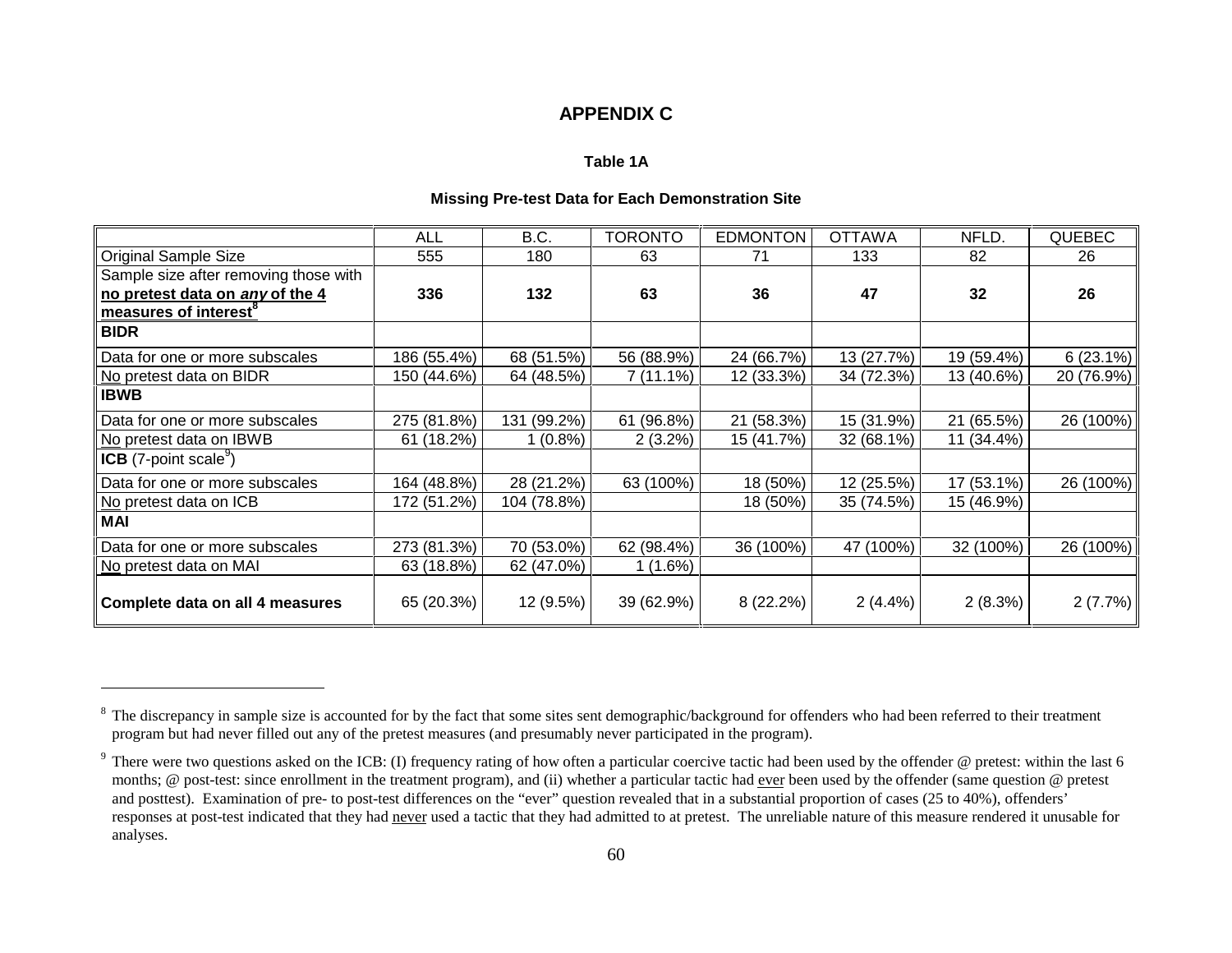#### **Table 2A**

# **Raw Alphas Calculated at Pre-test**

|                                    | <b>ALL</b>        | B.C.       | <b>TORONTO</b> | <b>EDMONTON</b> | <b>OTTAWA</b> | <b>NFLD</b> | <b>QUEBEC</b> |
|------------------------------------|-------------------|------------|----------------|-----------------|---------------|-------------|---------------|
| $(n=336)$                          |                   | (n=132)    | (n=63)         | $(n=36)$        | (n=71)        | $(n=32)$    | $(n=26)$      |
| <b>TOTAL</b><br><b>BIDR</b>        | .81(91)           |            | .79(47)        | .76 (20)        | .78(10)       | .83(14)     | .86(3)        |
|                                    | SDE<br>.58 (103)  |            | .54 (49)       | .53(23)         | .63(12)       | .37 (19)    | .63(6)        |
|                                    | IM<br>.85 (99)    |            | .84(54)        | .84(20)         | .87(11)       | .87(14)     | .73(3)        |
| <b>IBWB</b><br>TOTAL               | .89(251)          | .87 (120)  | .87(52)        | .85(21)         | .83(13)       | .86(21)     | .77(24)       |
| Justify                            | .83(266)          | .76 (127)  | .75 (58)       | .80(21)         | .78 (13)      | .79 (21)    | .80 (26)      |
|                                    | Gain<br>.87 (267) | .83 (128)  | .74 (58)       | .77 (21)        | .83(14)       | .78 (21)    | .85(26)       |
|                                    | Help<br>.54 (267) | .62 (127)  | .75(57)        | .44 (21)        | .38(15)       | .60 (21)    | $-0.005(26)$  |
| Punish                             | .73 (271)         | .74 (130)  | .79 (59)       | .55 (21)        | .79 (15)      | .63(21)     | .53 (25)      |
| Responsible                        | .59 (267)         | .61 (127)  | .63(58)        | .69 (21)        | .56 (15)      | .75 (21)    | .02(25)       |
| <b>TOTAL</b><br>ICB -- 7 pt. scale | .88 (107)         | .86(13)    | .84(57)        | .86(4)          | .84(4)        | .95(4)      | .88(25)       |
| Reason                             | .68(151)          | .44 (24)   | .73 (57)       | .59 (16)        | .50 (9)       | .62 (19)    | .73 (26)      |
| Emotional                          | .94 (144)         | .92(22)    | .78(60)        | .77(17)         | .89(6)        | .98 (13)    | .94(26)       |
| Sexual                             | .80(156)          | .69(23)    | .56(63)        | .77 (16)        | .57 (10)      | .87 (18)    | -- (no var)   |
| Physical                           | .89(156)          | .87(25)    | .77 (61)       | .70 (16)        | .67(11)       | .93 (17)    | .94 (26)      |
| <b>MAI</b><br><b>TOTAL</b>         | .92(218)          | .90(59)    | .92(52)        | .87 (25)        | .93 (39)      | .92 (20)    | .87(23)       |
| Arousal                            | .90(260)          | .87 (69)   | .92(62)        | .84(25)         | .90(47)       | .88 (31)    | .90(26)       |
| Range                              | .86 (243)         | .85 (65)   | .87(61)        | .79 (25)        | .90 (45)      | .78 (21)    | .82(26)       |
| Hostile                            | .75 (246)         | .66(66)    | .69(62)        | .53 (25)        | .82 (46)      | .63 (21)    | .85(26)       |
| Anger in                           | .81(257)          | .76 (69)   | .84(60)        | .67(25)         | .89 (45)      | .76 (32)    | .73 (24)      |
| Anger out                          | .11(260)          | $-.17(69)$ | $-46(62)$      | .49(25)         | .52 (47)      | .09 (31)    | .46 (26)      |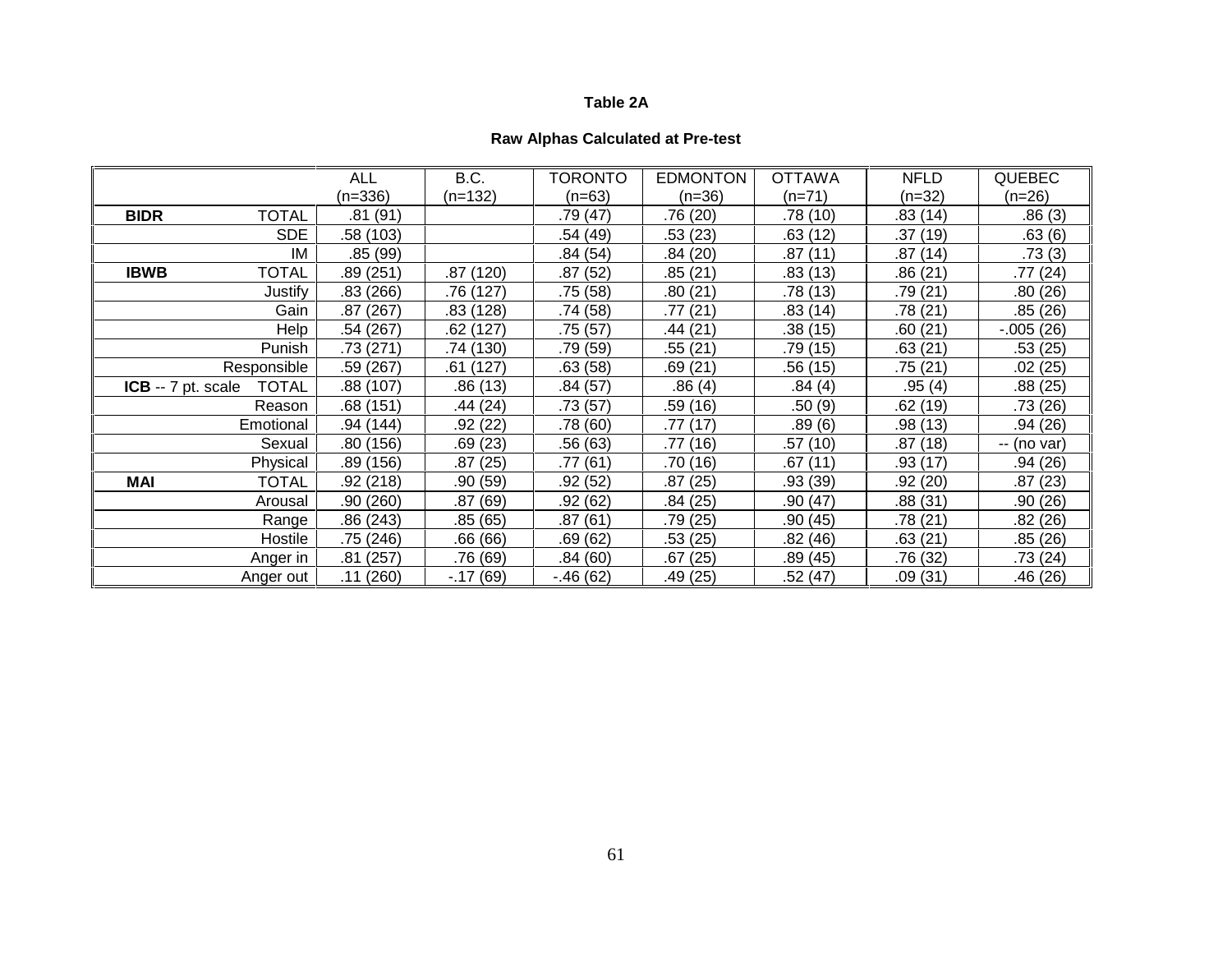### **Table 3A**

## **Pre-test Scores for each Demonstration Site**

|                                                | <b>ALL</b> | B.C. (1)   | TOR. (2)  | EDM. (3)  | OTT. (4) | NFLD(5)                | QUEB (6)   |
|------------------------------------------------|------------|------------|-----------|-----------|----------|------------------------|------------|
| <b>BIDR</b>                                    |            |            |           |           |          |                        |            |
| Self-Deceptive Enhance (20 items) /20          | 6.8(173)   | 6.2(63)    | 9.6(49)   | 3.3(24)   | 5.8(12)  | 6.7(19)                | 5.2(6)     |
| Impression Management (20 items) /20           | 6.0(165)   | 4.8(62)    | 8.4(54)   | 3.4(21)   | 4.5(11)  | 6.8(14)                | 7.0(3)     |
| <b>IBWB</b> (higher = endorses wife beating)   |            |            |           |           |          |                        |            |
| TOTAL (31 items) /217                          | 71.7 (251) | 69.6 (120) | 65.6 (52) | 68.3 (21) | 57.3(13) | 57.1(21)               | 118.9 (24) |
| Justify (12 items) /84                         | 23.4 (266) | 21.3(127)  | 21.1 (58) | 21.4(21)  | 16.6(13) | $\overline{17.5}$ (21) | 48.8 (26)  |
| Gain (7 items) /49                             | 15.1 (267) | 13.3 (128) | 13.3(58)  | 15.1(21)  | 11.4(14) | 11.4(21)               | 34.4 (25)  |
| Help (5 items) /35                             | 11.5 (267) | 11.6 (127) | 11.1(57)  | 11.0(21)  | 11.4(15) | 10.0(21)               | 13.9 (26)  |
| Punish (5 items) /35                           | 16.8(271)  | 18.4 (130) | 15.2(59)  | 15.8(21)  | 14.7(15) | 14.7(21)               | 16.3(25)   |
| Responsible (4 items) /28                      | 11.4 (267) | 12.2(127)  | 11.0(58)  | 10.8(21)  | 9.9(15)  | 9.2(21)                | 12.0(25)   |
| <b>ICB</b> (higher = offender used controlling |            |            |           |           |          |                        |            |
| tactics more often)                            |            |            |           |           |          |                        |            |
| <b>TOTAL</b>                                   |            |            |           |           |          |                        |            |
| Reason (7-pt. scale) -- 3 item /18             | 5.7(151)   | 7.0(24)    | 4.9(57)   | 7.2(16)   | 7.4(9)   | 6.7(15)                | 3.8(26)    |
| Emotional (7-pt.) -- 18 items /108             | 8.6 (144)  | 11.1(22)   | 4.1(60)   | 14.6 (17) | 13.8(6)  | 17.3(10)               | 4.7(26)    |
| Sexual (7-pt.) -- 5 items /30                  | 1.8(156)   | 2.3(23)    | 0.49(63)  | 3.8(16)   | 3.7(10)  | 3.0(15)                | 0(26)      |
| Physical (7-pt.) -- 11 items /66               | 1.4(156)   | 2.0(25)    | 0.62(61)  | 2.6(16)   | 0.73(11) | 2.9(14)                | 0.88(26)   |
| Reason (ever done? Y/N) -- 3 item /3           | 2.3(273)   | 2.4(135)   | 2.0(58)   | 1.9(19)   | 2.4(14)  | 1.9(21)                | 2.6(26)    |
| Emotional (ever done?) -- 18 items /18         | 6.4(244)   | 6.5(112)   | 4.6(57)   | 7.2(18)   | 4.6(12)  | 7.2(19)                | 9.4(26)    |
| Sexual (ever done?) -- 5 items /5              | 1.3(272)   | 1.4(135)   | 1.0(59)   | 1.3(18)   | 1.4(14)  | 1.2(20)                | 1.2(26)    |
| Physical (ever done?) -- 11 items /11          | 2.4 (276)  | 2.3(134)   | 2.0(62)   | 3.3(19)   | 1.6(14)  | 2.8(21)                | 3.7(26)    |
| <b>MAI</b> (higher $=$ more angry)             |            |            |           |           |          |                        |            |
| Anger Arousal --8 items /40                    | 16.1 (271) | 14.4 (69)  | 13.8 (62) | 18.5(36)  | 18.3(47) | 18.0(31)               | 16.8(26)   |
| Range of situations -- 7 items /35             | 19.6 (254) | 18.9 (65)  | 17.1(61)  | 21.5(36)  | 21.3(45) | 20.0(21)               | 21.0(26)   |
| Hostile outlook -- 4 items /20                 | 10.2 (257) | 9.9(66)    | 8.4(62)   | 11.3(36)  | 11.5(46) | 10.3(21)               | 11.3(26)   |
| Anger in -- 5 items /25                        | 11.3 (266) | 11.0(69)   | 8.8(60)   | 13.6 (36) | 12.8(45) | 12.3(32)               | 10.4(26)   |
| Anger out -- 2 items /10                       | 7.0(271)   | 5.9(69)    | 7.3(62)   | 7.2(36)   | 7.1(47)  | 7.8(31)                | 7.8(26)    |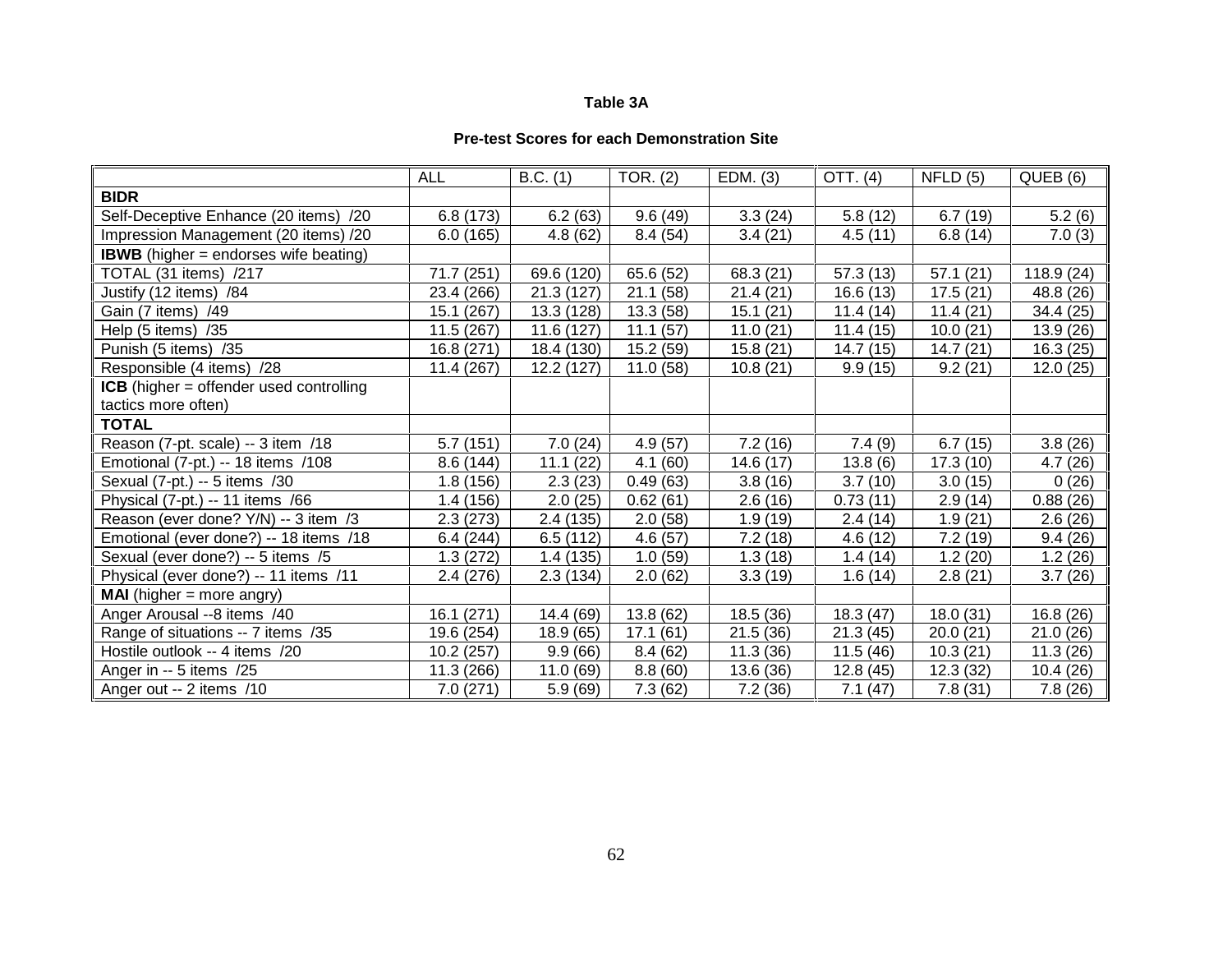### **Table 4A**

#### **Post-test Scores for each Demonstration Site**

|                                                | <b>ALL</b> | B.C. (1)               | TOR. $(2)$ | EDM. (3) | OTT. (4) | NFLD(5)  | QUEB (6)  |
|------------------------------------------------|------------|------------------------|------------|----------|----------|----------|-----------|
| <b>BIDR</b>                                    |            |                        |            |          |          |          |           |
| Self-Deceptive Enhance (20 items) /20          | 6.7(90)    | 6.2(56)                | 7.7(22)    | 6.0(1)   | 0(0)     | 7.5(8)   | 0(0)      |
| Impression Management (20 items) /20           | 5.9(86)    | 5.1(53)                | 8.0(23)    | 4.0(1)   | 0(0)     | 5.7(6)   | 0(0)      |
| <b>IBWB</b> (higher = endorses wife beating)   |            |                        |            |          |          |          |           |
| TOTAL (31 items) /217                          | 68.0 (164) | 64.2 (111)             | 57.9 (23)  | 59.6(7)  | 49.0 (1) | 57.6(5)  | 114.8(17) |
| Justify (12 items) /84                         | 22.0 (174) | 19.7 (117)             | 18.7 (25)  | 16.7(7)  | 12.0(1)  | 17.4(7)  | 47.4 (17) |
| Gain (7 items)<br>/49                          | 14.4 (174) | 12.0 (118)             | 10.8(25)   | 14.9(7)  | 7.0(1)   | 12.2(6)  | 37.5(17)  |
| /35<br>Help (5 items)                          | 10.7 (172) | 10.9 (115)             | 10.1(25)   | 9.7(7)   | 8.0(1)   | 8.6(7)   | 11.9(17)  |
| Punish (5 items)<br>/35                        | 16.0 (176) | 16.7 (117)             | 14.8 (26)  | 13.9(7)  | 19.0(1)  | 13.8(8)  | 14.0(17)  |
| Responsible (4 items) /28                      | 10.7 (173) | 11.1(114)              | 10.7(26)   | 9.3(7)   | 11.0(1)  | 9.5(8)   | 9.2(17)   |
| <b>ICB</b> (higher = offender used controlling |            |                        |            |          |          |          |           |
| tactics more often)                            |            |                        |            |          |          |          |           |
| <b>TOTAL</b>                                   |            |                        |            |          |          |          |           |
| Reason (7-pt. scale) -- 3 item /18             | 5.06(81)   | 7.0(25)                | 5.3(26)    | 5.0(6)   | 3.0(2)   | 5.8(6)   | 1.6(16)   |
| Emotional (7-pt.) -- 18 items /108             | 4.0(76)    | 4.5(20)                | 2.5(26)    | 11.6(7)  | 2.0(2)   | 12.2(5)  | 0.25(16)  |
| Sexual (7-pt.) -- 5 items /30                  | 0.73(78)   | 0.22(22)               | 0.08(26)   | 1.7(6)   | 2.0(2)   | 6.0(6)   | 0(16)     |
| Physical (7-pt.) -- 11 items /66               | 0.33(80)   | 0.26(23)               | 0(27)      | 0.86(7)  | 0(2)     | 2.8(5)   | 0(16)     |
| Reason (ever done? Y/N) -- 3 item /3           | 2.2(115)   | 2.4(56)                | 2.0(25)    | 1.3(7)   | 3.0(1)   | 2.1(10)  | 2.0(16)   |
| Emotional (ever done?) -- 18 items /18         | 6.4(111)   | 5.5(57)                | 6.6(23)    | 7.5(6)   | 4.0(1)   | 5.6(8)   | 9.5(16)   |
| Sexual (ever done?) -- 5 items /5              | 1.1(117)   | 0.77(57)               | 1.6(26)    | 1.3(7)   | 1.0(1)   | 1.9(10)  | 0.94(16)  |
| Physical (ever done?) -- 11 items /11          | 2.1(118)   | 1.6(58)                | 2.0(27)    | 3.0(7)   | 0(0)     | 3.1(9)   | 3.5(16)   |
| <b>MAI</b> (higher = more angry)               |            |                        |            |          |          |          |           |
| Anger Arousal --8 items /40                    | 14.7 (121) | 13.8 (59)              | 15.1(27)   | 15.1(7)  | 11.5(2)  | 16.7(10) | 15.8(16)  |
| Range of situations -- 7 items /35             | 18.4 (120) | 18.3 (59)              | 18.6(21)   | 18.4(7)  | 15.5(2)  | 19.5(8)  | 18.1(17)  |
| Hostile outlook -- 4 items /20                 | 9.9(119)   | $\overline{10.5}$ (59) | 8.7(27)    | 9.0(7)   | 7.5(2)   | 10.1(8)  | 10.3(16)  |
| Anger in -- 5 items /25                        | 9.9(118)   | 10.1(57)               | 9.2(26)    | 11.3(7)  | 6.5(2)   | 10.6(10) | 9.8(16)   |
| Anger out -- 2 items /10                       | 6.6 (122)  | 5.8(59)                | 7.3(27)    | 7.7(7)   | 5.0(2)   | 6.9(10)  | 7.6(16)   |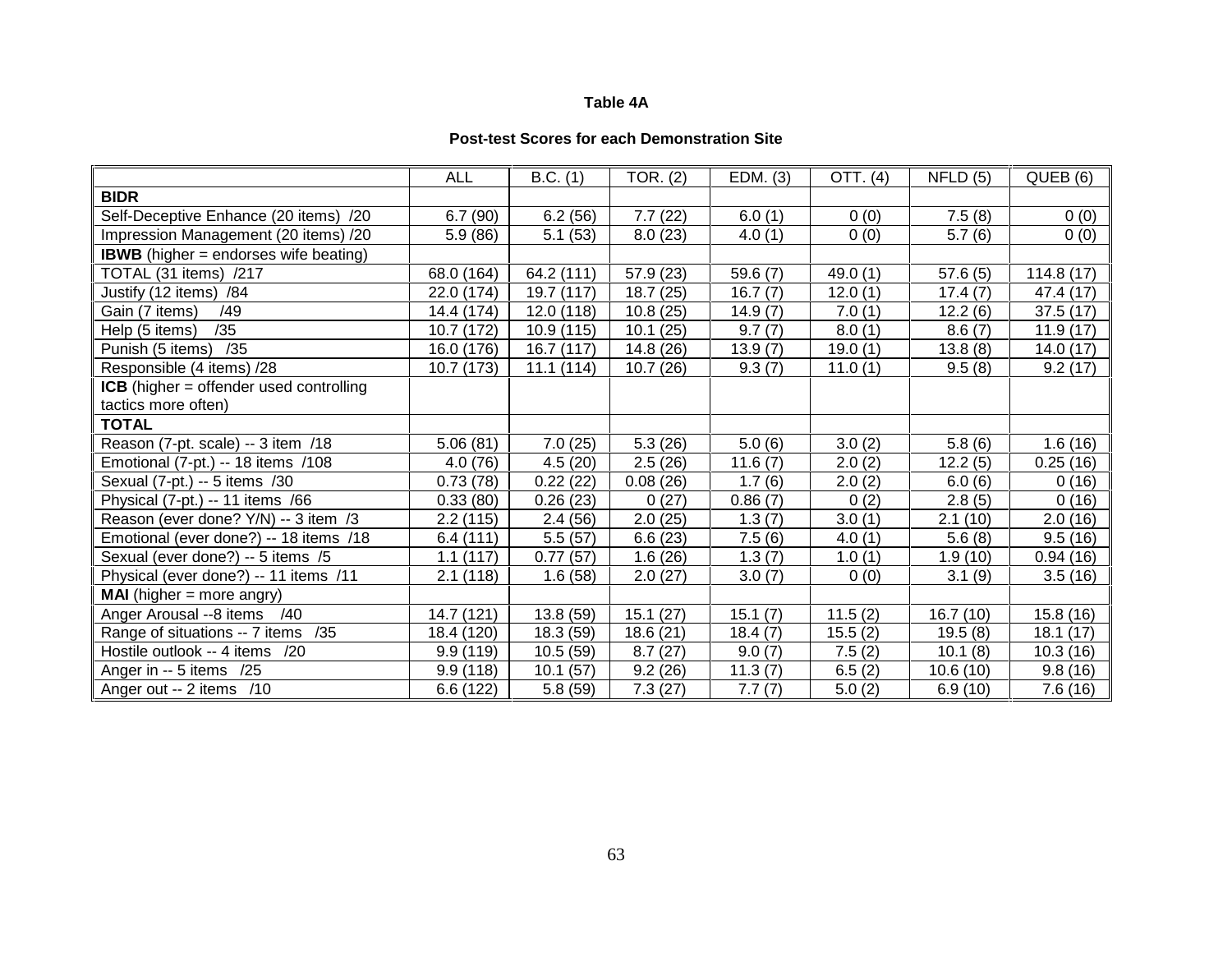### **Table 5A**

#### **Differences Between Pre-test and Post-test**

|                                          | PRE (n)    | $SD_{(pre)}$ | POST (n)   | $SD_{(post)}$ | DIFF SCORE (n) | т          | <b>PROB</b> |
|------------------------------------------|------------|--------------|------------|---------------|----------------|------------|-------------|
| <b>BIDR</b>                              |            |              |            |               |                |            |             |
| Self-Deceptive Enhance (20 items) /20    | 6.8(173)   | 4.0          | 6.7(90)    | 3.6           | $-0.16(77)$    | $-0.44$    | 0.65        |
| Impression Management (20 items) /20     | 6.0(165)   | 4.3          | 5.9(86)    | 4.2           | $-0.05(73)$    | $-0.17$    | 0.86        |
| <b>IBWB</b>                              |            |              |            |               |                |            |             |
| <b>TOTAL</b> (31 items) /217             | 71.7 (251) | 26.7         | 68.0 (164) | 26.2          | $-6.87(148)$   | $-4.34**$  | 0.0001      |
| Justify (12 items) /84                   | 23.4 (266) | 12.9         | 22.0 (174) | 12.7          | $-2.48(165)$   | $-2.94**$  | 0.0038      |
| Gain (7 items)<br>/49                    | 15.1 (267) | 9.9          | 14.4 (174) | 10.0          | $-1.10(164)$   | $-2.20*$   | 0.0290      |
| /35<br>Help (5 items)                    | 11.5 (267) | 5.1          | 10.7 (172) | 5.2           | $-0.74(163)$   | $-2.04*$   | 0.0431      |
| Punish (5 items) /35                     | 16.8 (271) | 6.4          | 16.0 (176) | 6.3           | $-1.61(168)$   | $-3.54***$ | 0.0005      |
| Responsible (4 items) /28                | 11.4 (267) | 4.8          | 10.7 (173) | 5.0           | $-1.29(163)$   | $-3.20**$  | 0.0016      |
| <b>ICB</b>                               |            |              |            |               |                |            |             |
| <b>TOTAL</b>                             |            |              |            |               |                |            |             |
| Reason (7-pt. scale) -- 3 item<br>/18    | 5.7(151)   | 4.7          | 5.06(81)   | 4.4           | 0.32(64)       | 0.61       | 0.54        |
| Emotional (7-pt.) -- 18 items /108       | 8.6(144)   | 13.9         | 4.0(76)    | 7.8           | $-0.64(59)$    | $-0.52$    | 0.60        |
| Sexual (7-pt.) -- 5 items<br>/30         | 1.8(156)   | 3.5          | 0.73(78)   | 2.4           | $-0.28(61)$    | $-0.92$    | 0.36        |
| Physical (7-pt.) -- 11 items /66         | 1.4(156)   | 3.5          | 0.33(80)   | 1.5           | $-0.27(63)$    | $-1.62$    | 0.11        |
| Reason (ever done? Y/N) -- 3 item /3     | 2.3(273)   | 0.8          | 2.2(115)   | 0.9           | 0.04(103)      | 0.40       | 0.69        |
| Emotional (ever done?) -- 18 items /18   | 6.4(244)   | 4.1          | 6.4(111)   | 4.6           | 0.54(103)      | 1.48       | 0.14        |
| Sexual (ever done?) -- 5 items<br>/5     | 1.3(272)   | 1.4          | 1.1(117)   | 1.4           | $-0.15(107)$   | $-1.13$    | 0.26        |
| Physical (ever done?) -- 11 items<br>/11 | 2.4(276)   | 2.4          | 2.1(118)   | 2.5           | $-0.32(110)$   | $-1.73$    | 0.09        |
| <b>MAI</b>                               |            |              |            |               |                |            |             |
| Anger Arousal --8 items<br>/40           | 16.1(271)  | 6.7          | 14.7 (121) | 5.5           | $-0.95(120)$   | $-1.70$    | 0.09        |
| Range of situations -- 7 items<br>/35    | 19.6 (254) | 6.3          | 18.4 (120) | 5.5           | $-1.28(111)$   | $-2.12*$   | 0.03        |
| Hostile outlook -- 4 items /20           | 10.2(257)  | 3.7          | 9.9(119)   | 3.7           | $-0.41(111)$   | $-1.24$    | 0.22        |
| Anger in -- 5 items /25                  | 11.3 (266) | 4.7          | 9.9(118)   | 3.7           | $-1.19(116)$   | $-2.95**$  | 0.0039      |
| Anger out -- 2 items /10                 | 7.0(271)   | 1.8          | 6.6(122)   | 1.8           | $-0.01(121)$   | $-0.09$    | 0.93        |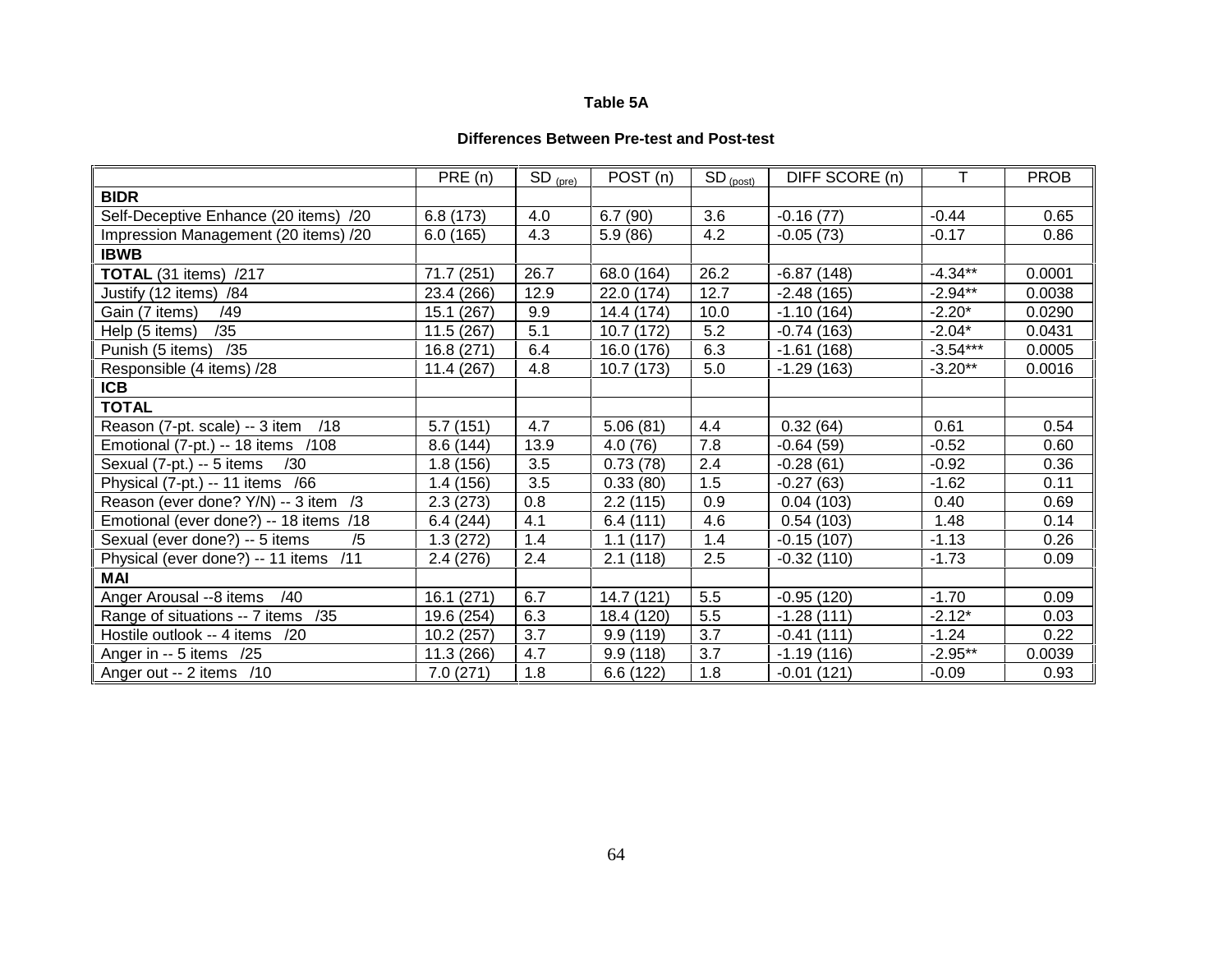# **APPENDIX D**

### **CASE CLOSURE SUMMARY**

check principle reason)

|                                     |                           | Program Location (Circle): 1 Institution<br>2 Community                                                                                                                                                                                                                                                                                                                                    |  |  |  |  |  |  |  |
|-------------------------------------|---------------------------|--------------------------------------------------------------------------------------------------------------------------------------------------------------------------------------------------------------------------------------------------------------------------------------------------------------------------------------------------------------------------------------------|--|--|--|--|--|--|--|
|                                     |                           | Program Start Date (D,M,Y)                                                                                                                                                                                                                                                                                                                                                                 |  |  |  |  |  |  |  |
|                                     | Case Closure Date         |                                                                                                                                                                                                                                                                                                                                                                                            |  |  |  |  |  |  |  |
|                                     |                           | Number of individual sessions attended                                                                                                                                                                                                                                                                                                                                                     |  |  |  |  |  |  |  |
|                                     |                           | Number of group sessions attended                                                                                                                                                                                                                                                                                                                                                          |  |  |  |  |  |  |  |
| Reason for Closure: {circle 1 or 2} |                           |                                                                                                                                                                                                                                                                                                                                                                                            |  |  |  |  |  |  |  |
| 1.                                  |                           | Regular Closure - Program Completed                                                                                                                                                                                                                                                                                                                                                        |  |  |  |  |  |  |  |
| 2.                                  |                           | Early Closure (if early closure, circle as many reasons as apply and                                                                                                                                                                                                                                                                                                                       |  |  |  |  |  |  |  |
|                                     | 1<br>2.<br>3.<br>5.<br>6. | Reincarcerated<br>Community supervision terminated<br>Reason Unknown - Client did not return<br>4. Client doubted program could help<br>Satisfied with gains made<br>Disagreement with therapist<br>7. Referred elsewhere<br>8. Client uncooperative<br>9. Client disruptive of group<br>10. Client involved in family violent behaviour<br>11. Client placed in institutional segregation |  |  |  |  |  |  |  |

- 12. Client transferred to new institution
- 13. Client participating in alternative institutional program
- 14. Client released from institution
- 15. Other (specify) \_\_\_\_\_\_\_\_\_\_\_\_\_\_\_\_\_\_\_\_\_\_\_\_\_\_\_\_\_\_\_\_\_\_\_\_\_\_\_\_\_\_\_\_\_\_\_\_\_\_\_\_\_\_\_\_

Early case closure was initiated by:

- 1. Therapist
- 2. Client
- 3. Both therapist and client
- 4. Institutional staff
- 5. Criminal justice system:

Has there been any change in the client's material status during the program:

- 1. No change<br>2. Separated<br>3. Divorced
- 
- 2. Separated 5. New Partner
- 
- 3. Divorced 6. Multiple changes (Please provide details)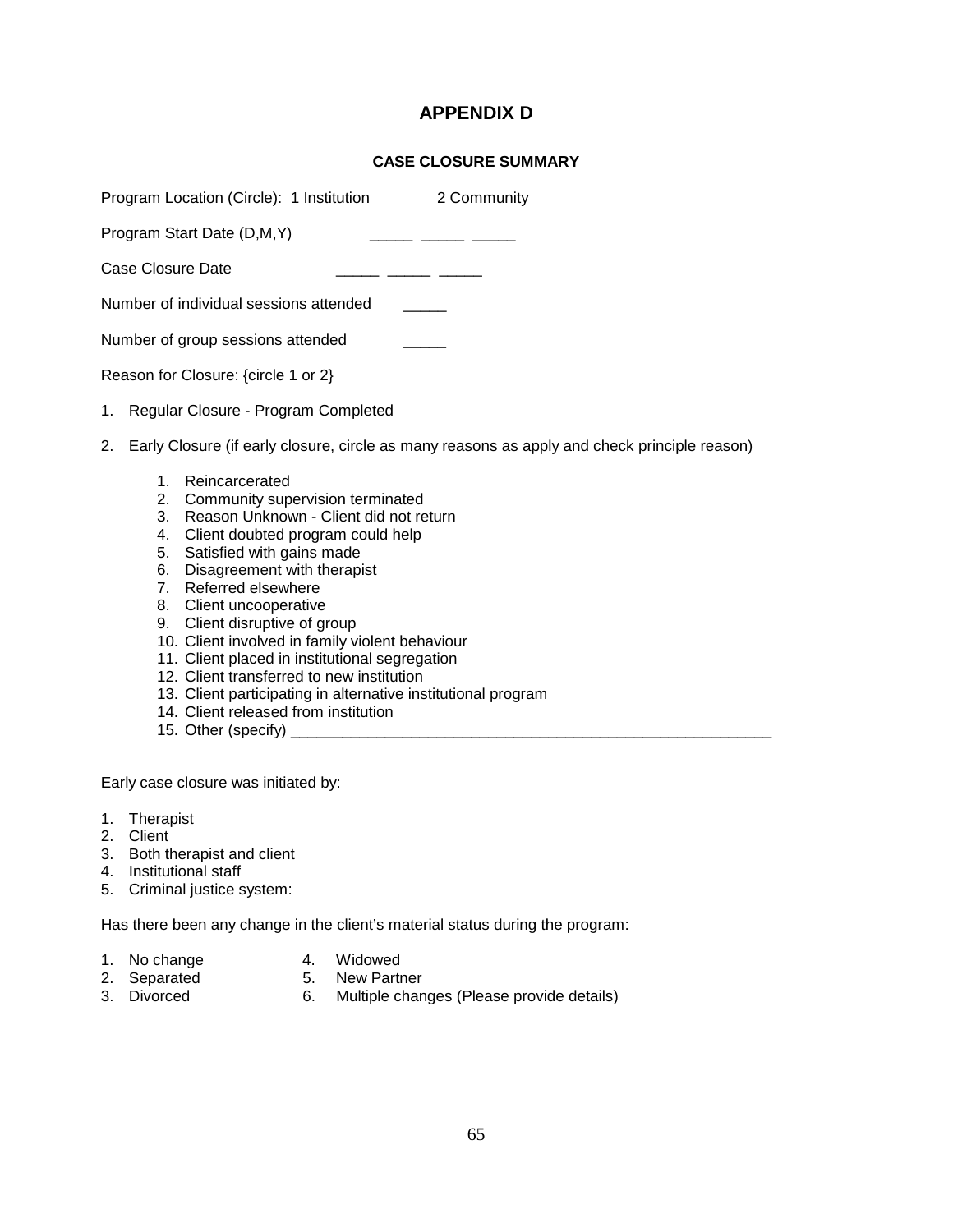## **Outcome Ratings**

Please rate the extent to which the following statements describe this client's involvement in the program using the 5 point scales provided.

| <b>Not At All</b><br><b>Descriptive</b> |                                                                                                                               | <b>Not</b><br><b>Descriptive</b> |                | <b>Uncertain</b> |   | <b>Descriptive</b> |   | <b>Very</b><br><b>Descriptive</b> |   |  |
|-----------------------------------------|-------------------------------------------------------------------------------------------------------------------------------|----------------------------------|----------------|------------------|---|--------------------|---|-----------------------------------|---|--|
|                                         | 0                                                                                                                             | $\mathbf{1}$                     | $\overline{2}$ |                  |   | 3                  |   |                                   | 4 |  |
| 1 <sub>1</sub>                          | The client's lack of interest/<br>motivation was involved<br>in the reason for case<br>closure.                               |                                  |                | $\Omega$         | 1 | $\overline{2}$     | 3 | 4                                 |   |  |
| 2.                                      | This client exhibited a high<br>degree of participation in<br>most of the sessions he<br>attended.                            |                                  |                | $\Omega$         | 1 | $\overline{2}$     | 3 | 4                                 |   |  |
| 3.                                      | This client understood the<br>material presented in the<br>sessions.                                                          |                                  |                | $\Omega$         | 1 | $\overline{2}$     | 3 | 4                                 |   |  |
| 4.                                      | This client recognized that<br>his behaviour is abusive.                                                                      |                                  |                | $\Omega$         | 1 | $\overline{2}$     | 3 | 4                                 |   |  |
| 5.                                      | This client confronted others<br>in the group about their<br>behaviour.                                                       |                                  |                | 0                | 1 | 2                  | 3 | $\overline{4}$                    |   |  |
| 6.                                      | This client attributes<br>responsibility for his<br>abusive behaviour to<br>other people, or to factors<br>such as addiction. |                                  |                | 0                | 1 | $\overline{2}$     | 3 | 4                                 |   |  |
| 7.                                      | This client is aware of his                                                                                                   | pattern of abusive behaviour.    |                | $\Omega$         | 1 | $\overline{2}$     | 3 | 4                                 |   |  |
| 8.                                      | with those he has abused.                                                                                                     | This client is able to empathize |                | 0                | 1 | 2                  | 3 | 4                                 |   |  |